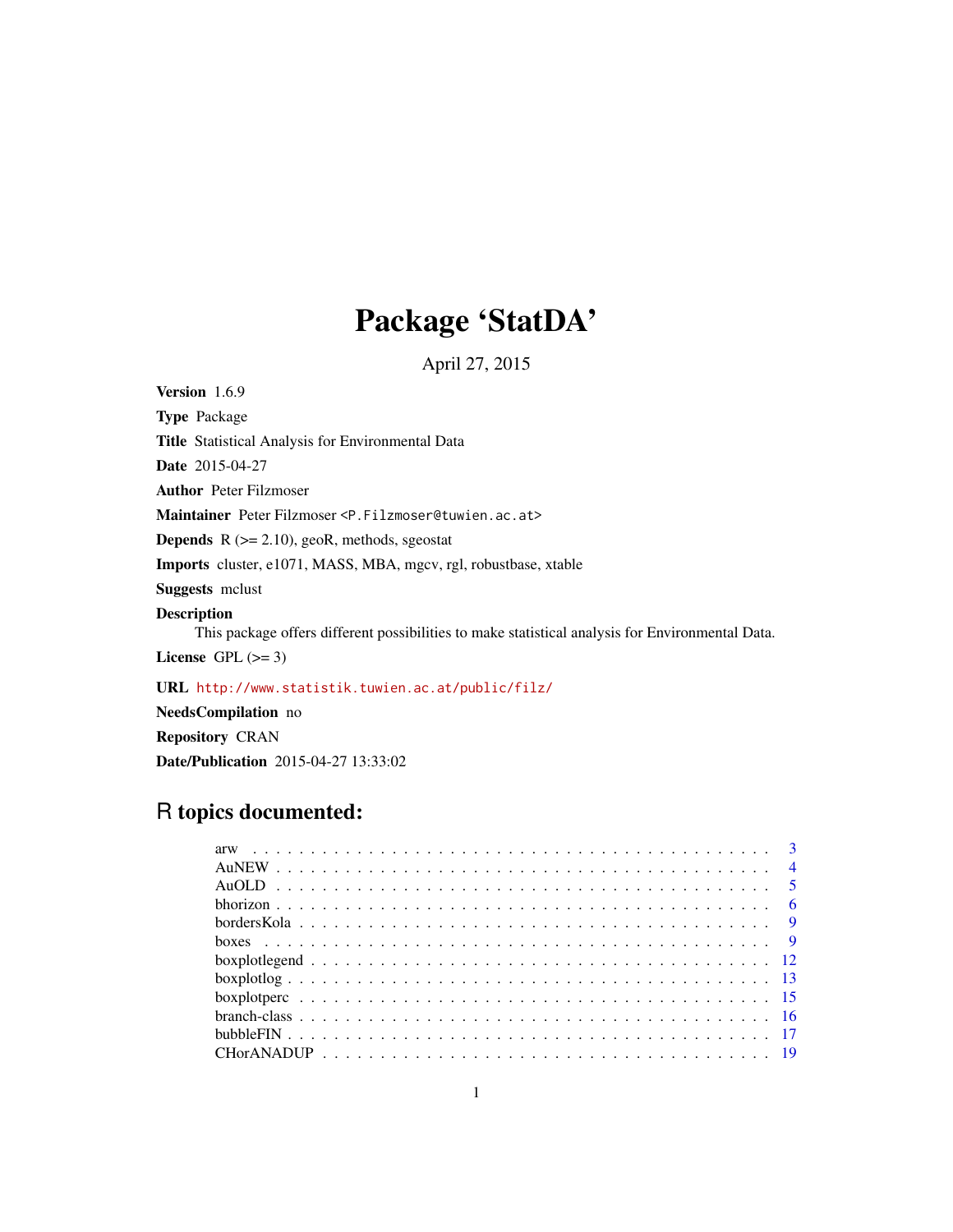|                                                                                                                    | 25   |
|--------------------------------------------------------------------------------------------------------------------|------|
|                                                                                                                    | 32   |
|                                                                                                                    | 36   |
|                                                                                                                    | 39   |
|                                                                                                                    | 40   |
|                                                                                                                    | 42   |
| cor.sign                                                                                                           | 43   |
|                                                                                                                    | 45   |
|                                                                                                                    | 46   |
|                                                                                                                    | 47   |
|                                                                                                                    | 48   |
|                                                                                                                    | 50   |
|                                                                                                                    | 51   |
|                                                                                                                    |      |
|                                                                                                                    |      |
|                                                                                                                    |      |
|                                                                                                                    |      |
|                                                                                                                    |      |
|                                                                                                                    | 60   |
|                                                                                                                    | 61   |
|                                                                                                                    | 62   |
|                                                                                                                    | 65   |
|                                                                                                                    | 66   |
|                                                                                                                    | 67   |
|                                                                                                                    |      |
|                                                                                                                    |      |
|                                                                                                                    |      |
|                                                                                                                    | 72   |
|                                                                                                                    | 73   |
|                                                                                                                    | 75   |
|                                                                                                                    | 76   |
|                                                                                                                    | 77   |
|                                                                                                                    | 78   |
| $res. eyefit. As_C_m m \ldots \ldots \ldots \ldots \ldots \ldots \ldots \ldots \ldots \ldots \ldots \ldots \ldots$ | 79   |
|                                                                                                                    | - 80 |
|                                                                                                                    | 81   |
|                                                                                                                    | 81   |
| $res.everyeft. Hg_0 \ldots \ldots \ldots \ldots \ldots \ldots \ldots \ldots \ldots \ldots \ldots \ldots$           | 82   |
| $res. eyefit.Pb_01 \ldots \ldots \ldots \ldots \ldots \ldots \ldots \ldots \ldots \ldots$                          | 83   |
| $res.everyet t.Pb O2 \ldots \ldots \ldots \ldots \ldots \ldots \ldots \ldots \ldots \ldots \ldots \ldots$          | 84   |
|                                                                                                                    | 84   |
|                                                                                                                    | 85   |
|                                                                                                                    | 87   |
| rg.remove.na                                                                                                       | 88   |
|                                                                                                                    | 89   |
| rg.wtdsums                                                                                                         | 91   |
| $RobCor. plot \ldots \ldots \ldots \ldots \ldots \ldots \ldots \ldots \ldots \ldots \ldots \ldots$                 | 92   |
|                                                                                                                    | 94   |
|                                                                                                                    |      |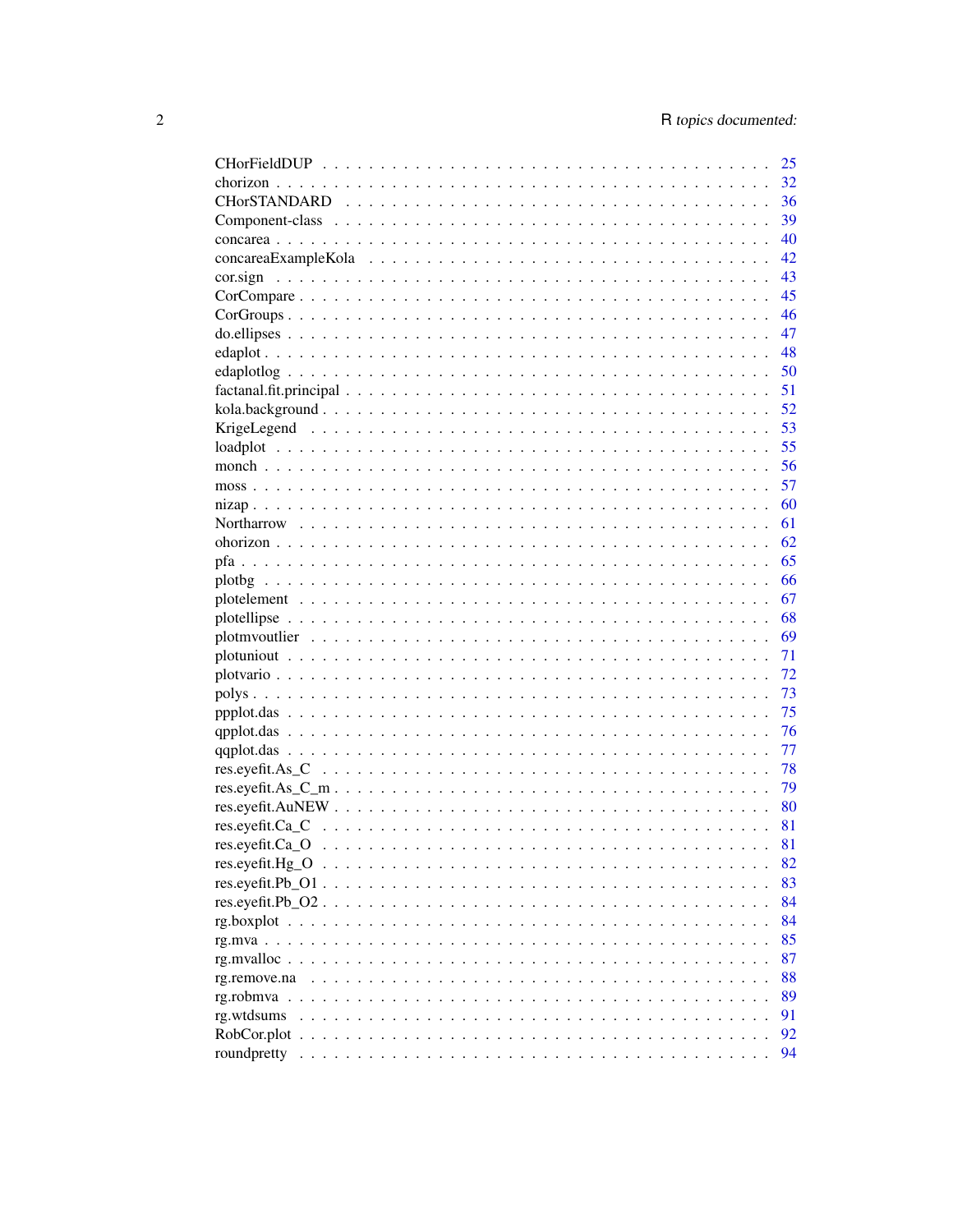<span id="page-2-0"></span>

| Index | 114 |
|-------|-----|

arw *Adaptive reweighted estimator for multivariate location and scatter*

# Description

Adaptive reweighted estimator for multivariate location and scatter with hard-rejection weights. The multivariate outliers are defined according to the supremum of the difference between the empirical distribution function of the robust Mahalanobis distance and the theoretical distribution function.

# Usage

arw(x, m0, c0, alpha, pcrit)

#### Arguments

| x     | Dataset $(n \times p)$                                                                               |
|-------|------------------------------------------------------------------------------------------------------|
| m0    | Initial location estimator $(1 x p)$                                                                 |
| c0    | Initial scatter estimator $(p \times p)$                                                             |
| alpha | Maximum thresholding proportion (optional scalar, default: alpha = $0.025$ )                         |
| pcrit | Critical value obtained by simulations (optional scalar, default value obtained<br>from simulations) |

# Details

At the basis of initial estimators of location and scatter, the function arw performs a reweighting step to adjust the threshold for outlier rejection. The critical value pcrit was obtained by simulations using the MCD estimator as initial robust covariance estimator. If a different estimator is used, pcrit should be changed and computed by simulations for the specific dimensions of the data x.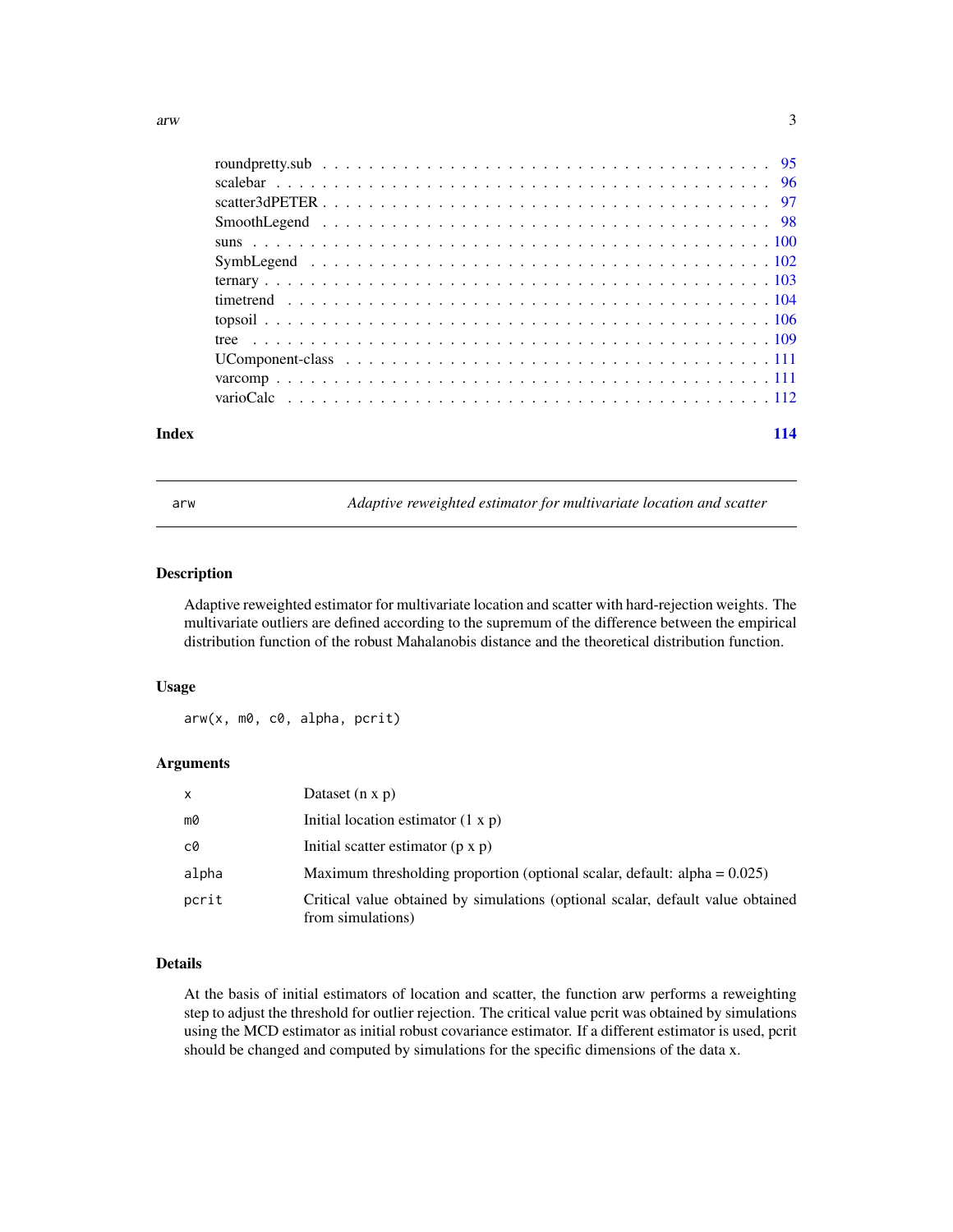# <span id="page-3-0"></span>Value

| m  | Adaptive location estimator $(p \times 1)$ |
|----|--------------------------------------------|
| C  | Adaptive scatter estimator $(p \times p)$  |
| cn | Adaptive threshold ("adjusted quantile")   |
| w  | Weight vector $(n \times 1)$               |

# Author(s)

```
Moritz Gschwandtner <<e0125439@student.tuwien.ac.at>>
Peter Filzmoser <<P.Filzmoser@tuwien.ac.at>> http://www.statistik.tuwien.ac.at/public/
filz/
```
# References

P. Filzmoser, R.G. Garrett, and C. Reimann (2005). Multivariate outlier detection in exploration geochemistry. *Computers & Geosciences*, 31:579-587.

#### Examples

```
x <- cbind(rnorm(100), rnorm(100))
arw(x, apply(x, 2, mean), cov(x))
```
AuNEW *Au data, new*

# Description

Au data from Kola C-horizon, new measurement method

#### Usage

data(AuNEW)

# Format

The format is: num [1:606] 0.001344 0.000444 0.001607 0.000713 0.000898 ...

# Details

These data of Au have much higher quality than the data AuOLD.

# Author(s)

Peter Filzmoser <<P.Filzmoser@tuwien.ac.at>> [http://www.statistik.tuwien.ac.at/publ](http://www.statistik.tuwien.ac.at/public/filz/)ic/ [filz/](http://www.statistik.tuwien.ac.at/public/filz/)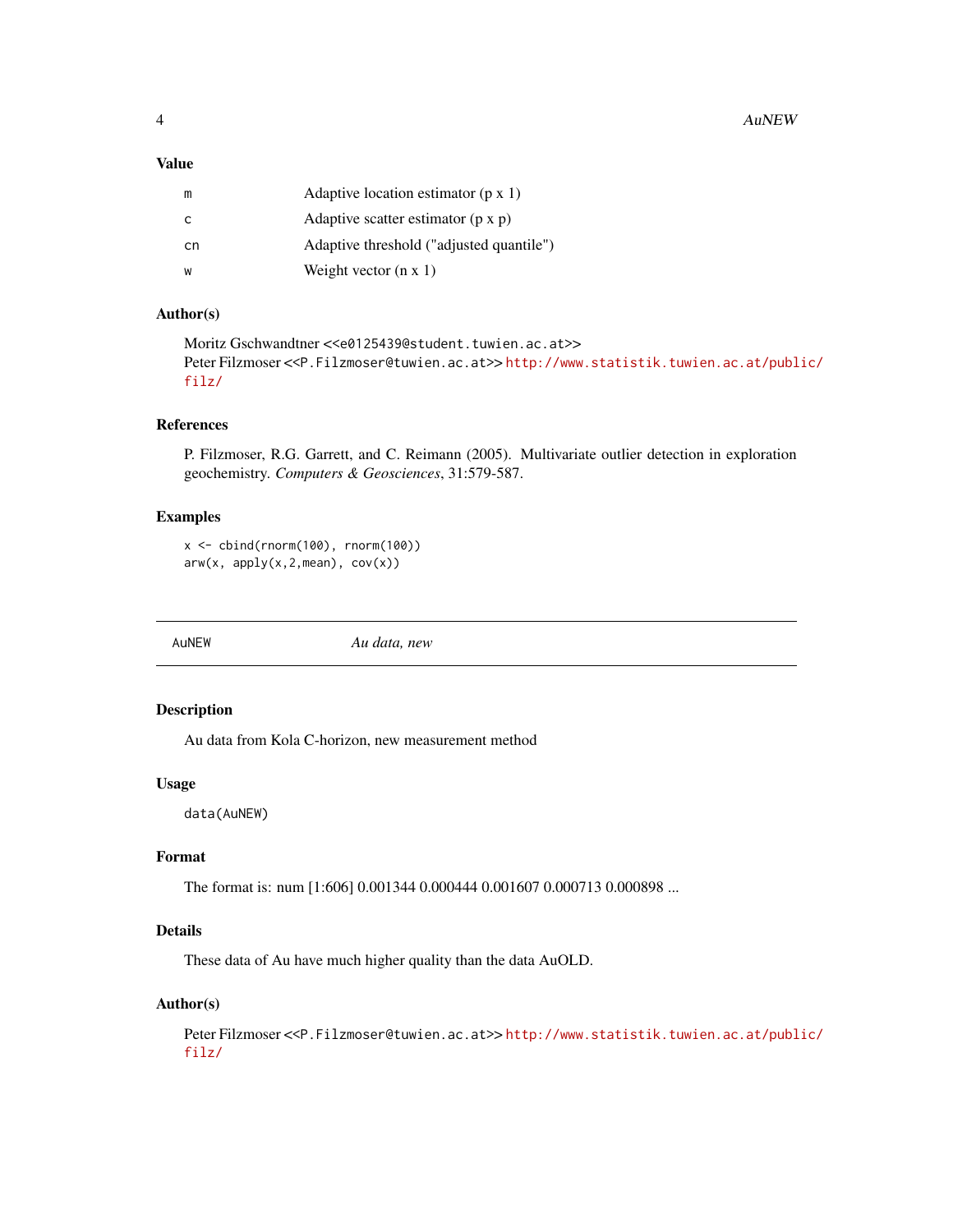#### <span id="page-4-0"></span>AuOLD 5

# References

C. Reimann, P. Filzmoser, R.G. Garrett, and R. Dutter: Statistical Data Analysis Explained. Applied Environmental Statistics with R. John Wiley and Sons, Chichester, 2008.

# Examples

data(AuNEW) data(AuOLD) plot(log10(AuOLD),log10(AuNEW))

AuOLD *Au data, old*

# Description

Au data from Kola C-horizon, old measurement method

# Usage

data(AuOLD)

# Format

The format is: num [1:606] 0.001 0.001 0.002 0.001 0.007 0.006 0.001 0.001 0.001 0.001 ...

# Details

These data of Au have much worse quality than the data AuNEW.

#### Author(s)

```
http://www.statistik.tuwien.ac.at/public/
filz/
```
# References

C. Reimann, P. Filzmoser, R.G. Garrett, and R. Dutter: Statistical Data Analysis Explained. Applied Environmental Statistics with R. John Wiley and Sons, Chichester, 2008.

# Examples

```
data(AuNEW)
data(AuOLD)
plot(log10(AuOLD),log10(AuNEW))
```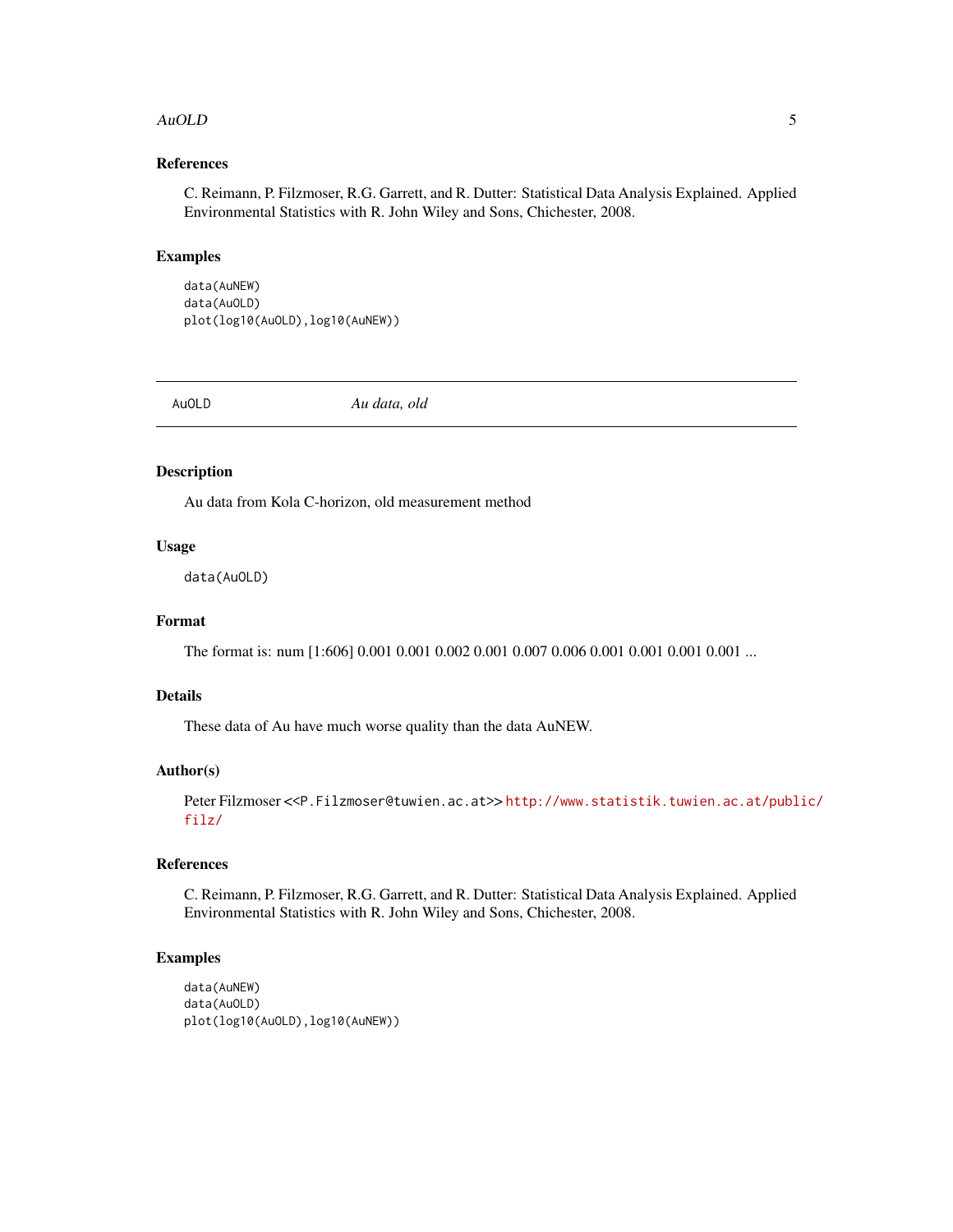# <span id="page-5-0"></span>Description

The Kola Data were collected in the Kola Project (1993-1998, Geological Surveys of Finland (GTK) and Norway (NGU) and Central Kola Expedition (CKE), Russia). More than 600 samples in five different layers were analysed, this dataset contains the B-horizon.

#### Usage

data(bhorizon)

CaO a numeric vector

# Format

A data frame with 609 observations on the following 77 variables.

ID a numeric vector XCOO a numeric vector YCOO a numeric vector ELEV a numeric vector COUN a factor with levels FIN NOR RUS ASP a factor with levels E FLAT N NE NW NW S SE SW W LOWDB a numeric vector LITO a numeric vector GENLAN a factor with levels DEEPVAL FLA PLAIN FLAT HIMO LOWMO PLAIN PLAT RIDGE SLOPE Ag a numeric vector Al a numeric vector Al\_XRF a numeric vector Al2O3 a numeric vector As a numeric vector Au a numeric vector B a numeric vector Ba a numeric vector Be a numeric vector Bi a numeric vector Br IC a numeric vector Ca a numeric vector Ca\_XRF a numeric vector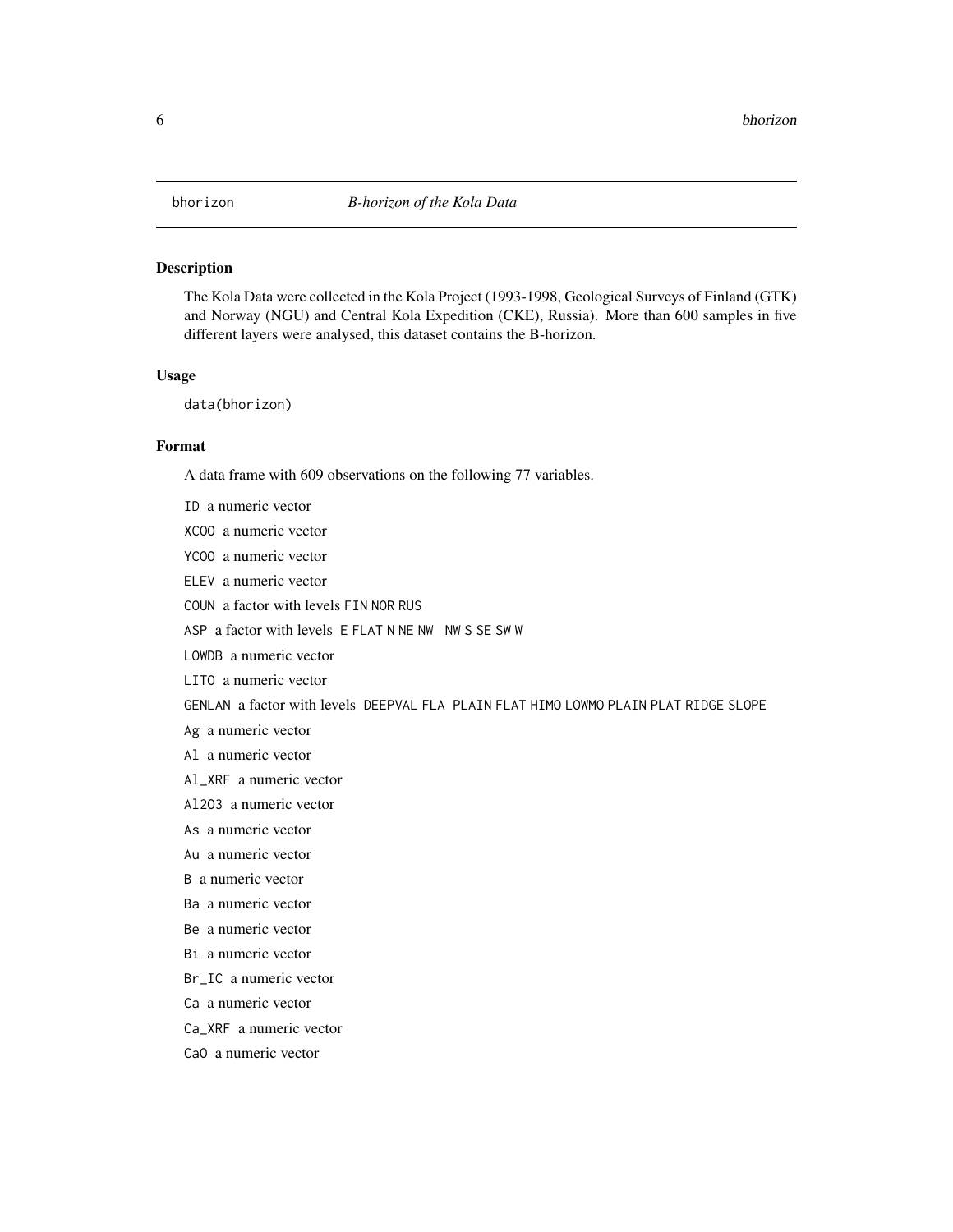#### bhorizon

Cd a numeric vector

Cl\_IC a numeric vector

Co a numeric vector

- Cr a numeric vector
- Cu a numeric vector
- EC a numeric vector
- F\_IC a numeric vector
- Fe a numeric vector
- Fe\_XRF a numeric vector
- Fe2O3 a numeric vector
- Hg a numeric vector
- K a numeric vector
- K\_XRF a numeric vector
- K2O a numeric vector
- La a numeric vector
- Li a numeric vector
- LOI a numeric vector
- Mg a numeric vector
- Mg\_XRF a numeric vector
- MgO a numeric vector
- Mn a numeric vector
- Mn\_XRF a numeric vector
- MnO a numeric vector
- Mo a numeric vector
- Na a numeric vector
- Na\_XRF a numeric vector
- Na2O a numeric vector
- Ni a numeric vector
- NO3\_IC a numeric vector
- P a numeric vector
- P\_XRF a numeric vector
- P2O5 a numeric vector
- Pb a numeric vector
- Pd a numeric vector
- pH a numeric vector
- PO4\_IC a numeric vector
- Pt a numeric vector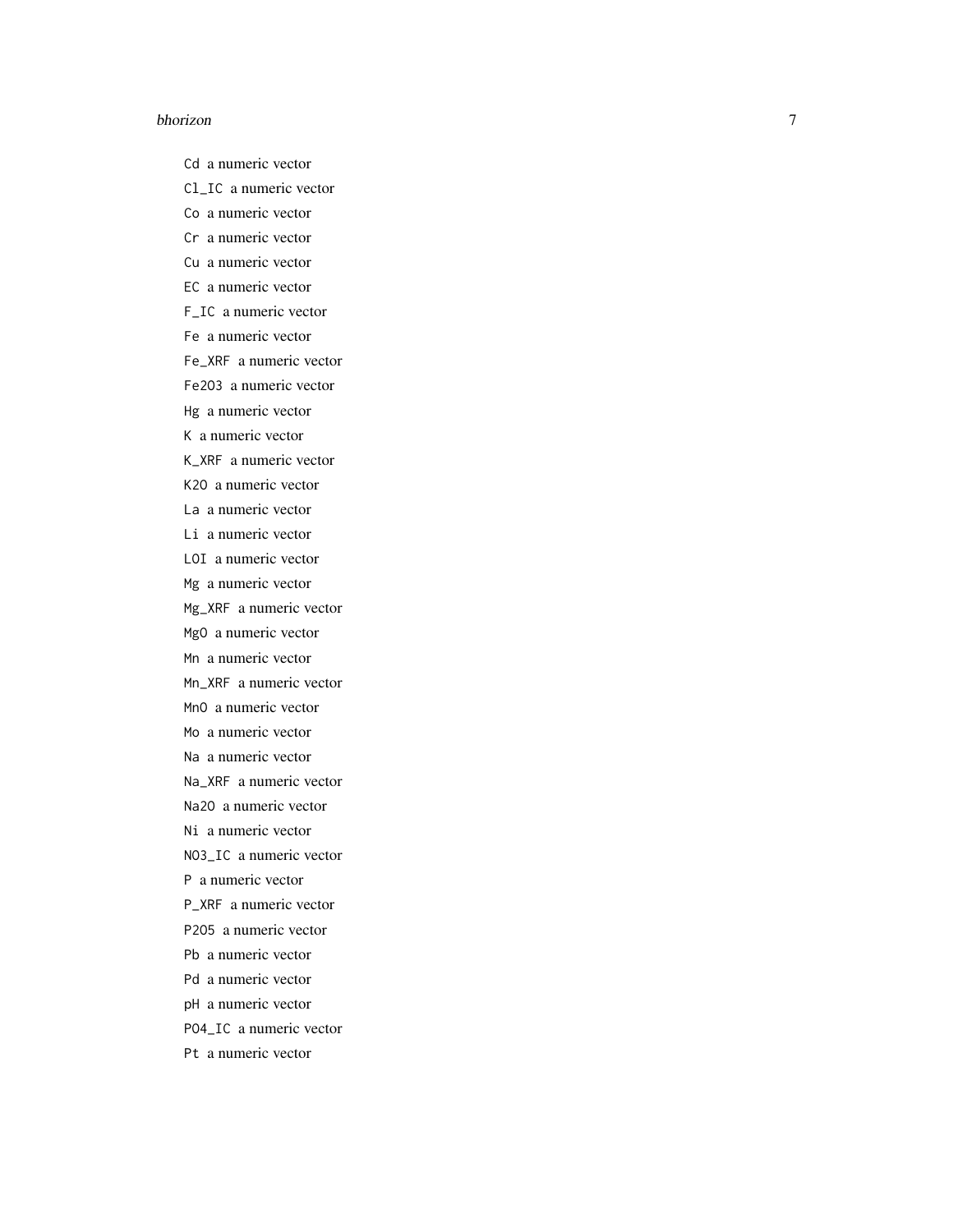#### 8 bhorizon anns an t-an-saolaithe anns an t-an-saol anns an t-an-saol anns an t-an-saol anns an t-an-saol anns an t-an-saol anns an t-an-saol anns an t-an-saol anns an t-an-saol anns an t-an-saol anns an t-an-saol anns an

- S a numeric vector
- Sb a numeric vector
- Sc a numeric vector
- Se a numeric vector
- Si a numeric vector
- Si\_XRF a numeric vector
- SiO2 a numeric vector
- SO4\_IC a numeric vector
- Sr a numeric vector
- Te a numeric vector
- Th a numeric vector
- Ti a numeric vector
- Ti\_XRF a numeric vector
- TiO2 a numeric vector
- V a numeric vector
- Y a numeric vector
- Zn a numeric vector

# Author(s)

Peter Filzmoser <<P.Filzmoser@tuwien.ac.at>> [http://www.statistik.tuwien.ac.at/publ](http://www.statistik.tuwien.ac.at/public/filz/)ic/ [filz/](http://www.statistik.tuwien.ac.at/public/filz/)

# Source

Kola Project (1993-1998)

# References

Reimann C, Äyräs M, Chekushin V, Bogatyrev I, Boyd R, Caritat P de, Dutter R, Finne TE, Halleraker JH, Jæger Ø, Kashulina G, Lehto O, Niskavaara H, Pavlov V, Räisänen ML, Strand T, Volden T. Environmental Geochemical Atlas of the Central Barents Region. NGU-GTK-CKE Special Publication, Geological Survey of Norway, Trondheim, Norway, 1998.

#### Examples

data(bhorizon) str(bhorizon)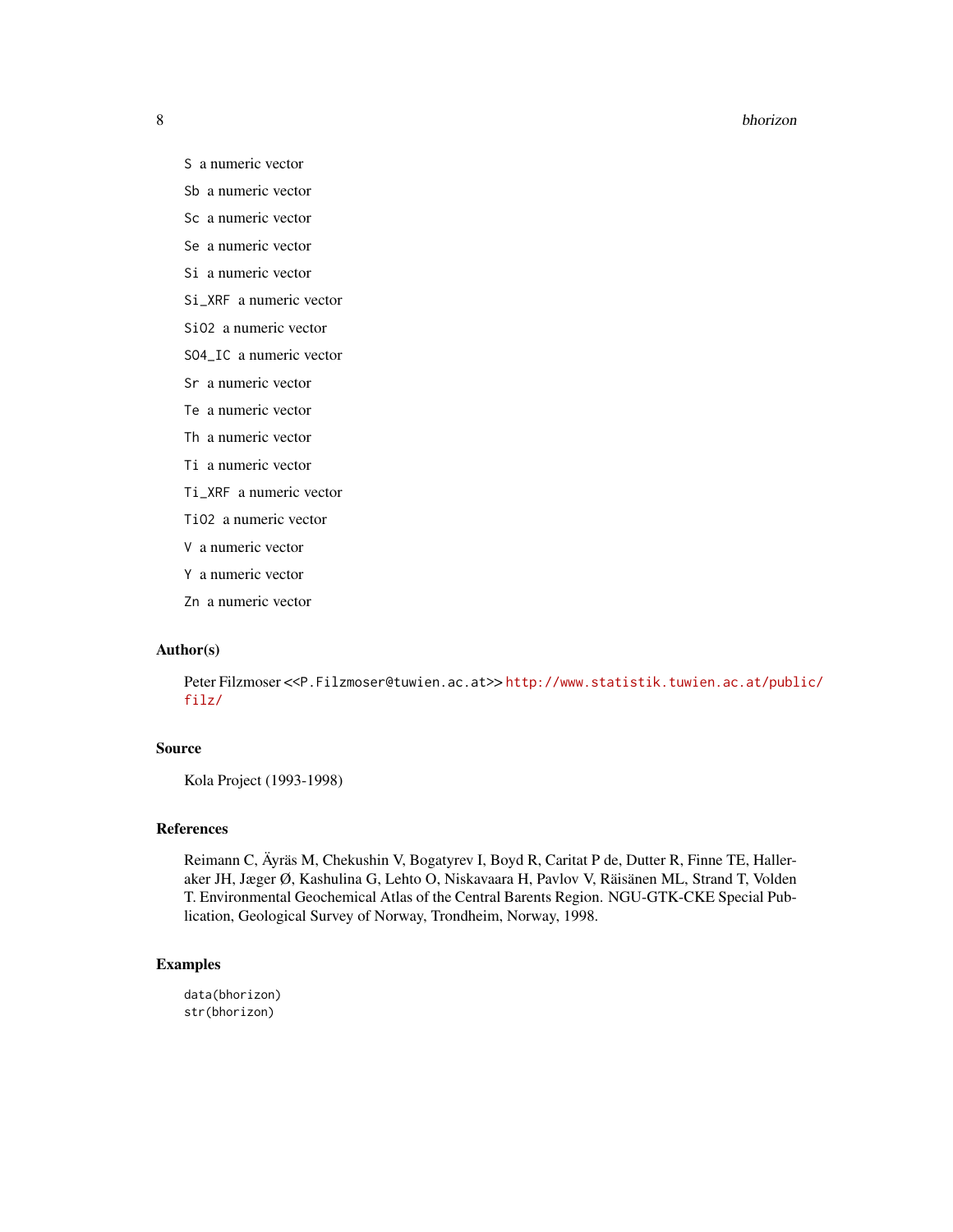<span id="page-8-0"></span>

#### Description

x- and y-coordinates of the Kola Project boundary.

# Usage

data(bordersKola)

# Format

The format is: List of 2 \$ x: num [1:64] 836200 881000 752900 743100 737500 ... \$ y: num [1:64] 7708867 7403003 7389239 7377769 7364006 ...

# Details

The corrdinates for the Kola Project boundary are used for the surface maps, i.e. for Krige and Smoothing maps. It is a list with two list elements x and y for the x- and y-coordinates.

#### Author(s)

Peter Filzmoser <<P.Filzmoser@tuwien.ac.at>>[http://www.statistik.tuwien.ac.at/publ](http://www.statistik.tuwien.ac.at/public/filz/)ic/ [filz/](http://www.statistik.tuwien.ac.at/public/filz/)

# References

C. Reimann, P. Filzmoser, R.G. Garrett, and R. Dutter: Statistical Data Analysis Explained. Applied Environmental Statistics with R. John Wiley and Sons, Chichester, 2008.

#### Examples

data(bordersKola) plot(bordersKola\$x,bordersKola\$y)

boxes *Boxes*

# Description

The function boxes computes boxes of multivariate data. If add=TRUE the boxes are plotted in the current plot otherwise nothing is plotted.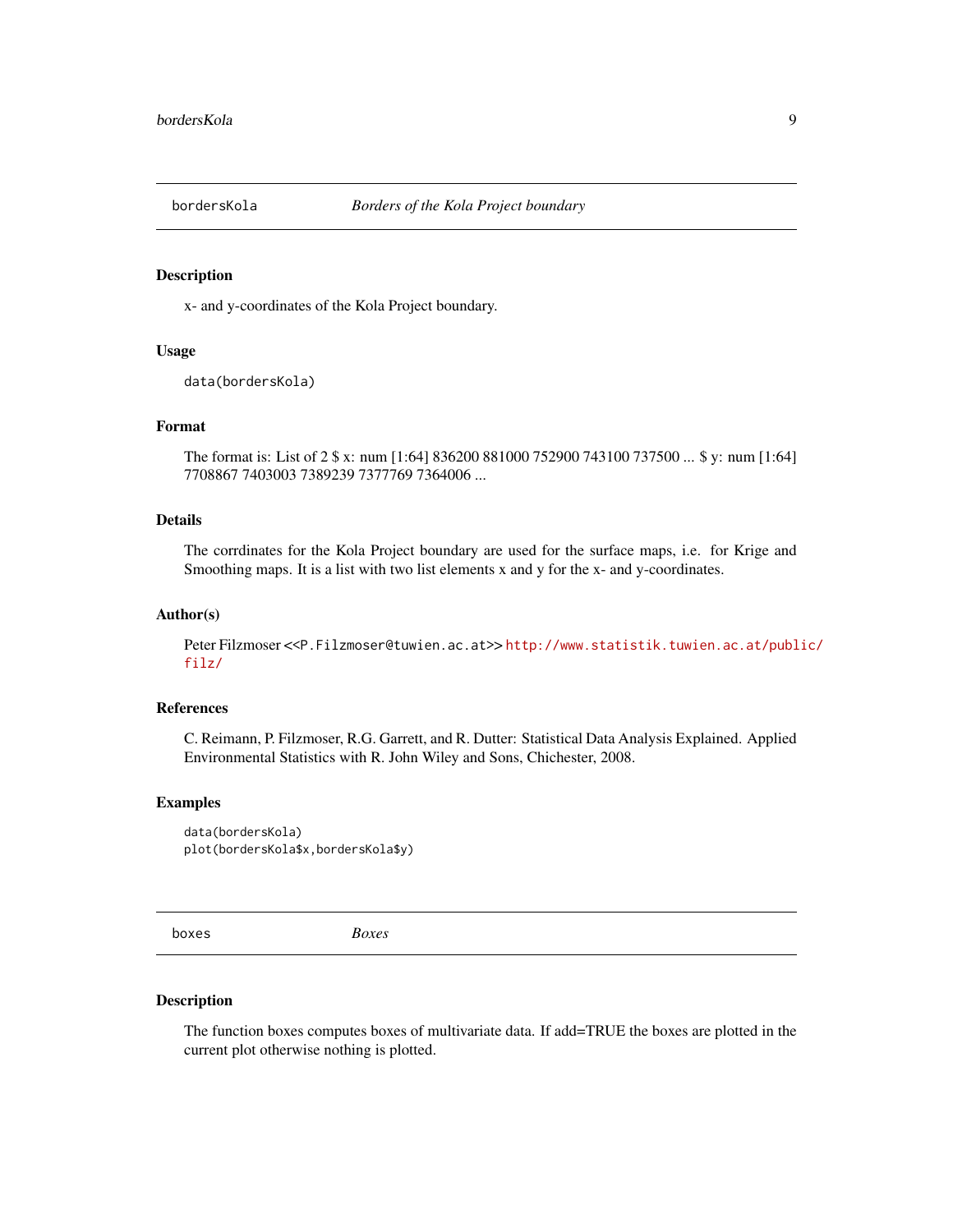# Usage

```
boxes(x, xA = 1, yA = 2, zA = 3, labels = dimnames(x)[[1]], locations = NULL,
nrow = NULL, ncol = NULL, key.loc = NULL, key.labels = dimnames(x)[[2]],
key.xpd = TRUE, xlim = NULL, ylim = NULL, flip.labels = NULL, len = 1,
leglen = 1, axes = FALSE, frame.plot = axes, main = NULL, sub = NULL,
xlab = "", ylab = "", cex = 0.8, lwd = 0.25, lty = par("lty"), xpd = FALSE,
mar = pmin(par("mar"), 1.1 + c(2 * axes + (xlab != ""), 2 * axes + (ylab != ""),1, 0), add = FALSE, plot = TRUE, ...)
```
# Arguments

| X           | multivariate data in form of matrix or data frame                                                                                                       |
|-------------|---------------------------------------------------------------------------------------------------------------------------------------------------------|
| хA          | assignment of clusters to the coordinates of the boxes                                                                                                  |
| уA          | assignment of clusters to the coordinates of the boxes                                                                                                  |
| zΑ          | assignment of clusters to the coordinates of the boxes                                                                                                  |
| labels      | vector of character strings for labeling the plots                                                                                                      |
| locations   | locations for the boxes on the plot (e.g. X/Y coordinates)                                                                                              |
| nrow        | integers giving the number of rows ands columns to use when 'locations' is<br>'NULL'. By default, 'nrow == ncol', a square will be used.                |
| ncol        | integers giving the number of rows and columns to use when 'locations' is<br>'NULL'. By default, 'nrow == ncol', a square will be used.                 |
| key.loc     | vector with x and y coordinates of the unit key.                                                                                                        |
| key.labels  | vector of character strings for labeling the segments of the unit key. If omitted,<br>the second component of 'dimnames $(x)$ ' ist used, if available. |
| key.xpd     | clipping switch for the unit key (drawing and labeling), see 'par("xpd")'.                                                                              |
| xlim        | vector with the range of x coordinates to plot                                                                                                          |
| ylim        | vector with the range of y coordinates to plot                                                                                                          |
| flip.labels | logical indicating if the label locations should flip up and down from diagram to<br>diagram. Defaults to a somewhat smart heuristic.                   |
| len         | multiplicative values for the space used in the plot window                                                                                             |
| leglen      | multiplicative values for the space of the labels on the legend                                                                                         |
| axes        | logical flag: if 'TRUE' axes are added to the plot                                                                                                      |
| frame.plot  | logical flag: if 'TRUE', the plot region ist framed                                                                                                     |
| main        | a main title for the plot                                                                                                                               |
| sub         | a sub title for the plot                                                                                                                                |
| xlab        | a label for the x axis                                                                                                                                  |
| ylab        | a label for the y axis                                                                                                                                  |
| cex         | character expansion factor for the labels                                                                                                               |
| lwd         | line width used for drawing                                                                                                                             |
| $1$ ty      | line type used for drawing                                                                                                                              |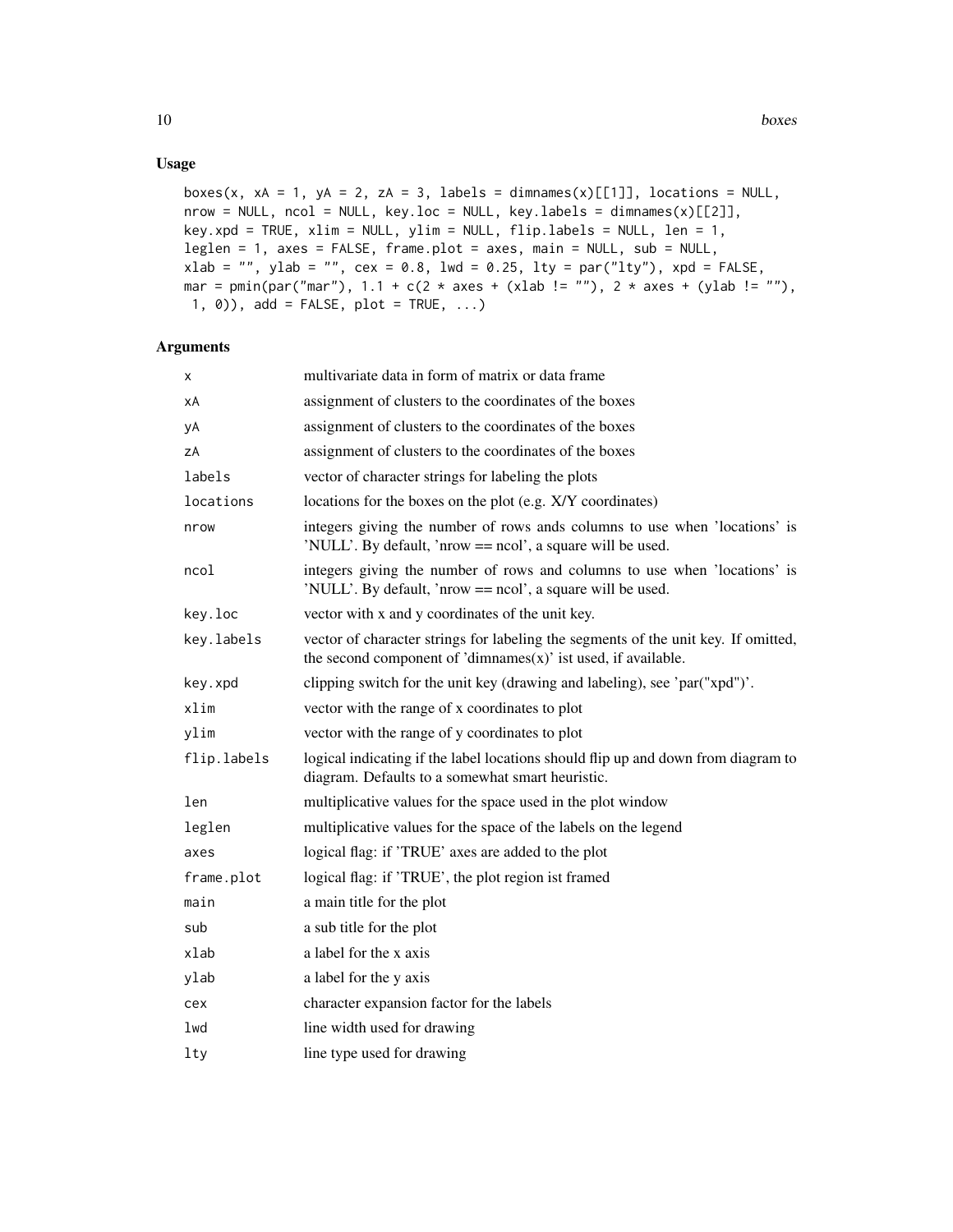#### boxes and the set of the set of the set of the set of the set of the set of the set of the set of the set of the set of the set of the set of the set of the set of the set of the set of the set of the set of the set of the

| xpd  | logical or NA indicationg if clipping should be done, see ' $par(xpd=.)'$                   |
|------|---------------------------------------------------------------------------------------------|
| mar  | argument to 'par(mar= $\frac{*}{*}$ )', rypically choosing smaller margings than by default |
| add  | logical, if 'TRUE' add boxes to current plot                                                |
| plot | logical, if 'FALSE', nothing is plotted                                                     |
| .    | further arguments, passed to the first call of 'plot()'                                     |
|      |                                                                                             |

#### Details

This type of graphical approach for multivariate data is only applicable where the data can be grouped into three clusters. This means that before the plot can be made the data undergo a hierarchical cluster to get the size of each cluster. The distance measure for the hierarchicla cluster is complete linkage. Each cluster represents one side of the boxes.

#### Author(s)

Peter Filzmoser <<P.Filzmoser@tuwien.ac.at>> [http://www.statistik.tuwien.ac.at/publ](http://www.statistik.tuwien.ac.at/public/filz/)ic/ [filz/](http://www.statistik.tuwien.ac.at/public/filz/)

# References

C. Reimann, P. Filzmoser, R.G. Garrett, and R. Dutter: Statistical Data Analysis Explained. Applied Environmental Statistics with R. John Wiley and Sons, Chichester, 2008.

# See Also

[plot.default](#page-0-0),[box](#page-0-0)

#### Examples

```
#plots the background and the boxes for the elements
data(ohorizon)
X=ohorizon[,"XCOO"]
Y=ohorizon[,"YCOO"]
el=log10(ohorizon[,c("Co","Cu","Ni","Rb","Bi","Na","Sr")])
data(kola.background)
sel <- c(3,8,22, 29, 32, 35, 43, 69, 73 ,93,109,129,130,134,168,181,183,205,211,
      218,237,242,276,292,297,298,345,346,352,372,373,386,408,419,427,441,446,490,
      516,535,551,556,558,564,577,584,601,612,617)
x=el[sel,]
xwid=diff(range(X))/12e4
ywid=diff(range(Y))/12e4
plot(X,Y,frame.plot=FALSE,xaxt="n",yaxt="n",xlab="",ylab="",type="n",
   xlim=c(360000,max(X)))
plotbg(map.col=c("gray","gray","gray","gray"),add.plot=TRUE)
boxes(x,locations=cbind(X[sel],Y[sel]),len=20000,key.loc=c(800000,7830000),leglen=25000,
```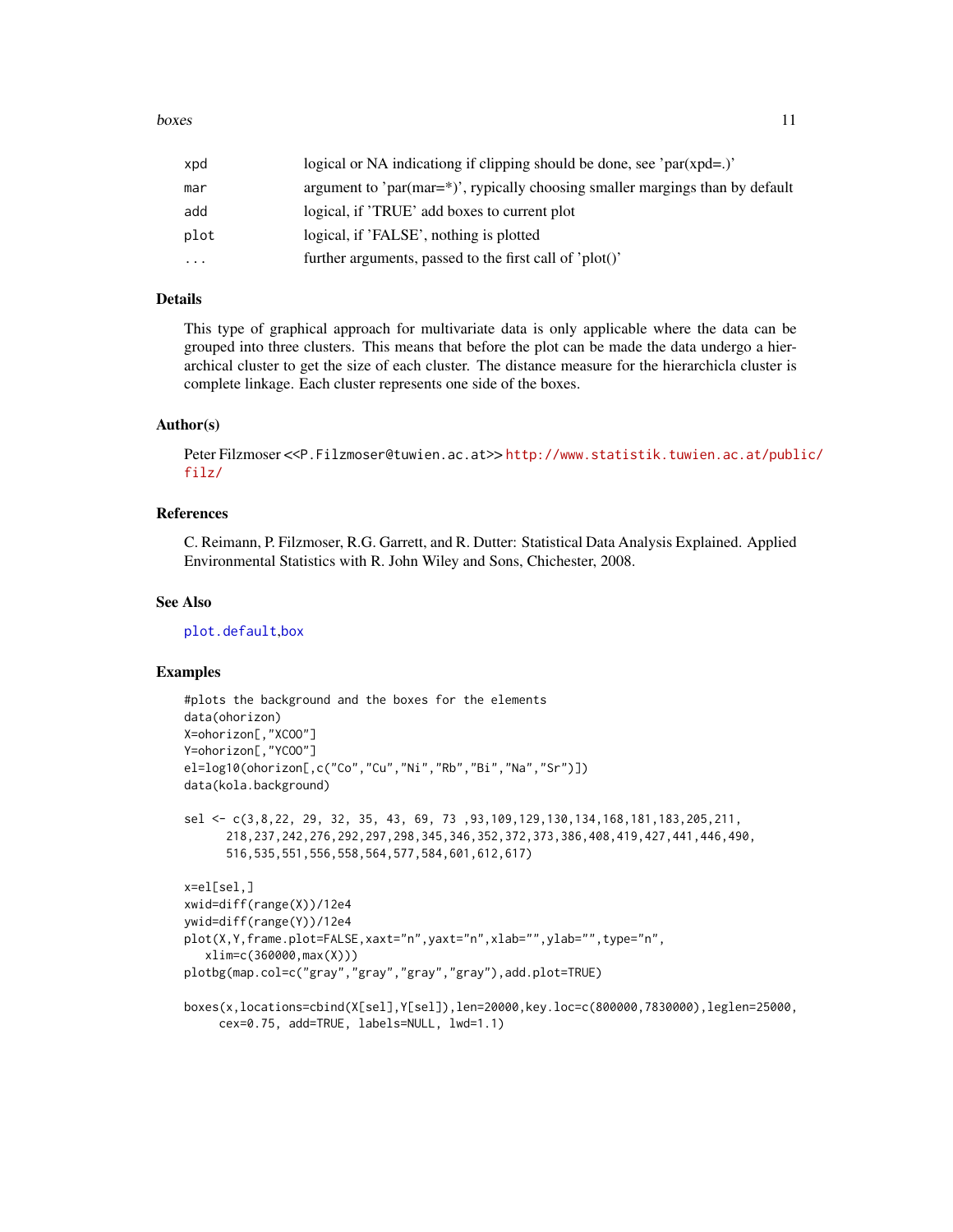<span id="page-11-0"></span>boxplotlegend *Boxplotlegend*

#### Description

This function plots the legend in form of a boxplot. The symbols represent the different levels (e.g. whiskers, median, ...) of the boxplot.

# Usage

```
boxplotlegend(X, Y, el, boxinfo, x.shift = 40000, xf = 10000, y.shift = 0.2,
y.scale = 130000, legend.title = "Legend", cex.legtit = 1, logscale = TRUE,
symb = c(1, 1, 16, 3, 3), ssize = c(1.5, 1, 0.3, 1, 1.5), accentuate = FALSE,
cex.scale = 0.8
```
#### Arguments

| X            | X-coordinates                                                                                |
|--------------|----------------------------------------------------------------------------------------------|
| Y            | Y-coordinates                                                                                |
| el           | variable considered                                                                          |
| boxinfo      | from $boxplot$ (el) or $boxplotlog$ (el)                                                     |
| x.shift      | shift in x-direction                                                                         |
| xf           | width in x-direction                                                                         |
| y.shift      | shift in y-direction (from title)                                                            |
| y.scale      | scale in y-direction                                                                         |
| legend.title | title for legend                                                                             |
| cex.legtit   | cex of title for legend                                                                      |
| logscale     | if TRUE plot boxplot in log-scale                                                            |
| symb         | symbols to be used (length 5!)                                                               |
| ssize        | symbol sizes to be used (length 5!)                                                          |
| accentuate   | if FALSE no symbols for the upper values (e.g. upper "hinge", upper whisker)<br>are assigned |
| cex.scale    | cex for text "log-scale" for scale                                                           |

#### Details

Takes the information provided by the argument boxinfo and plots a boxplot corresponding to the values. If there are no upper or/and lower outliers the symbols for the upper or/and lower whiskers will be ignored.

# Value

Plots the legend with respect to the boxplot and returns the symbols, size and the quantiles used for the legend.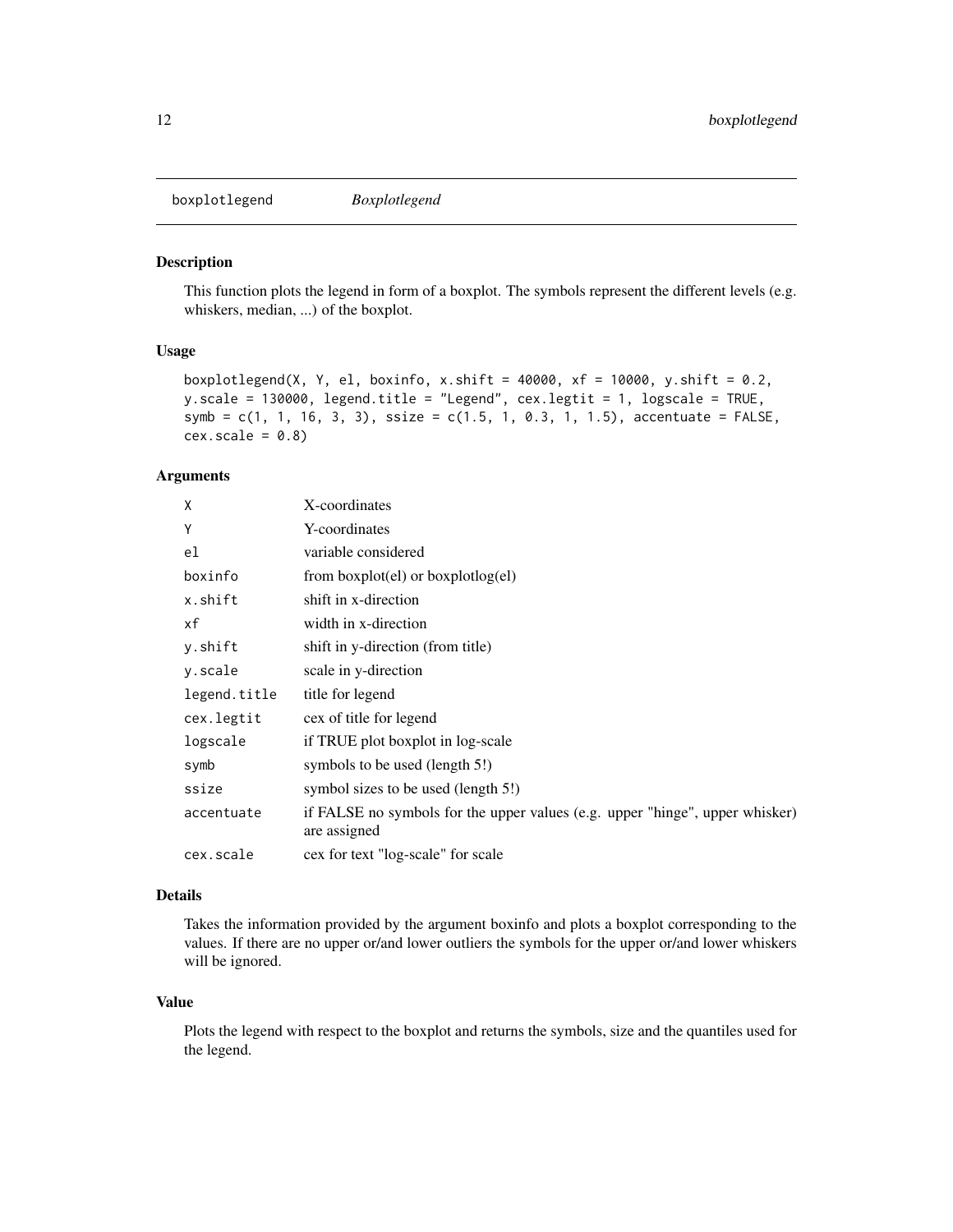# <span id="page-12-0"></span>boxplotlog that the contract of the contract of the contract of the contract of the contract of the contract of the contract of the contract of the contract of the contract of the contract of the contract of the contract o

#### Author(s)

Peter Filzmoser <<P.Filzmoser@tuwien.ac.at>> [http://www.statistik.tuwien.ac.at/publ](http://www.statistik.tuwien.ac.at/public/filz/)ic/ [filz/](http://www.statistik.tuwien.ac.at/public/filz/)

# References

C. Reimann, P. Filzmoser, R.G. Garrett, and R. Dutter: Statistical Data Analysis Explained. Applied Environmental Statistics with R. John Wiley and Sons, Chichester, 2008.

# Examples

#internal function, used in SymbLegend

<span id="page-12-1"></span>boxplotlog *Boxplotlog*

#### Description

The function boxplot plots a boxplot of the data with respect to the logarithmic transformed values of the whiskers. See also details.

# Usage

```
boxplotlog(x, ..., range = 1.5, width = NULL, varwidth = FALSE, notch = FALSE,
outline = TRUE, names, plot = TRUE, border = par("fg"), col = NULL, log = "'',
pars = list(boxwex = 0.8, staplewex = 0.5, outwex = 0.5), horizontal = FALSE,
add = FALSE, at = NULL)
```
#### Arguments

| $\mathsf{x}$ | data                                                                                                                                                                                                                                                                       |
|--------------|----------------------------------------------------------------------------------------------------------------------------------------------------------------------------------------------------------------------------------------------------------------------------|
| $\ddotsc$    | further arguments for creating the list                                                                                                                                                                                                                                    |
| range        | this determines how far the plot "whiskers" extend from the box. If range is<br>positive, the most extreme data point which is no more than range times the<br>length of the box away from the box. A value of zero causes the whiskers to<br>extend to the data extremes. |
| width        | a vector giving the relative widths of the boxes making up the plot                                                                                                                                                                                                        |
| varwidth     | if varwidth is TRUE, the boxes are drawn with widths proportional to the square-<br>roots of the number of observations in the groups.                                                                                                                                     |
| notch        | if notch is TRUE, a notch is drawn in each side of the boxes                                                                                                                                                                                                               |
| outline      | if outline is FALSE, the outliers are not drawn                                                                                                                                                                                                                            |
| names        | define the names of the attributes                                                                                                                                                                                                                                         |
| plot         | if plot is TRUE the boxplot is plotted in the current plot                                                                                                                                                                                                                 |
| border       | character or numeric (vector) which indicates the color of the box borders                                                                                                                                                                                                 |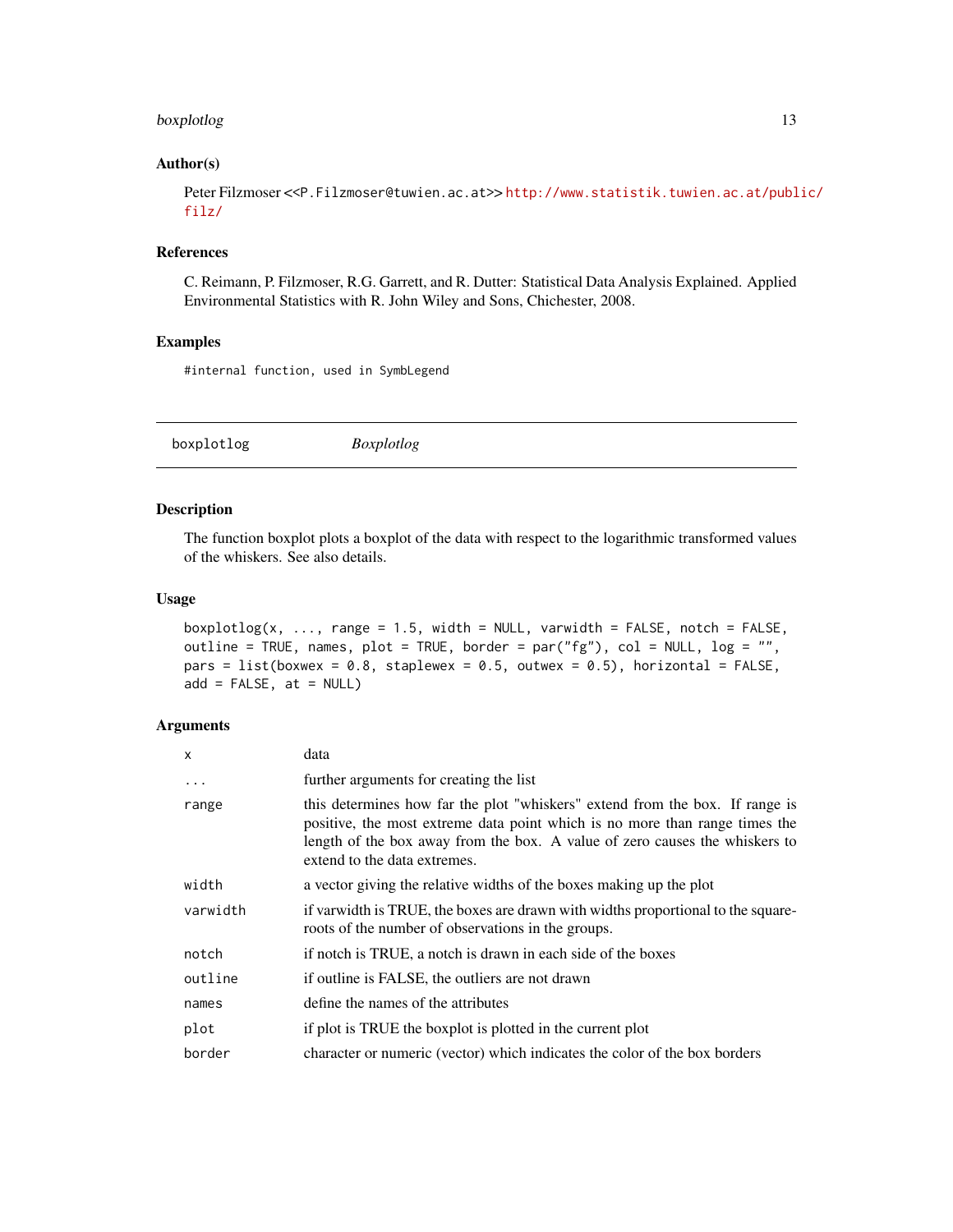| col        | defines the colour                                                                               |
|------------|--------------------------------------------------------------------------------------------------|
| log        | character, indicating if any axis should be drawn in logarithmic scale                           |
| pars       | some graphical parameters can be specified                                                       |
| horizontal | logical parameter indicating if the boxplots should be horizontal; FALSE means<br>vertical boxes |
| add        | if TRUE the boxplot is added to the current plot                                                 |
| at         | numeric vector giving the locations of the boxplots                                              |

# Details

Sometimes a boxplot of the original data does not identify outliers because the boxplot assumes normal distribution. Therefore the data are logarithmically transformed and values for plotting the boxplot are calculated. After that the data are backtransformed and the boxplot is plotted with respect to the logarithmic results. Now the outliers are identified.

# Value

| stats | a vector of length 5, containing the extreme of the lower whisker, the lower<br>"hinge", the median, the upper "hinge" and the extreme of the upper whisker<br>(backtransformed) |
|-------|----------------------------------------------------------------------------------------------------------------------------------------------------------------------------------|
| n     | the number of non-NA observations in the sample                                                                                                                                  |
| conf  | the lower and upper extremes of the "notch"                                                                                                                                      |
| out   | the values of any data points which lie beyond the extremes of the whiskers<br>(backtransformed)                                                                                 |
| group | the group                                                                                                                                                                        |
| names | the attributes                                                                                                                                                                   |
|       |                                                                                                                                                                                  |

Returns a boxplot which is calculated with the log-transformed data.

# Author(s)

Peter Filzmoser <<P.Filzmoser@tuwien.ac.at>> [http://www.statistik.tuwien.ac.at/publ](http://www.statistik.tuwien.ac.at/public/filz/)ic/ [filz/](http://www.statistik.tuwien.ac.at/public/filz/)

#### References

C. Reimann, P. Filzmoser, R.G. Garrett, and R. Dutter: Statistical Data Analysis Explained. Applied Environmental Statistics with R. John Wiley and Sons, Chichester, 2008.

#### Examples

data(chorizon) Ba=chorizon[,"Ba"]

boxplotlog((Ba),horizontal=TRUE,xlab="Ba [mg/kg]",cex.lab=1.4,pch=3,cex=1.5)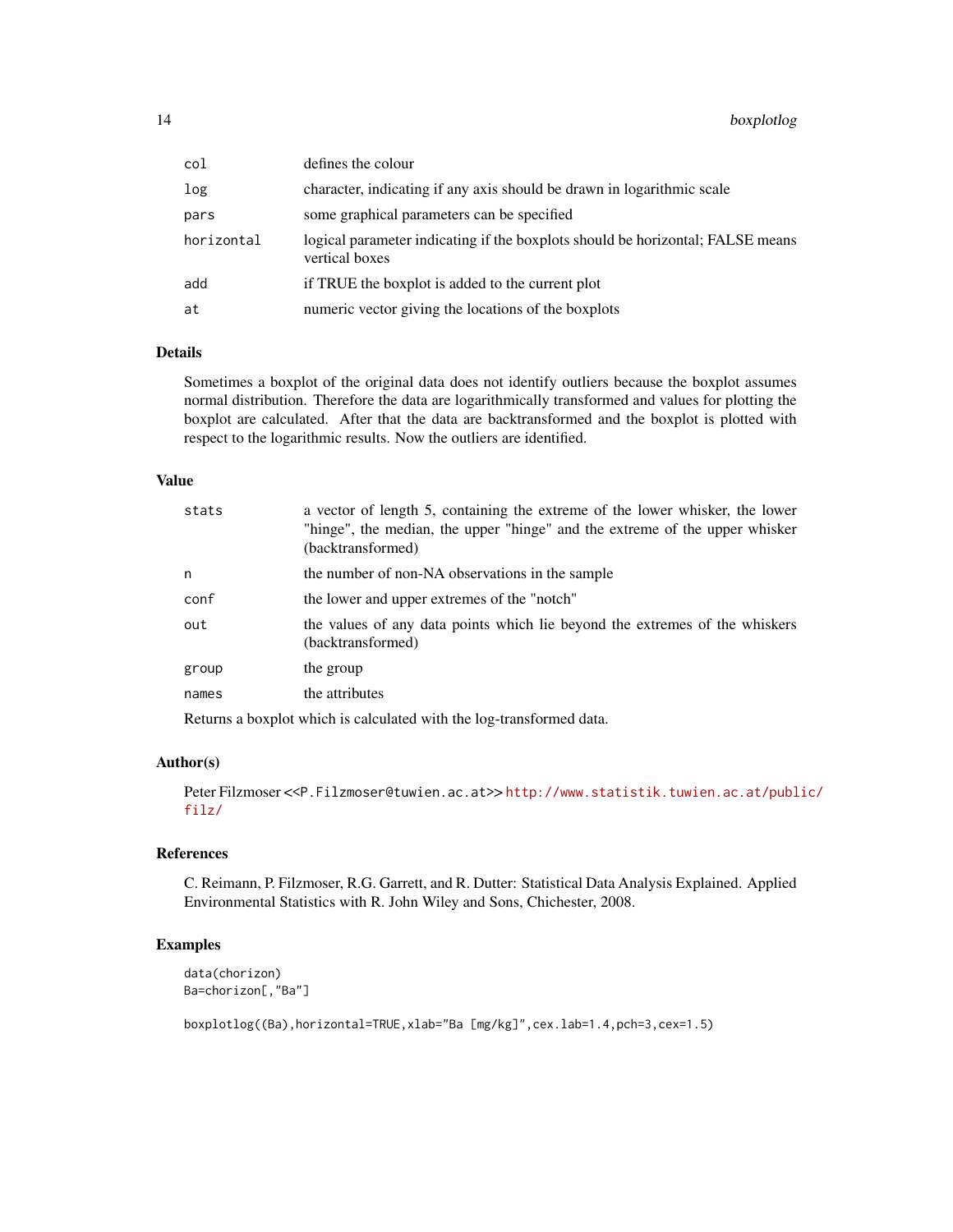<span id="page-14-0"></span>

# Description

This function plots a boxplot of the data and the boundaries are based on percentiles.

# Usage

```
boxplotperc(x, ..., quant = c(0.02, 0.98), width = NULL, varwidth = FALSE,
notch = FALSE, outline = TRUE, names, plot = TRUE, border = par("fg"),
col = NULL, log = "", pars = list(boxwex = 0.8, staplewex = 0.5, outwex = 0.5),
horizontal = FALSE, add = FALSE, at = NULL)
```
# Arguments

| X          | data                                                                                                                                   |
|------------|----------------------------------------------------------------------------------------------------------------------------------------|
| $\cdots$   | further arguments for creating the list                                                                                                |
| quant      | the underlying percentages                                                                                                             |
| width      | a vector giving the relative widths of the boxes making up the plot                                                                    |
| varwidth   | if varwidth is TRUE, the boxes are drawn with widths proportional to the square-<br>roots of the number of observations in the groups. |
| notch      | if notch is TRUE, a notch is drawn in each side of the boxes                                                                           |
| outline    | if outliers is FALSE, the outliers are not drawn                                                                                       |
| names      | define the names of the attributes                                                                                                     |
| plot       | if plot is TRUE the boxplot is plotted in the current plot                                                                             |
| border     | character or numeric (vector) which indicates the color of the box borders                                                             |
| col        | defines the colour                                                                                                                     |
| log        | character, indicating if any axis should be drawn in logarithmic scale                                                                 |
| pars       | some graphical parameters can be specified                                                                                             |
| horizontal | logical parameter indicating if the boxplots should be horizontal; FALSE means<br>vertical boxes                                       |
| add        | if TRUE the boxplot is added to the current plot                                                                                       |
| at         | numeric vector giving the locations of the boxplots                                                                                    |

# Details

The default value for quant is the 2% and 98% quantile and this argument defines the percentiles for the upper and lower whiskers.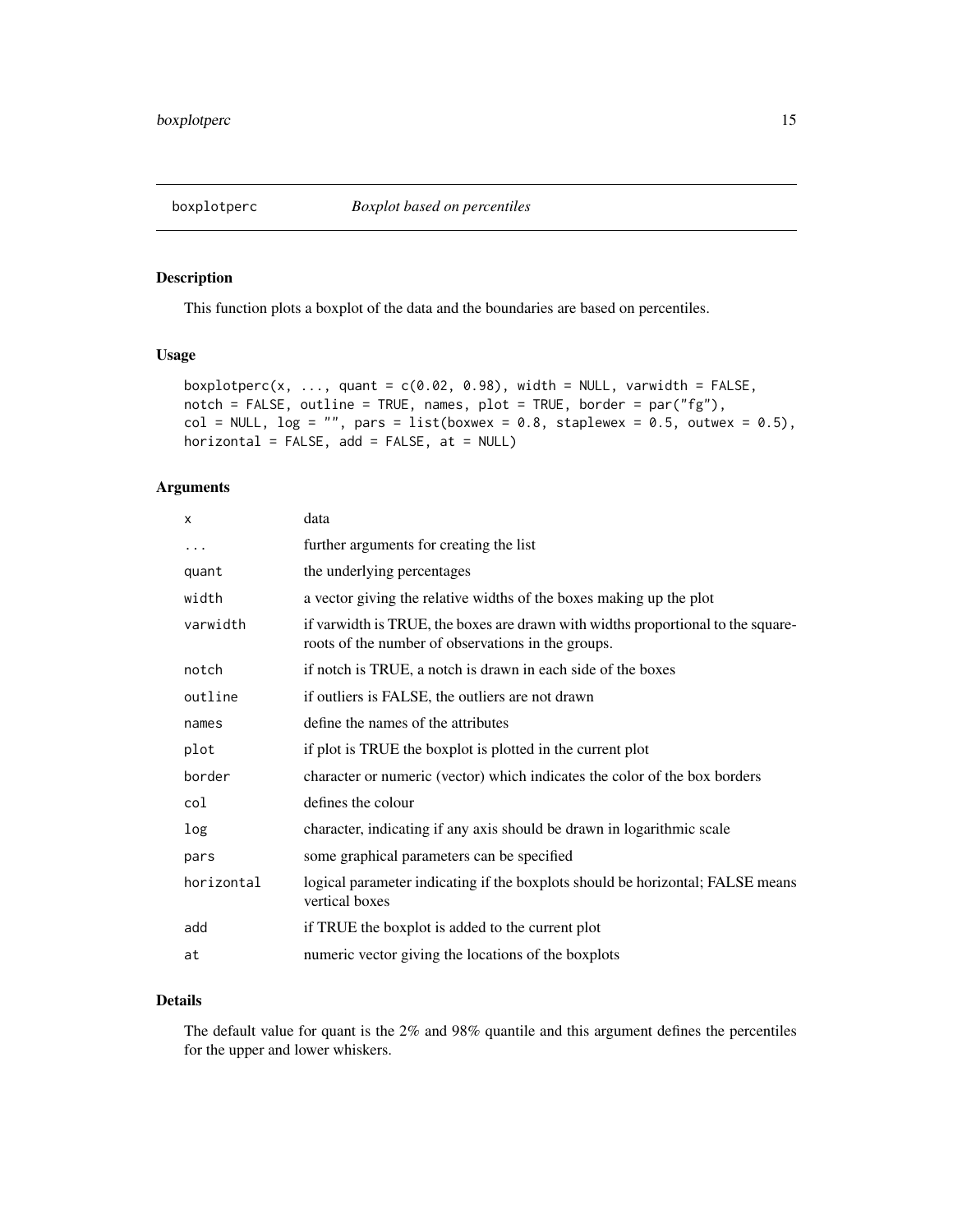# <span id="page-15-0"></span>Value

| stats | a vector of length 5, containing the extreme of the lower whisker, the lower<br>"hinge", the median, the upper "hinge" and the extreme of the upper whisker<br>(backtransformed) |
|-------|----------------------------------------------------------------------------------------------------------------------------------------------------------------------------------|
| n     | the number of non-NA observations in the sample                                                                                                                                  |
| conf  | the lower and upper extremes of the "notch"                                                                                                                                      |
| out   | the values of any data points which lie beyond the extremes of the whiskers<br>(backtransformed)                                                                                 |
| group | the group                                                                                                                                                                        |
| names | the attributes                                                                                                                                                                   |

# Author(s)

Peter Filzmoser <<P.Filzmoser@tuwien.ac.at>>[http://www.statistik.tuwien.ac.at/publ](http://www.statistik.tuwien.ac.at/public/filz/)ic/ [filz/](http://www.statistik.tuwien.ac.at/public/filz/)

# References

C. Reimann, P. Filzmoser, R.G. Garrett, and R. Dutter: Statistical Data Analysis Explained. Applied Environmental Statistics with R. John Wiley and Sons, Chichester, 2008.

# See Also

[boxplotlog](#page-12-1)

# Examples

```
data(chorizon)
Ba=chorizon[,"Ba"]
boxplotperc(Ba,quant=c(0.05,0.95),horizontal=TRUE,xlab="Ba [mg/kg]",cex.lab=1.2,pch=3)
```
branch-class *Class "branch"*

# Description

A Composite object used to plot trees as multivariate graphics

# Objects from the Class

Objects can be created by calls of the form new("branch", ...).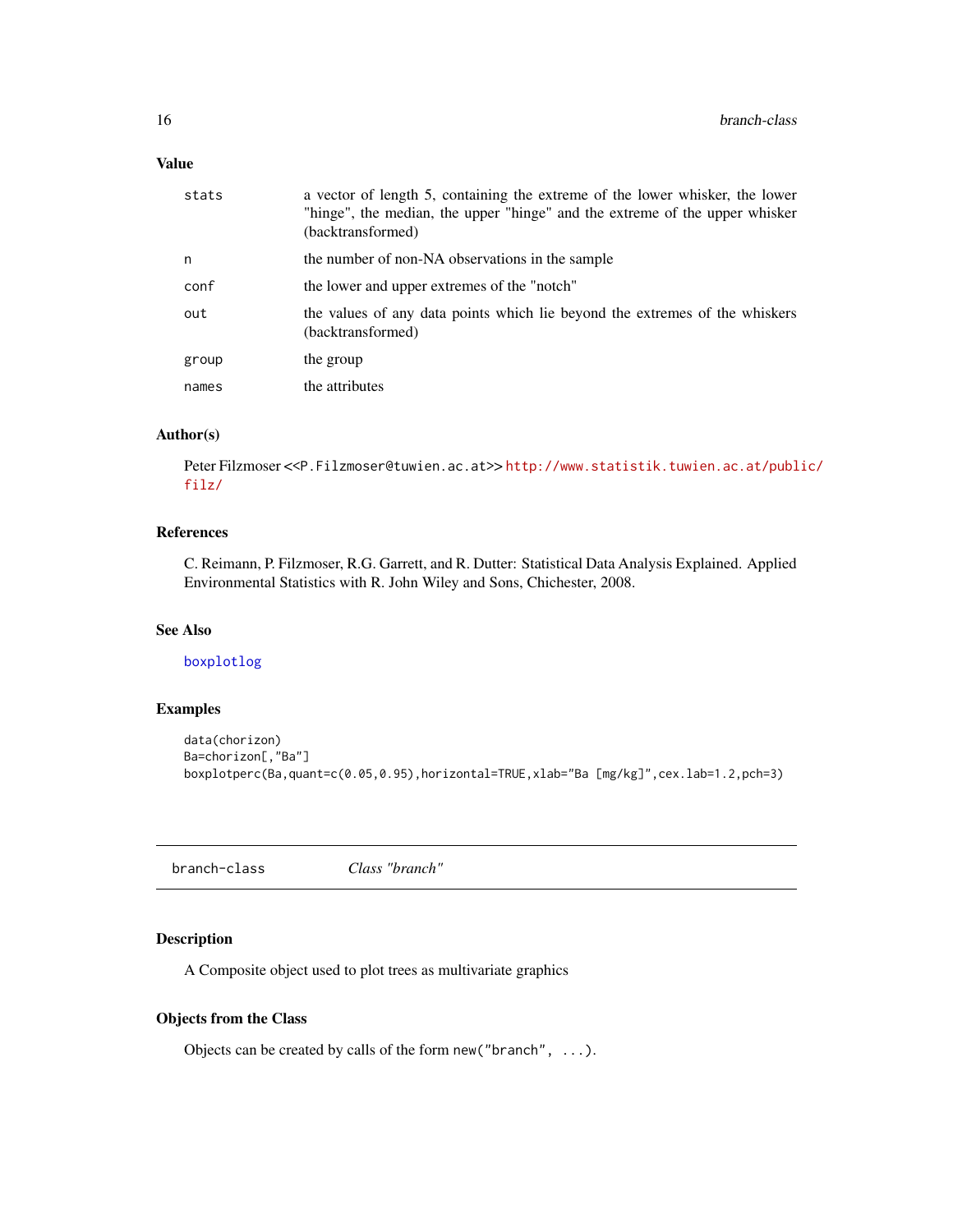#### <span id="page-16-0"></span>bubbleFIN 17

# Slots

LR: Object of class "numeric" w: Object of class "numeric" h: Object of class "numeric" El: Object of class "numeric" LeafL: Object of class "branch" LeafR: Object of class "branch" Bole: Object of class "numeric"

# Extends

Class ["Component"](#page-38-1), directly.

# Methods

plot signature( $x =$  "branch",  $y =$  "ANY"): show signature(object = "branch"):

#### Author(s)

Peter Filzmoser <<P.Filzmoser@tuwien.ac.at>> [http://www.statistik.tuwien.ac.at/publ](http://www.statistik.tuwien.ac.at/public/filz/)ic/ [filz/](http://www.statistik.tuwien.ac.at/public/filz/)

#### References

C. Reimann, P. Filzmoser, R.G. Garrett, and R. Dutter: Statistical Data Analysis Explained. Applied Environmental Statistics with R. John Wiley and Sons, Chichester, 2008.

# Examples

showClass("branch")

bubbleFIN *Bubbleplot due to Finnish method*

# **Description**

This function plots multivariate data with respect to the value. The size of the bubble represents the value of the datapoint.

#### Usage

```
bubbleFIN(x, y, z, radi = 10000, S = 9, s = 0.9, wa = 0, wb = 0.95, wc = 0.05,
plottitle = "BubblePlot", legendtitle = "Legend", text.cex = 1,
legtitle.cex = 1, backgr = "kola.background", leg = TRUE, ndigits = 1)
```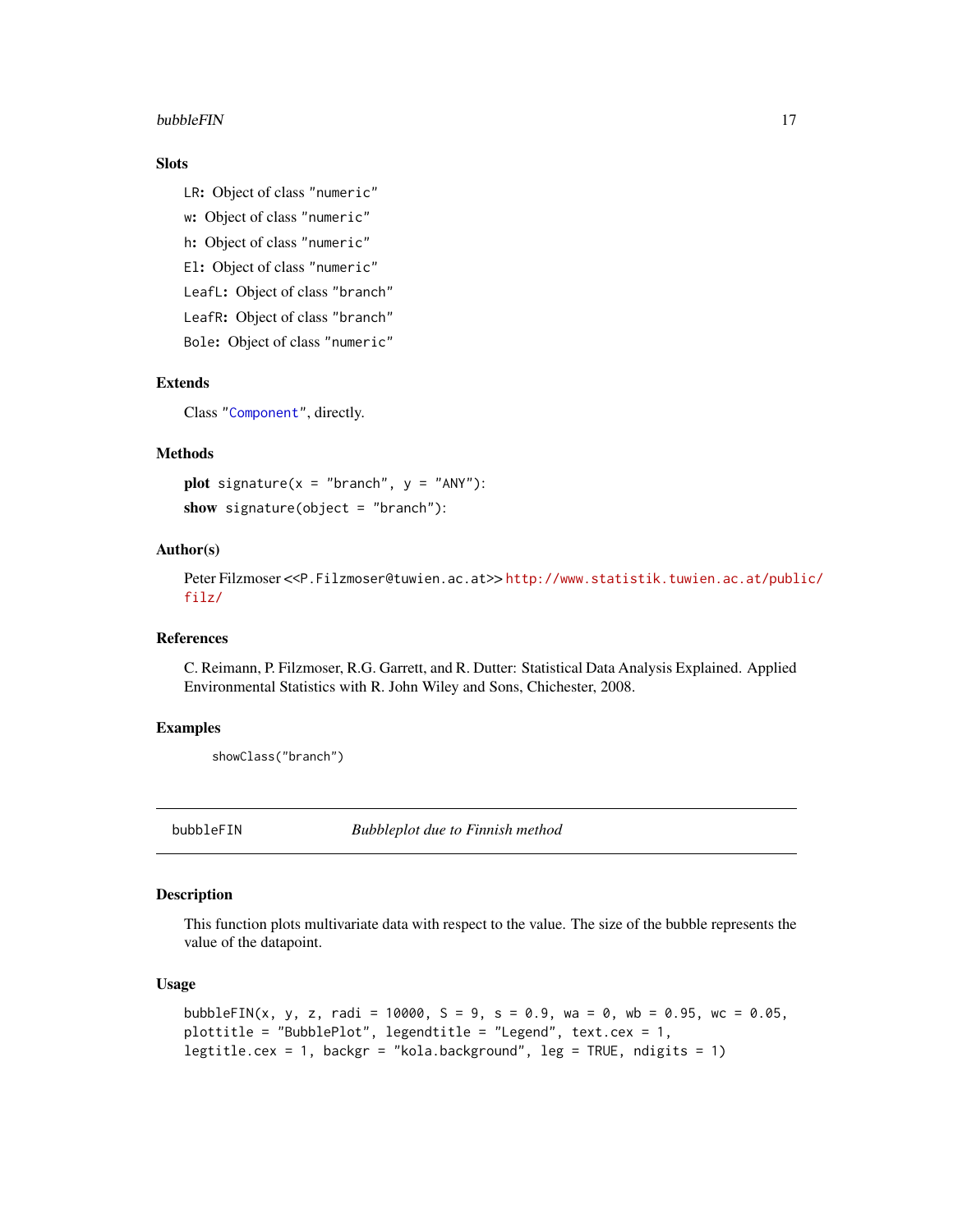#### Arguments

| X            | x coordinates                                               |
|--------------|-------------------------------------------------------------|
| у            | y coordinates                                               |
| Z            | measured value at point $(x,y)$                             |
| radi         | scaling for the map                                         |
| S, s         | control the size of the largest and smallest bubbles        |
| wa, wb, wc   | factors which defines the shape of the exponential function |
| plottitle    | the titel of the plot                                       |
| legendtitle  | the titel of the legend                                     |
| text.cex     | multiplier for the size of the labels                       |
| legtitle.cex | multiplier for the size of the legend title                 |
| backgr       | which background should be used                             |
| leg          | if TRUE the bubbles are plotted to the legend               |
| ndigits      | how much digits should be plotted at the legend             |

# Details

The smallest bubbles represent the 10% quantile and the biggest bubbles represent the 99

#### Value

Plots bubbles in the existing plot.

#### Author(s)

Peter Filzmoser <<P.Filzmoser@tuwien.ac.at>>[http://www.statistik.tuwien.ac.at/publ](http://www.statistik.tuwien.ac.at/public/filz/)ic/ [filz/](http://www.statistik.tuwien.ac.at/public/filz/)

# References

C. Reimann, P. Filzmoser, R.G. Garrett, and R. Dutter: Statistical Data Analysis Explained. Applied Environmental Statistics with R. John Wiley and Sons, Chichester, 2008.

## Examples

```
data(kola.background)
data(ohorizon)
el=ohorizon[,"Mg"]
X=ohorizon[,"XCOO"]
Y=ohorizon[,"YCOO"]
plot(X,Y,frame.plot=FALSE,xaxt="n",yaxt="n",xlab="",ylab="",type="n") #plot bubbles with background
plotbg(map.col=c("gray","gray","gray","gray"),add.plot=TRUE)
```
bubbleFIN(X,Y,el,S=9,s=2,plottitle="",legendtitle="Mg [mg/kg]", text.cex=0.63,legtitle.cex=0.80)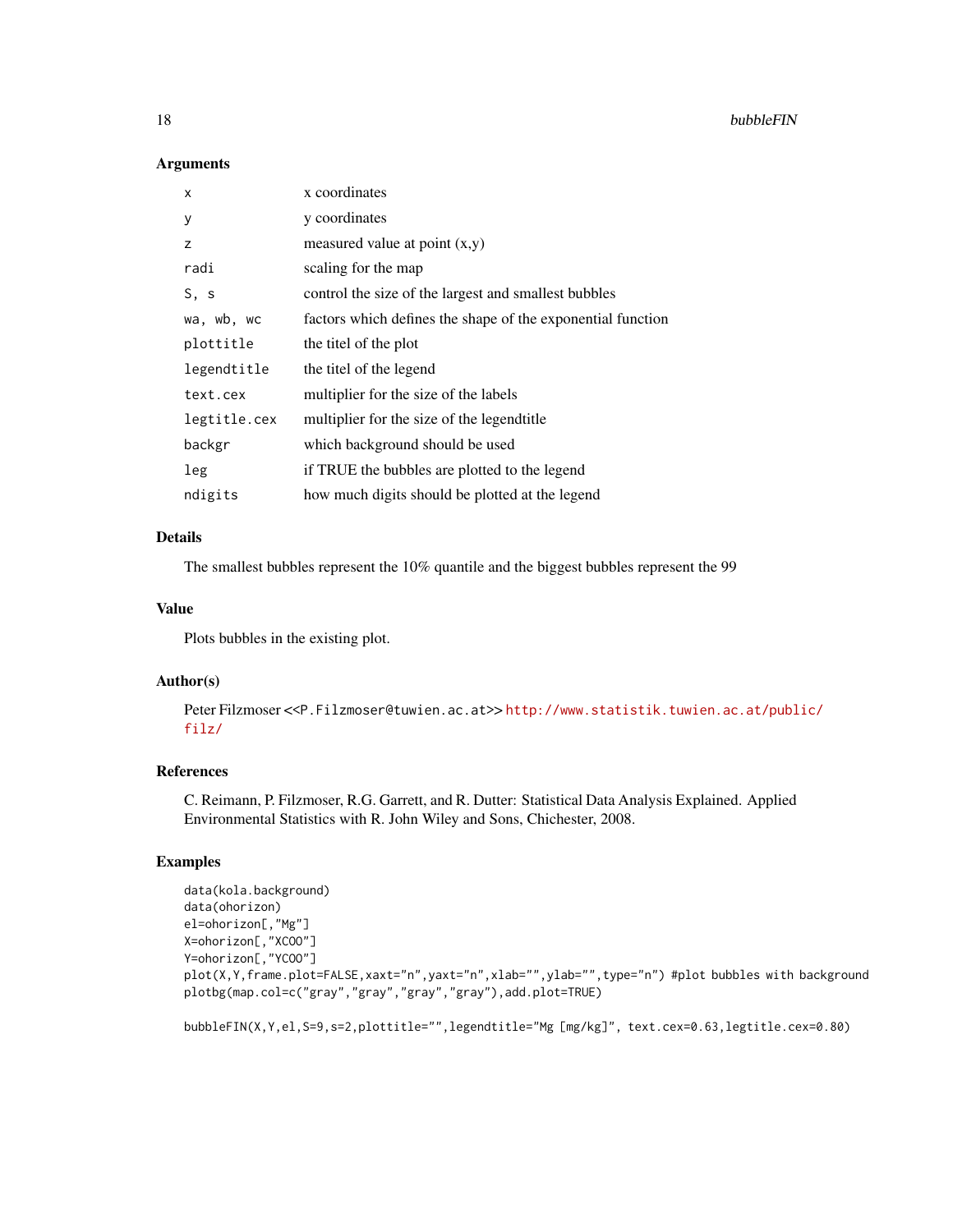<span id="page-18-0"></span>

# Description

Analytical duplicates have been selected for quality control.

#### Usage

data(CHorANADUP)

# Format

A data frame with 52 observations on the following 190 variables.

A1\_.Loc a numeric vector

A2\_.Loc a numeric vector

- A1\_Ag a numeric vector
- A1\_Ag\_INAA a numeric vector
- A1\_Al a numeric vector
- A1\_Al2O3 a numeric vector
- A1\_As a numeric vector
- A1\_As\_INAA a numeric vector
- A1\_Au\_INAA a numeric vector
- A1\_B a numeric vector
- A1\_Ba a numeric vector
- A1\_Ba\_INAA a numeric vector
- A1\_Be a numeric vector
- A1\_Bi a numeric vector
- A1\_Br a numeric vector
- A1\_Br\_INAA a numeric vector
- A1\_Ca a numeric vector
- A1\_Ca\_INAA a numeric vector
- A1\_CaO a numeric vector
- A1\_Cd a numeric vector
- A1\_Ce\_INAA a numeric vector
- A1\_Cl a numeric vector
- A1\_Co a numeric vector
- A1\_Co\_INAA a numeric vector
- A1\_Cond a numeric vector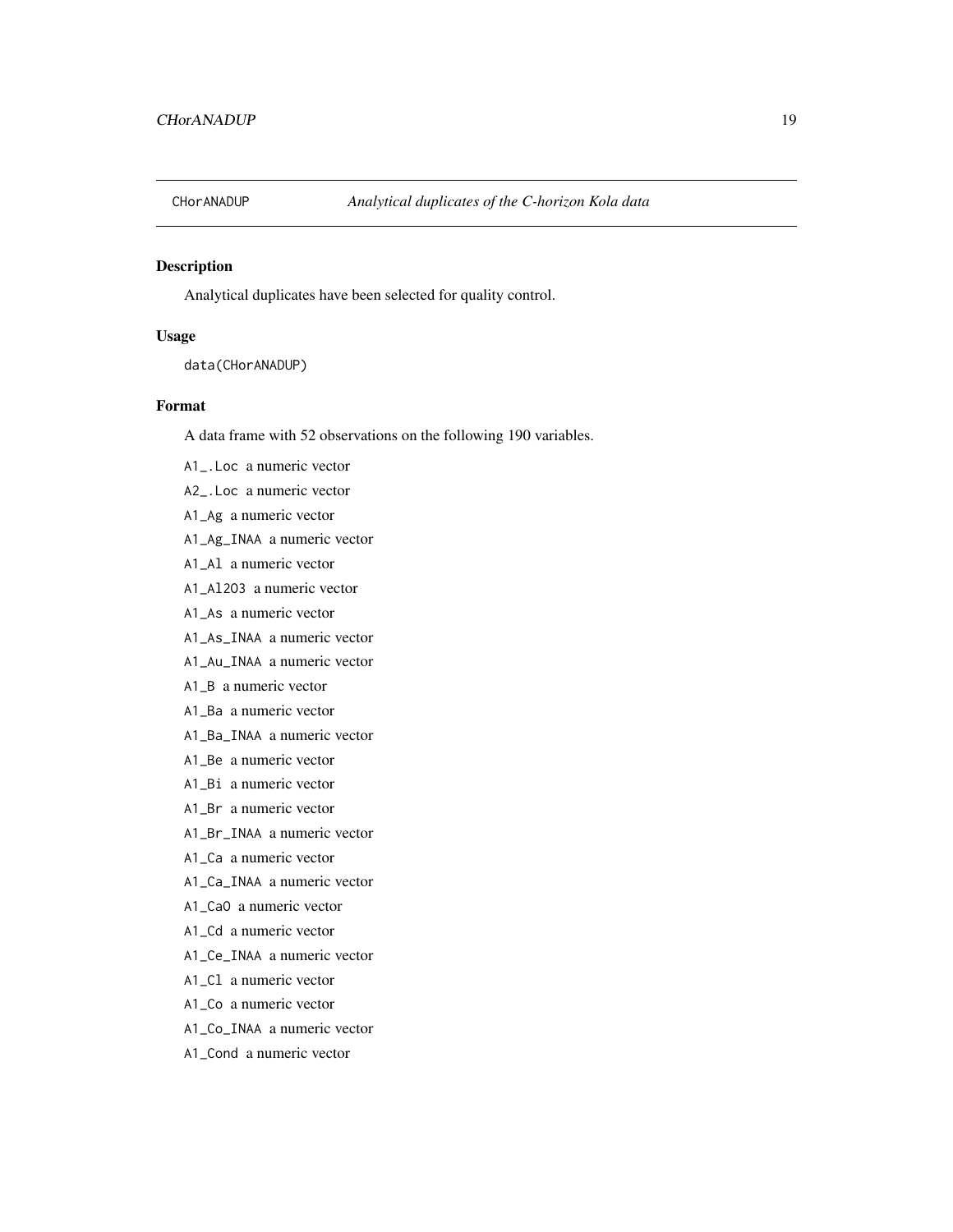- A1\_Cr a numeric vector
- A1\_Cr\_INAA a numeric vector
- A1\_Cs\_INAA a numeric vector
- A1\_Cu a numeric vector
- A1\_Eu\_INAA a numeric vector
- A1\_F a numeric vector
- A1\_F\_ionselect a numeric vector
- A1\_Fe a numeric vector
- A1\_Fe\_INAA a numeric vector
- A1\_Fe2O3 a numeric vector
- A1\_Hf\_INAA a numeric vector
- A1\_Hg a numeric vector
- A1\_Hg\_INAA a numeric vector
- A1\_Ir\_INAA a numeric vector
- A1\_K a numeric vector
- A1\_K2O a numeric vector
- A1\_La a numeric vector
- A1\_La\_INAA a numeric vector
- A1\_Li a numeric vector
- A1\_LOI a numeric vector
- A1\_Lu\_INAA a numeric vector
- A1\_Mass\_INAA a numeric vector
- A1\_Mg a numeric vector
- A1\_MgO a numeric vector
- A1\_Mn a numeric vector
- A1\_MnO a numeric vector
- A1\_Mo a numeric vector
- A1\_Mo\_INAA a numeric vector
- A1\_Na a numeric vector
- A1\_Na\_INAA a numeric vector
- A1\_Na2O a numeric vector
- A1\_Nd\_INAA a numeric vector
- A1\_Ni a numeric vector
- A1\_Ni\_INAA a numeric vector
- A1\_NO2 a numeric vector
- A1\_NO3 a numeric vector
- A1\_P a numeric vector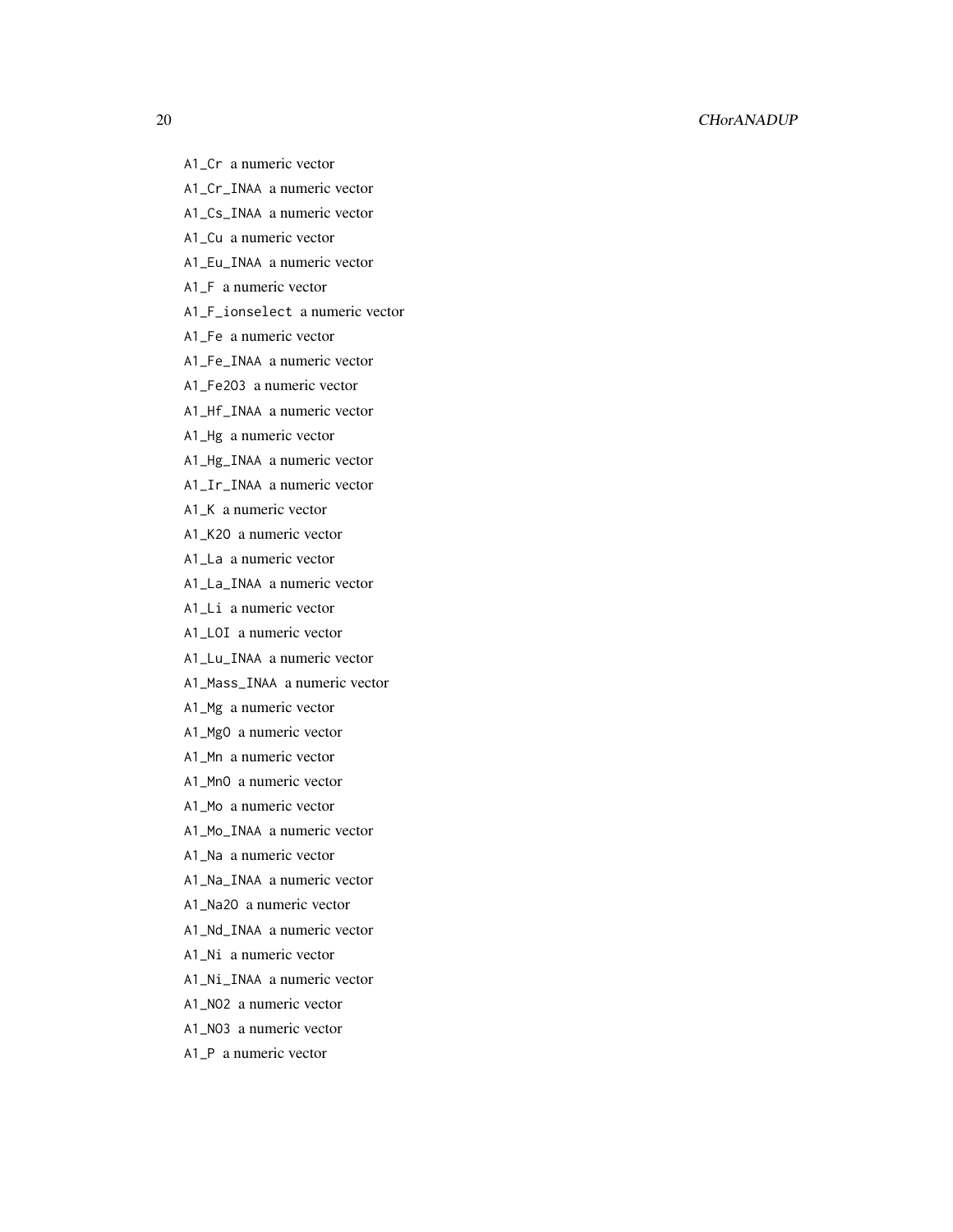- A1\_P2O5 a numeric vector
- A1\_Pb a numeric vector
- A1\_pH a numeric vector
- A1\_PO4 a numeric vector
- A1\_Rb a numeric vector
- A1\_S a numeric vector
- A1\_Sb a numeric vector
- A1\_Sb\_INAA a numeric vector
- A1\_Sc a numeric vector
- A1\_Sc\_INAA a numeric vector
- A1\_Se a numeric vector
- A1\_Se\_INAA a numeric vector
- A1\_Si a numeric vector
- A1\_SiO2 a numeric vector
- A1\_Sm\_INAA a numeric vector
- A1\_Sn\_INAA a numeric vector
- A1\_SO4 a numeric vector
- A1\_Sr a numeric vector
- A1\_Sr\_INAA a numeric vector
- A1\_Sum a numeric vector
- A1\_Ta\_INAA a numeric vector
- A1\_Tb\_INAA a numeric vector
- A1\_Te a numeric vector
- A1\_Th a numeric vector
- A1\_Th\_INAA a numeric vector
- A1\_Ti a numeric vector
- A1\_TiO2 a numeric vector
- A1\_U\_INAA a numeric vector
- A1\_V a numeric vector
- A1\_W\_INAA a numeric vector
- A1\_Y a numeric vector
- A1\_Yb\_INAA a numeric vector
- A1\_Zn a numeric vector
- A1\_Zn\_INAA a numeric vector
- A2\_Ag a numeric vector
- A2\_Ag\_INAA a numeric vector
- A2\_Al a numeric vector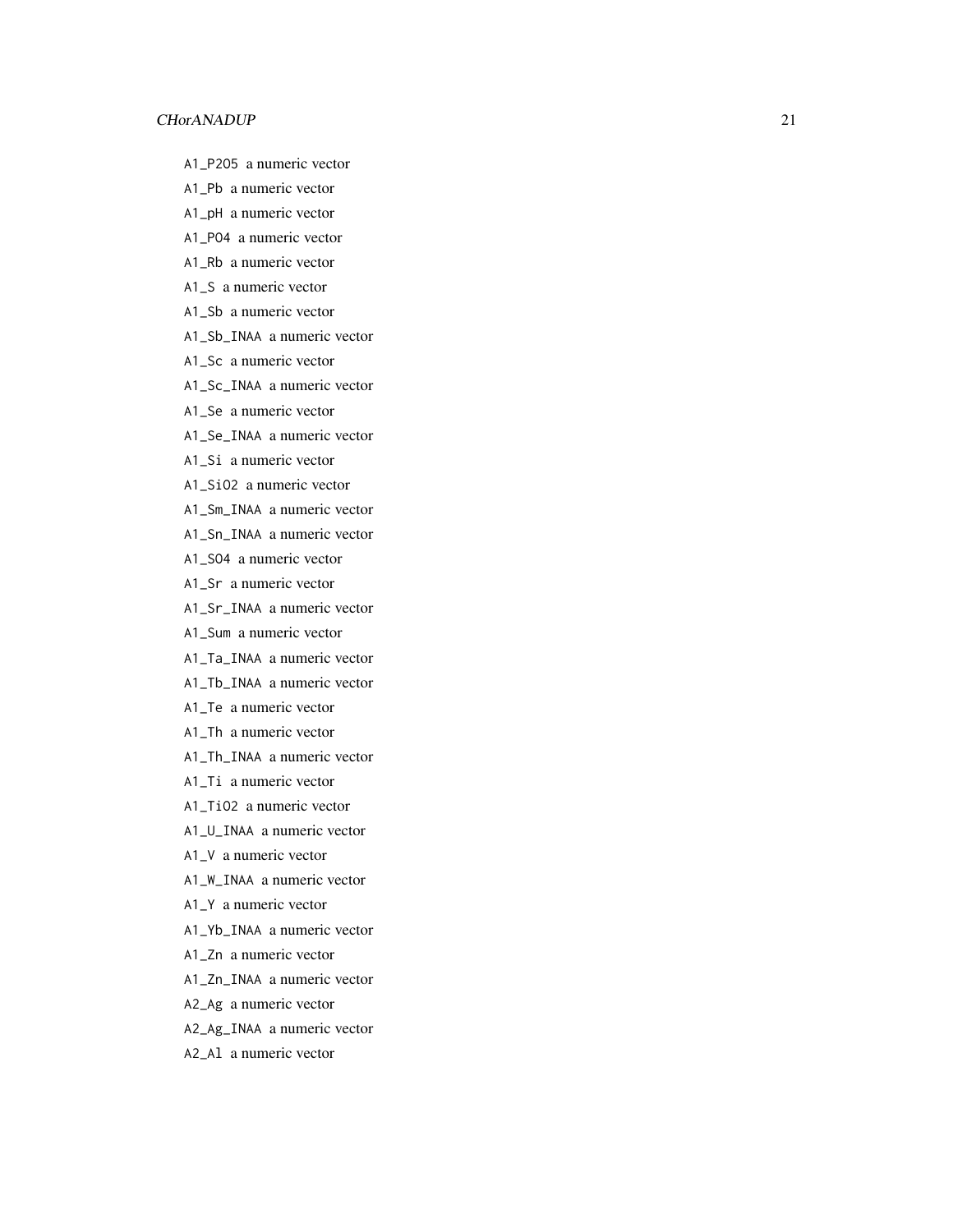- A2\_Al2O3 a numeric vector
- A2\_As a numeric vector
- A2\_As\_INAA a numeric vector
- A2\_Au\_INAA a numeric vector
- A2\_B a numeric vector
- A2\_Ba a numeric vector
- A2\_Ba\_INAA a numeric vector
- A2\_Be a numeric vector
- A2\_Bi a numeric vector
- A2\_Br a numeric vector
- A2\_Br\_INAA a numeric vector
- A2\_Ca a numeric vector
- A2\_Ca\_INAA a numeric vector
- A2\_CaO a numeric vector
- A2\_Cd a numeric vector
- A2\_Ce\_INAA a numeric vector
- A2\_Cl a numeric vector
- A2\_Co a numeric vector
- A2\_Co\_INAA a numeric vector
- A2\_Cond a numeric vector
- A2\_Cr a numeric vector
- A2\_Cr\_INAA a numeric vector
- A2\_Cs\_INAA a numeric vector
- A2\_Cu a numeric vector
- A2\_Eu\_INAA a numeric vector
- A2\_F a numeric vector
- A2\_F\_ionselect a numeric vector
- A2\_Fe a numeric vector
- A2\_Fe\_INAA a numeric vector
- A2\_Fe2O3 a numeric vector
- A2\_Hf\_INAA a numeric vector
- A2\_Hg a numeric vector
- A2\_Hg\_INAA a numeric vector
- A2\_Ir\_INAA a numeric vector
- A2\_K a numeric vector
- A2\_K2O a numeric vector
- A2\_La a numeric vector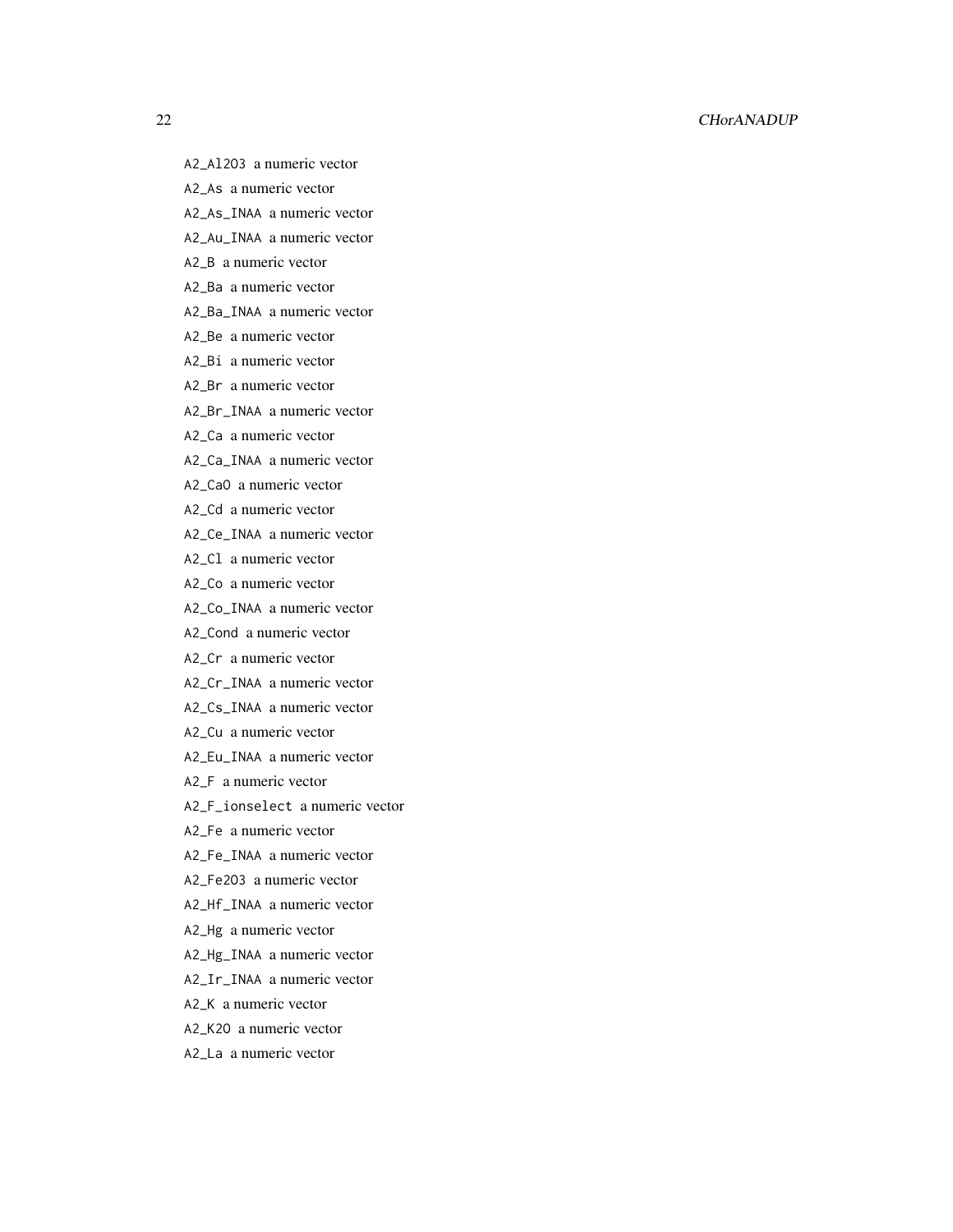A2\_La\_INAA a numeric vector

A2\_Li a numeric vector

A2\_LOI a numeric vector

A2\_Lu\_INAA a numeric vector

A2\_Mass\_INAA a numeric vector

A2\_Mg a numeric vector

A2\_MgO a numeric vector

A2\_Mn a numeric vector

A2\_MnO a numeric vector

A2\_Mo a numeric vector

A2\_Mo\_INAA a numeric vector

A2\_Na a numeric vector

A2\_Na\_INAA a numeric vector

A2\_Na2O a numeric vector

A2\_Nd\_INAA a numeric vector

A2\_Ni a numeric vector

A2\_Ni\_INAA a numeric vector

A2\_NO2 a numeric vector

A2\_NO3 a numeric vector

A2\_P a numeric vector

A2\_P2O5 a numeric vector

A2\_Pb a numeric vector

A2\_pH a numeric vector

A2\_PO4 a numeric vector

A2\_Rb a numeric vector

A2\_S a numeric vector

A2\_Sb a numeric vector

A2\_Sb\_INAA a numeric vector

A2\_Sc a numeric vector

A2\_Sc\_INAA a numeric vector

A2\_Se a numeric vector

A2\_Se\_INAA a numeric vector

A2\_Si a numeric vector

A2\_SiO2 a numeric vector

A2\_Sm\_INAA a numeric vector

A2\_Sn\_INAA a numeric vector

A2\_SO4 a numeric vector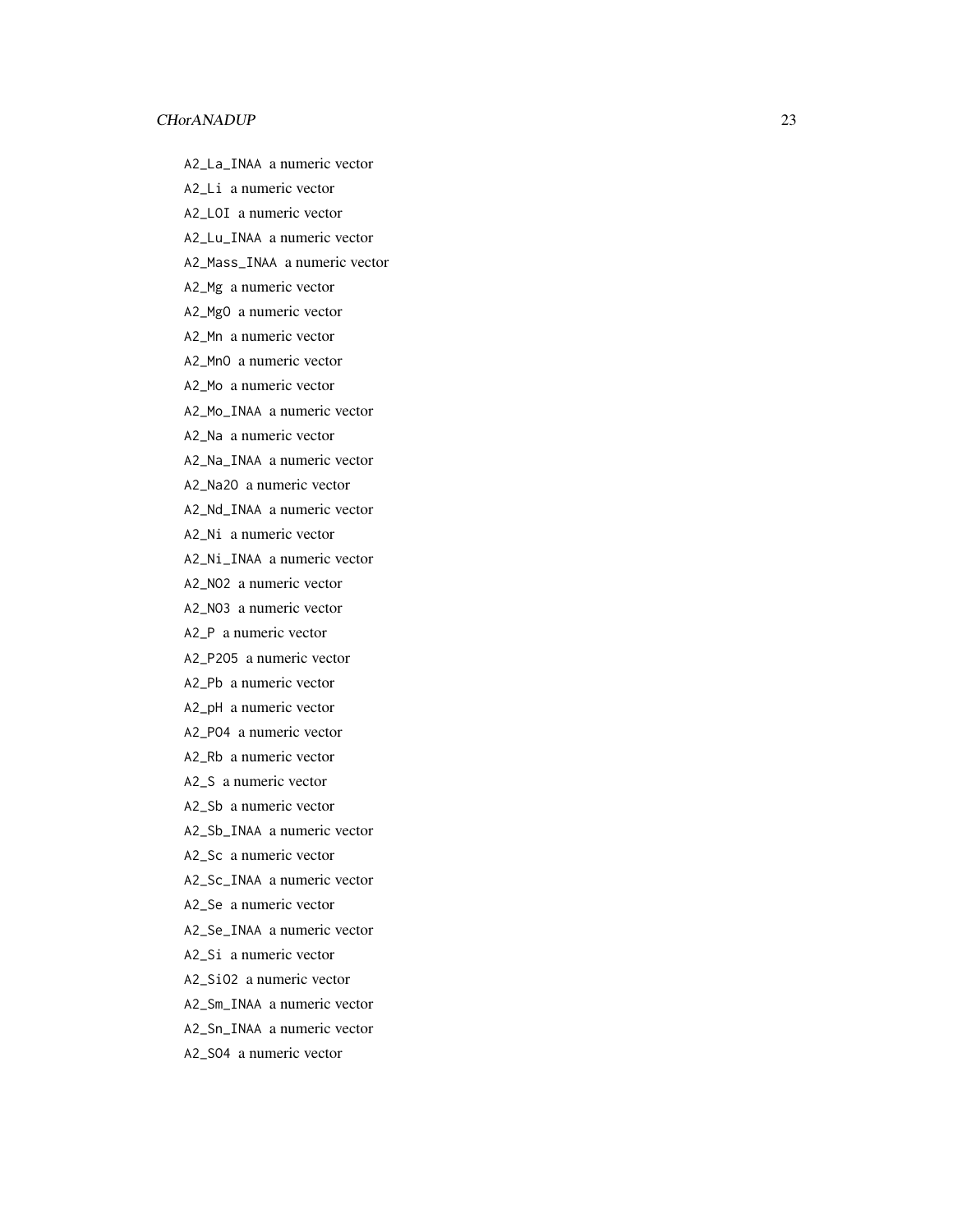- A2\_Sr a numeric vector
- A2\_Sr\_INAA a numeric vector
- A2\_Sum a numeric vector
- A2\_Ta\_INAA a numeric vector
- A2\_Tb\_INAA a numeric vector
- A2\_Te a numeric vector
- A2\_Th a numeric vector
- A2\_Th\_INAA a numeric vector
- A2\_Ti a numeric vector
- A2\_TiO2 a numeric vector
- A2\_U\_INAA a numeric vector
- A2\_V a numeric vector
- A2\_W\_INAA a numeric vector
- A2\_Y a numeric vector
- A2\_Yb\_INAA a numeric vector
- A2\_Zn a numeric vector
- A2\_Zn\_INAA a numeric vector

# Author(s)

Peter Filzmoser <<P.Filzmoser@tuwien.ac.at>> [http://www.statistik.tuwien.ac.at/publ](http://www.statistik.tuwien.ac.at/public/filz/)ic/ [filz/](http://www.statistik.tuwien.ac.at/public/filz/)

# Source

Kola Project (1993-1998)

# References

Reimann C, Äyräs M, Chekushin V, Bogatyrev I, Boyd R, Caritat P de, Dutter R, Finne TE, Halleraker JH, Jæger Ø, Kashulina G, Lehto O, Niskavaara H, Pavlov V, Räisänen ML, Strand T, Volden T. Environmental Geochemical Atlas of the Central Barents Region. NGU-GTK-CKE Special Publication, Geological Survey of Norway, Trondheim, Norway, 1998.

#### Examples

data(CHorANADUP) str(CHorANADUP)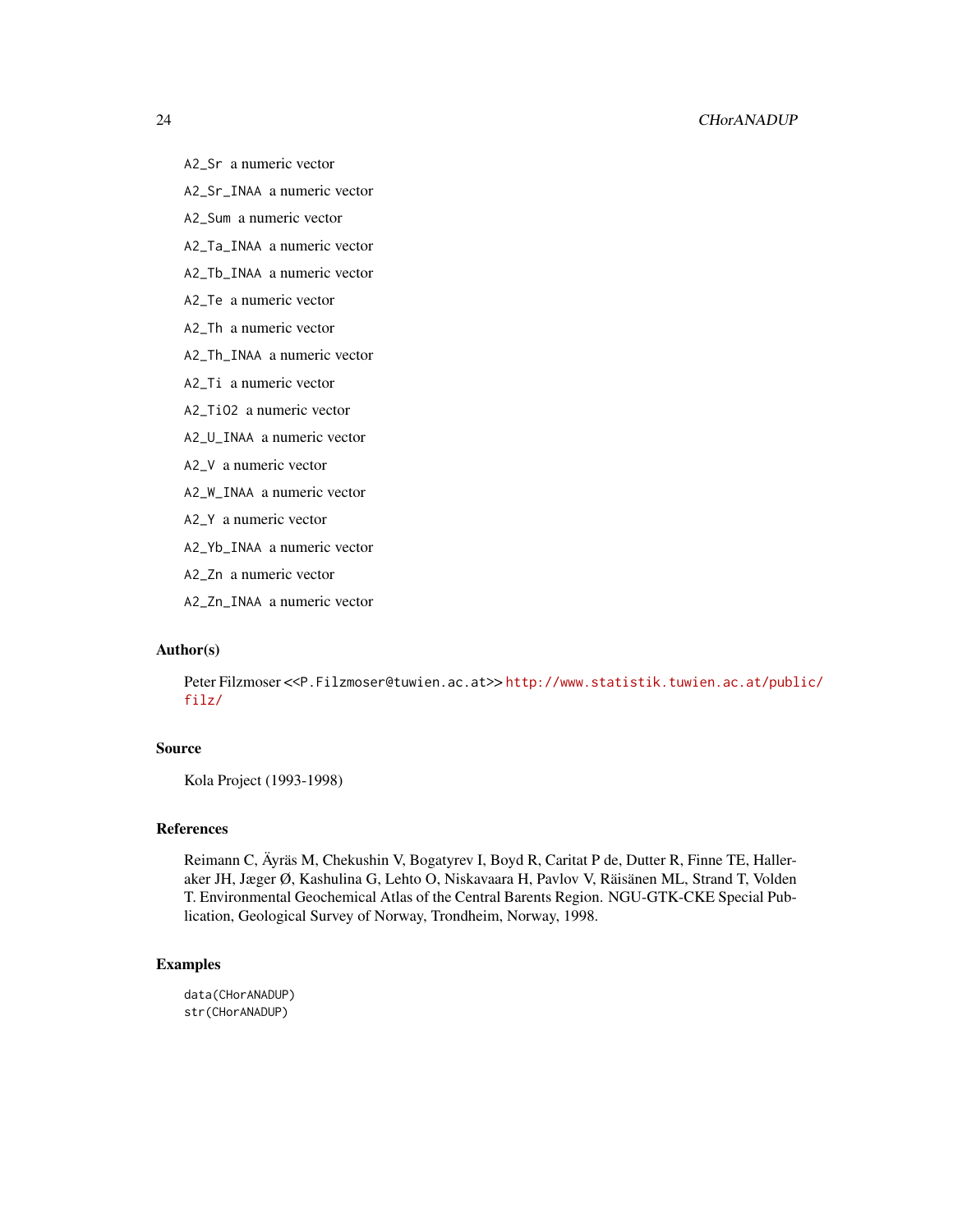<span id="page-24-0"></span>

# Description

Field duplicates have been selected for quality control.

# Usage

data(CHorFieldDUP)

# Format

A data frame with 49 observations on the following 240 variables.

F1\_.Loc a numeric vector

F2\_.Loc a numeric vector

XCOO a numeric vector

YCOO a numeric vector

F1\_Ag a numeric vector

F1\_Ag\_INAA a numeric vector

F1\_Al a numeric vector

F1\_Al2O3 a numeric vector

F1\_As a numeric vector

F1\_As\_INAA a numeric vector

F1\_Au\_INAA a numeric vector

F1\_B a numeric vector

F1\_Ba a numeric vector

F1\_Ba\_INAA a numeric vector

F1\_Be a numeric vector

F1\_Bi a numeric vector

F1\_Br a numeric vector

F1\_Br\_INAA a numeric vector

F1\_Ca a numeric vector

F1\_Ca\_INAA a numeric vector

F1\_CaO a numeric vector

F1\_Cd a numeric vector

F1\_Ce\_INAA a numeric vector

F1\_Cl a numeric vector

F1\_Co a numeric vector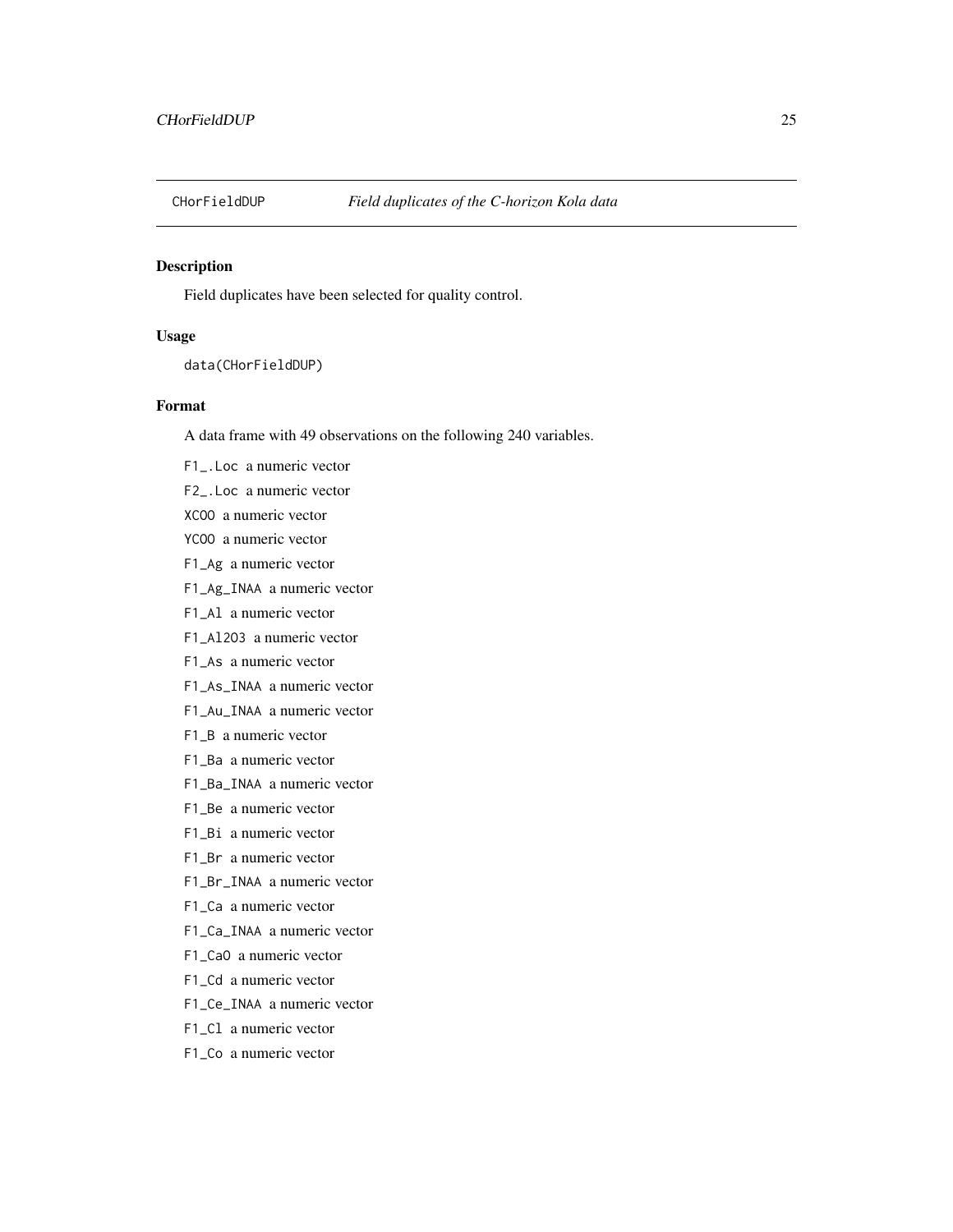#### 26 CHorFieldDUP

- F1\_Co\_INAA a numeric vector
- F1\_Cond a numeric vector
- F1\_Cr a numeric vector
- F1\_Cr\_INAA a numeric vector
- F1\_Cs\_INAA a numeric vector
- F1\_Cu a numeric vector
- F1\_Eu\_INAA a numeric vector
- F1\_F a numeric vector
- F1\_F\_ionselect a numeric vector
- F1\_Fe a numeric vector
- F1\_Fe\_INAA a numeric vector
- F1\_Fe2O3 a numeric vector
- F1\_Hf\_INAA a numeric vector
- F1\_Hg a numeric vector
- F1\_Hg\_INAA a numeric vector
- F1\_Ir\_INAA a numeric vector
- F1\_K a numeric vector
- F1\_K2O a numeric vector
- F1\_La a numeric vector
- F1\_La\_INAA a numeric vector
- F1\_Li a numeric vector
- F1\_LOI a numeric vector
- F1\_Lu\_INAA a numeric vector
- F1\_Mass\_INAA a numeric vector
- F1\_Mg a numeric vector
- F1\_MgO a numeric vector
- F1\_Mn a numeric vector
- F1\_MnO a numeric vector
- F1\_Mo a numeric vector
- F1\_Mo\_INAA a numeric vector
- F1\_Na a numeric vector
- F1\_Na\_INAA a numeric vector
- F1\_Na2O a numeric vector
- F1\_Nd\_INAA a numeric vector
- F1\_Ni a numeric vector
- F1\_Ni\_INAA a numeric vector
- F1\_NO2 a numeric vector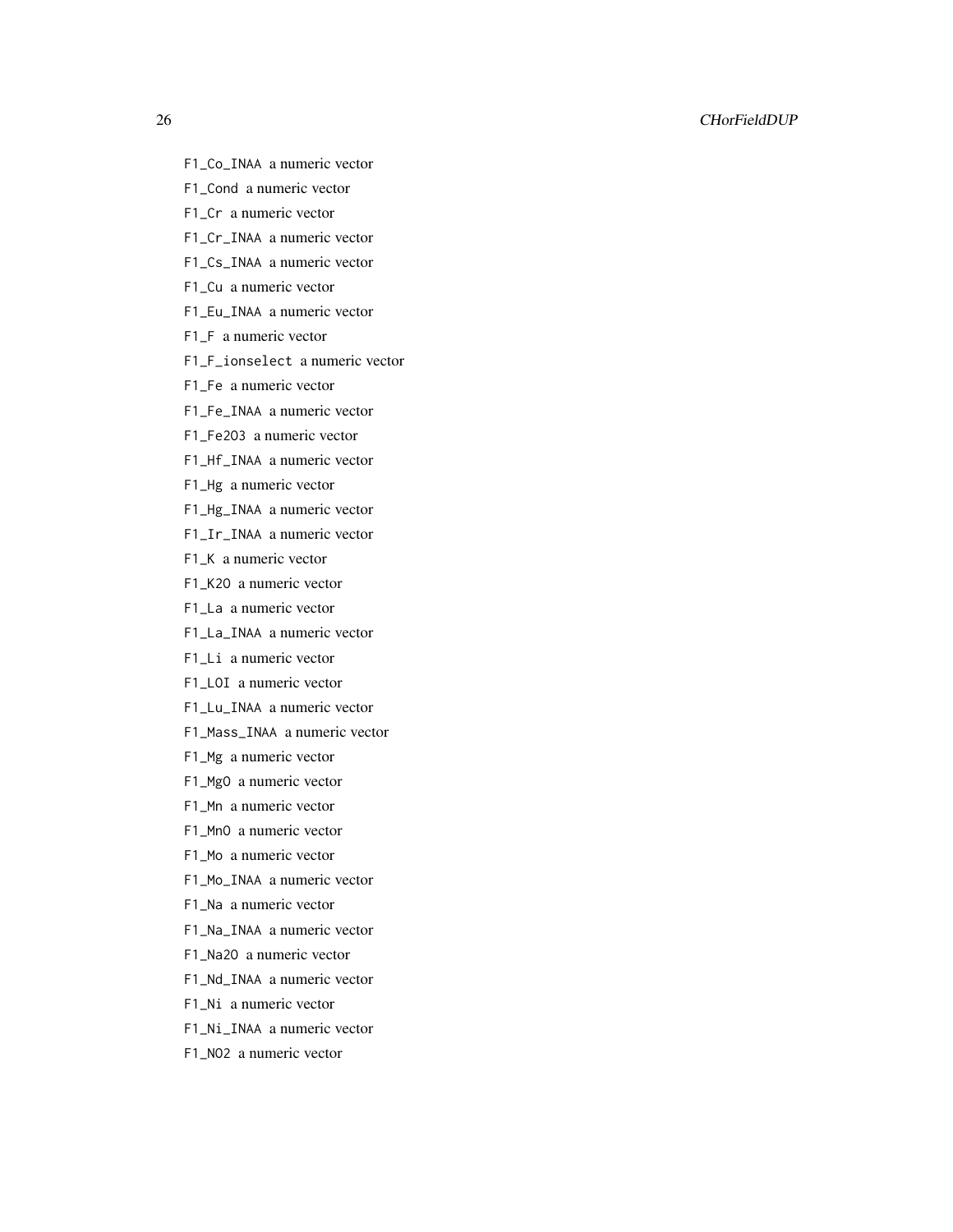- F1\_NO3 a numeric vector
- F1\_P a numeric vector
- F1\_P2O5 a numeric vector
- F1\_Pb a numeric vector
- F1\_pH a numeric vector
- F1\_PO4 a numeric vector
- F1\_Rb a numeric vector
- F1\_S a numeric vector
- F1\_Sb a numeric vector
- F1\_Sb\_INAA a numeric vector
- F1\_Sc a numeric vector
- F1\_Sc\_INAA a numeric vector
- F1\_Se a numeric vector
- F1\_Se\_INAA a numeric vector
- F1\_Si a numeric vector
- F1\_SiO2 a numeric vector
- F1\_Sm\_INAA a numeric vector
- F1\_Sn\_INAA a numeric vector
- F1\_SO4 a numeric vector
- F1\_Sr a numeric vector
- F1\_Sr\_INAA a numeric vector
- F1\_Sum a numeric vector
- F1\_Ta\_INAA a numeric vector
- F1\_Tb\_INAA a numeric vector
- F1\_Te a numeric vector
- F1\_Th a numeric vector
- F1\_Th\_INAA a numeric vector
- F1\_Ti a numeric vector
- F1\_TiO2 a numeric vector
- F1\_U\_INAA a numeric vector
- F1\_V a numeric vector
- F1\_W\_INAA a numeric vector
- F1\_Y a numeric vector
- F1\_Yb\_INAA a numeric vector
- F1\_Zn a numeric vector
- F1\_Zn\_INAA a numeric vector
- F2\_Ag a numeric vector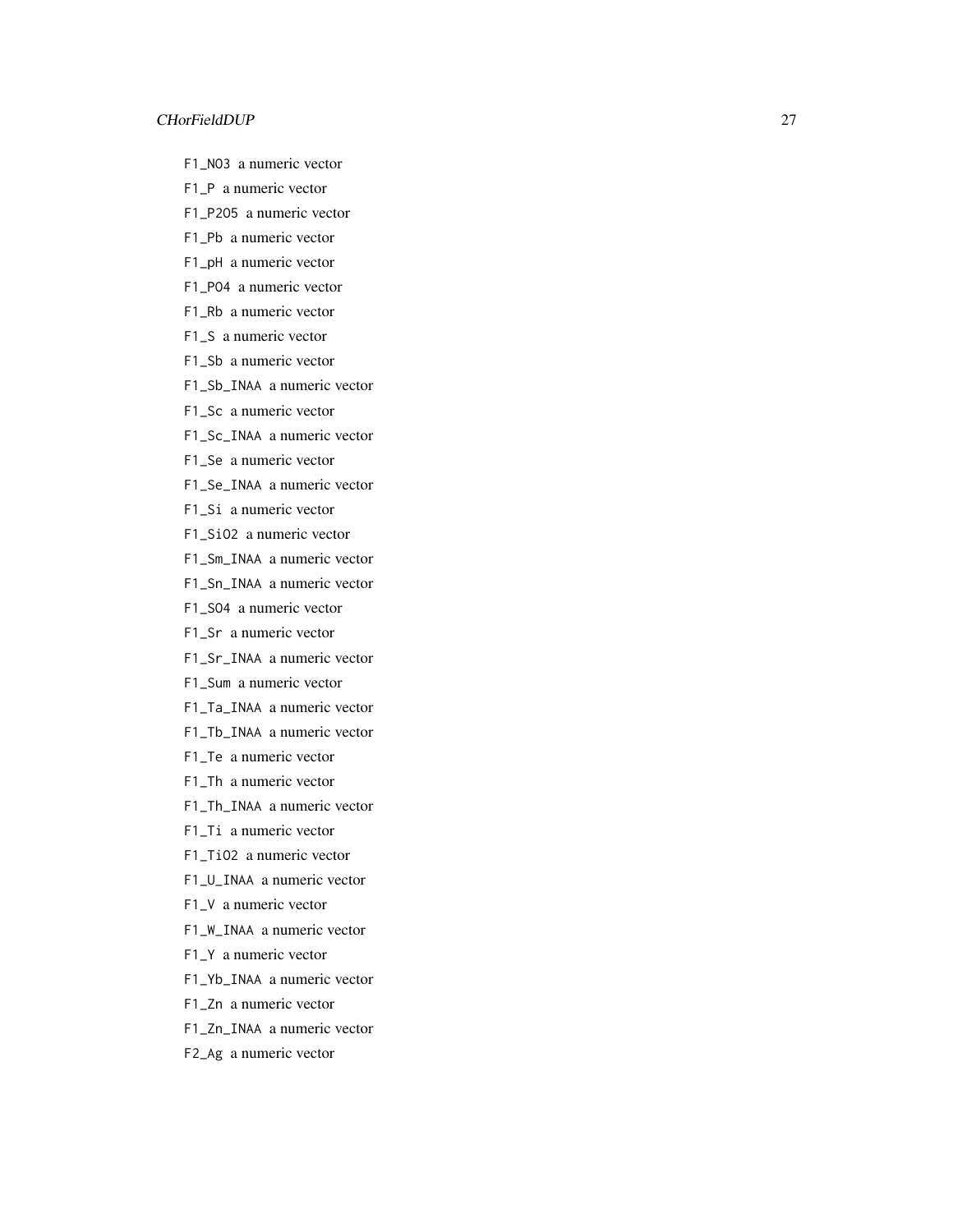#### 28 CHorFieldDUP

- F2\_Ag\_INAA a numeric vector
- F2\_Al a numeric vector
- F2\_Al2O3 a numeric vector
- F2\_As a numeric vector
- F2\_As\_INAA a numeric vector
- F2\_Au\_INAA a numeric vector
- F2\_B a numeric vector
- F2\_Ba a numeric vector
- F2\_Ba\_INAA a numeric vector
- F2\_Be a numeric vector
- F2\_Bi a numeric vector
- F2\_Br a numeric vector
- F2\_Br\_INAA a numeric vector
- F2\_Ca a numeric vector
- F2\_Ca\_INAA a numeric vector
- F2\_CaO a numeric vector
- F2\_Cd a numeric vector
- F2\_Ce\_INAA a numeric vector
- F2\_Cl a numeric vector
- F2\_Co a numeric vector
- F2\_Co\_INAA a numeric vector
- F2\_Cond a numeric vector
- F2\_Cr a numeric vector
- F2\_Cr\_INAA a numeric vector
- F2\_Cs\_INAA a numeric vector
- F2\_Cu a numeric vector
- F2\_Eu\_INAA a numeric vector
- F2\_F a numeric vector
- F2\_F\_ionselect a numeric vector
- F2\_Fe a numeric vector
- F2\_Fe\_INAA a numeric vector
- F2\_Fe2O3 a numeric vector
- F2\_Hf\_INAA a numeric vector
- F2\_Hg a numeric vector
- F2\_Hg\_INAA a numeric vector
- F2\_Ir\_INAA a numeric vector
- F2\_K a numeric vector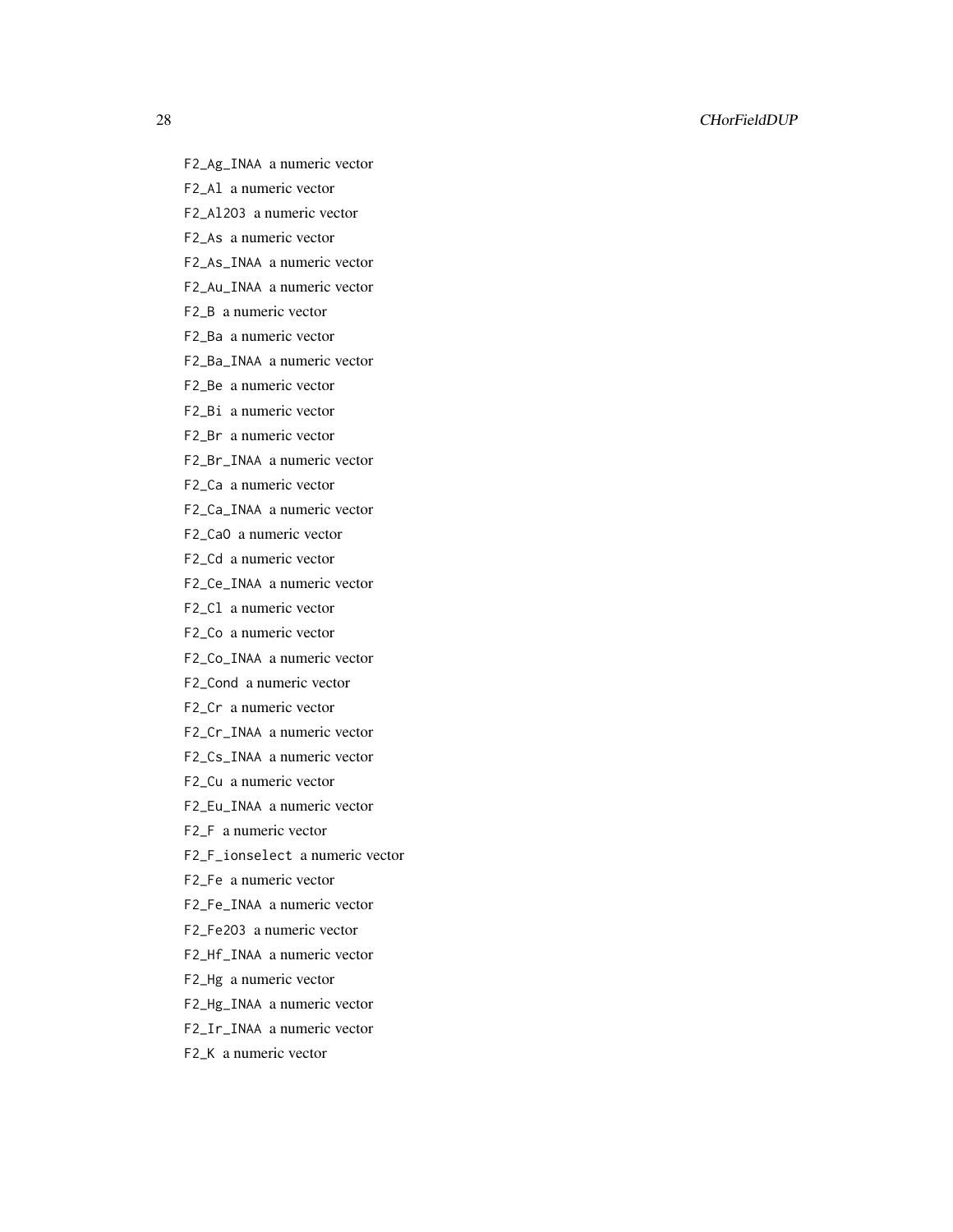F2\_K2O a numeric vector

F2\_La a numeric vector

F2\_La\_INAA a numeric vector

F2\_Li a numeric vector

F2\_LOI a numeric vector

F2\_Lu\_INAA a numeric vector

F2\_Mass\_INAA a numeric vector

F2\_Mg a numeric vector

F2\_MgO a numeric vector

F2\_Mn a numeric vector

F2\_MnO a numeric vector

F2\_Mo a numeric vector

F2\_Mo\_INAA a numeric vector

F2\_Na a numeric vector

F2\_Na\_INAA a numeric vector

F2\_Na2O a numeric vector

F2\_Nd\_INAA a numeric vector

F2\_Ni a numeric vector

F2\_Ni\_INAA a numeric vector

F2\_NO2 a numeric vector

F2\_NO3 a numeric vector

F2\_P a numeric vector

F2\_P2O5 a numeric vector

F2\_Pb a numeric vector

F2\_pH a numeric vector

F2\_PO4 a numeric vector

F2\_Rb a numeric vector

F2\_S a numeric vector

F2\_Sb a numeric vector

F2\_Sb\_INAA a numeric vector

F2\_Sc a numeric vector

F2\_Sc\_INAA a numeric vector

F2\_Se a numeric vector

F2\_Se\_INAA a numeric vector

F2\_Si a numeric vector

F2\_SiO2 a numeric vector

F2\_Sm\_INAA a numeric vector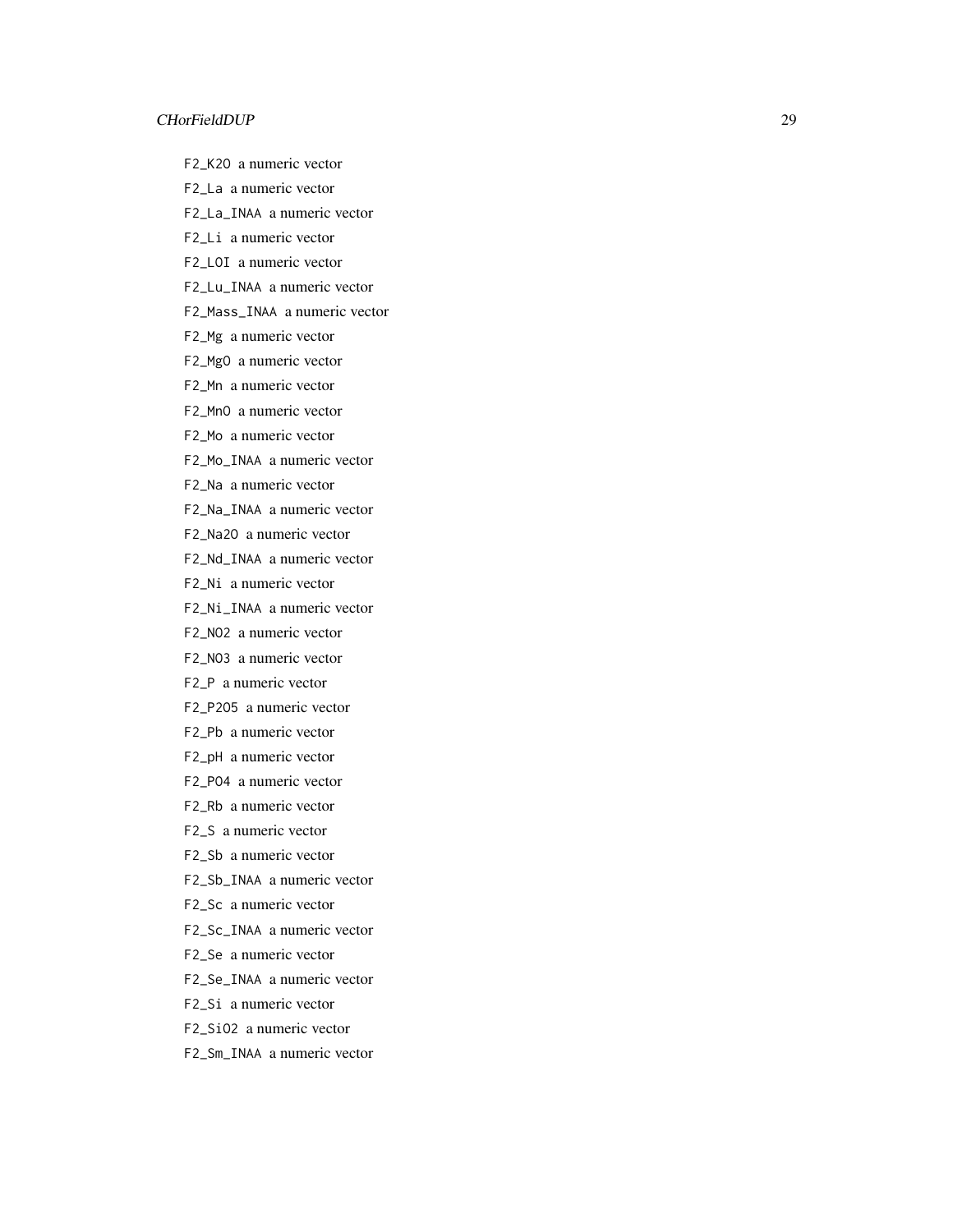- F2\_Sn\_INAA a numeric vector
- F2\_SO4 a numeric vector
- F2\_Sr a numeric vector
- F2\_Sr\_INAA a numeric vector
- F2\_Sum a numeric vector
- F2\_Ta\_INAA a numeric vector
- F2\_Tb\_INAA a numeric vector
- F2\_Te a numeric vector
- F2\_Th a numeric vector
- F2\_Th\_INAA a numeric vector
- F2\_Ti a numeric vector
- F2\_TiO2 a numeric vector
- F2\_U\_INAA a numeric vector
- F2\_V a numeric vector
- F2\_W\_INAA a numeric vector
- F2\_Y a numeric vector
- F2\_Yb\_INAA a numeric vector
- F2\_Zn a numeric vector
- F2\_Zn\_INAA a numeric vector
- DATE a numeric vector
- X.SAMP a factor with levels CRJHPC CRPCTF CRTF GKJHOJ GKJHTV JARR JHOJTV MÄVG MLRJARP MLRJSRR MLRMÄDR OJGKTV RPAV RPMLRJA RPVM Semenov Smirnov VGMÄ
- ELEV a numeric vector
- UTM a numeric vector
- X.COUN a factor with levels FIN NOR RUS
- X.ASP a factor with levels E FLAT N NE NW S SE SW
- X.GENLAN a factor with levels FLAT LOWMO PLAIN RIDGE SLOPE
- X.TOPO a factor with levels CONCLOW CONCMED CONVLOW CONVMED FLAT FLATLOW FLATTER LOWBRLOW LOWBRMED TER TERR TOP TOPFLAT TOPTER UPBRFLAT UPBRLOW UPBRMED UPBRTER
- X.FORDEN a factor with levels D MD MD NO S
- X.TREESPE a factor with levels BI BI.. BI.PBET.JUN BI..PI .BI.SP BI..SP BI.SP. BI.S.PJUN NO P P. P.BI P.BIJUN P.BI.S .PIBI. PI.BI PI..BI PI.BI. .PIBI.SP PI..SP PI..SPBI P.SBI P.S.BI P.SBI.JUN S.BI S.BI.JUN SP..BI SP.BI. .SPBI.PI .SPPIBI.
- TRHIGH a numeric vector
- RELAS a numeric vector
- X.BUSHDEN a factor with levels MD NO S
- X.BUSHSPEC a factor with levels BET BI ..BI .BI. BI.. .BI.JU BI..JU BI..PI JUN NO ..RO ..WI ..WIBI ..WIJU ..WIRO ..WIROJU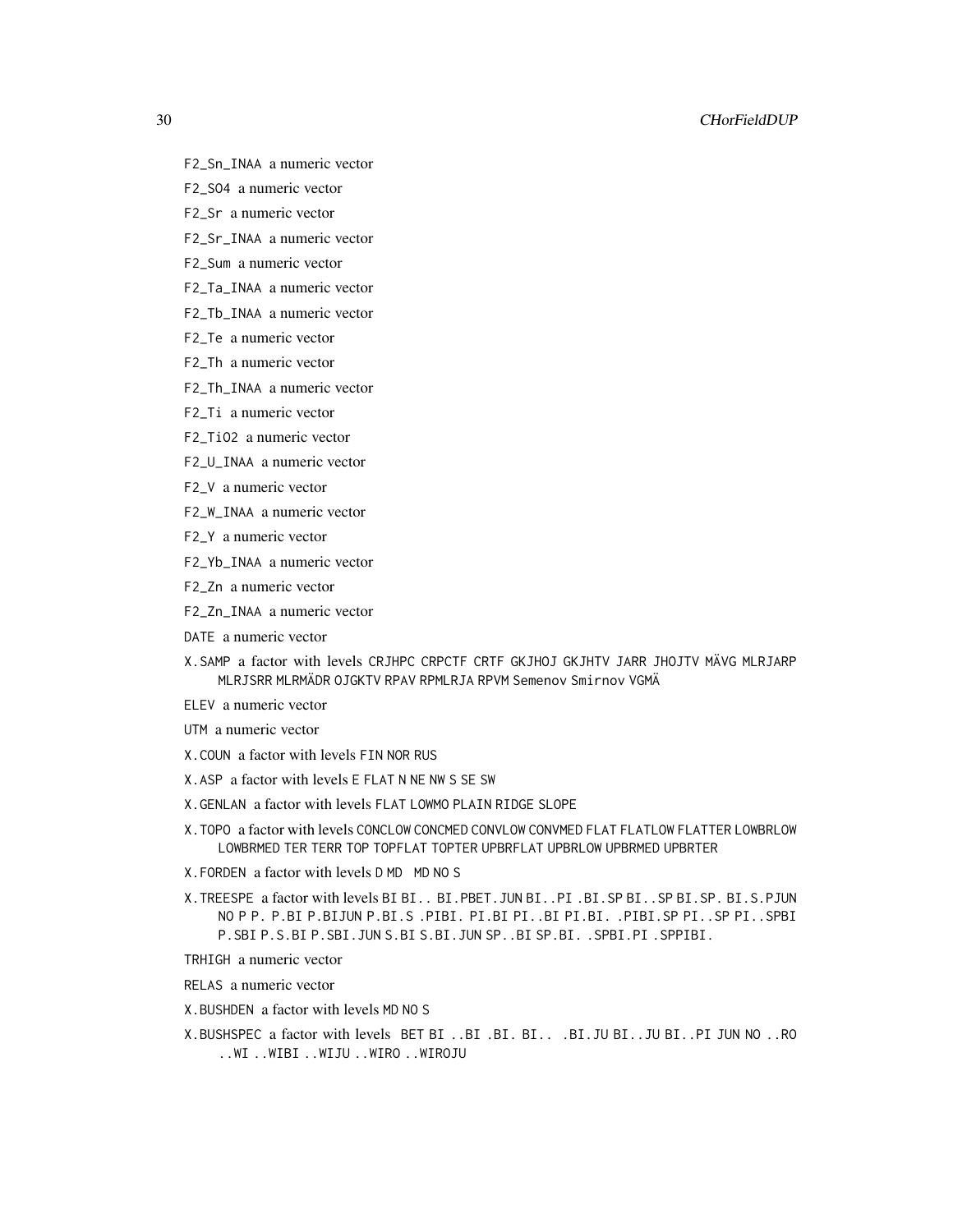- X.GRVEGETATIO a factor with levels B..CGML B..CH B.CO.GM B.CRCHMO.LIN B.CRGRMARMO.LI B.CRMO BJUO.MO.CR B.JUOMO.LI B.LINMAR B.MO.CRMAR .BO.ML C.. C..BGML C.B.GML .C.BGMLO C.B.GMLO C.B.L C.BL.GM C.BM.HGL C.BML.GO C.BO.G C.BOM.L CH.BCRLIN CH.BLIN C.L.BGM C.M.GL C..ML C.OL.M C.O.MLP CR.B.LI CR.LINMO H..BML H.L.BCM L..BMO L.BO.CM L.H.BM LIN.CR.LI M.BC.GL M..BCL M.B.CLO M.BH.CGO M.B.L M.BL.GO M.O.BCGL MO.BCR MO.BCRJUO O.B.CHMLO
- X.MOSS a factor with levels -9999 HSDC HSDR HSSC HSSR PS PSDC PSDR PSRD PSSC
- X.TOP a factor with levels -9999 D10 D6 D7 M10 M4 M5 M6 M7 M8
- AoMEAN a numeric vector
- X.AoRANGE a factor with levels 0.1\_1.0 0\_2 0.2\_2.5 0.2\_4.0 0,5\_2 0,5\_3 0.5\_4.0 0.5\_5.0 1.0\_3.0 1\_2 1\_3 1\_4 1\_5 1.5\_3.5 1,5\_5 1\_6 2\_ 2.0\_5.0 2.0\_6.0 2.0\_7.0 2\_3 2\_4 2\_5 2\_6 2\_7 3.0\_8.0 3\_12 3\_5 3\_6 4\_12 4\_6 4\_8 5\_ 5\_10 .5\_4 -9999

HUMNO a numeric vector

HUMTHI a numeric vector

#### X.C\_PAR a factor with levels FLUV FLUVG TILL TILLSAP TILL&SAP

X.C\_grain a numeric vector

X.COLA a numeric vector

- X.COLE a numeric vector
- LOWDE a numeric vector
- X.COLB a numeric vector
- LOWDB a numeric vector
- X.COLC a numeric vector

TOPC a numeric vector

- X.WEATH a factor with levels DRY MIX RAIN
- TEMP a numeric vector
- CATLEV0 a numeric vector
- CATLEV1 a numeric vector
- CATLEV2 a numeric vector
- LITO a numeric vector
- F1\_Ag.1 a numeric vector
- F1\_Ag.2 a numeric vector
- F2\_Ag.1 a numeric vector
- F1\_Al2O3.1 a numeric vector
- F1\_Al2O3.2 a numeric vector
- F2\_Al2O3.1 a numeric vector
- F1\_Au\_INAA.1 a numeric vector
- F1\_Au\_INAA.2 a numeric vector
- F2\_Au\_INAA.1 a numeric vector
- F1\_Ba\_INAA.1 a numeric vector
- F1\_Ba\_INAA.2 a numeric vector
- F2\_Ba\_INAA.1 a numeric vector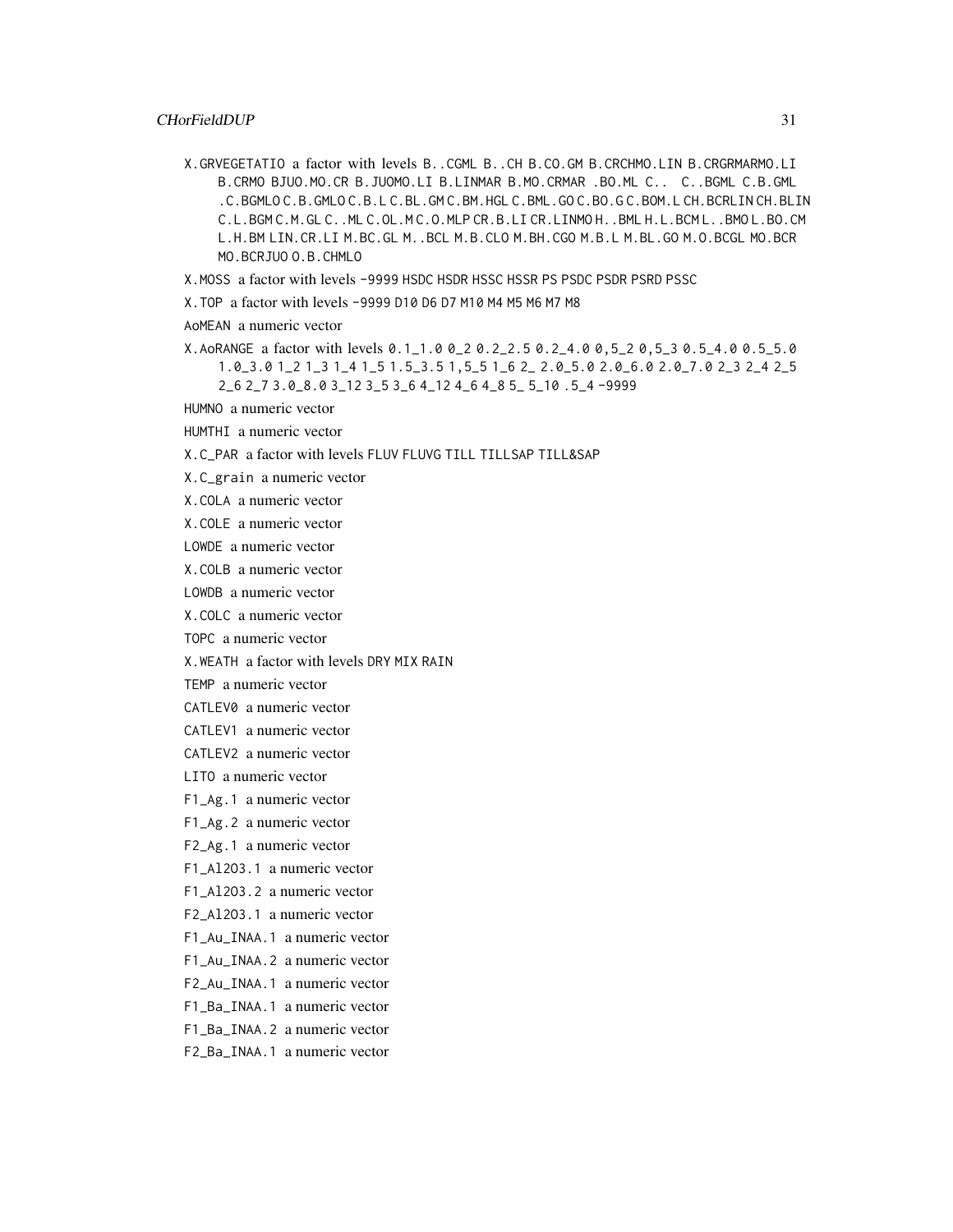<span id="page-31-0"></span>32 chorizon and the chorizon chorizon and the chorizon chorizon chorizon chorizon

# Author(s)

Peter Filzmoser <<P.Filzmoser@tuwien.ac.at>> [http://www.statistik.tuwien.ac.at/publ](http://www.statistik.tuwien.ac.at/public/filz/)ic/ [filz/](http://www.statistik.tuwien.ac.at/public/filz/)

#### Source

Kola Project (1993-1998)

#### References

Reimann C, Äyräs M, Chekushin V, Bogatyrev I, Boyd R, Caritat P de, Dutter R, Finne TE, Halleraker JH, Jæger Ø, Kashulina G, Lehto O, Niskavaara H, Pavlov V, Räisänen ML, Strand T, Volden T. Environmental Geochemical Atlas of the Central Barents Region. NGU-GTK-CKE Special Publication, Geological Survey of Norway, Trondheim, Norway, 1998.

#### Examples

data(CHorFieldDUP) str(CHorFieldDUP)

chorizon *C-horizon of the Kola Data*

#### Description

The Kola Data were collected in the Kola Project (1993-1998, Geological Surveys of Finland (GTK) and Norway (NGU) and Central Kola Expedition (CKE), Russia). More than 600 samples in five different layers were analysed, this dataset contains the C-horizon.

#### Usage

data(chorizon)

#### Format

A data frame with 606 observations on the following 111 variables.

ID a numeric vector

- XCOO a numeric vector
- YCOO a numeric vector
- ELEV a numeric vector
- COUN a factor with levels FIN NOR RUS

ASP a factor with levels E FLAT N NE NW NW S SE SW W

TOPC a numeric vector

LITO a numeric vector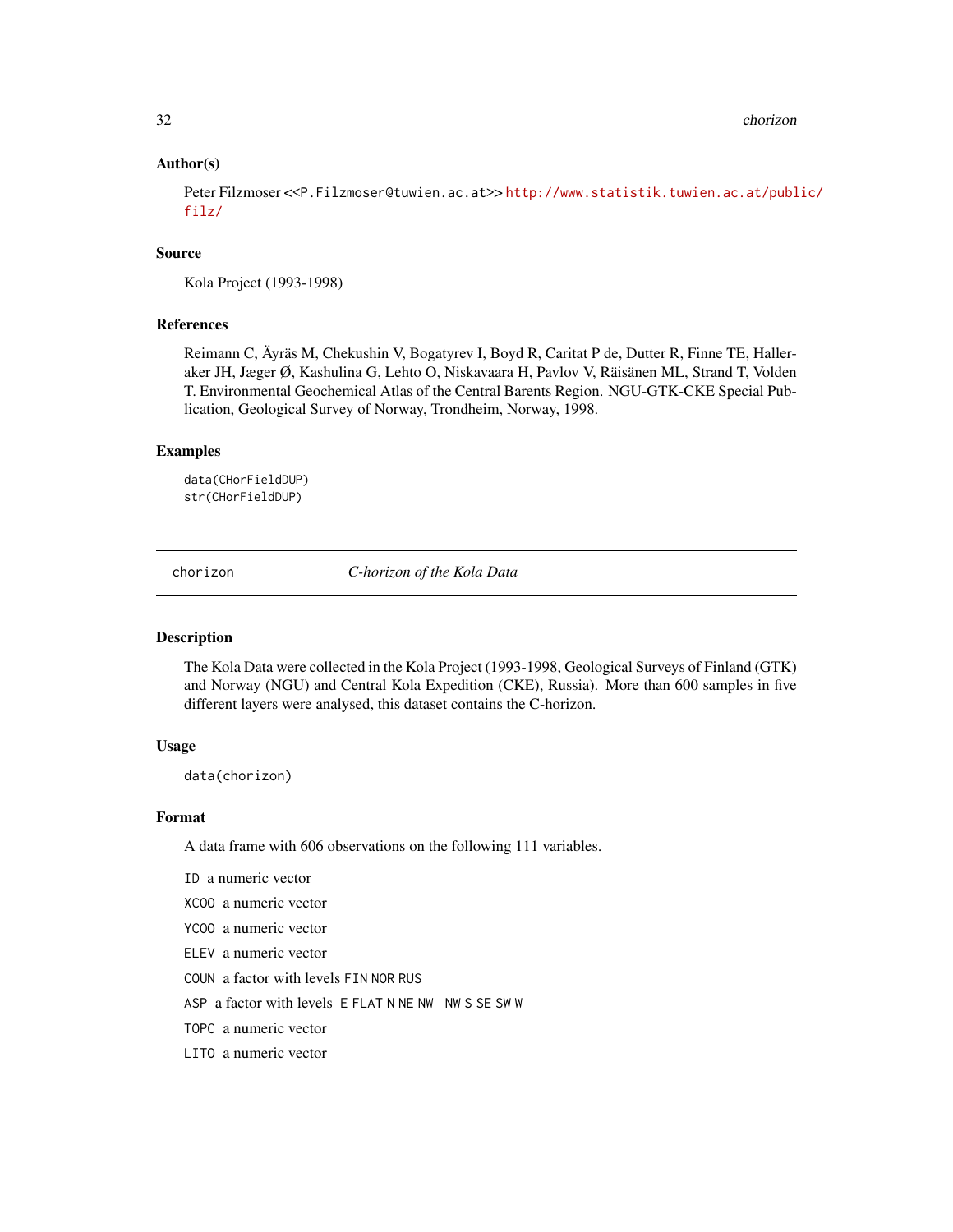#### chorizon 33

Ag a numeric vector

- Ag\_INAA a numeric vector
- Al a numeric vector
- Al\_XRF a numeric vector
- Al2O3 a numeric vector
- As a numeric vector
- As\_INAA a numeric vector
- Au a numeric vector
- Au\_INAA a numeric vector
- B a numeric vector
- Ba a numeric vector
- Ba\_INAA a numeric vector
- Be a numeric vector
- Bi a numeric vector
- Br\_IC a numeric vector
- Br\_INAA a numeric vector
- Ca a numeric vector
- Ca\_INAA a numeric vector
- Ca\_XRF a numeric vector
- CaO a numeric vector
- Cd a numeric vector
- Ce\_INAA a numeric vector
- Cl\_IC a numeric vector
- Co a numeric vector
- Co\_INAA a numeric vector
- Cr a numeric vector
- Cr\_INAA a numeric vector
- Cs\_INAA a numeric vector
- Cu a numeric vector
- EC a numeric vector
- Eu\_INAA a numeric vector
- F\_IC a numeric vector
- Fe a numeric vector
- Fe\_INAA a numeric vector
- Fe\_XRF a numeric vector
- Fe2O3 a numeric vector
- Hf\_INAA a numeric vector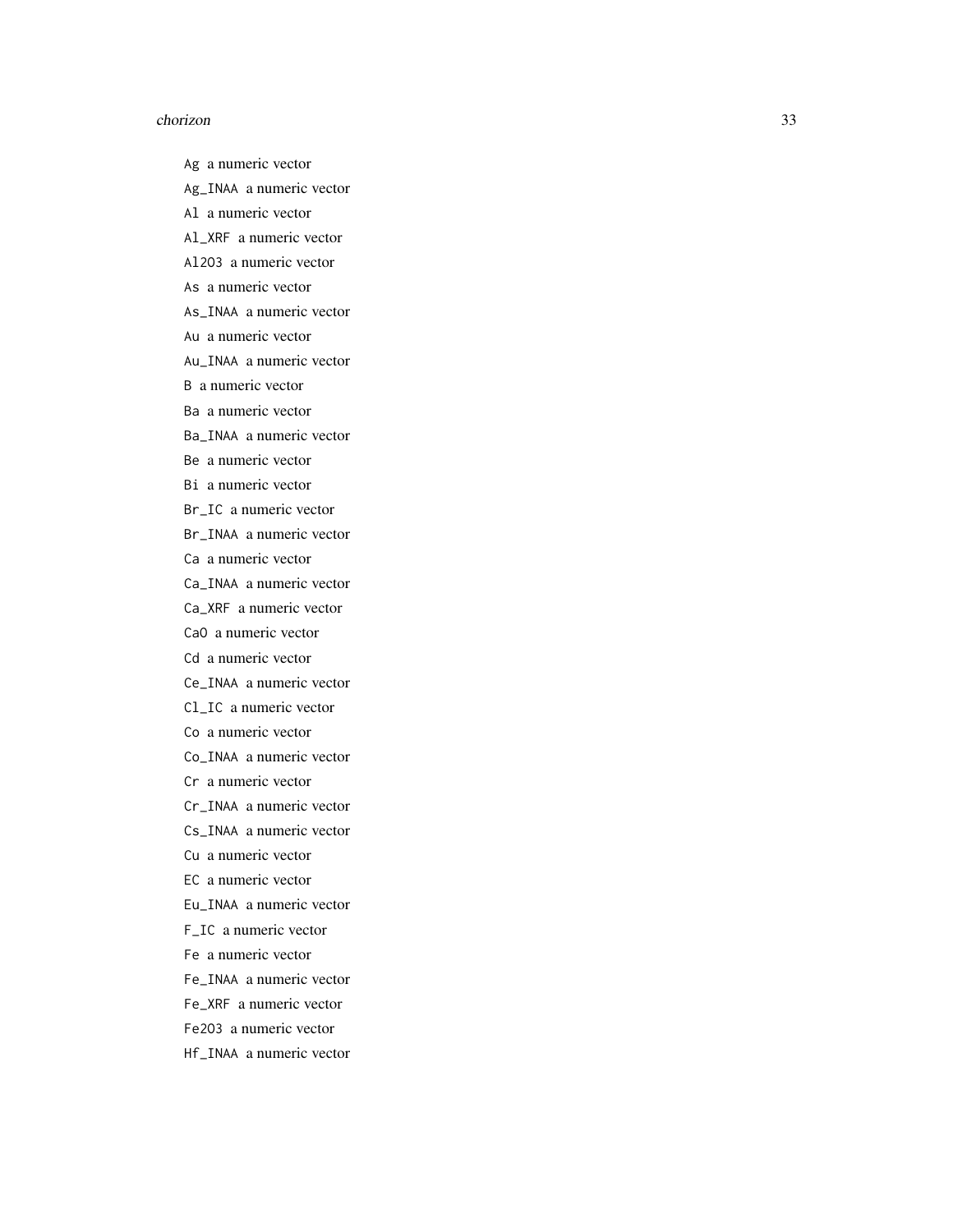#### 34 chorizon

Hg a numeric vector Hg\_INAA a numeric vector Ir\_INAA a numeric vector K a numeric vector K\_XRF a numeric vector K2O a numeric vector La a numeric vector La\_INAA a numeric vector Li a numeric vector LOI a numeric vector Lu\_INAA a numeric vector Mg a numeric vector Mg\_XRF a numeric vector MgO a numeric vector Mn a numeric vector Mn\_XRF a numeric vector MnO a numeric vector Mo a numeric vector Mo\_INAA a numeric vector Na a numeric vector Na\_INAA a numeric vector Na\_XRF a numeric vector Na2O a numeric vector Nd\_INAA a numeric vector Ni a numeric vector Ni\_INAA a numeric vector NO3\_IC a numeric vector P a numeric vector P\_XRF a numeric vector P2O5 a numeric vector Pb a numeric vector Pd a numeric vector pH a numeric vector PO4\_IC a numeric vector Pt a numeric vector Rb a numeric vector S a numeric vector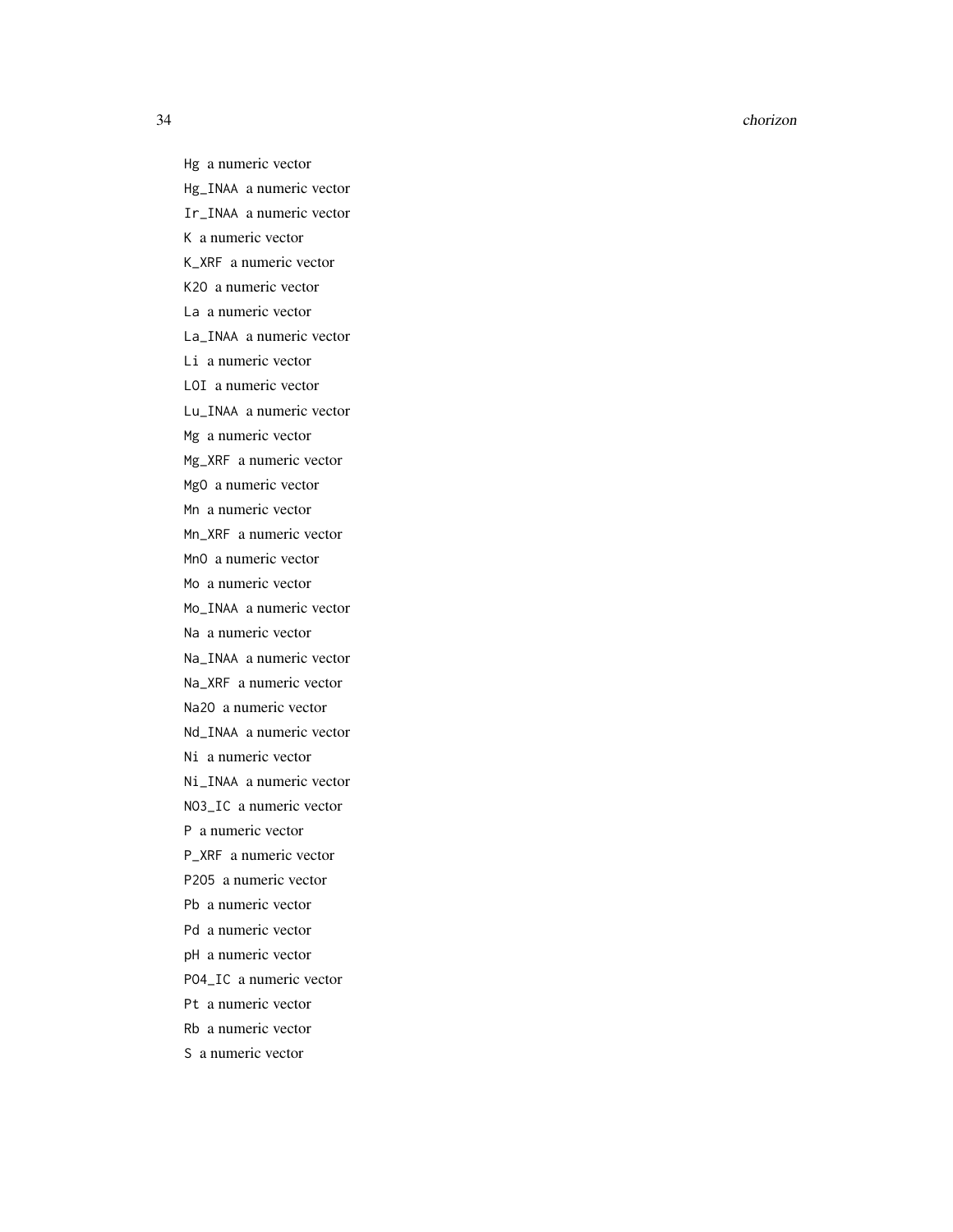#### chorizon 35

- Sb a numeric vector
- Sb\_INAA a numeric vector
- Sc a numeric vector
- Sc\_INAA a numeric vector
- Se a numeric vector
- Se\_INAA a numeric vector
- Si a numeric vector
- Si\_XRF a numeric vector
- SiO2 a numeric vector
- Sm\_INAA a numeric vector
- Sn\_INAA a numeric vector
- SO4\_IC a numeric vector
- Sr a numeric vector
- Sr\_INAA a numeric vector
- Ta\_INAA a numeric vector
- Tb\_INAA a numeric vector
- Te a numeric vector
- Th a numeric vector
- Th\_INAA a numeric vector
- Ti a numeric vector
- Ti\_XRF a numeric vector
- TiO2 a numeric vector
- U\_INAA a numeric vector
- V a numeric vector
- W\_INAA a numeric vector
- Y a numeric vector
- Yb\_INAA a numeric vector
- Zn a numeric vector
- Zn\_INAA a numeric vector

# Author(s)

Peter Filzmoser <<P.Filzmoser@tuwien.ac.at>> [http://www.statistik.tuwien.ac.at/publ](http://www.statistik.tuwien.ac.at/public/filz/)ic/ [filz/](http://www.statistik.tuwien.ac.at/public/filz/)

# Source

Kola Project (1993-1998)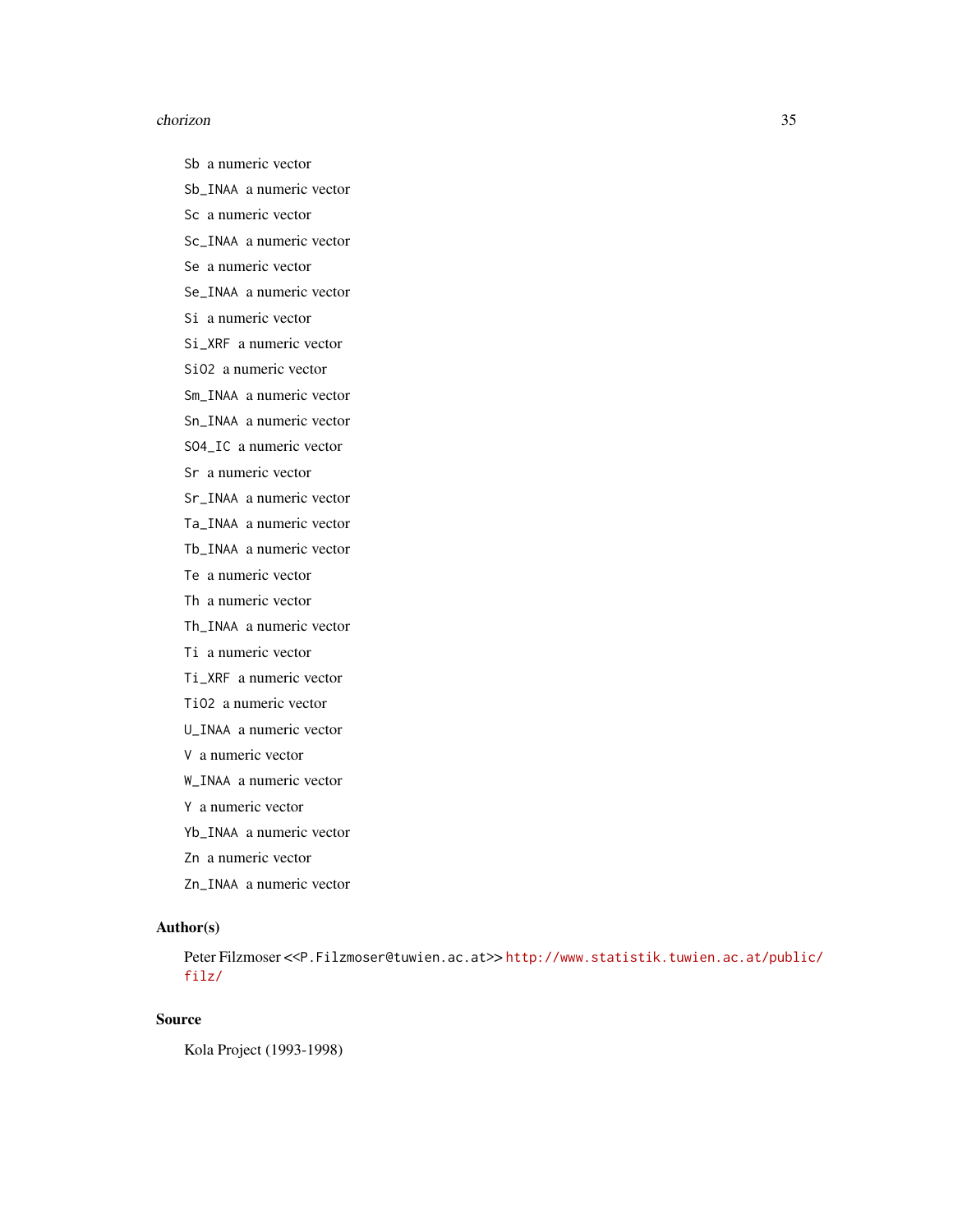#### <span id="page-35-0"></span>References

Reimann C, Äyräs M, Chekushin V, Bogatyrev I, Boyd R, Caritat P de, Dutter R, Finne TE, Halleraker JH, Jæger Ø, Kashulina G, Lehto O, Niskavaara H, Pavlov V, Räisänen ML, Strand T, Volden T. Environmental Geochemical Atlas of the Central Barents Region. NGU-GTK-CKE Special Publication, Geological Survey of Norway, Trondheim, Norway, 1998.

# Examples

data(chorizon) str(chorizon)

CHorSTANDARD *Standard reference material for the Kola data*

#### Description

This is needed for quality control.

# Usage

data(CHorSTANDARD)

#### Format

A data frame with 52 observations on the following 95 variables.

X.Loc a numeric vector

Ag a numeric vector

Ag\_INAA a numeric vector

- Al a numeric vector
- Al2O3 a numeric vector
- As a numeric vector
- As\_INAA a numeric vector
- Au\_INAA a numeric vector

B a numeric vector

- Ba a numeric vector
- Ba\_INAA a numeric vector
- Be a numeric vector
- Bi a numeric vector
- Br a numeric vector
- Br\_INAA a numeric vector
- Ca a numeric vector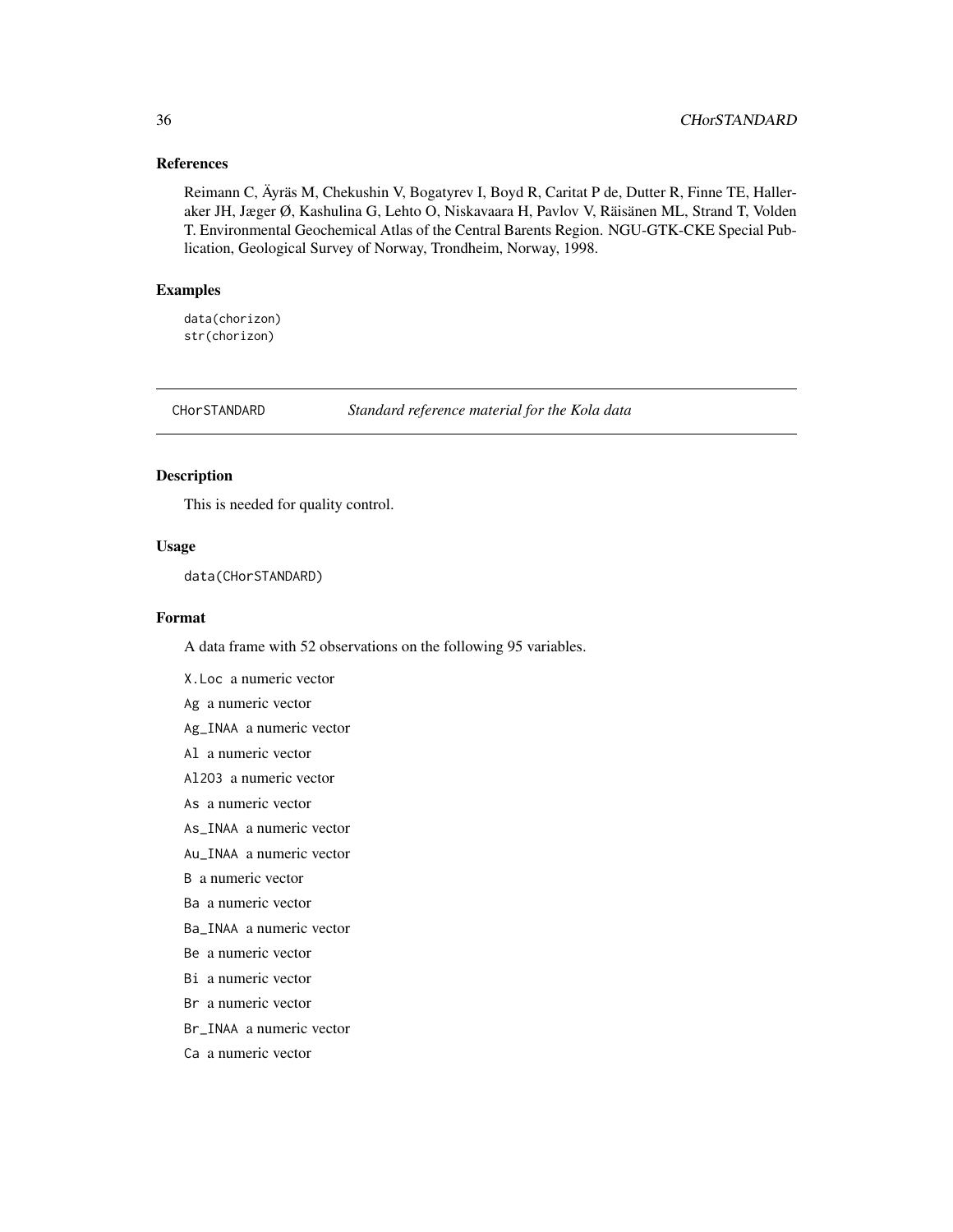Ca\_INAA a numeric vector

CaO a numeric vector

Cd a numeric vector

Ce\_INAA a numeric vector

Cl. a numeric vector

Co a numeric vector

Co\_INAA a numeric vector

Cond a numeric vector

Cr a numeric vector

Cr\_INAA a numeric vector

Cs\_INAA a numeric vector

Cu a numeric vector

Eu\_INAA a numeric vector

F. a numeric vector

F\_ionselect a numeric vector

Fe a numeric vector

Fe\_INAA a numeric vector

Fe2O3 a numeric vector

Hf\_INAA a numeric vector

Hg a numeric vector

Hg\_INAA a numeric vector

Ir\_INAA a numeric vector

K a numeric vector

K2O a numeric vector

La a numeric vector

La\_INAA a numeric vector

Li a numeric vector

LOI a numeric vector

Lu\_INAA a numeric vector

Mass\_INAA a numeric vector

Mg a numeric vector

MgO a numeric vector

Mn a numeric vector

MnO a numeric vector

Mo a numeric vector

Mo\_INAA a numeric vector

Na a numeric vector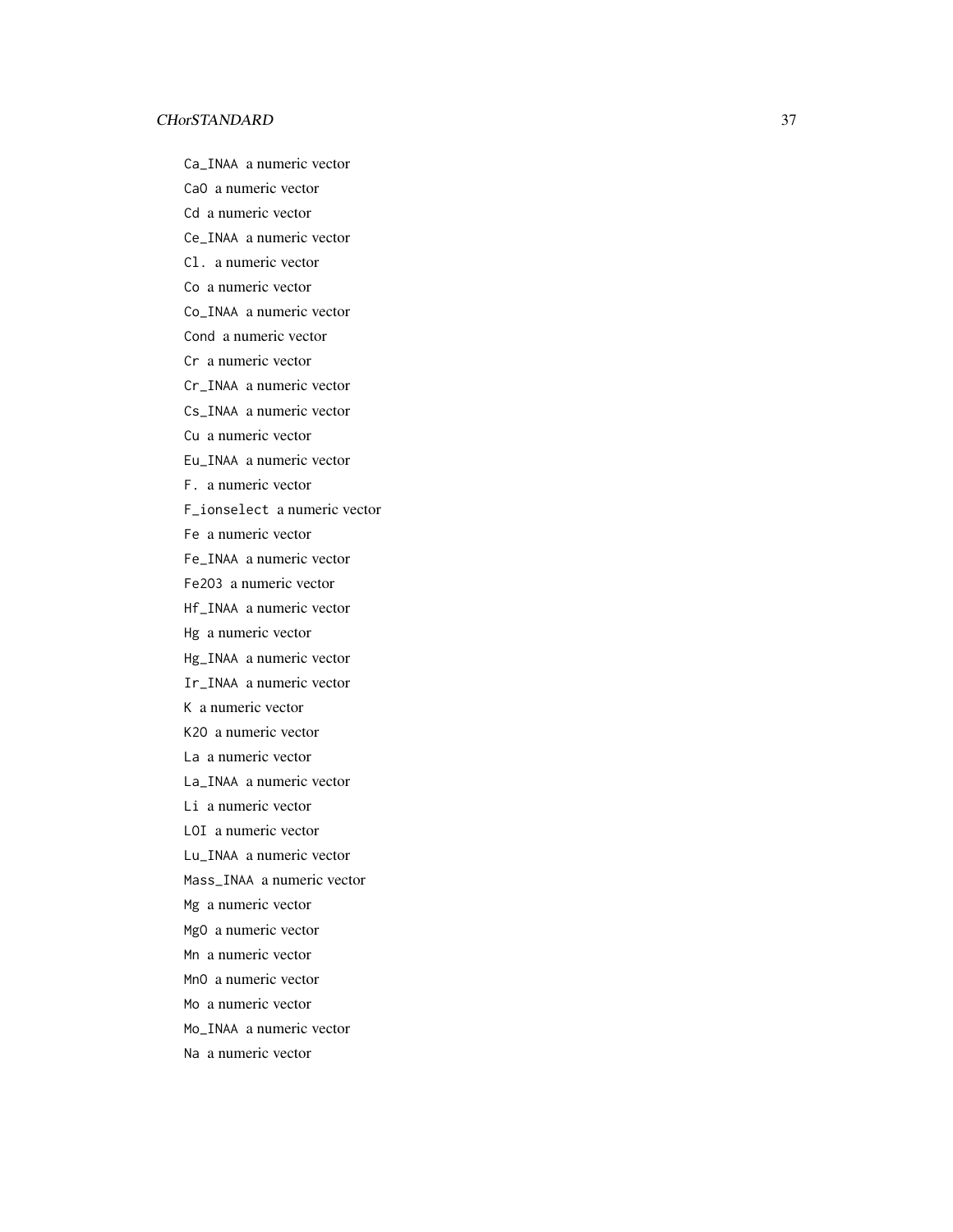## 38 CHorSTANDARD

Na\_INAA a numeric vector

Na2O a numeric vector

Nd\_INAA a numeric vector

Ni a numeric vector

Ni\_INAA a numeric vector

NO2. a numeric vector

NO3. a numeric vector

P a numeric vector

P2O5 a numeric vector

Pb a numeric vector

pH a numeric vector

PO4... a numeric vector

Rb a numeric vector

S a numeric vector

Sb a numeric vector

Sb\_INAA a numeric vector

Sc a numeric vector

Sc\_INAA a numeric vector

Se a numeric vector

Se\_INAA a numeric vector

Si a numeric vector

SiO2 a numeric vector

Sm\_INAA a numeric vector

Sn\_INAA a numeric vector

SO4.. a numeric vector

Sr a numeric vector

Sr\_INAA a numeric vector

Sum a numeric vector

Ta\_INAA a numeric vector

Tb\_INAA a numeric vector

Te a numeric vector

Th a numeric vector

Th\_INAA a numeric vector

Ti a numeric vector

TiO2 a numeric vector

U\_INAA a numeric vector

V a numeric vector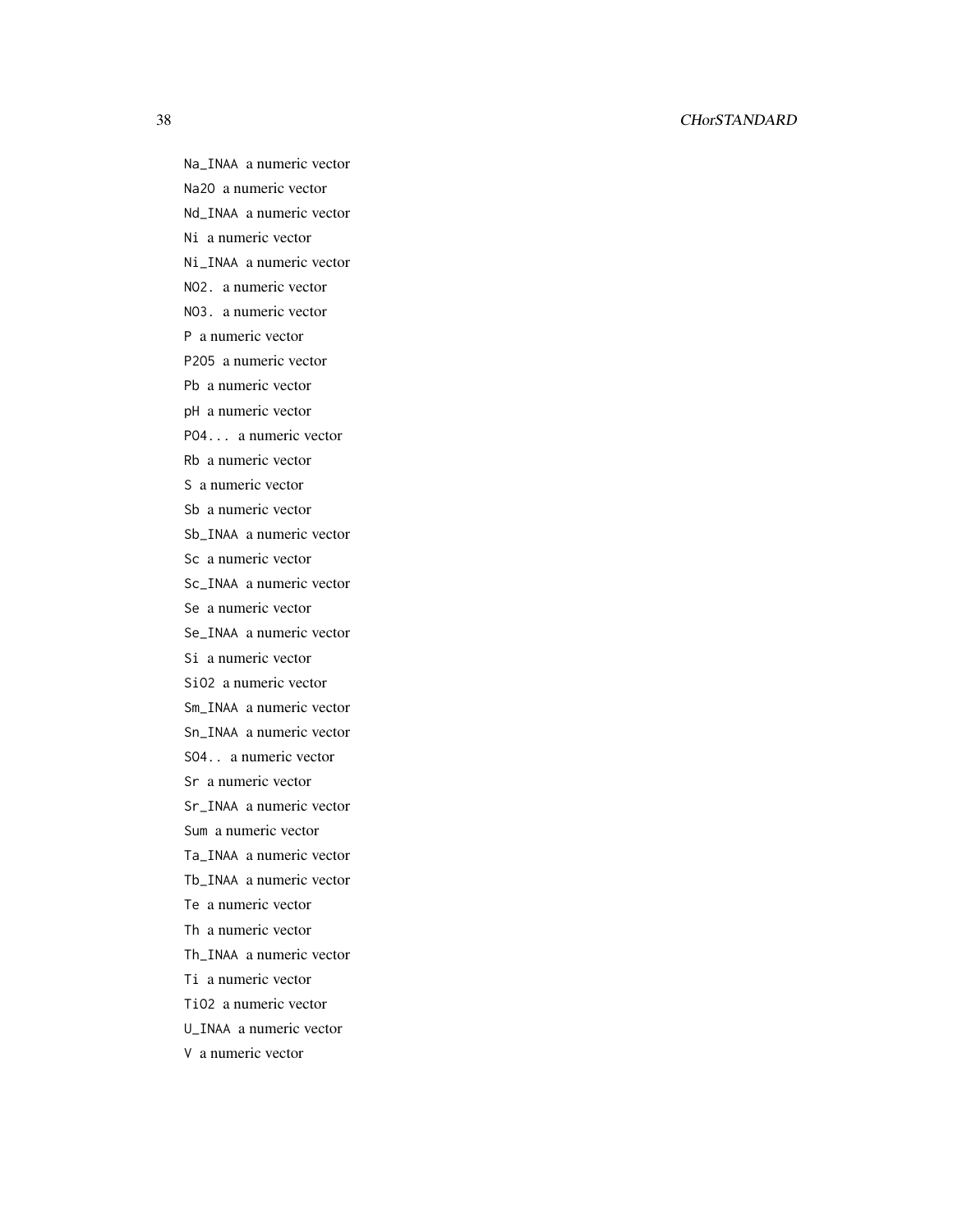# Component-class 39

W\_INAA a numeric vector

Y a numeric vector

Yb\_INAA a numeric vector

Zn a numeric vector

Zn\_INAA a numeric vector

## Author(s)

Peter Filzmoser <<P.Filzmoser@tuwien.ac.at>> [http://www.statistik.tuwien.ac.at/publ](http://www.statistik.tuwien.ac.at/public/filz/)ic/ [filz/](http://www.statistik.tuwien.ac.at/public/filz/)

# Source

Kola Project (1993-1998)

## References

Reimann C, Äyräs M, Chekushin V, Bogatyrev I, Boyd R, Caritat P de, Dutter R, Finne TE, Halleraker JH, Jæger Ø, Kashulina G, Lehto O, Niskavaara H, Pavlov V, Räisänen ML, Strand T, Volden T. Environmental Geochemical Atlas of the Central Barents Region. NGU-GTK-CKE Special Publication, Geological Survey of Norway, Trondheim, Norway, 1998.

#### Examples

data(CHorSTANDARD) str(CHorSTANDARD)

Component-class *Class "Component"*

# Description

A Virtual base class for creating Composites

#### Objects from the Class

A virtual Class: No objects may be created from it.

#### **Slots**

LR: Object of class "numeric"

- w: Object of class "numeric"
- h: Object of class "numeric"
- El: Object of class "numeric"
- Bole: Object of class "numeric"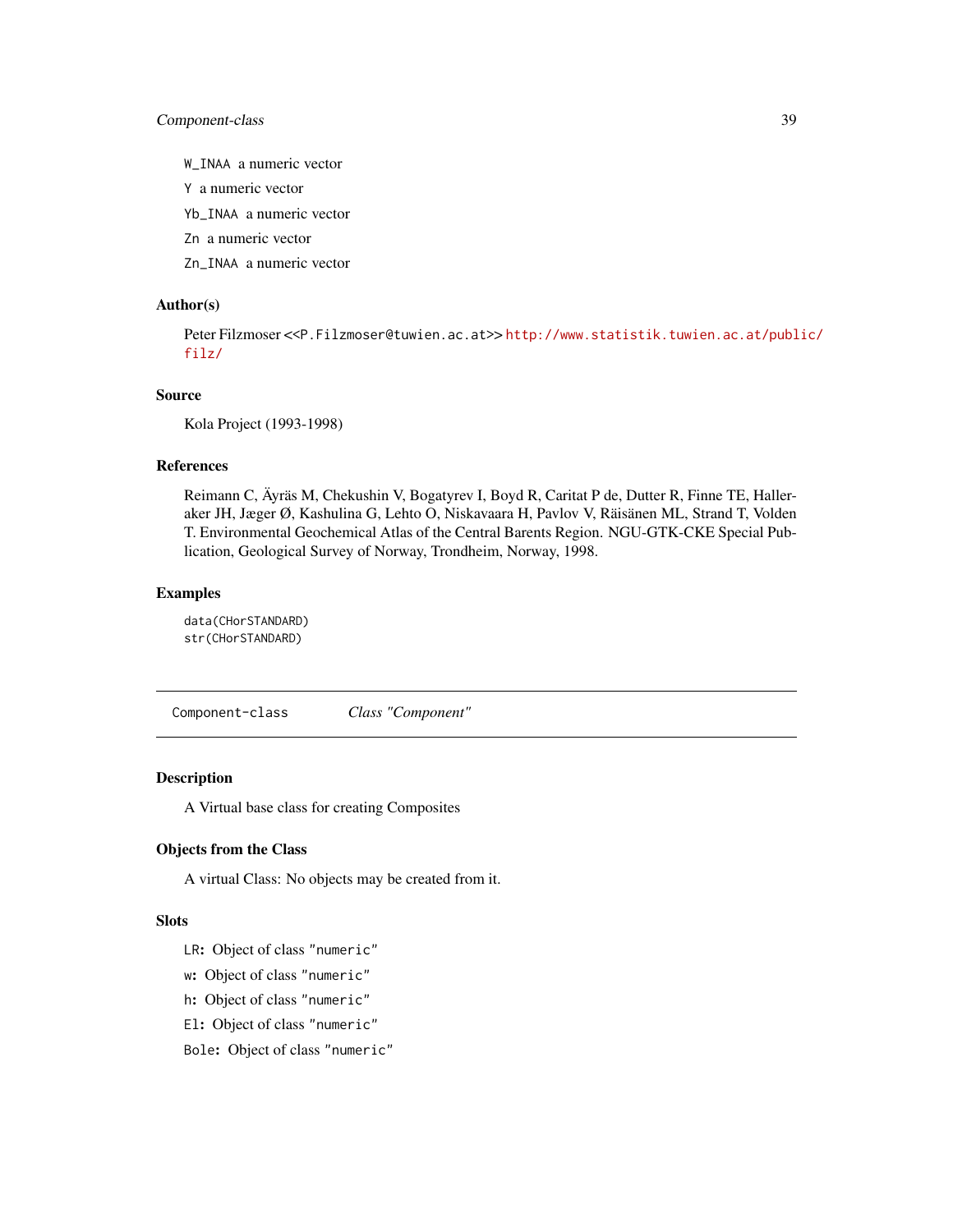40 concarea

# Extends

Class ["UComponent"](#page-110-0), directly.

## Methods

No methods defined with class "Component" in the signature.

# Author(s)

Peter Filzmoser <<P.Filzmoser@tuwien.ac.at>> [http://www.statistik.tuwien.ac.at/publ](http://www.statistik.tuwien.ac.at/public/filz/)ic/ [filz/](http://www.statistik.tuwien.ac.at/public/filz/)

# References

C. Reimann, P. Filzmoser, R.G. Garrett, and R. Dutter: Statistical Data Analysis Explained. Applied Environmental Statistics with R. John Wiley and Sons, Chichester, 2008.

### Examples

showClass("Component")

<span id="page-39-0"></span>concarea *Plot Concentration Area*

### Description

Displays a concentration-area plot (see also concareaExampleKola). This function is preferable since it can be applied to non-Kola data!

# Usage

```
concarea(x, y, z, z) zname = deparse(substitute(z)),
caname = deparse(substitute(z)), borders=NULL, logx = FALSE, ifjit = FALSE,
ifrev = FALSE, ngrid = 100, ncp = 0, xlim = NULL, xcoord = "Easting",
ycoord = "Northing", ifbw = FALSE, x.logfinetick = c(2, 5, 10),
y.logfinetick = c(2, 5, 10)
```
## Arguments

| x       | name of the x-axis spatial coordinate, the eastings                                                                             |
|---------|---------------------------------------------------------------------------------------------------------------------------------|
| y       | name of the y-axis spatial coordinate, the northings                                                                            |
| Z.      | name of the variable to be processed and plotted                                                                                |
| zname   | a title for the x-axes of the qp-plot and concentration area plot.                                                              |
| caname  | a title for the image of interpolated data.                                                                                     |
| borders | either NULL or character string with the name of the list with list elements x<br>and y for x- and y-coordinates of map borders |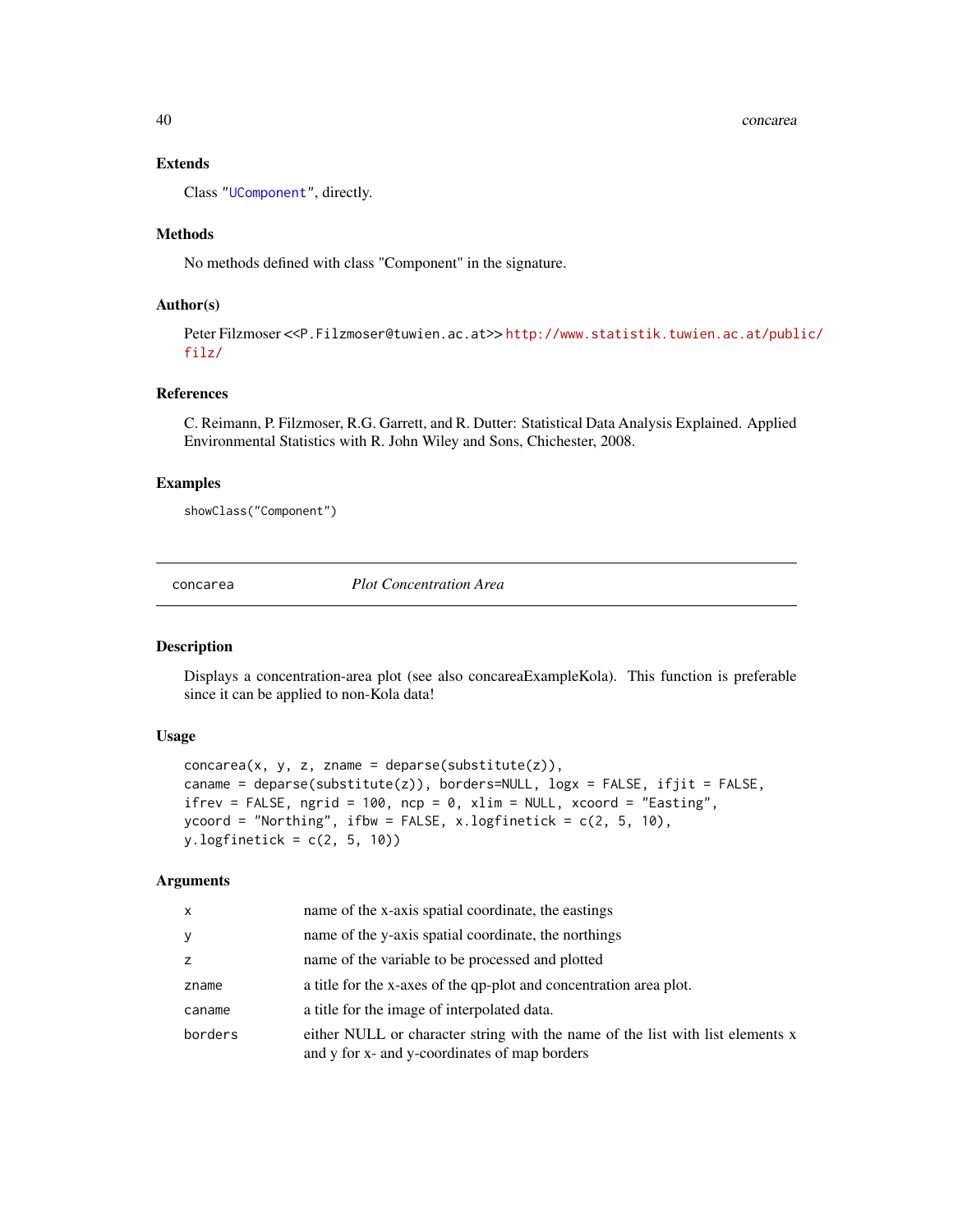#### concarea 41

| logx          | if it is required to make a logarithmis data transformation for the interpolation |
|---------------|-----------------------------------------------------------------------------------|
| ifrev         | if FALSE the empirical function ist plotted from highest value to lowest          |
| ngrid         | default value is 100                                                              |
| xlim          | the range for the x-axis                                                          |
| xcoord        | a title for the x-axis, defaults to "Easting"                                     |
| ycoord        | a title for the y-axis, defaults to "Northing"                                    |
| ifbw          | if the plot is drawn in black and white                                           |
| x.logfinetick | how fine are the tick marks on log-scale on x-axis                                |
| y.logfinetick | how fine are the tick marks on log-scale on y-axis                                |
| ifjit         | default value is FALSE                                                            |
| ncp           | default value is 0                                                                |

#### Details

The function assumes that the area is proportional to the count of grid points. To be a reasonable model the data points should be 'evenly' spread over the plane. The interpolated grid size ist computed as  $(\max(x) - \min(x))/\eta$  ngrid, with a default value of 100 for ngrid. Akima's interpolation function is used to obtain a linear interpolation between the spatial data values.

#### Value

The concentration area plot, in both directions, is created.

## Author(s)

Peter Filzmoser <<P.Filzmoser@tuwien.ac.at>> [http://www.statistik.tuwien.ac.at/publ](http://www.statistik.tuwien.ac.at/public/filz/)ic/ [filz/](http://www.statistik.tuwien.ac.at/public/filz/)

# References

C. Reimann, P. Filzmoser, R.G. Garrett, and R. Dutter: Statistical Data Analysis Explained. Applied Environmental Statistics with R. John Wiley and Sons, Chichester, 2008.

# See Also

[caplot](#page-0-0), [concareaExampleKola](#page-41-0)

## Examples

```
data(ohorizon)
data(kola.background)
data(bordersKola)
Cu=ohorizon[,"Cu"]
```

```
X=ohorizon[,"XCOO"]
Y=ohorizon[,"YCOO"]
```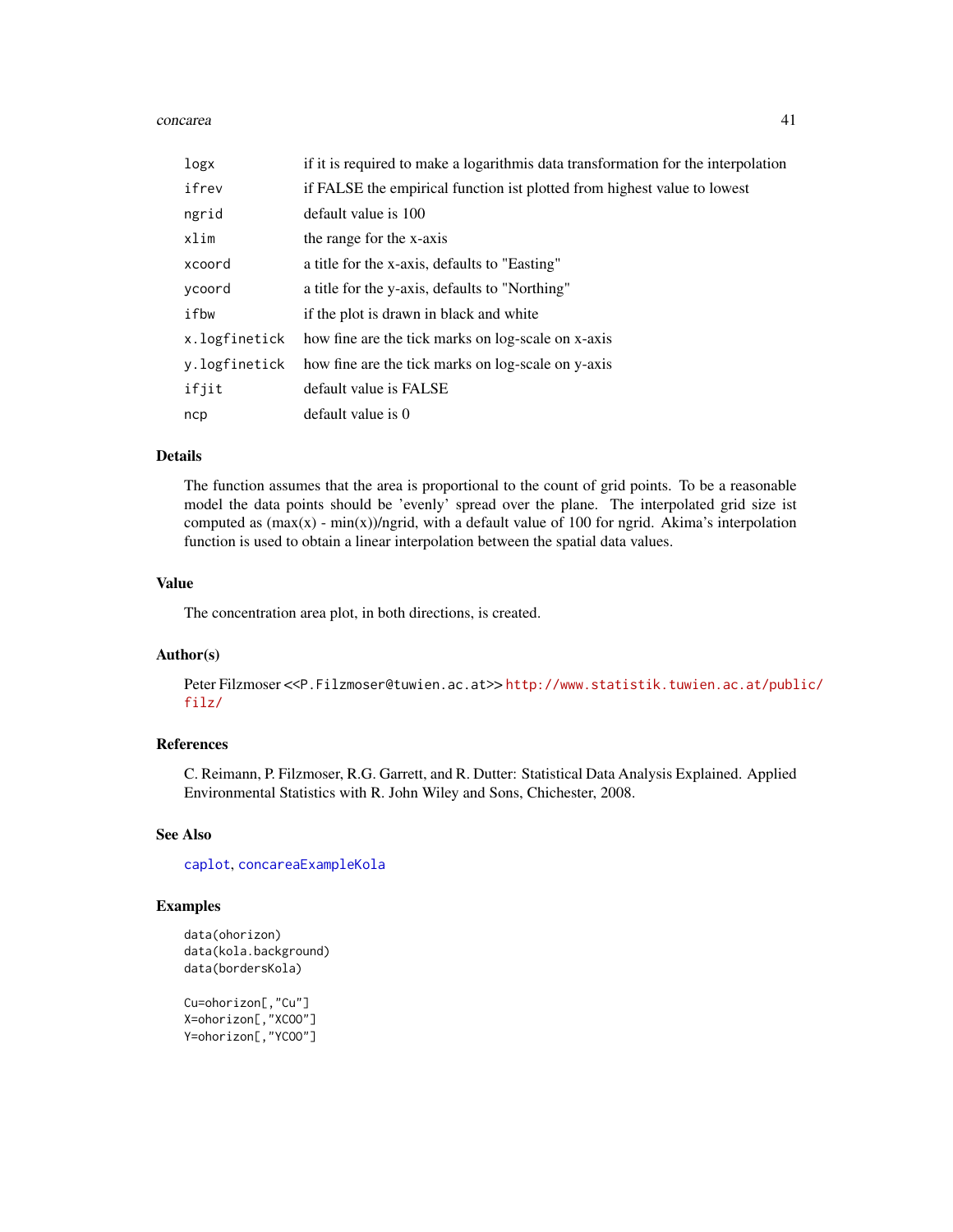```
par(mfrow=c(1,2),mar=c(4,4,2,2))
concarea(X,Y,Cu,log=TRUE,zname="Cu in O-horizon [mg/kg]",borders="bordersKola", ifrev=FALSE,
        x.logfinetick=c(2,5,10),y.logfinetick=c(10))
```
<span id="page-41-0"></span>concareaExampleKola *Concentration Area Plot for Kola data example*

#### Description

Displays a concentration area plot example for the Kola data. This procedure ist useful for determining if mulitple populations that are spatially dependent are present in a data set. For a more general function see concarea.

# Usage

```
concareaExampleKola(x, y, z, z) zname = deparse(substitute(z)),
caname = deparse(substitute(z)), borders="bordersKola", logx = FALSE, ifjit = FALSE,
ifrev = FALSE, ngrid = 100, ncp = 0, xlim = NULL, xcoord = "Easting",
ycoord = "Northing", ifbw = FALSE, x.logfinetick = c(2, 5, 10),
y.logfinetick = c(2, 5, 10))
```
### Arguments

| X             | name of the x-axis spatial coordinate, the eastings                                                                             |
|---------------|---------------------------------------------------------------------------------------------------------------------------------|
| у             | name of the y-axis spatial coordinate, the northings                                                                            |
| z             | name of the variable to be processed and plotted                                                                                |
| zname         | a title for the x-axes of the qp-plot and concentration area plot.                                                              |
| caname        | a title for the image of interpolated data.                                                                                     |
| borders       | either NULL or character string with the name of the list with list elements x<br>and y for x- and y-coordinates of map borders |
| logx          | if it is required to make a logarithmis data transformation for the interpolation                                               |
| ifrev         | if FALSE the empirical function ist plotted from highest value to lowest                                                        |
| ngrid         | default value is 100                                                                                                            |
| xlim          | the range for the x-axis                                                                                                        |
| xcoord        | a title for the x-axis, defaults to "Easting"                                                                                   |
| ycoord        | a title for the y-axis, defaults to "Northing"                                                                                  |
| ifbw          | if the plot is drawn in black and white                                                                                         |
| x.logfinetick | how fine are the tick marks on log-scale on x-axis                                                                              |
| y.logfinetick | how fine are the tick marks on log-scale on y-axis                                                                              |
| ifjit         | default value is FALSE                                                                                                          |
| ncp           | default value is 0                                                                                                              |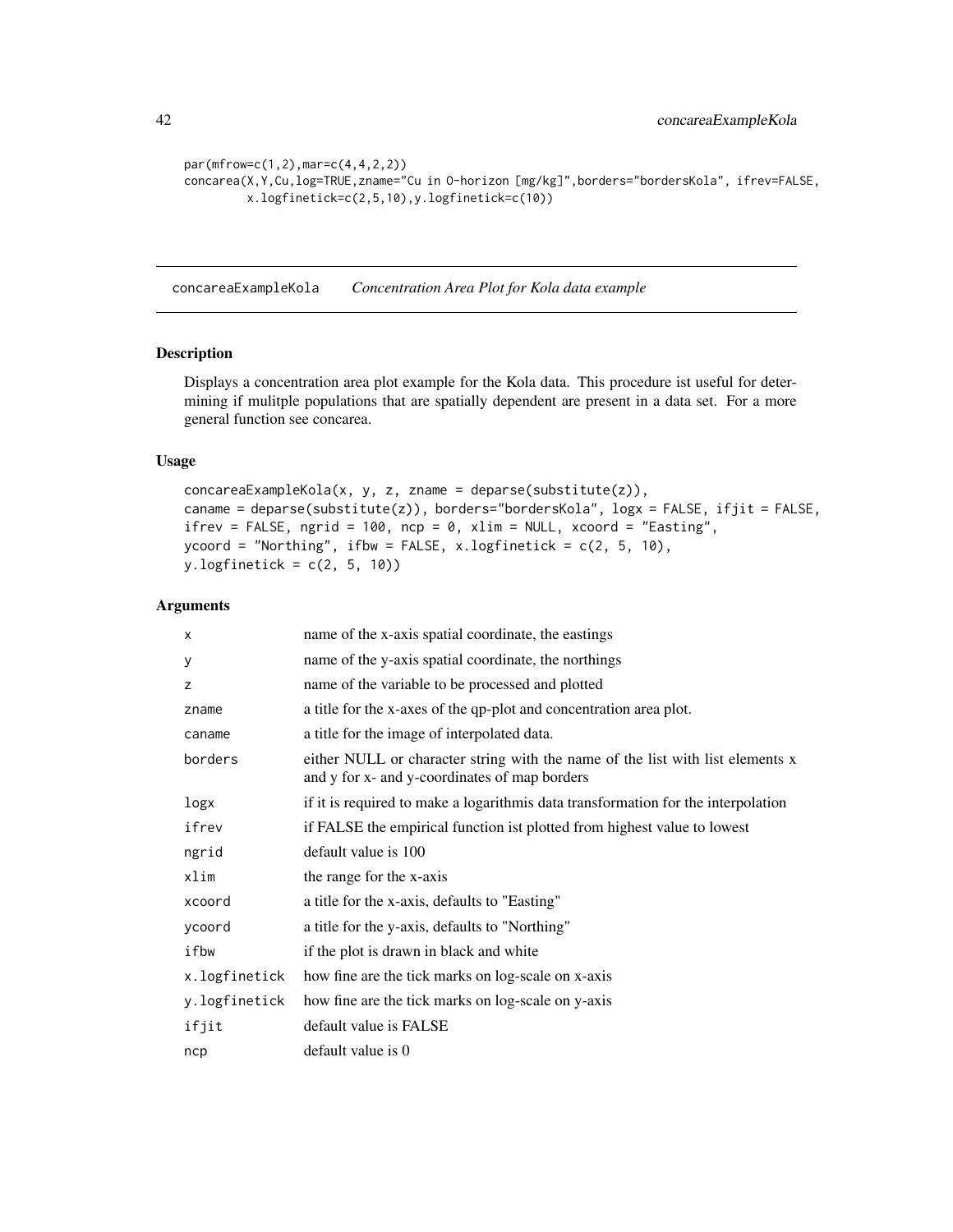#### cor.sign **43**

# Details

The function assumes that the area is proportional to the count of grid points. To be a reasonable model the data points should be 'evenly' spread over the plane. The interpolated grid size ist computed as (max(x) - min(x))/ngrid, with a default value of 100 for ngrid. Akima's interpolation function is used to obtain a linear interpolation between the spatial data values.

# Value

An example concentration area plot for Kola is created.

#### Author(s)

Peter Filzmoser <<P.Filzmoser@tuwien.ac.at>> [http://www.statistik.tuwien.ac.at/publ](http://www.statistik.tuwien.ac.at/public/filz/)ic/ [filz/](http://www.statistik.tuwien.ac.at/public/filz/)

## References

C. Reimann, P. Filzmoser, R.G. Garrett, and R. Dutter: Statistical Data Analysis Explained. Applied Environmental Statistics with R. John Wiley and Sons, Chichester, 2008.

### See Also

[qpplot.das](#page-75-0), [concarea](#page-39-0), [caplot](#page-0-0)

### Examples

data(ohorizon) data(kola.background) data(bordersKola)

Cu=ohorizon[,"Cu"] X=ohorizon[,"XCOO"] Y=ohorizon[,"YCOO"]

```
par(mfrow=c(2,2),mar=c(1.5,1.5,1.5,1.5))
concareaExampleKola(X,Y,Cu,log=TRUE,zname="Cu in O-horizon [mg/kg]",
   x.logfinetick=c(2,5,10),y.logfinetick=c(10))
```
cor.sign *Correlation Matrix*

#### Description

Computes correlation matrix of x with method "pearson", "kendall" or "spearman". This function also prints the matrix with the significance levels.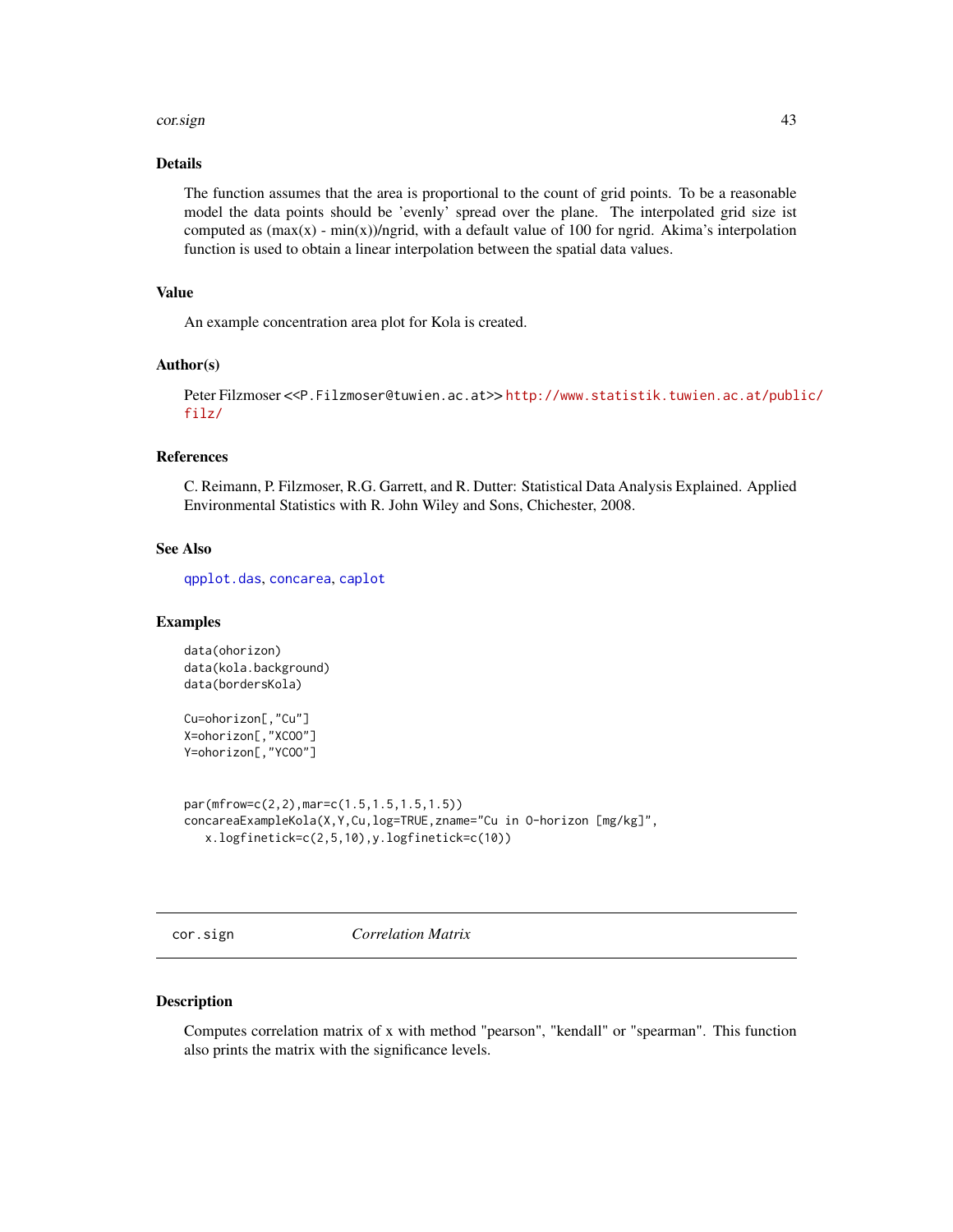## Usage

cor.sign(x, method = c("pearson", "kendall", "spearman"))

#### Arguments

| X      | the data        |
|--------|-----------------|
| method | the method used |

## Details

This function estimate the association between paired samples an compute a test of the value being zero. All measures of association are in the range [-1,1] with 0 indicating no association.

#### Value

| cor     | Correlation matrix            |
|---------|-------------------------------|
| p.value | p-value of the test statistic |

#### Author(s)

Peter Filzmoser <<P.Filzmoser@tuwien.ac.at>>[http://www.statistik.tuwien.ac.at/publ](http://www.statistik.tuwien.ac.at/public/filz/)ic/ [filz/](http://www.statistik.tuwien.ac.at/public/filz/)

# References

C. Reimann, P. Filzmoser, R.G. Garrett, and R. Dutter: Statistical Data Analysis Explained. Applied Environmental Statistics with R. John Wiley and Sons, Chichester, 2008.

## See Also

[cor.test](#page-0-0)

# Examples

```
data(chorizon)
x=chorizon[,c("Ca","Cu","Mg","Na","P","Sr","Zn")]
```

```
cor.sign(log10(x),method="spearman")
```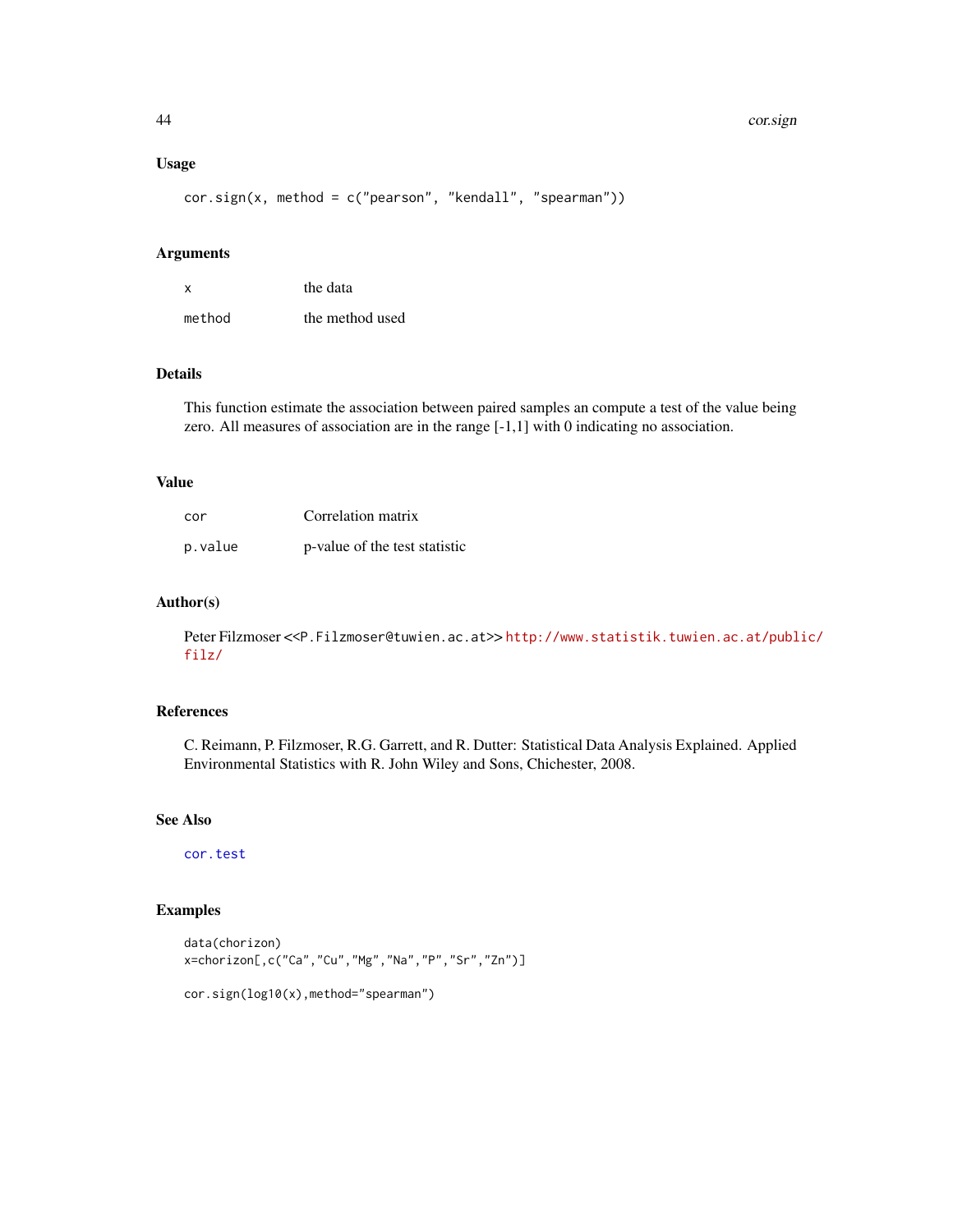## Description

This function compares two correlation matrices numerically and graphically.

# Usage

```
CorCompare(cor1, cor2, labels1, labels2, method1, method2, ndigits = 4,
lty1 = 1, lty2 = 2, col1 = 1, col2 = 2, lwd1 = 1.1, lwd2 = 1.1,
cex. label = 1.1, cex. legend = 1.2, lwd. legend = 1.2, cex. cor = 1, ...)
```
# Arguments

|                        | cor1, cor2 two correlation matrices based on different estimation methods           |
|------------------------|-------------------------------------------------------------------------------------|
| labels1, labels2       |                                                                                     |
|                        | labels for the two estimation methods                                               |
| method1, method2       |                                                                                     |
|                        | description of the estimation methods                                               |
| ndigits                | number of digits to be used for plotting the numbers                                |
|                        | lty1, lty2, col1, col2, lwd1, lwd2, cex.label, cex.cor<br>other graphics parameters |
| cex.legend, lwd.legend | graphical parameters for the legend                                                 |
|                        | further graphical parameters for the ellipses                                       |

# Details

The ellipses are plotted with the function do.ellipses. Therefore the radius is calculated with singular value decomposition.

#### Author(s)

Peter Filzmoser <<P.Filzmoser@tuwien.ac.at>> [http://www.statistik.tuwien.ac.at/publ](http://www.statistik.tuwien.ac.at/public/filz/)ic/ [filz/](http://www.statistik.tuwien.ac.at/public/filz/)

# References

C. Reimann, P. Filzmoser, R.G. Garrett, and R. Dutter: Statistical Data Analysis Explained. Applied Environmental Statistics with R. John Wiley and Sons, Chichester, 2008.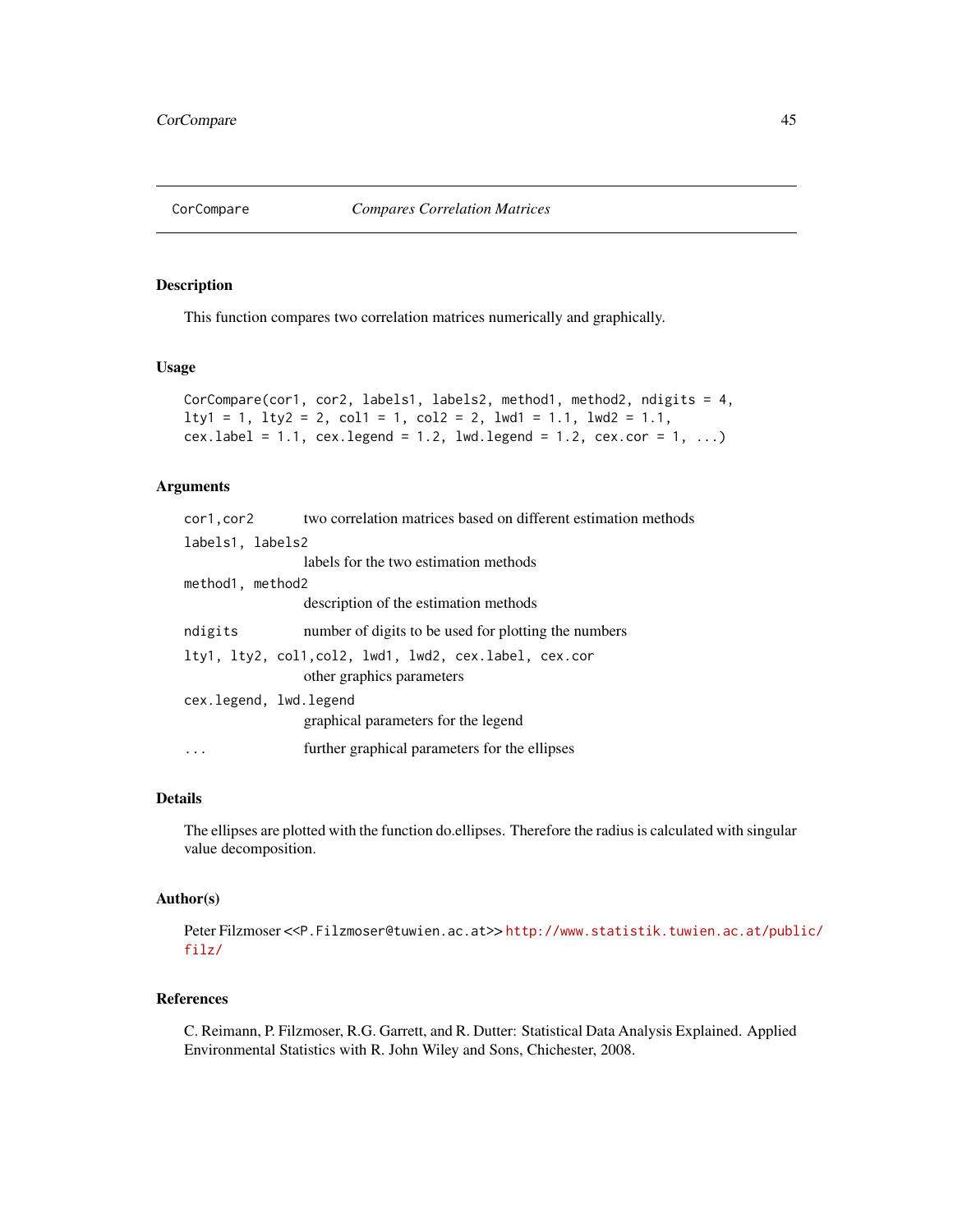## Examples

```
data(chorizon)
x=chorizon[,c("Ca","Cu","Mg","Na","P","Sr","Zn")]
par(mfrow=c(1,1),mar=c(4,4,2,0))
R=robustbase::covMcd(log10(x),cor=TRUE)$cor
P=cor(log10(x))CorCompare(R,P,labels1=dimnames(x)[[2]],labels2=dimnames(x)[[2]],
method1="Robust",method2="Pearson",ndigits=2, cex.label=1.2)
```
CorGroups *Correlation Matrix for Sub-groups*

### Description

The correlation matrix for sub-groups of data is computed and displayed in a graphic.

### Usage

```
CorGroups(dat, grouping, labels1, labels2, legend, ndigits = 4,
method = "pearson", ...)
```
## **Arguments**

| dat              | data values (probably log10-transformed)               |
|------------------|--------------------------------------------------------|
| grouping         | factor with levels for different groups                |
| labels1, labels2 |                                                        |
|                  | labels for groups                                      |
| legend           | plotting legend                                        |
| ndigits          | number of digits to be used for plotting the numbers   |
| method           | correlation method: "pearson", "spearman" or "kendall" |
|                  | will not be used in the function                       |

# Details

The corralation is estimated with a non robust method but it is possible to select between the method of Pearson, Spearman and Kendall. The groups must be provided by the user.

# Value

Graphic with the different sub-groups.

#### Author(s)

Peter Filzmoser <<P.Filzmoser@tuwien.ac.at>> [http://www.statistik.tuwien.ac.at/publ](http://www.statistik.tuwien.ac.at/public/filz/)ic/ [filz/](http://www.statistik.tuwien.ac.at/public/filz/)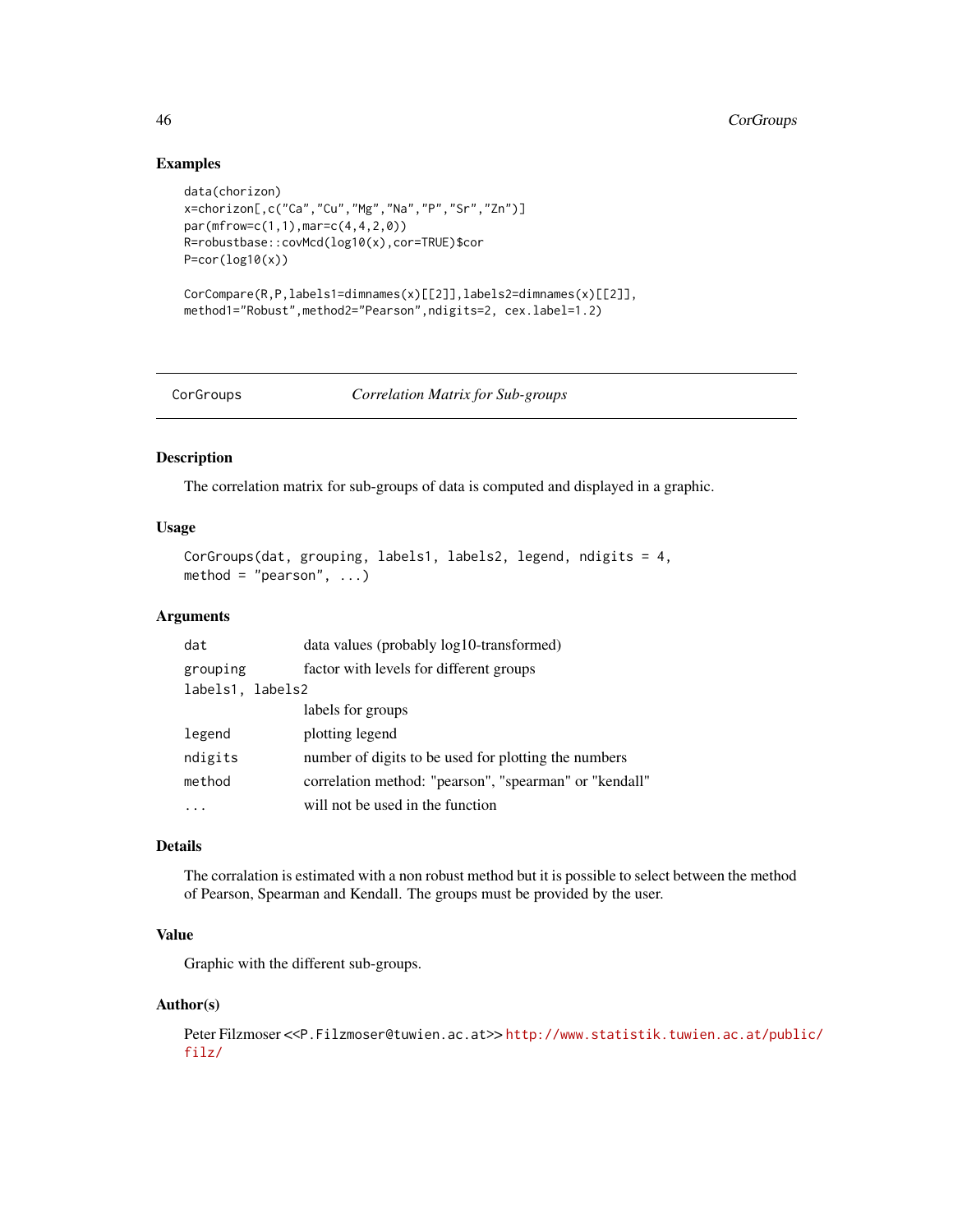#### do.ellipses 47

### References

C. Reimann, P. Filzmoser, R.G. Garrett, and R. Dutter: Statistical Data Analysis Explained. Applied Environmental Statistics with R. John Wiley and Sons, Chichester, 2008.

# Examples

```
data(chorizon)
x=chorizon[,c("Ca","Cu","Mg","Na","P","Sr","Zn")]
#definition of the groups
lit=chorizon[,"LITO"]
litolog=rep(NA, length(lit))
litolog[lit==10] <- 1
litolog[lit==52] <- 2
litolog[lit==81 | lit==82 | lit==83] <- 3
litolog[i]=7] < -4litolog <- litolog[!is.na(litolog)]
litolog <- factor(litolog, labels=c("AB","PG","AR","LPS"))
par(mfrow=c(1,1),mar=c(0.1,0.1,0.1,0.1))
CorGroups(log10(x), grouping=litolog, labels1=dimnames(x)[[2]],labels2=dimnames(x)[[2]],
legend=c("Caledonian Sediments","Basalts","Alkaline Rocks","Granites"),ndigits=2)
```
do.ellipses *Plot Ellipses*

# Description

This function plots ellipses according to a covariance matrix

#### Usage

```
do.ellipses(acov, pos, ...)
```
### Arguments

| acov    | the given covariance matrix                  |
|---------|----------------------------------------------|
| pos     | the location of the ellipse                  |
| $\cdot$ | further graphical parameter for the ellipses |

# Details

The correlation matrix of the given covariance is computed and the resulting ellipse is plotted. The radi is computed with the singular value decomposition and the cos/sin is calculated for 100 different degrees.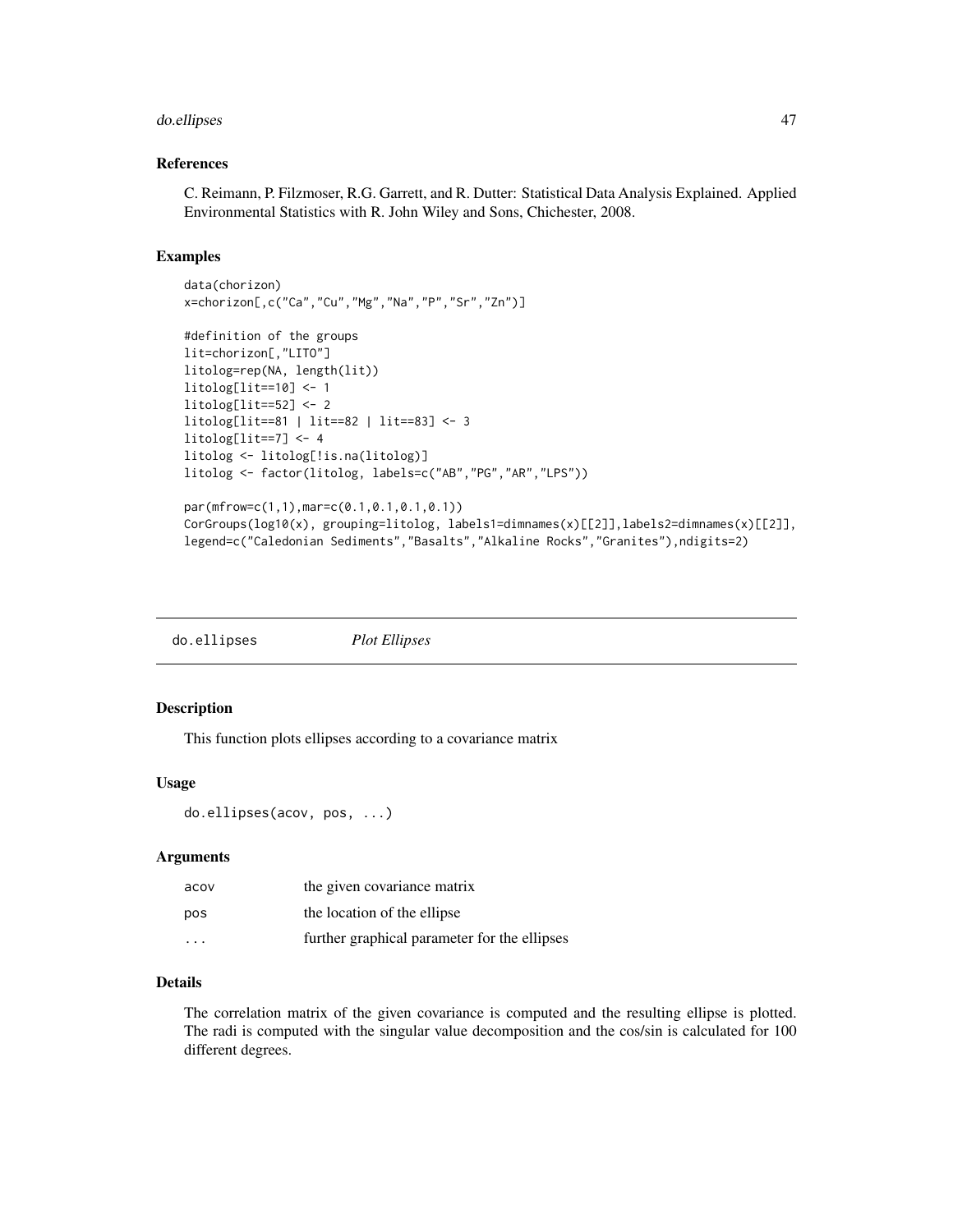## Author(s)

Peter Filzmoser <<P.Filzmoser@tuwien.ac.at>> [http://www.statistik.tuwien.ac.at/publ](http://www.statistik.tuwien.ac.at/public/filz/)ic/ [filz/](http://www.statistik.tuwien.ac.at/public/filz/)

### References

C. Reimann, P. Filzmoser, R.G. Garrett, and R. Dutter: Statistical Data Analysis Explained. Applied Environmental Statistics with R. John Wiley and Sons, Chichester, 2008.

# Examples

#internal function, used in CorCompare

edaplot *EDA-plot for data*

#### **Description**

This function plots a histogram of the data. There is also the choice to add the density, a boxplot and a scatterplot to the histogram.

### Usage

```
edaplot(data,scatter=TRUE,box=TRUE, P.plot=TRUE, D.plot=TRUE,
        P.main=paste("Histogram of",deparse(substitute(data))),
       P.sub=NULL, P.xlab=deparse(substitute(data)), P.ylab=default, P.ann=par("ann"),
       P.axes=TRUE, P.frame.plot=P.axes, P.log=FALSE, P.logfine=c(2,5,10), P.xlim=NULL,
         P.cex.lab=1.4,B.range=1.5, B.notch=FALSE, B.outline=TRUE,
        B.border=par("fg"), B.col=NULL, B.pch=par("pch"), B.cex=1, B.bg=NA,
        H.breaks="Sturges", H.freq=TRUE, H.include.lowest=TRUE, H.right=TRUE,
        H.density=NULL, H.angle=45, H.col=NULL, H.border=NULL, H.labels=FALSE,
        S.pch=".", S.col=par("col"), S.bg=NA, S.cex=1, D.lwd=1,D.lty=1)
```
#### **Arguments**

| data                                 | data set                                       |
|--------------------------------------|------------------------------------------------|
| scatter                              | if TRUE the scatter plot is added              |
| box                                  | if TRUE a boxplot or boxplotlog is added       |
| P.plot                               | if it is plotted or just a list is computed    |
| D.plot                               | if TRUE the density is added                   |
| P.main, P.sub, P.xlab, P.ylab, P.ann |                                                |
|                                      | graphical parameters for the density, see plot |
| P.axes, P.frame.plot                 |                                                |
|                                      | plots the y-axis with the ticker               |
| P.log                                | if TRUE the x-axis is in log-scale             |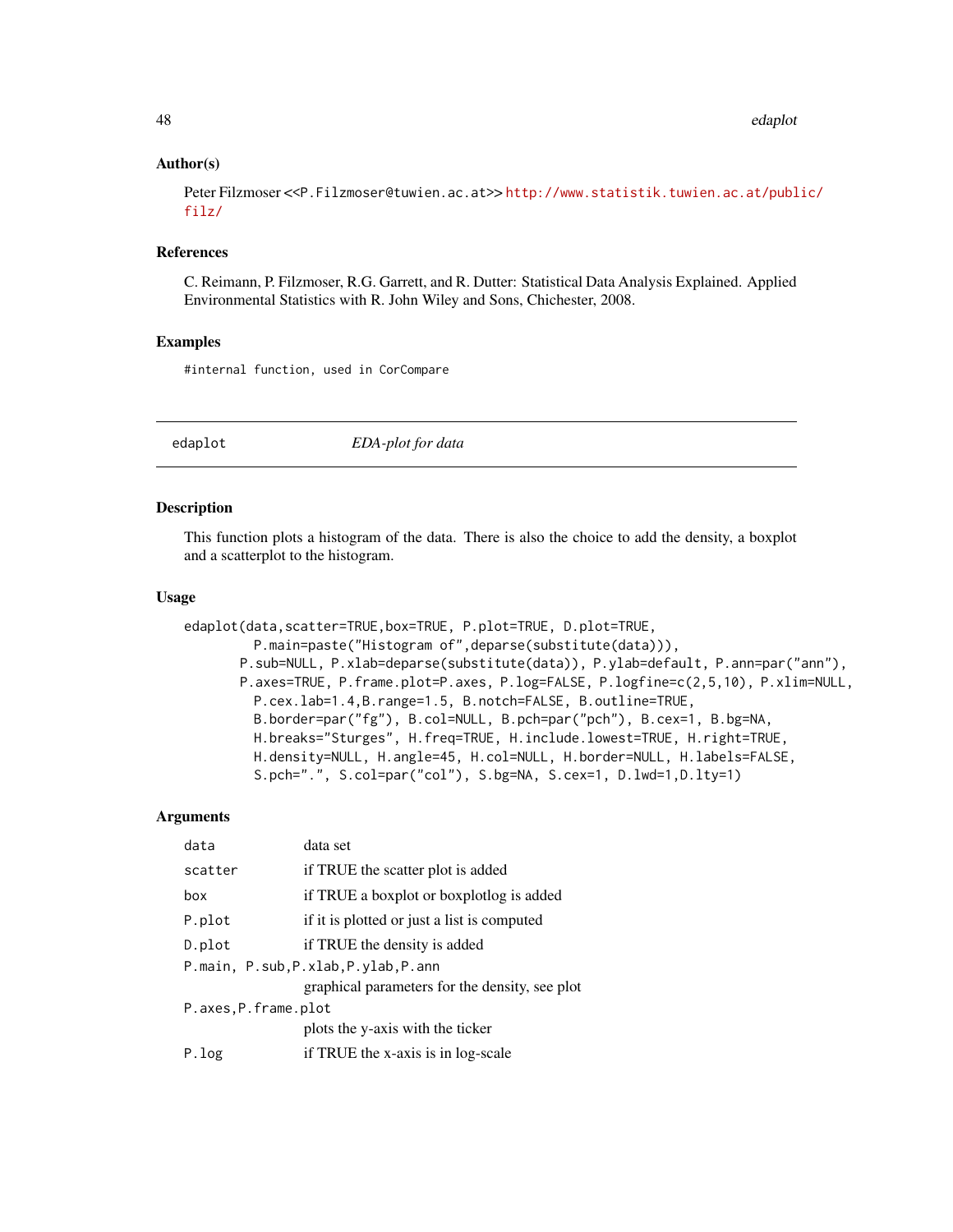#### edaplot the contract of the contract of the contract of the contract of the contract of the contract of the contract of the contract of the contract of the contract of the contract of the contract of the contract of the co

| P.logfine                 | how fine the tickers are                                                                                                                       |
|---------------------------|------------------------------------------------------------------------------------------------------------------------------------------------|
| P.xlim, P.cex.lab         |                                                                                                                                                |
|                           | further graphical parameters                                                                                                                   |
|                           | B.range, B.notch, B.outline, B.border, B.col, B.pch, B.cex, B.bg<br>parameters for boxplot and boxplotlog function, see boxplot and boxplotlog |
|                           | H.breaks, H.freq,H.include.lowest, H.right,H.density,H.angle,H.col,H.border,H.labels<br>parameters for histogram, see hist                     |
| S.pch, S.col, S.bg, S.cex | graphical parameters for the shape of the points, see points                                                                                   |
| D.lwd, D.lty              | parameters for the density                                                                                                                     |

# Details

First the histogram, boxplot/boxplotlog and density is calculate and then the plot is produced. The default is that histogram, boxplot, density trace and scatterplot is made.

## Value

| H | results of the histogram |
|---|--------------------------|
| B | results of the boxplot   |

## Author(s)

Peter Filzmoser <<P.Filzmoser@tuwien.ac.at>>[http://www.statistik.tuwien.ac.at/publ](http://www.statistik.tuwien.ac.at/public/filz/)ic/ [filz/](http://www.statistik.tuwien.ac.at/public/filz/)

# References

C. Reimann, P. Filzmoser, R.G. Garrett, and R. Dutter: Statistical Data Analysis Explained. Applied Environmental Statistics with R. John Wiley and Sons, Chichester, 2008.

# See Also

[plot](#page-0-0),[boxplot](#page-0-0), [edaplotlog](#page-49-0), [hist](#page-0-0), [points](#page-0-0)

# Examples

```
data(chorizon)
Ba=chorizon[,"Ba"]
edaplot(Ba,H.freq=FALSE,box=TRUE,H.breaks=30,S.pch=3,S.cex=0.5,D.lwd=1.5,P.log=FALSE,
  P.main="",P.xlab="Ba [mg/kg]",P.ylab="Density",B.pch=3,B.cex=0.5)
```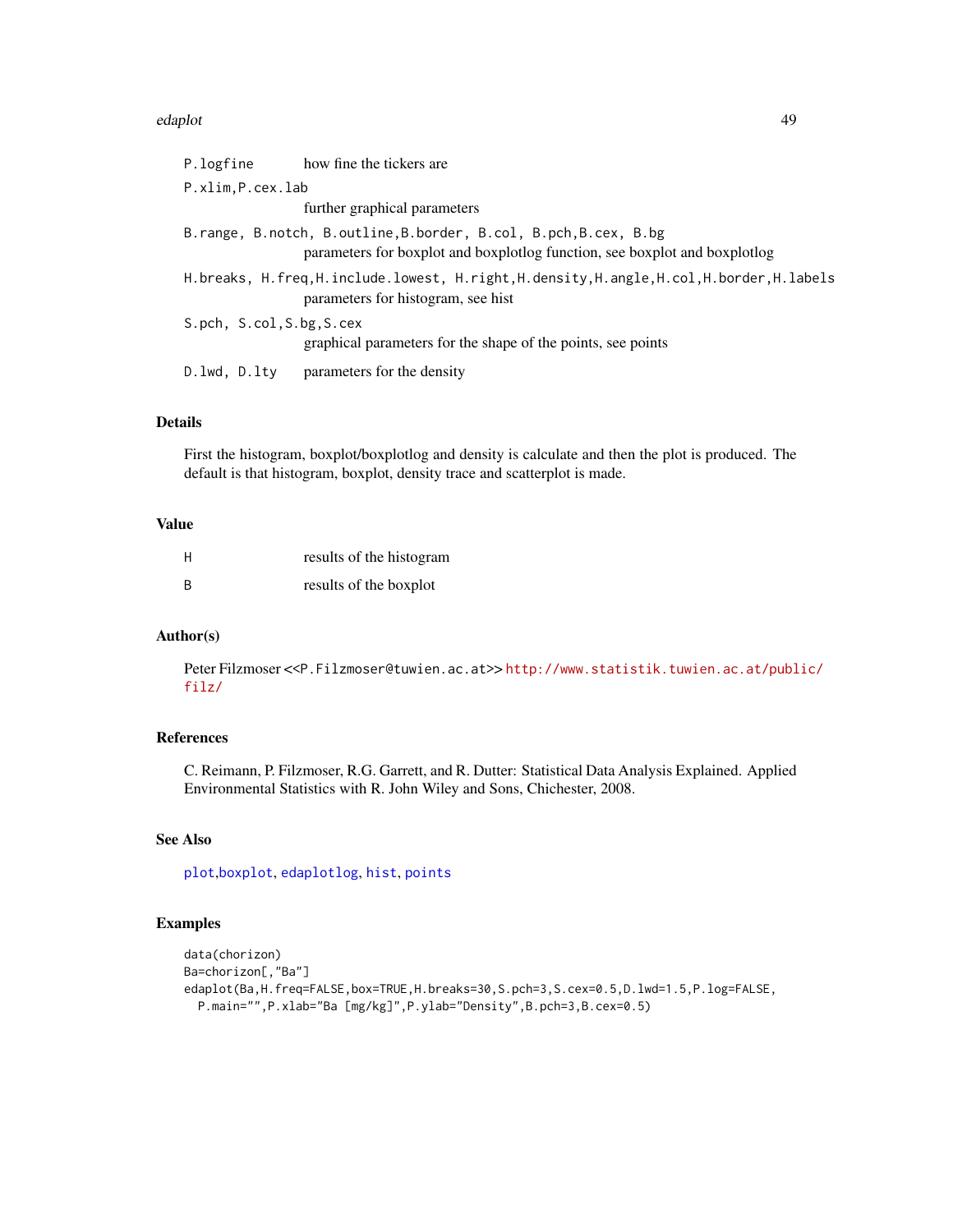#### Description

This function plots a histogram of the data. There is also the choice to add the density, a boxplot and a scatterplot to the histogram.

# Usage

```
edaplotlog(data, scatter = TRUE, box = TRUE, P.plot = TRUE, D.plot = TRUE,
P.main = paste("Histogram of", deparse(substitute(data))), P.sub = NULL,
P.xlab = deparse(substitute(data)), P.ylab = default, P.ann = par("ann"),
P.axes = TRUE, P.frame.plot = P.axes, P.log = FALSE,
P.logfine = c(2, 5, 10), P.xlim = NULL, P.cex.lab = 1.4, B.range = 1.5,
B.notch = FALSE, B.outline = TRUE, B.border = par("fg"), B.col = NULL,
B. pch = par("pch"), B. cex = 1, B. bg = NA, B. log = FALSE,
H.breaks = "Sturges", H.freq = TRUE, H.include.lowest = TRUE,
H.right = TRUE, H.density = NULL, H.angle = 45, H.col = NULL,
H.border = NULL, H.labels = FALSE, S.pch = ".", S.col = par("col"),
S.bg = NA, S.cex = 1, D.lwd = 1, D.lty = 1)
```
## Arguments

| data                                                             | data set                                                                                                                 |  |
|------------------------------------------------------------------|--------------------------------------------------------------------------------------------------------------------------|--|
| scatter                                                          | if TRUE the scatter plot is added                                                                                        |  |
| box                                                              | if TRUE a boxplot or boxplotlog is added                                                                                 |  |
| P.plot                                                           | if it is plotted or just a list is computed                                                                              |  |
| D.plot                                                           | if TRUE the density is added                                                                                             |  |
|                                                                  | P.main, P.sub, P.xlab, P.ylab, P.ann                                                                                     |  |
|                                                                  | graphical parameters for the density, see plot                                                                           |  |
| P.axes, P.frame.plot                                             |                                                                                                                          |  |
|                                                                  | plots the y-axis with the ticker                                                                                         |  |
| P.log                                                            | if TRUE the x-axis is in log-scale                                                                                       |  |
| P.logfine                                                        | how fine the tickers are                                                                                                 |  |
| P.xlim, P.cex.lab                                                |                                                                                                                          |  |
|                                                                  | further graphical parameters                                                                                             |  |
| B.range, B.notch, B.outline, B.border, B.col, B.pch, B.cex, B.bg |                                                                                                                          |  |
|                                                                  | parameters for boxplot and boxplotlog function, see boxplot and boxplotlog                                               |  |
| B.log                                                            | if TRUE the function boxplotlog is used instead of boxplot                                                               |  |
|                                                                  | H.breaks, H.include.lowest, H.right, H.density, H.angle, H.col, H.border, H.labels<br>parameters for histogram, see hist |  |
| H.freq                                                           | uses the number of data points in the range                                                                              |  |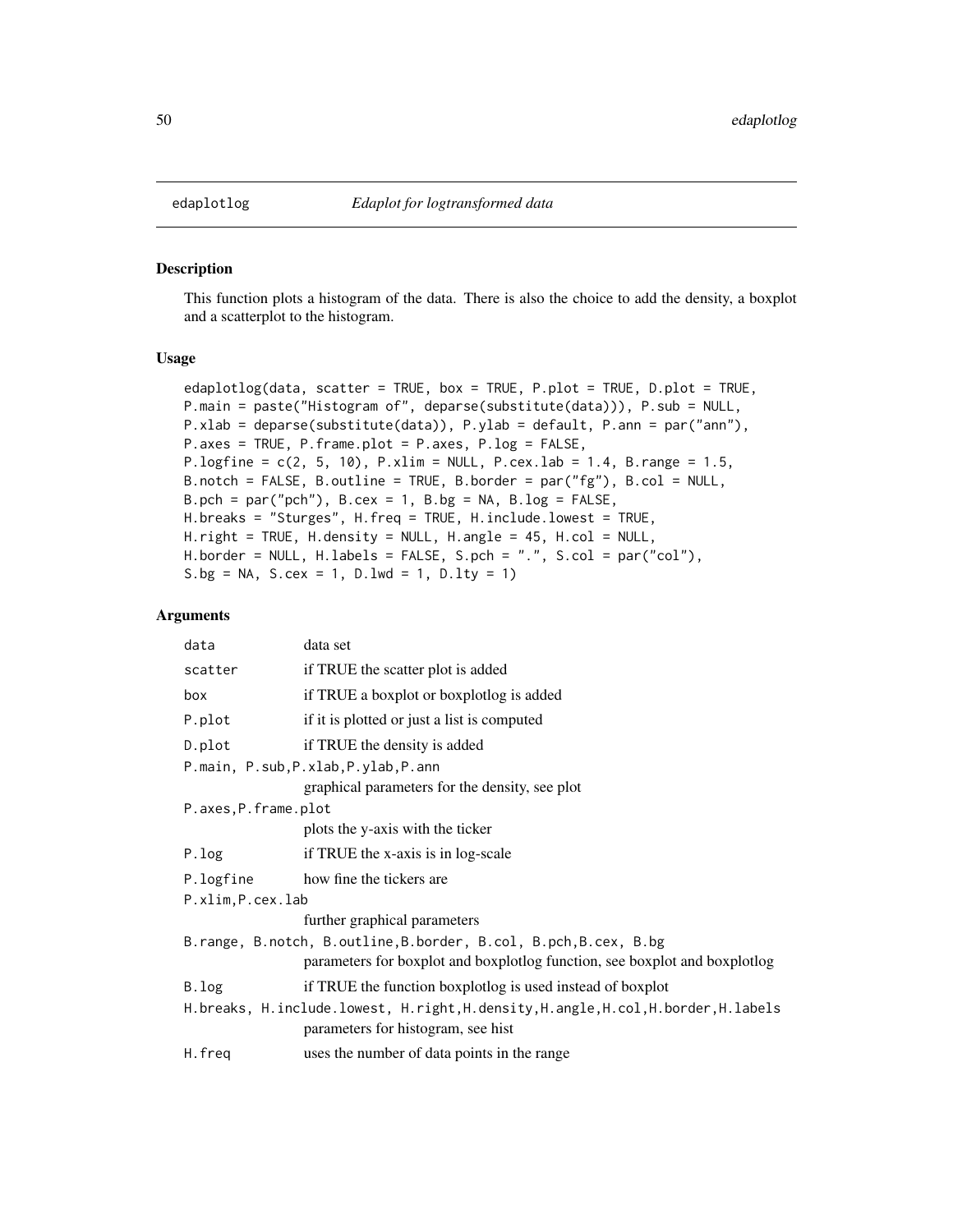# factanal.fit.principal 51

|              | S.pch, S.col, S.bg, S.cex                                    |
|--------------|--------------------------------------------------------------|
|              | graphical parameters for the shape of the points, see points |
| D.lwd, D.lty | parameters for the density                                   |

## Details

First the histogram, boxplot/boxplotlog and density is calculate and then the plot is produced. The default is that histogram, boxplot, density trace and scatterplot is made.

#### Value

| H  | results of the histogram |
|----|--------------------------|
| B. | results of boxplotlog    |

### Author(s)

Peter Filzmoser <<P.Filzmoser@tuwien.ac.at>>[http://www.statistik.tuwien.ac.at/publ](http://www.statistik.tuwien.ac.at/public/filz/)ic/ [filz/](http://www.statistik.tuwien.ac.at/public/filz/)

#### References

C. Reimann, P. Filzmoser, R.G. Garrett, and R. Dutter: Statistical Data Analysis Explained. Applied Environmental Statistics with R. John Wiley and Sons, Chichester, 2008.

# See Also

[plot](#page-0-0),[boxplot](#page-0-0), [boxplotlog](#page-12-0), [hist](#page-0-0), [points](#page-0-0)

# Examples

```
data(chorizon)
Ba=chorizon[,"Ba"]
edaplotlog(Ba,H.freq=FALSE,box=TRUE,H.breaks=30,S.pch=3,S.cex=0.5,D.lwd=1.5,P.log=FALSE,
  P.main="",P.xlab="Ba [mg/kg]",P.ylab="Density",B.pch=3,B.cex=0.5,B.log=TRUE)
```
factanal.fit.principal

*Fit a Factor Analysis*

# Description

Internal function for pfa.

## Usage

```
factanal.fit.principal(cmat, factors, p = ncol(cmat), start = NULL,
iter.max = 10, unique.tol = 1e-04)
```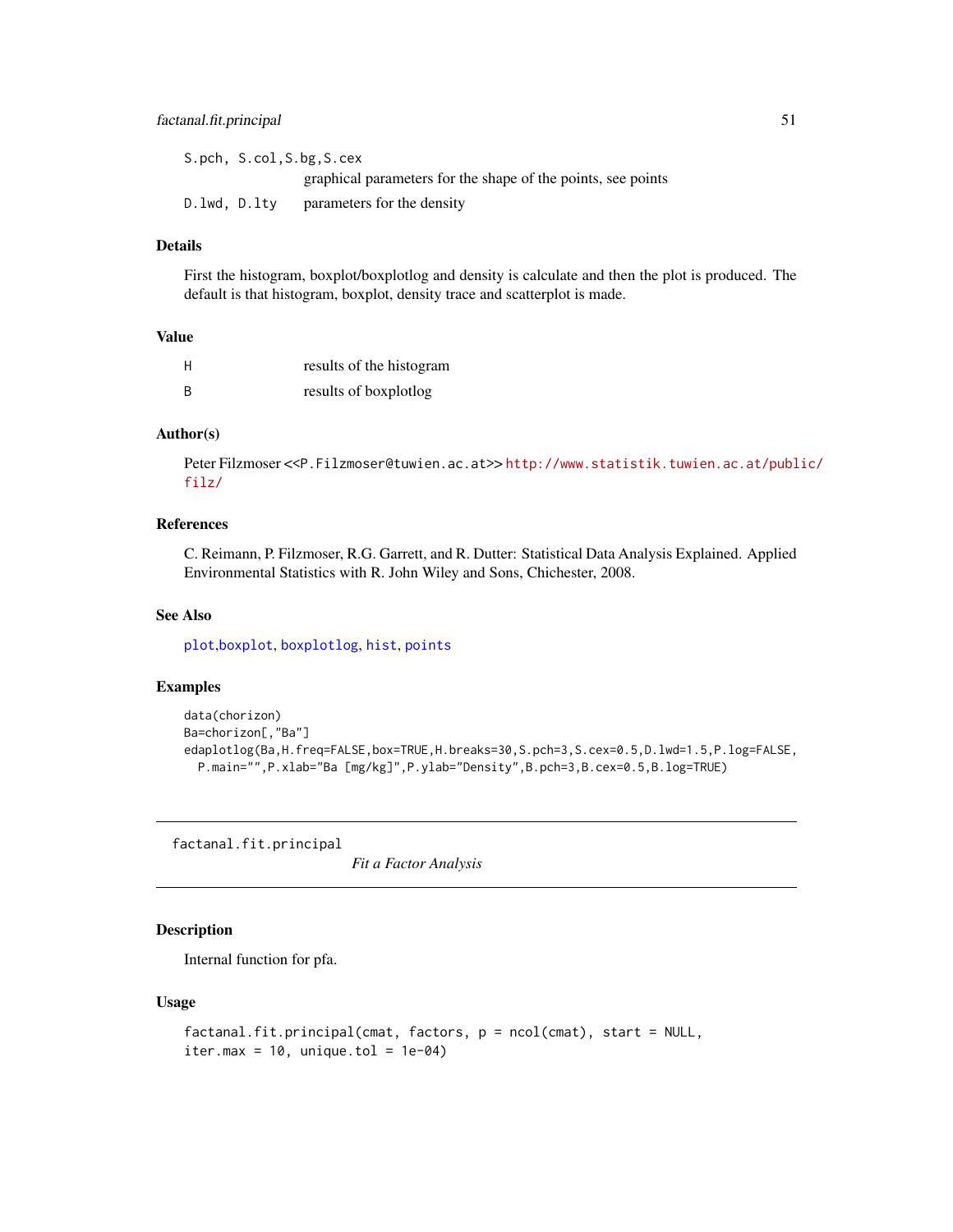# Arguments

| cmat       | provided correlation matrix                                                                                                                       |
|------------|---------------------------------------------------------------------------------------------------------------------------------------------------|
| factors    | number of factors                                                                                                                                 |
| р          | number of observations                                                                                                                            |
| start      | vector of start values                                                                                                                            |
| iter.max   | maximum number of iteration used to calculate the common factor                                                                                   |
| unique.tol | the tolerance for a deviation of the maximum (in each row, without the diag)<br>value of the given correlation matrix to the new calculated value |

#### Value

| loadings    | A matrix of loadings, one column for each factor. The factors are ordered in<br>decreasing order of sums of squares of loadings. |
|-------------|----------------------------------------------------------------------------------------------------------------------------------|
| uniquness   | uniquess                                                                                                                         |
| correlation | correlation matrix                                                                                                               |
| criteria    | The results of the optimization: the value of the negative log-likelihood and in-<br>formation of the iterations used.           |
| factors     | the factors                                                                                                                      |
| dof         | degrees of freedom                                                                                                               |
| method      | "principal"                                                                                                                      |

# Author(s)

Peter Filzmoser <<P.Filzmoser@tuwien.ac.at>> [http://www.statistik.tuwien.ac.at/publ](http://www.statistik.tuwien.ac.at/public/filz/)ic/ [filz/](http://www.statistik.tuwien.ac.at/public/filz/)

# References

C. Reimann, P. Filzmoser, R.G. Garrett, and R. Dutter: Statistical Data Analysis Explained. Applied Environmental Statistics with R. John Wiley and Sons, Chichester, 2008.

kola.background *kola.background*

# Description

Coordinates of the Kola background. Seperate polygons for the project boundary, borders, lakes and coast are provided.

# Usage

data(kola.background)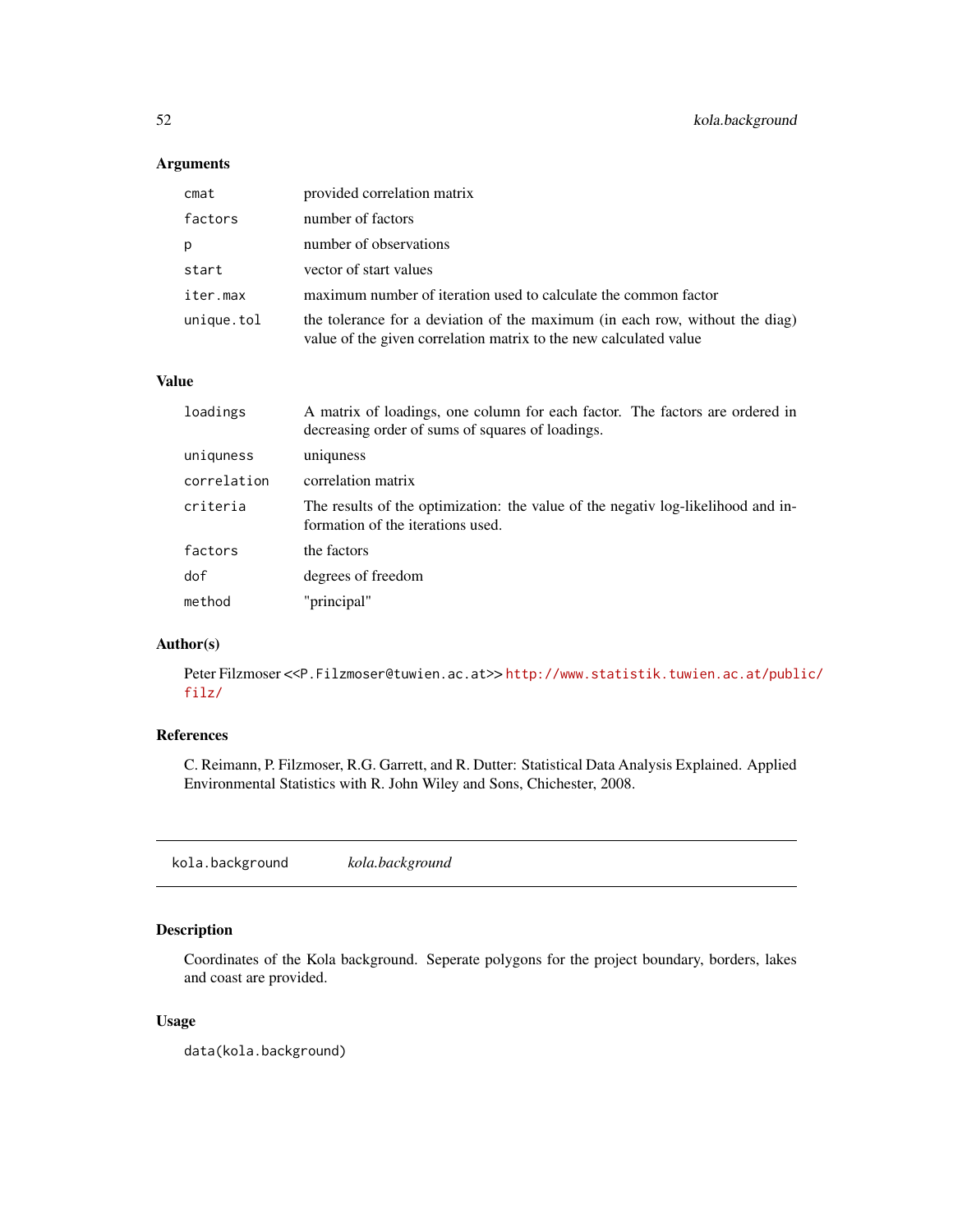# KrigeLegend 53

# Format

The format is: List of 4 \$ boundary:'data.frame': 50 obs. of 2 variables: ..\$ V1: num [1:50] 388650 388160 386587 384035 383029 ... ..\$ V2: num [1:50] 7892400 7881248 7847303 7790797 7769214 ... \$ coast :'data.frame': 6259 obs. of 2 variables: ..\$ V1: num [1:6259] 438431 439102 439102 439643 439643 ... ..\$ V2: num [1:6259] 7895619 7896495 7896495 7895800 7895542 ... \$ borders :'data.frame': 504 obs. of 2 variables: ..\$ V1: num [1:504] 417575 417704 418890 420308 422731 ... ..\$ V2: num [1:504] 7612984 7612984 7613293 7614530 7615972 ... \$ lakes :'data.frame': 6003 obs. of 2 variables: ..\$ V1: num [1:6003] 547972 546915 NA 547972 547172 ... ..\$ V2: num [1:6003] 7815109 7815599 NA 7815109 7813873 ...

### Details

Is used by plotbg()

# Author(s)

Peter Filzmoser <<P.Filzmoser@tuwien.ac.at>> [http://www.statistik.tuwien.ac.at/publ](http://www.statistik.tuwien.ac.at/public/filz/)ic/ [filz/](http://www.statistik.tuwien.ac.at/public/filz/)

# Source

Kola Project (1993-1998)

#### References

Reimann C, Ayras M, Chekushin V, Bogatyrev I, Boyd R, Caritat P de, Dutter R, Finne TE, Halleraker JH, Jager O, Kashulina G, Lehto O, Niskavaara H, Pavlov V, Raisanen ML, Strand T, Volden T. Environmental Geochemical Atlas of the Central Barents Region. NGU-GTK-CKE Special Publication, Geological Survey of Norway, Trondheim, Norway, 1998.

## Examples

data(kola.background) plotbg()

KrigeLegend *Krige*

#### Description

Plots Krige maps and Legend based on continuous or percentile scale.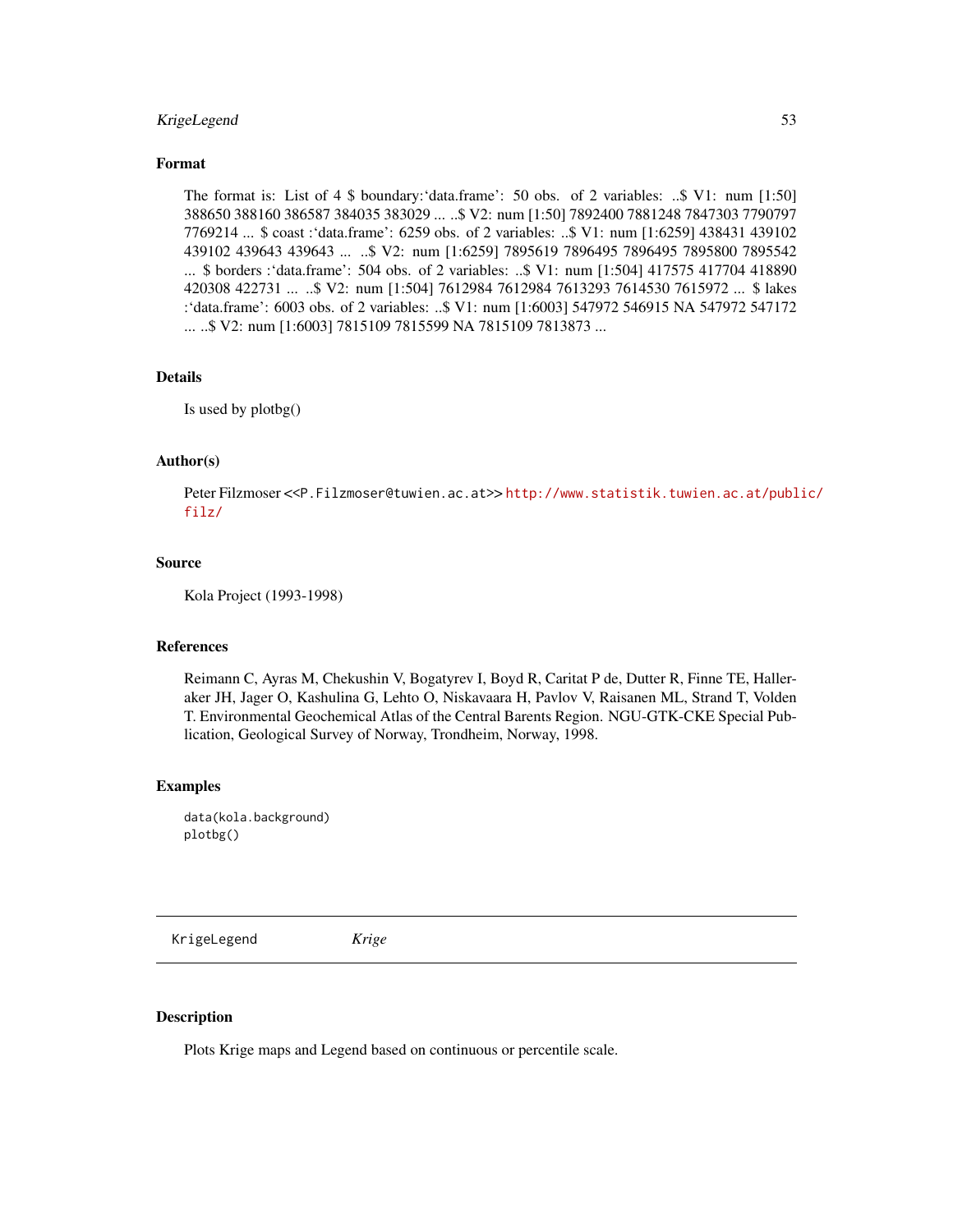# Usage

```
KrigeLegend(X, Y, z, resol = 100, vario, type = "percentile",
whichcol = "gray", qutiles = c(0, 0.05, 0.25, 0.5, 0.75, 0.9, 0.95, 1),borders=NULL,
leg.xpos.min = 780000, leg.xpos.max = 8e+05, leg.ypos.min = 7760000,
leg.ypos.max = 7870000, leg.title = "mg/kg", leg.title.cex = 0.7,
leg.numb.cex = 0.7, leg.round = 2, leg.numb.xshift = 70000, leg.perc.xshift = 40000,
leg.perc.yshift = 20000, tit.xshift = 35000)
```
# Arguments

| χ               | X-coordinates                                                                                                                   |
|-----------------|---------------------------------------------------------------------------------------------------------------------------------|
| Υ               | Y-coordinates                                                                                                                   |
| z               | values on the coordinates                                                                                                       |
| resol           | resolution of blocks for Kriging                                                                                                |
| vario           | variogram model                                                                                                                 |
| type            | "percentile" for percentile legend, "contin" for continous grey-scale or colour<br>map                                          |
| whichcol        | type of colour scheme to use: "gray", "rainbow", "rainbow.trunc", "rainbow.inv",<br>"terrain", "topo"                           |
| qutiles         | considered quantiles if type="percentile" is used                                                                               |
| borders         | either NULL or character string with the name of the list with list elements x<br>and y for x- and y-coordinates of map borders |
| leg.xpos.min    | minimum value of x-position of the legend                                                                                       |
| leg.xpos.max    | maximum value of x-position of the legend                                                                                       |
| leg.ypos.min    | minimum value of y-position of the legend                                                                                       |
| leg.ypos.max    | maximum value of y-position of the legend                                                                                       |
| leg.title       | title for legend                                                                                                                |
| leg.title.cex   | cex for legend title                                                                                                            |
| leg.numb.cex    | cex for legend number                                                                                                           |
| leg.round       | round legend to specified digits "pretty"                                                                                       |
| leg.numb.xshift |                                                                                                                                 |
|                 | x-shift of numbers in legend relative to leg.xpos.max                                                                           |
| leg.perc.xshift |                                                                                                                                 |
| leg.perc.yshift | x-shift of "Percentile" in legend relative to leg.xpos.min                                                                      |
|                 | y-shift of numbers in legend relative to leg.ypos.max                                                                           |
| tit.xshift      | x-shift of title in legend relative to leg.xpos.max                                                                             |
|                 |                                                                                                                                 |

# Details

Based on a variogram model a interpolation of the spatial data is computed. The variogram has to be provided by the user and based on this model the spatial prediction is made. To distinguish between different values every predicted value is plotted in his own scale of the choosen colour.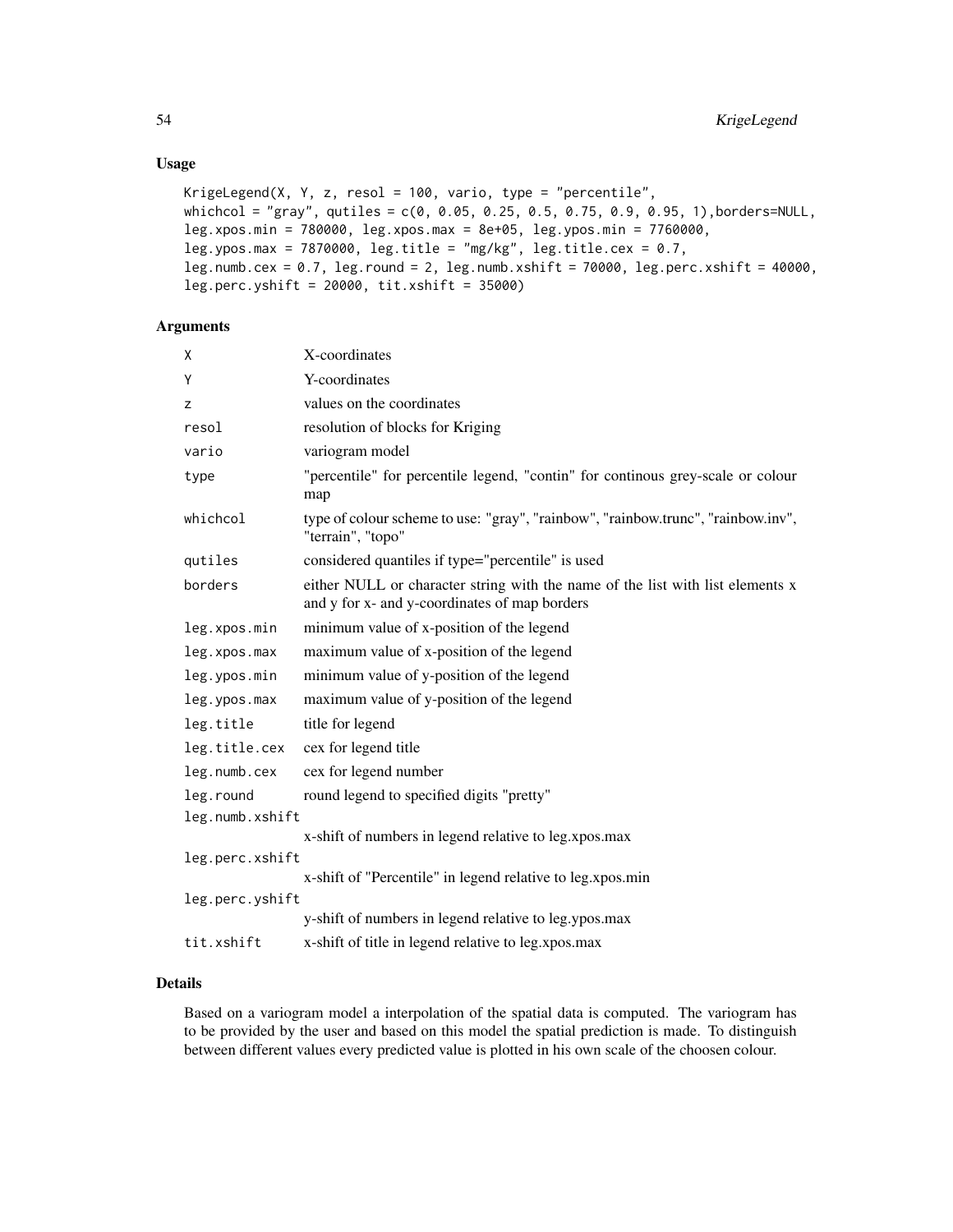#### loadplot 55

## Author(s)

Peter Filzmoser <<P.Filzmoser@tuwien.ac.at>> [http://www.statistik.tuwien.ac.at/publ](http://www.statistik.tuwien.ac.at/public/filz/)ic/ [filz/](http://www.statistik.tuwien.ac.at/public/filz/)

#### References

C. Reimann, P. Filzmoser, R.G. Garrett, and R. Dutter: Statistical Data Analysis Explained. Applied Environmental Statistics with R. John Wiley and Sons, Chichester, 2008.

### Examples

```
data(chorizon)
data(kola.background)
X=chorizon[,"XCOO"]
Y=chorizon[,"YCOO"]
el=chorizon[,"As"]
vario.b <- variog(coords=cbind(X,Y), data=el, lambda=0, max.dist=300000)
data(res.eyefit.As_C_m) #need the data
v5=variofit(vario.b,res.eyefit.As_C_m,cov.model="spherical",max.dist=300000)
plot(X,Y,frame.plot=FALSE,xaxt="n",yaxt="n",xlab="",ylab="",type="n")
# to inclrease the resolution, set e.g. resol=100
data(bordersKola) # x and y coordinates of project boundary
KrigeLegend(X,Y,el,resol=25,vario=v5,type="percentile",whichcol="gray",
    qutiles=c(0,0.05,0.25,0.50,0.75,0.90,0.95,1),borders="bordersKola",
    leg.xpos.min=7.8e5,leg.xpos.max=8.0e5,leg.ypos.min=77.6e5,leg.ypos.max=78.7e5,
    leg.title="mg/kg", leg.title.cex=0.7, leg.numb.cex=0.7, leg.round=2,
   leg.numb.xshift=0.7e5,leg.perc.xshift=0.4e5,leg.perc.yshift=0.2e5,tit.xshift=0.35e5)
```
plotbg(map.col=c("gray","gray","gray","gray"),map.lwd=c(1,1,1,1),add.plot=TRUE)

loadplot *Plot the Loadings of a FA*

### Description

Makes a Reimann-plot of a loadings matrix.

#### Usage

```
loadplot(fa.object, titlepl = "Factor Analysis", crit = 0.3, length.varnames = 2)
```
#### Arguments

| fa.object       | the output of factor analysis class                               |
|-----------------|-------------------------------------------------------------------|
| titlepl         | the title of the plot                                             |
| crit            | all loadings smaller than crit will be ignored in the plot        |
| length.varnames |                                                                   |
|                 | number of letters for abbreviating the variable names in the plot |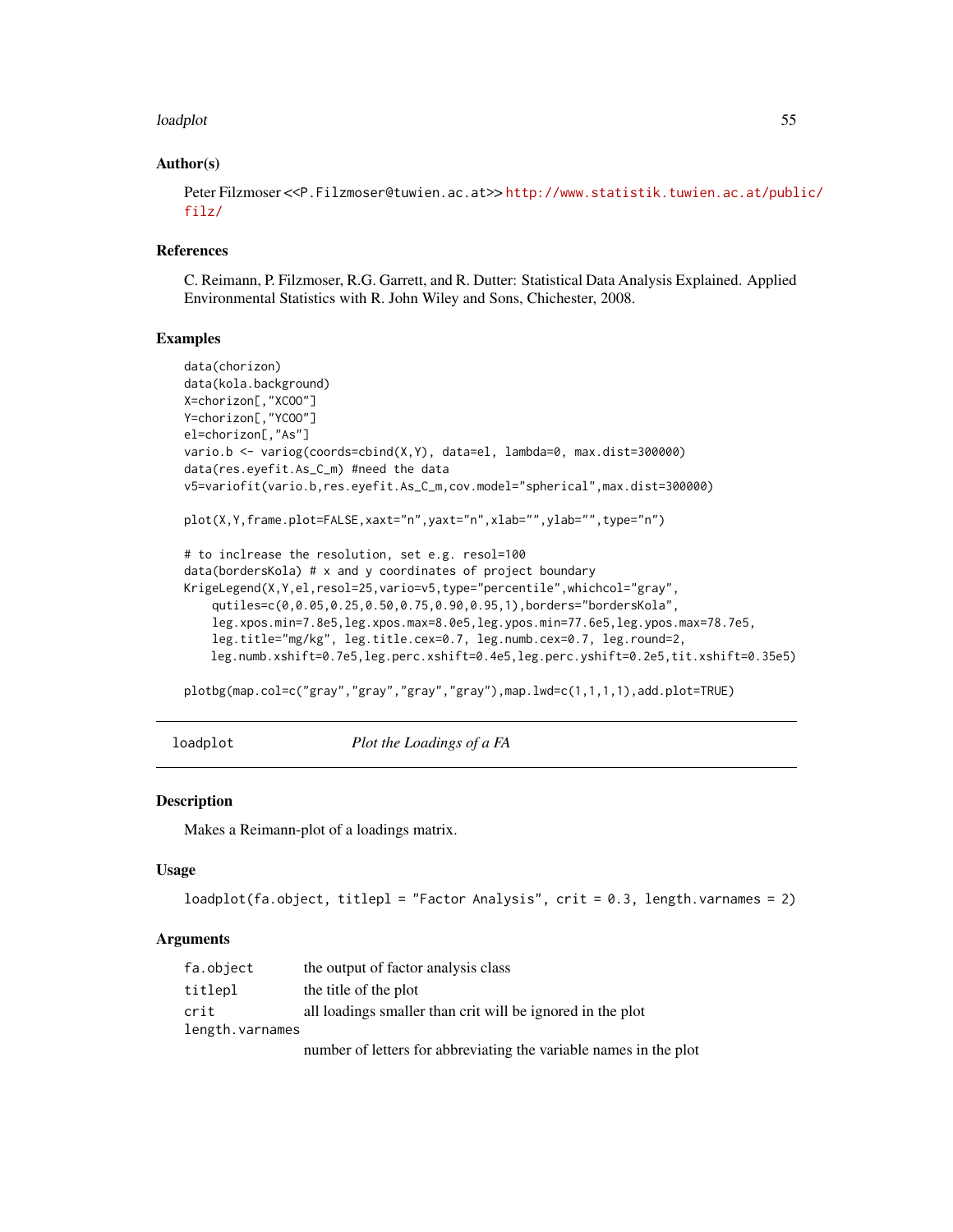### Value

Plot of the loadings of a FA therefore a object of factor analysis class must be provided.

### Author(s)

Peter Filzmoser <<P.Filzmoser@tuwien.ac.at>>[http://www.statistik.tuwien.ac.at/publ](http://www.statistik.tuwien.ac.at/public/filz/)ic/ [filz/](http://www.statistik.tuwien.ac.at/public/filz/)

# References

C. Reimann, P. Filzmoser, R.G. Garrett, and R. Dutter: Statistical Data Analysis Explained. Applied Environmental Statistics with R. John Wiley and Sons, Chichester, 2008.

#### Examples

```
data(moss)
var=c("Ag","Al","As","B","Ba","Bi","Ca","Cd","Co","Cr","Cu","Fe","Hg","K","Mg","Mn","Mo",
      "Na","Ni","P","Pb","Rb","S","Sb","Si","Sr","Th","Tl","U","V","Zn")
x=log10(moss[,var])
x.mcd=robustbase::covMcd(x,cor=TRUE)
x.rsc=scale(x,x.mcd$cent,sqrt(diag(x.mcd$cov)))
res5=pfa(x.rsc,factors=2,covmat=x.mcd,scores="regression",rotation="varimax",
    maxit=0,start=rep(0,ncol(x.rsc)))
loadplot(res5,titlepl="Robust FA (log-transformed)", crit=0.3)
```
monch *Boundary of the Monchegorsk area*

#### Description

This gives x- and y-coordinates with the boundary of the area around Monchegorsk.

#### Usage

data(monch)

# Format

The format is: List of 2 \$ x: num [1:32] 710957 734664 754666 770223 779113 ... \$ y: num [1:32] 7473981 7473143 7474818 7483191 7488215 ...

# Details

This object can be used to select samples from the Kola data from the region around Monchegorsk.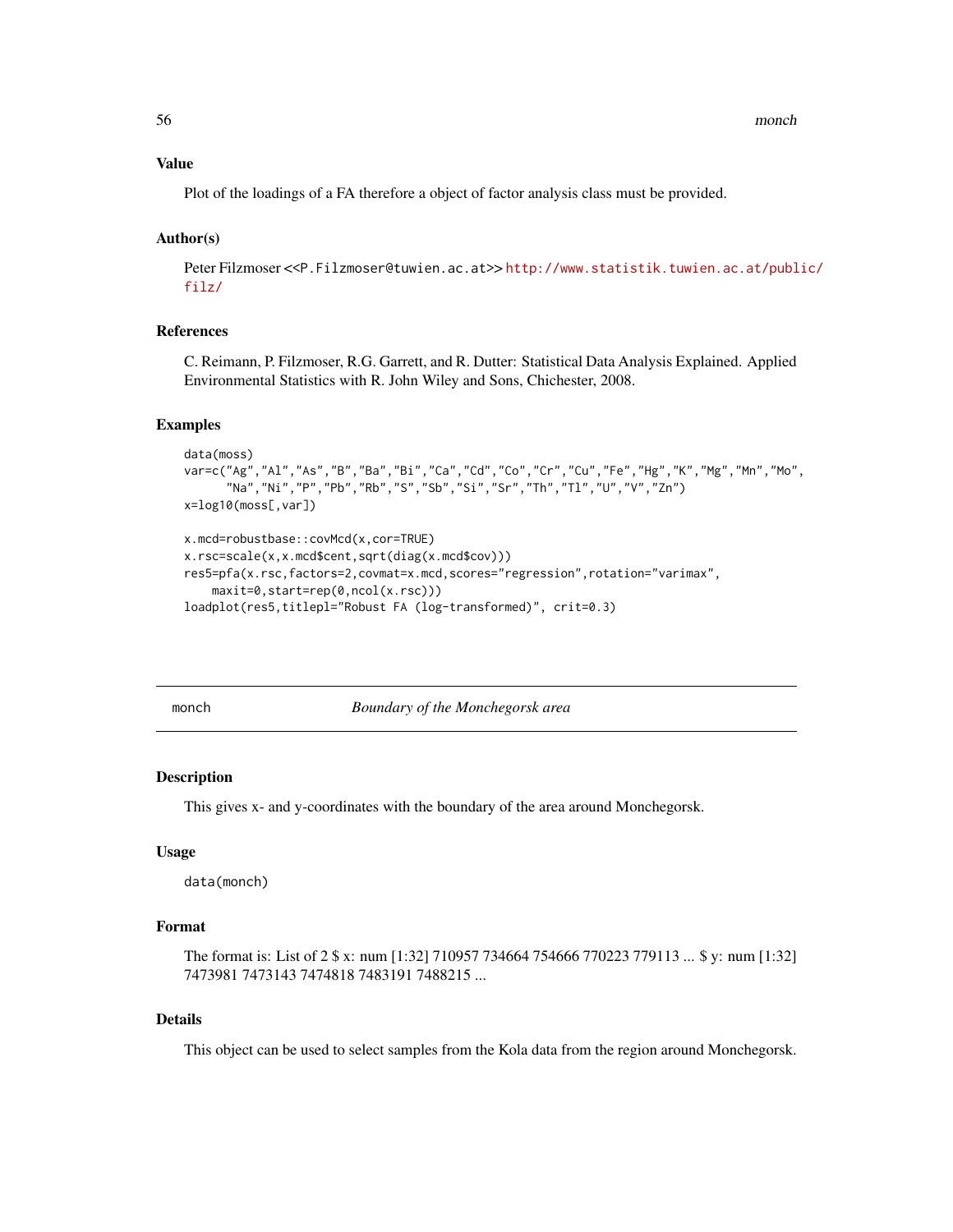#### moss 57

#### Author(s)

Peter Filzmoser <<P.Filzmoser@tuwien.ac.at>> [http://www.statistik.tuwien.ac.at/publ](http://www.statistik.tuwien.ac.at/public/filz/)ic/ [filz/](http://www.statistik.tuwien.ac.at/public/filz/)

#### **References**

C. Reimann, P. Filzmoser, R.G. Garrett, and R. Dutter: Statistical Data Analysis Explained. Applied Environmental Statistics with R. John Wiley and Sons, Chichester, 2008.

# Examples

data(monch) data(kola.background) plotbg() lines(monch\$x,monch\$y,col="red")

moss *Moss layer of the Kola Data*

## Description

The Kola Data were collected in the Kola Project (1993-1998, Geological Surveys of Finland (GTK) and Norway (NGU) and Central Kola Expedition (CKE), Russia). More than 600 samples in five different layers were analysed, this dataset contains the moss layer.

#### Usage

data(moss)

#### Format

A data frame with 594 observations on the following 58 variables.

ID a numeric vector

- XCOO a numeric vector
- YCOO a numeric vector
- ELEV a numeric vector
- COUN a factor with levels FIN NOR RUS
- ASP a factor with levels E FLAT N NE NW NW S SE SW W
- GENLAN a factor with levels DEEPVAL FLA PLAIN FLAT HIMO LOWMO PLAIN PLAT RIDGE SLOPE
- TOPO a factor with levels BRUP BRUPLOW BRUPSTEE CONC CONCFLAT CONCLOW CONCMED CONCRUG CONCTERR CONV CONVLO CONVLOW CONVMED CONVTER FLAT FLATLOW FLATRUG FLATTER FLATTERR LOBRRUG LOW LOWBR LOWBRFLAT LOWBRLO LOWBRLOW LOWBRMED RUG RUGLOW TER TERLOW TERR TERRLOW TOHIFLAT TOP TOPFLAT TOPHILO TOPLOW TOPTER TOPUPBR UPBR UPBRFLAT UPBRLOW UPBRMED UPBRTER UPBRTERR UPTER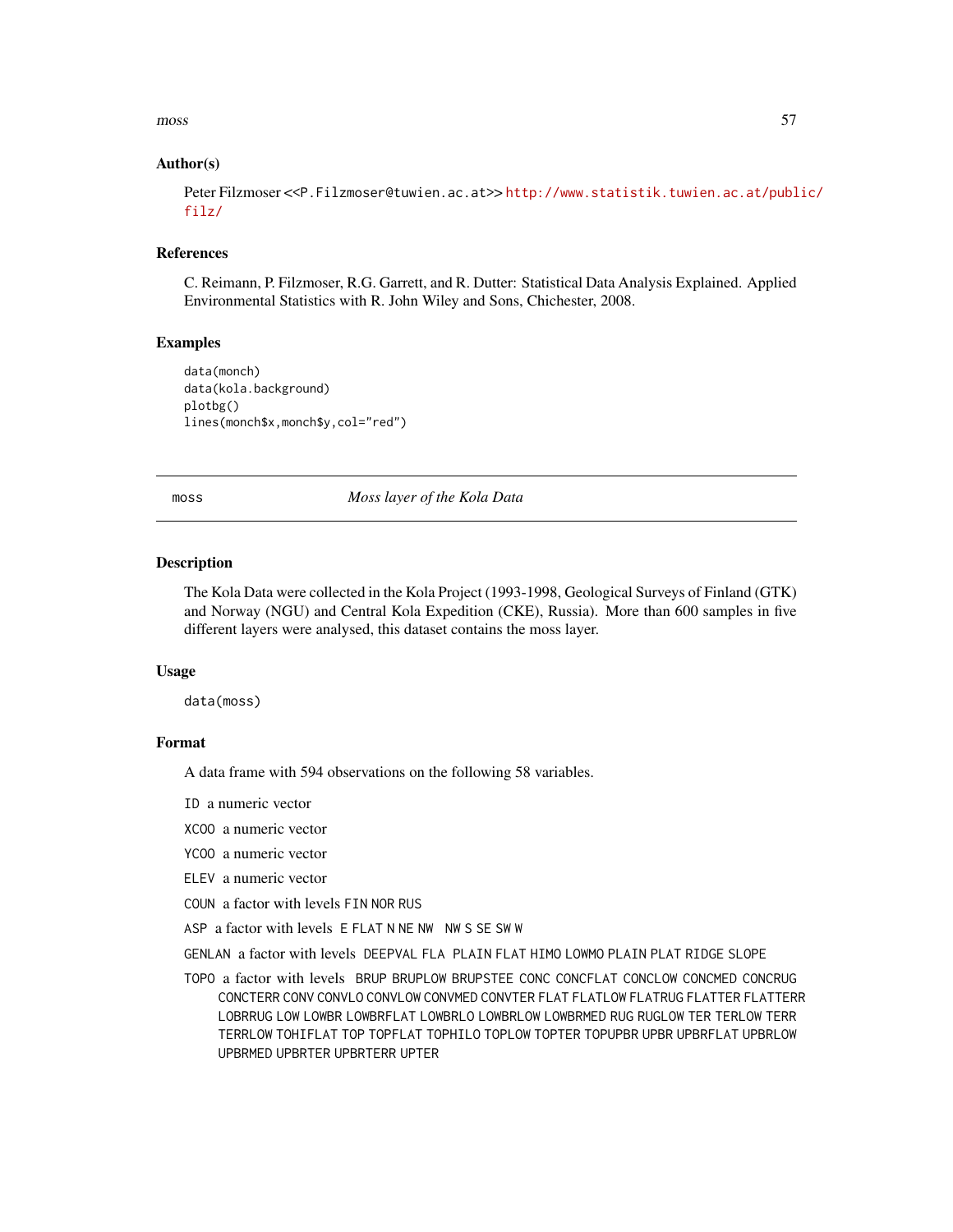- GROUNDVEG a factor with levels BLUEBERRY CARLIN\_HEATHER EMPETRUM GRASS LICHEN MOSS SHRUBS WHITE LICHEN
- TREELAY a factor with levels BIPI BIPISPR BIRCH BIRCHdense BISPR BISPRPI MIX PIBI PIBISPR PINE PISPR PISPRBI SHRUBS SPARCEBI SPARCEPI SPRBI SPRBIPI SPRPI SPRPIBI SPRUCE WILLOW
- VEG\_ZONE a factor with levels BOREAL\_FOREST DWARF\_SHRUB\_TUNDRA FOREST\_TUNDRA SHRUB\_TUNDRA TUNDRA
- Date a numeric vector
- SAMP a factor with levels ALL ATMLRMA CRGKPCTF CRJHOJTV CRJHPC CRJHTF CROJTV CRPCTF CRPCTV CRTF DRMLRKK DRMRLKK GKJHOJ GKJHTV GKOJPCTV GKOJTF GKOJTV GKPCTF HARR JA JAMAMRL JAMLRMA JAMLRRR JARKP JARP JARPMA JARPMLR JARR JARRMLR JCPCTF JHGKTV JHOJGK JHOJTV JHPCTF JHRBTV Katanaev MAKKVG MARP MARPMLR MARPMRL MAVG MLR MLRJARP MLRJARR MLRJARR MLRJSRR MLRMADR MLRMAJA MLRMARP MLRMAVG MLRMÖVG MLRRPJA MLRRPMA MRLMAJA OJGKTV OJTF Pavlov RPAV RPEM RPMA RPMLRJA RPMLRMA RPVM Semenov Smirnov TFOJ VGHNMA VGMA VGMAHN VGMARS VGMASR VGRSMA VMRP VMRPMA

SPECIES a factor with levels HSDC HSDR HSRC HSSC HSSR PS PSDC PSDR PSRC PSRD PSSC PSSR SFDR

- LITO a numeric vector
- C\_PAR a factor with levels BEDR FLUV FLUVG MAR SAP SEA STRAT TILL TILLSA TILLSAP TILL&SAP
- TOPC a numeric vector

WEATH a factor with levels DRY DRY MIX MIX RAIN SNOW

TEMP a numeric vector

Ag a numeric vector

- Al a numeric vector
- As a numeric vector
- Au a numeric vector
- B a numeric vector
- Ba a numeric vector
- Be a numeric vector
- Bi a numeric vector
- Ca a numeric vector
- Cd a numeric vector
- Co a numeric vector
- Cr a numeric vector
- Cu a numeric vector
- Fe a numeric vector
- Hg a numeric vector
- K a numeric vector
- La a numeric vector
- Mg a numeric vector Mn a numeric vector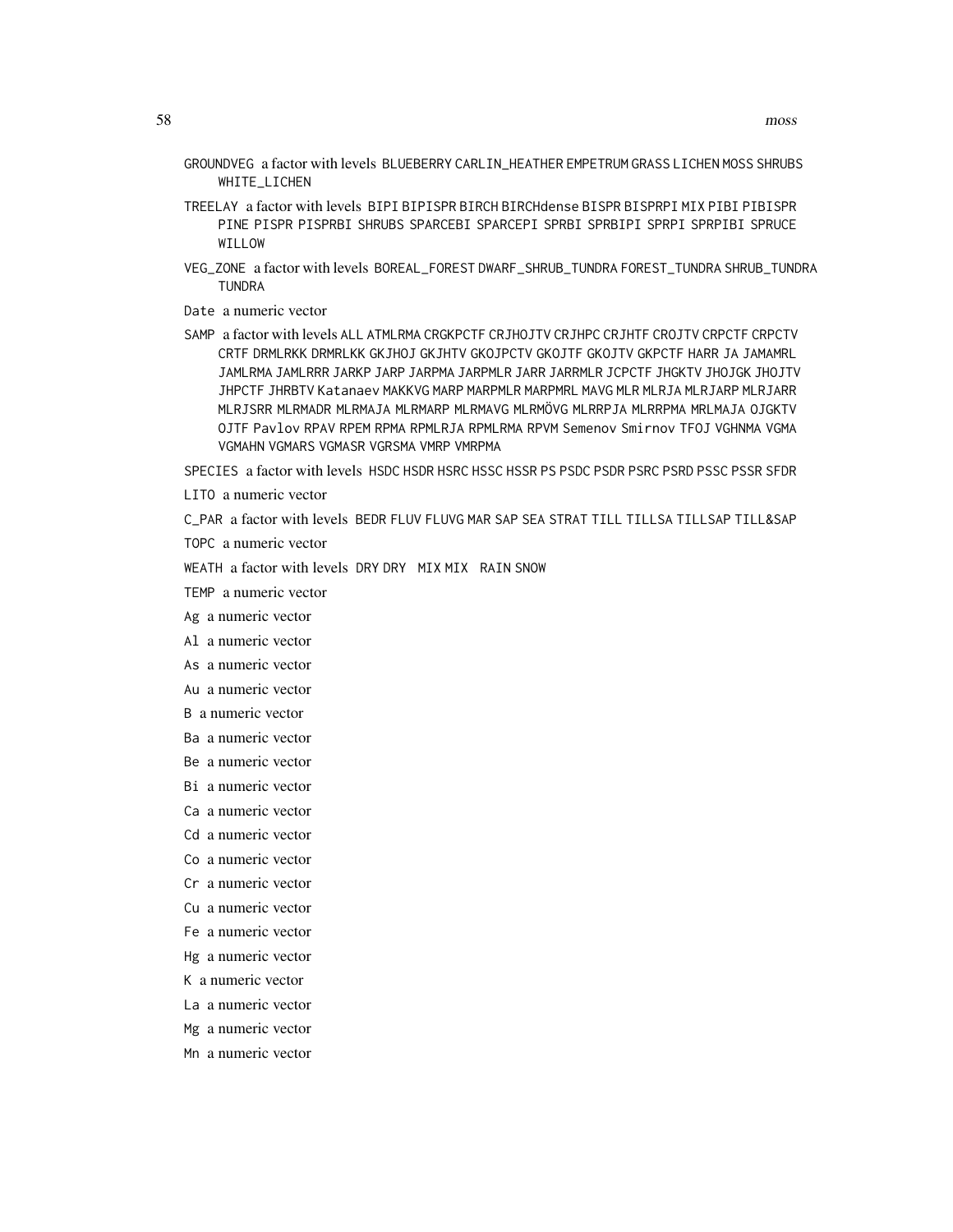moss 59

- Mo a numeric vector
- Na a numeric vector
- Ni a numeric vector
- P a numeric vector
- Pb a numeric vector
- Pd a numeric vector
- Pt a numeric vector
- Rb a numeric vector
- S a numeric vector
- Sb a numeric vector
- Sc a numeric vector
- Se a numeric vector
- Si a numeric vector
- Sr a numeric vector
- Th a numeric vector
- Tl a numeric vector
- U a numeric vector
- V a numeric vector
- Y a numeric vector
- Zn a numeric vector

#### Author(s)

Peter Filzmoser <<P.Filzmoser@tuwien.ac.at>> [http://www.statistik.tuwien.ac.at/publ](http://www.statistik.tuwien.ac.at/public/filz/)ic/ [filz/](http://www.statistik.tuwien.ac.at/public/filz/)

### Source

Kola Project (1993-1998)

## References

Reimann C, Äyräs M, Chekushin V, Bogatyrev I, Boyd R, Caritat P de, Dutter R, Finne TE, Halleraker JH, Jæger Ø, Kashulina G, Lehto O, Niskavaara H, Pavlov V, Räisänen ML, Strand T, Volden T. Environmental Geochemical Atlas of the Central Barents Region. NGU-GTK-CKE Special Publication, Geological Survey of Norway, Trondheim, Norway, 1998.

### Examples

data(moss) str(moss)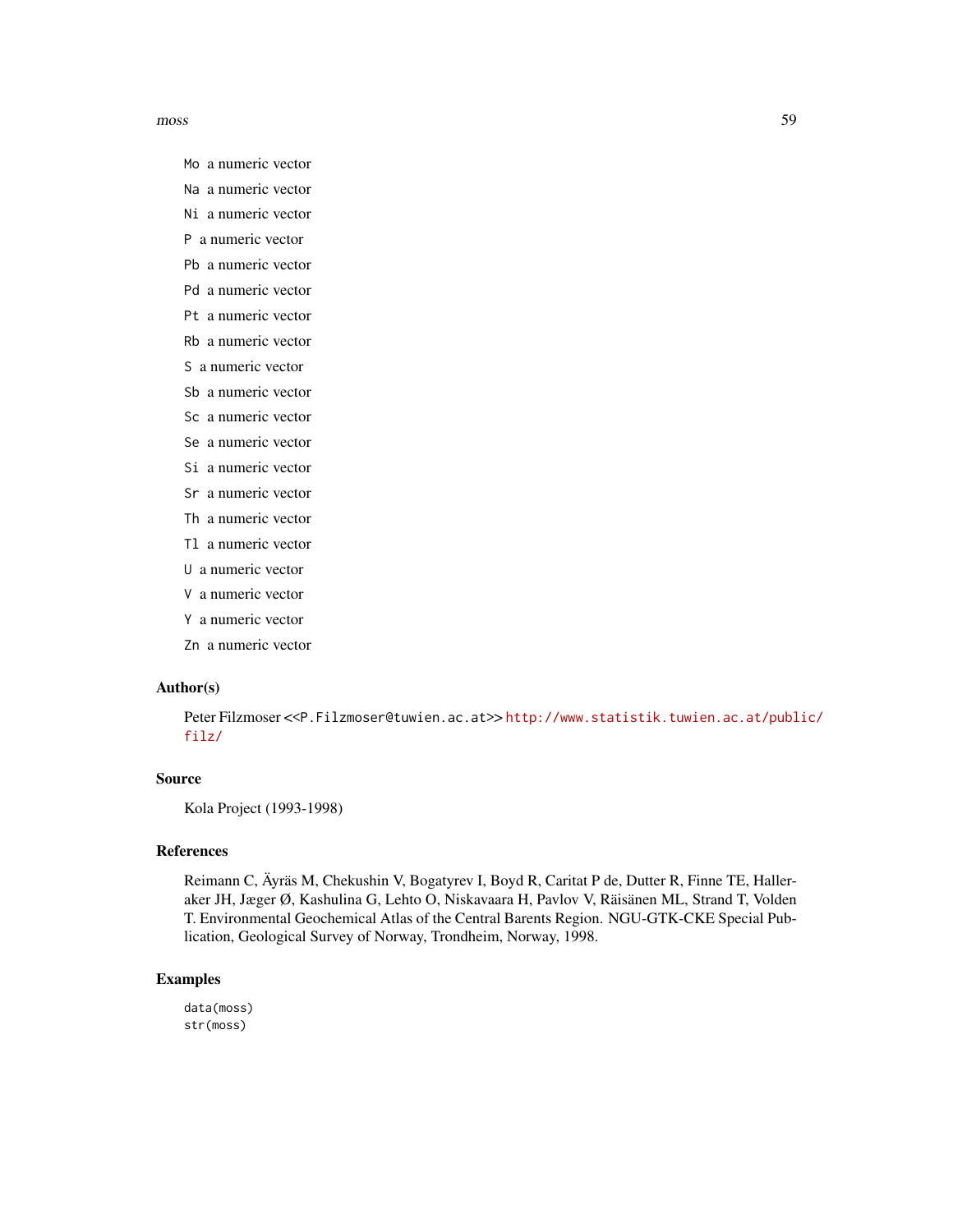# Description

This gives x- and y-coordinates with the boundary of the area around Nikel-Zapoljarnij.

## Usage

data(nizap)

### Format

The format is: List of 2 \$ x: num [1:36] 699104 693918 681324 662062 645023 ... \$ y: num [1:36] 7739416 7746115 7751139 7756163 7757000 ...

## Details

This object can be used to select samples from the Kola data from the region around Nikel-Zapoljarnij.

# Author(s)

Peter Filzmoser <<P.Filzmoser@tuwien.ac.at>>[http://www.statistik.tuwien.ac.at/publ](http://www.statistik.tuwien.ac.at/public/filz/)ic/ [filz/](http://www.statistik.tuwien.ac.at/public/filz/)

## References

C. Reimann, P. Filzmoser, R.G. Garrett, and R. Dutter: Statistical Data Analysis Explained. Applied Environmental Statistics with R. John Wiley and Sons, Chichester, 2008.

# Examples

```
data(nizap)
data(kola.background)
plotbg()
lines(nizap$x,nizap$y,col="red")
```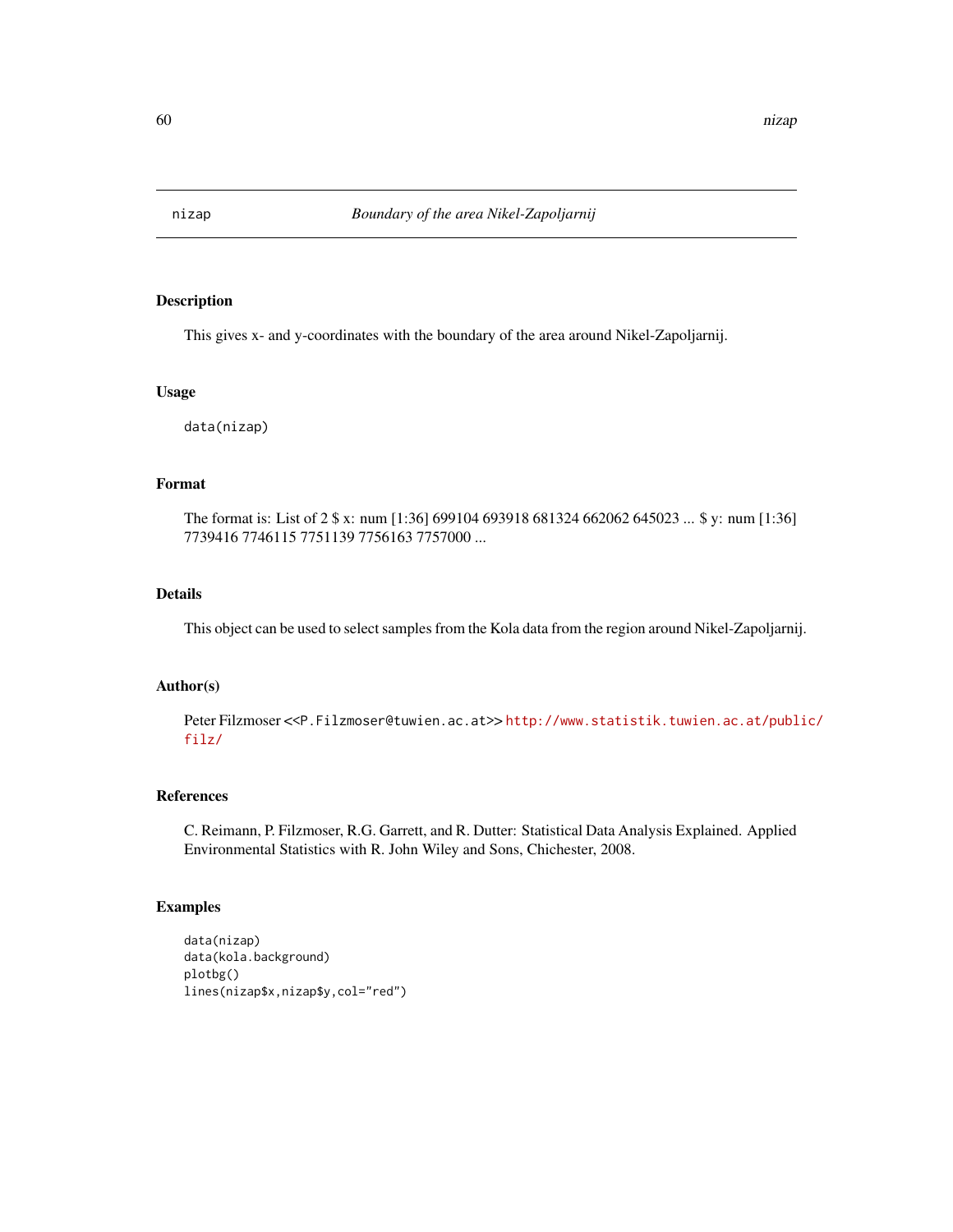Northarrow *Northarrow*

### Description

Add a North Arrow to a map.

# Usage

Northarrow(Xbottom, Ybottom, Xtop, Ytop, Xtext, Ytext, Alength, Aangle, Alwd, Tcex)

# Arguments

| Xbottom     | x coordinate of the first point                                 |
|-------------|-----------------------------------------------------------------|
| Ybottom     | y coordinate of the first point                                 |
| Xtop        | x coordinate of the second point                                |
| Ytop        | y coordinate of the second point                                |
| Xtext       | x coordinate of the label                                       |
| Ytext       | y coordinate of the label                                       |
| Alength     | length of the edges of the arrow head (in inches)               |
| Aangle      | angle from the shaft of the arrow to the edge of the arrow head |
| Alwd        | The line width, a positive number                               |
| <b>Tcex</b> | numeric character expansion factor                              |

# Author(s)

Peter Filzmoser <<P.Filzmoser@tuwien.ac.at>> [http://www.statistik.tuwien.ac.at/publ](http://www.statistik.tuwien.ac.at/public/filz/)ic/ [filz/](http://www.statistik.tuwien.ac.at/public/filz/)

## References

C. Reimann, P. Filzmoser, R.G. Garrett, and R. Dutter: Statistical Data Analysis Explained. Applied Environmental Statistics with R. John Wiley and Sons, Chichester, 2008.

# Examples

```
plot.new()
Northarrow(0.5,0,0.5,1,0.5,0.5,Alength=0.15,Aangle=15,Alwd=2,Tcex=2)
```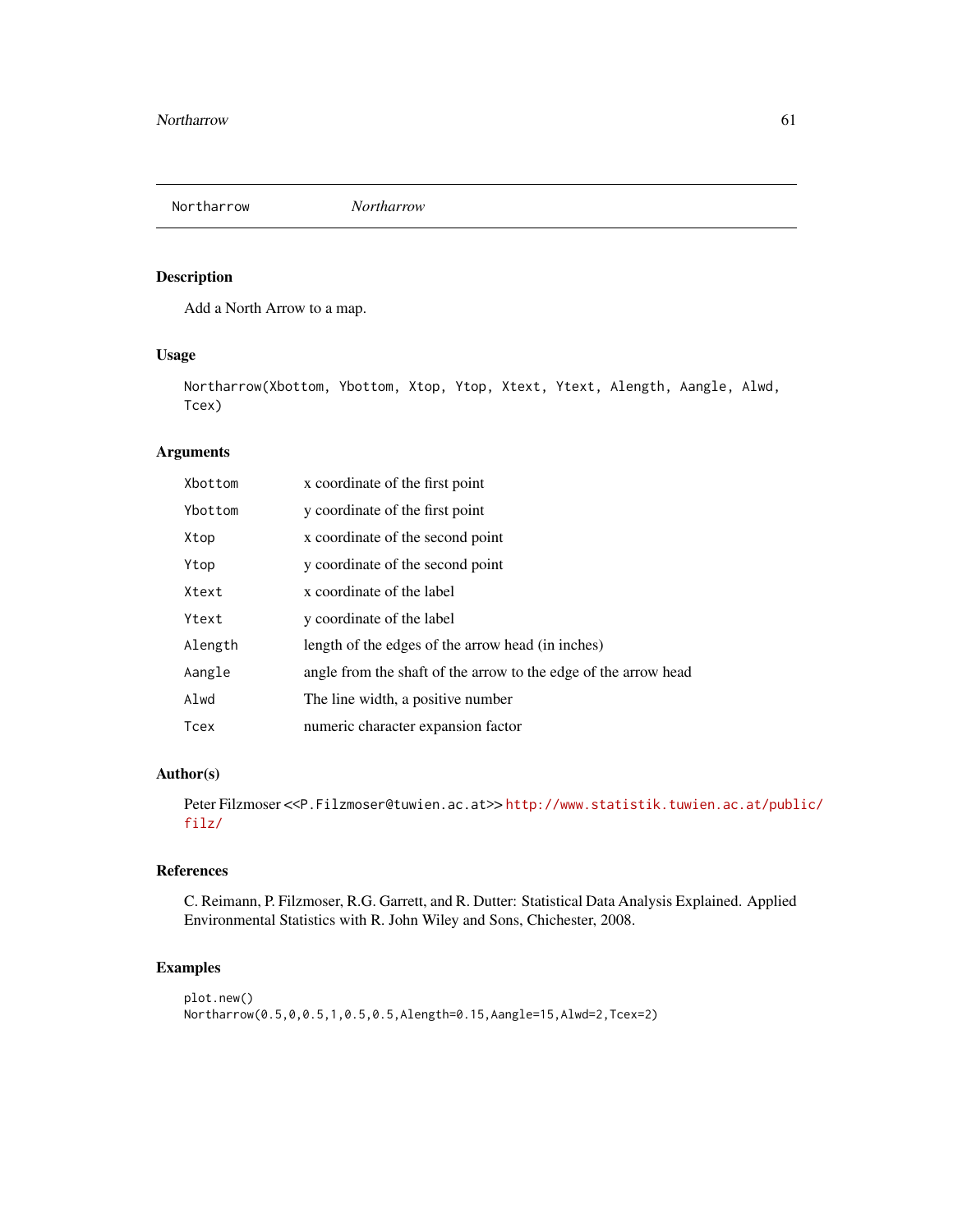#### Description

The Kola Data were collected in the Kola Project (1993-1998, Geological Surveys of Finland (GTK) and Norway (NGU) and Central Kola Expedition (CKE), Russia). More than 600 samples in five different layers were analysed, this dataset contains the O-horizon.

## Usage

data(ohorizon)

### Format

A data frame with 617 observations on the following 85 variables.

- ID a numeric vector
- XCOO a numeric vector
- YCOO a numeric vector
- ELEV a numeric vector
- COUN a factor with levels FIN NOR RUS
- X.ASP a factor with levels -9999 E FLAT N NE NW NW S SE SW W
- AoMEAN a numeric vector
- HUMNO a numeric vector
- HUMTHI a numeric vector
- GROUNDVEG a factor with levels BLUEBERRY CARLIN\_HEATHER EMPETRUM GRASS LICHEN MOSS SHRUBS WHITE\_LICHEN
- TREELAY a factor with levels BIPI BIPISPR BIRCH BIRCHdense BISPR BISPRPI MIX PIBI PIBISPR PINE PISPR PISPRBI SHRUBS SPARCEBI SPARCEPI SPRBI SPRBIPI SPRPIBI SPRUCE WILLOW
- VEG\_ZONE a factor with levels BOREAL\_FOREST DWARF\_SHRUB\_TUNDRA FOREST\_TUNDRA SHRUB\_TUNDRA TUNDRA
- LITO a numeric vector
- Ag a numeric vector
- Al a numeric vector
- Al\_AA a numeric vector
- As a numeric vector
- Au a numeric vector
- B a numeric vector
- Ba a numeric vector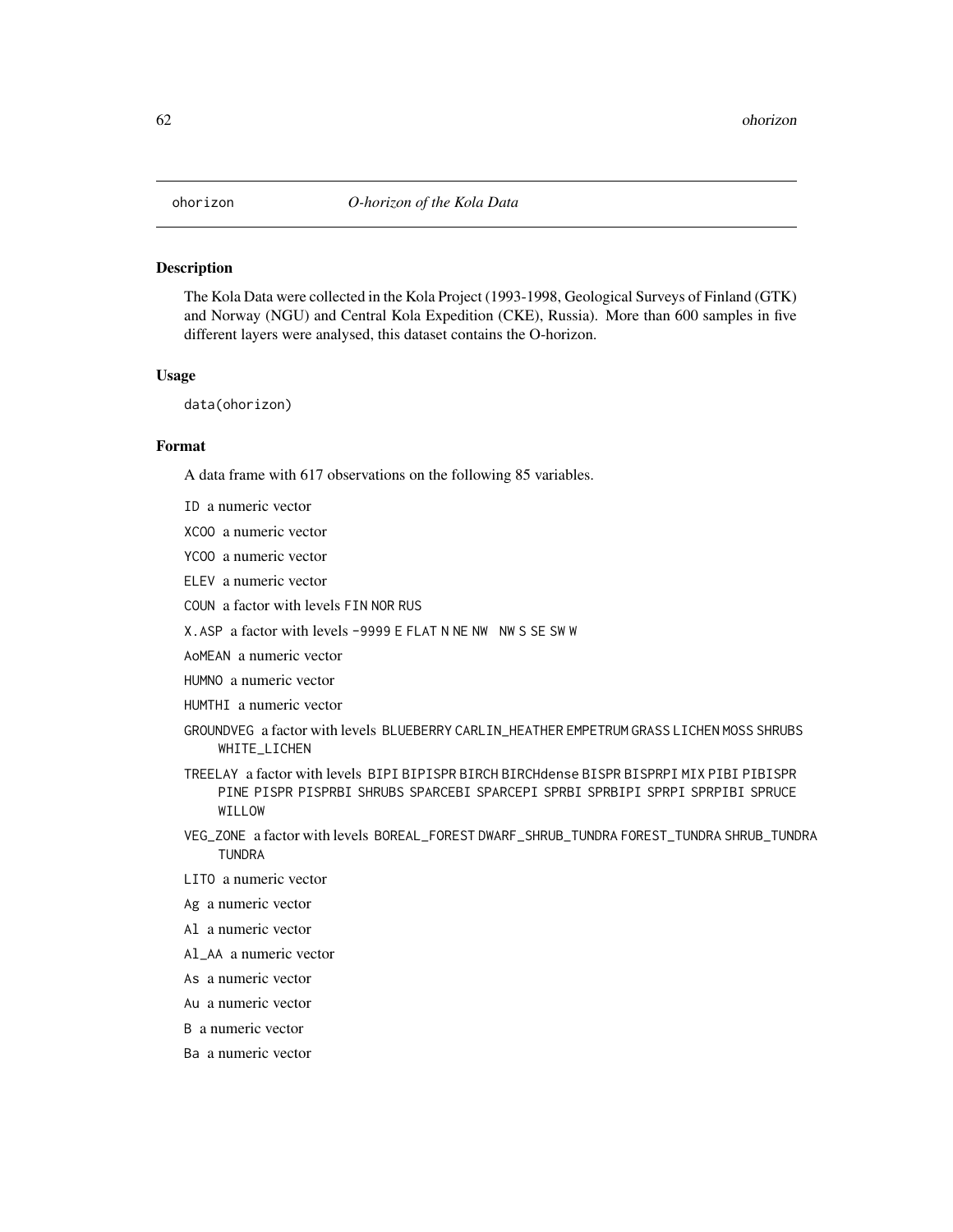#### ohorizon 63

Ba\_AA a numeric vector Be a numeric vector

Bi a numeric vector

Br a numeric vector

C a numeric vector

Ca a numeric vector

Ca\_AA a numeric vector

Cd a numeric vector

Cd\_AA a numeric vector

Cl a numeric vector

Co a numeric vector

Co\_AA a numeric vector

Cond a numeric vector

Cr a numeric vector

Cr\_AA a numeric vector

Cu a numeric vector

Cu\_AA a numeric vector

F a numeric vector

Fe a numeric vector

Fe\_AA a numeric vector

H a numeric vector

Hg a numeric vector

K a numeric vector

K\_AA a numeric vector

La a numeric vector

LOI a numeric vector

Mg a numeric vector

Mg\_AA a numeric vector

Mn a numeric vector

Mn\_AA a numeric vector

Mo a numeric vector

N a numeric vector

Na a numeric vector

Na\_AA a numeric vector

Ni a numeric vector

Ni\_AA a numeric vector

NO3 a numeric vector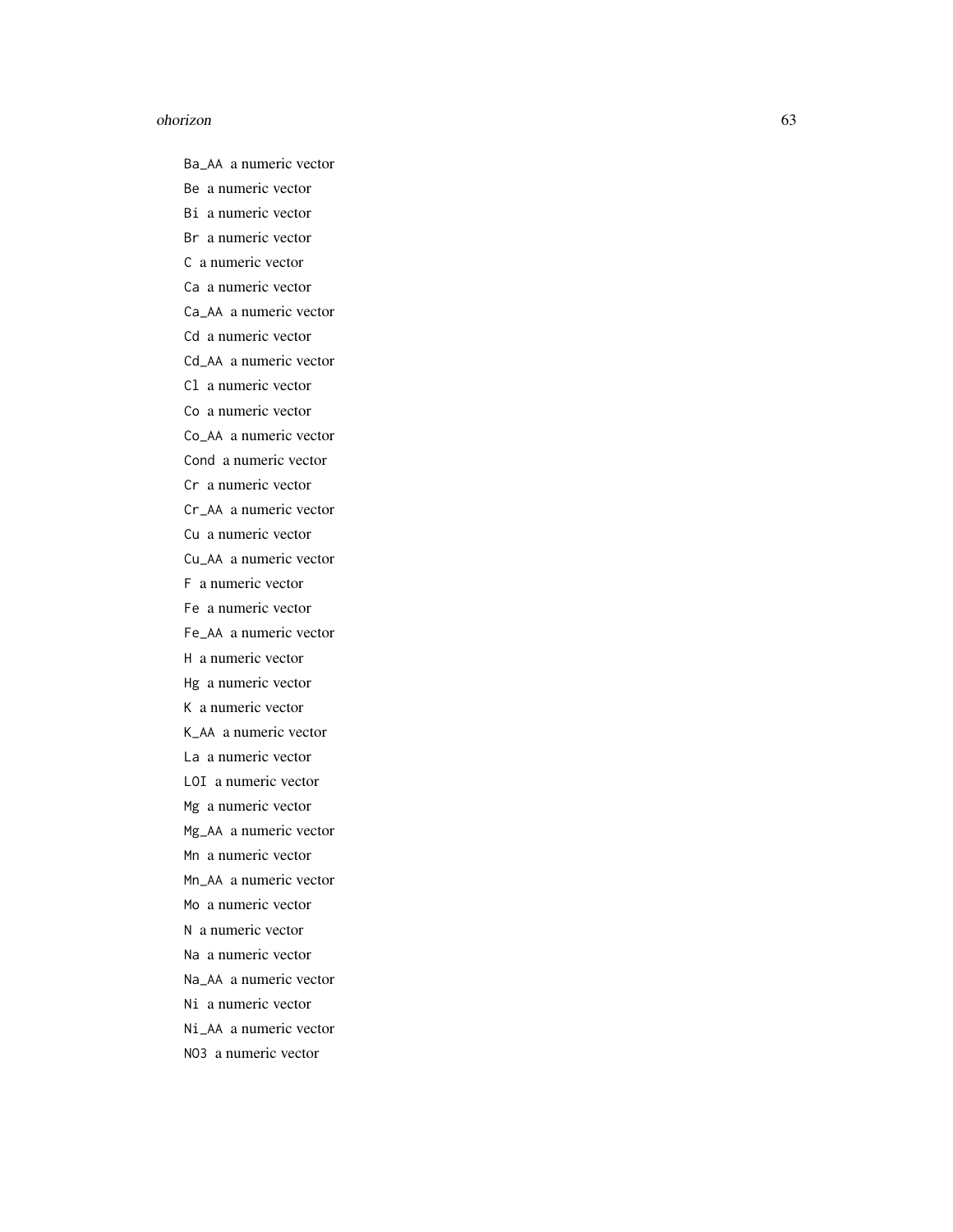#### 64 ohorizon

- P a numeric vector
- P\_AA a numeric vector
- Pb a numeric vector
- Pb\_AA a numeric vector
- Pd a numeric vector
- pH a numeric vector
- PO4 a numeric vector
- Pt a numeric vector
- Rb a numeric vector
- S a numeric vector
- S\_AA a numeric vector
- Sb a numeric vector
- Sc a numeric vector
- Se a numeric vector
- Si a numeric vector
- Si\_AA a numeric vector
- SO4 a numeric vector
- Sr a numeric vector
- Sr\_AA a numeric vector
- Th a numeric vector
- Ti\_AA a numeric vector
- Tl a numeric vector
- U a numeric vector
- V a numeric vector
- V\_AA a numeric vector
- Y a numeric vector
- Zn a numeric vector
- Zn\_AA a numeric vector

# Author(s)

Peter Filzmoser <<P.Filzmoser@tuwien.ac.at>>[http://www.statistik.tuwien.ac.at/publ](http://www.statistik.tuwien.ac.at/public/filz/)ic/ [filz/](http://www.statistik.tuwien.ac.at/public/filz/)

# Source

Kola Project (1993-1998)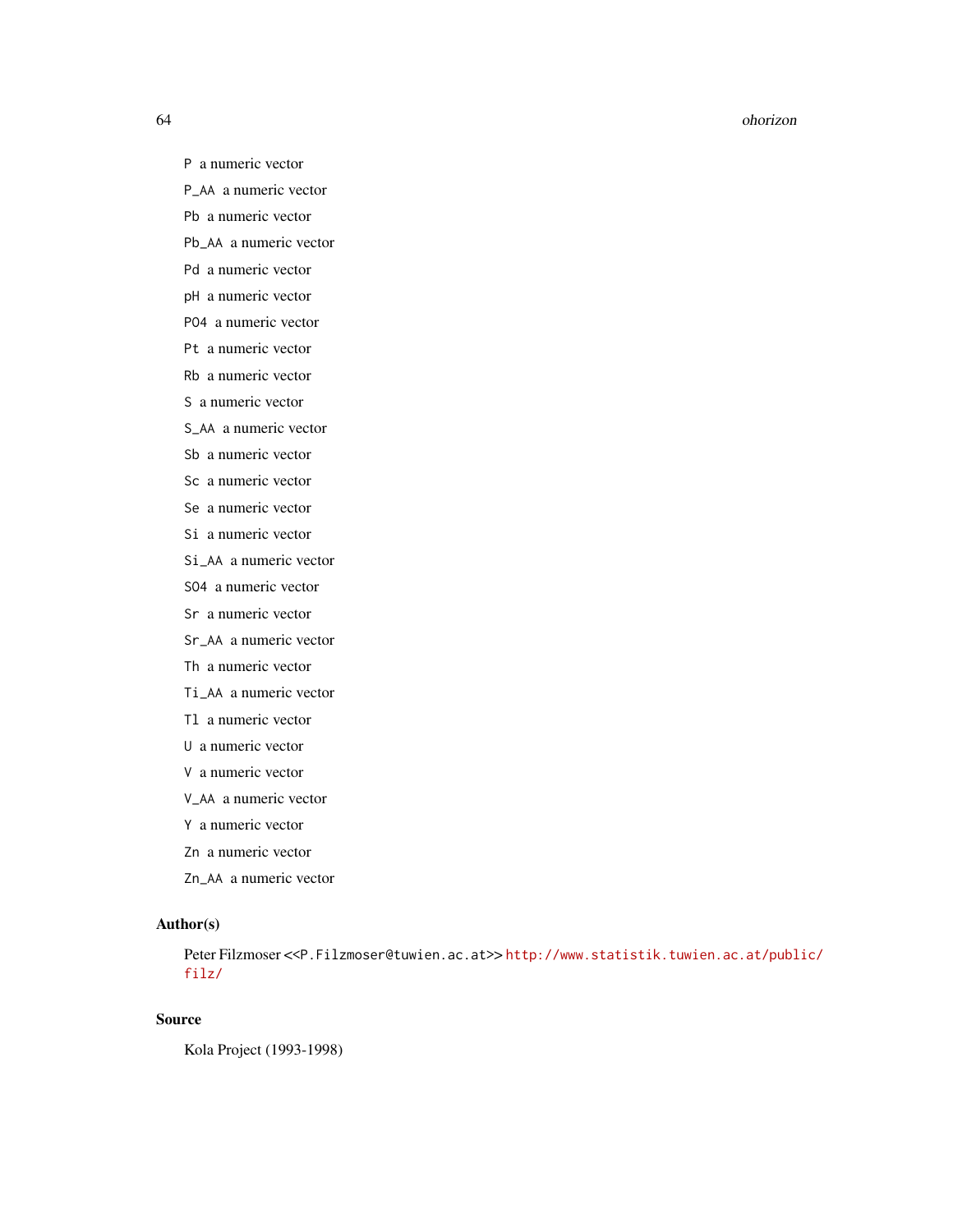### References

Reimann C, Äyräs M, Chekushin V, Bogatyrev I, Boyd R, Caritat P de, Dutter R, Finne TE, Halleraker JH, Jæger Ø, Kashulina G, Lehto O, Niskavaara H, Pavlov V, Räisänen ML, Strand T, Volden T. Environmental Geochemical Atlas of the Central Barents Region. NGU-GTK-CKE Special Publication, Geological Survey of Norway, Trondheim, Norway, 1998.

## Examples

data(ohorizon) str(ohorizon)

### pfa *Principal Factor Analysis*

## Description

Computes the principal factor analysis of the input data.

#### Usage

```
pfa(x, factors, data = NULL, covmat = NULL, n.obs = NA, subset, na.action,
start = NULL, scores = c("none", "regression", "Bartlett"),
rotation = "varimax", maxiter = 5, control = NULL, ...)
```
### Arguments

| X         | (robustly) scaled input data                         |
|-----------|------------------------------------------------------|
| factors   | number of factors                                    |
| data      | default value is NULL                                |
| covmat    | (robustly) computed covariance or correlation matrix |
| n.obs     | number of observations                               |
| subset    | if a subset is used                                  |
| start     | starting values                                      |
| scores    | which method should be used to calculate the scores  |
| rotation  | if a rotation should be made                         |
| maxiter   | maximum number of iterations                         |
| control   | default value is NULL                                |
| na.action | what to do with NA values                            |
| .         | arguments for creating a list                        |

pfa 65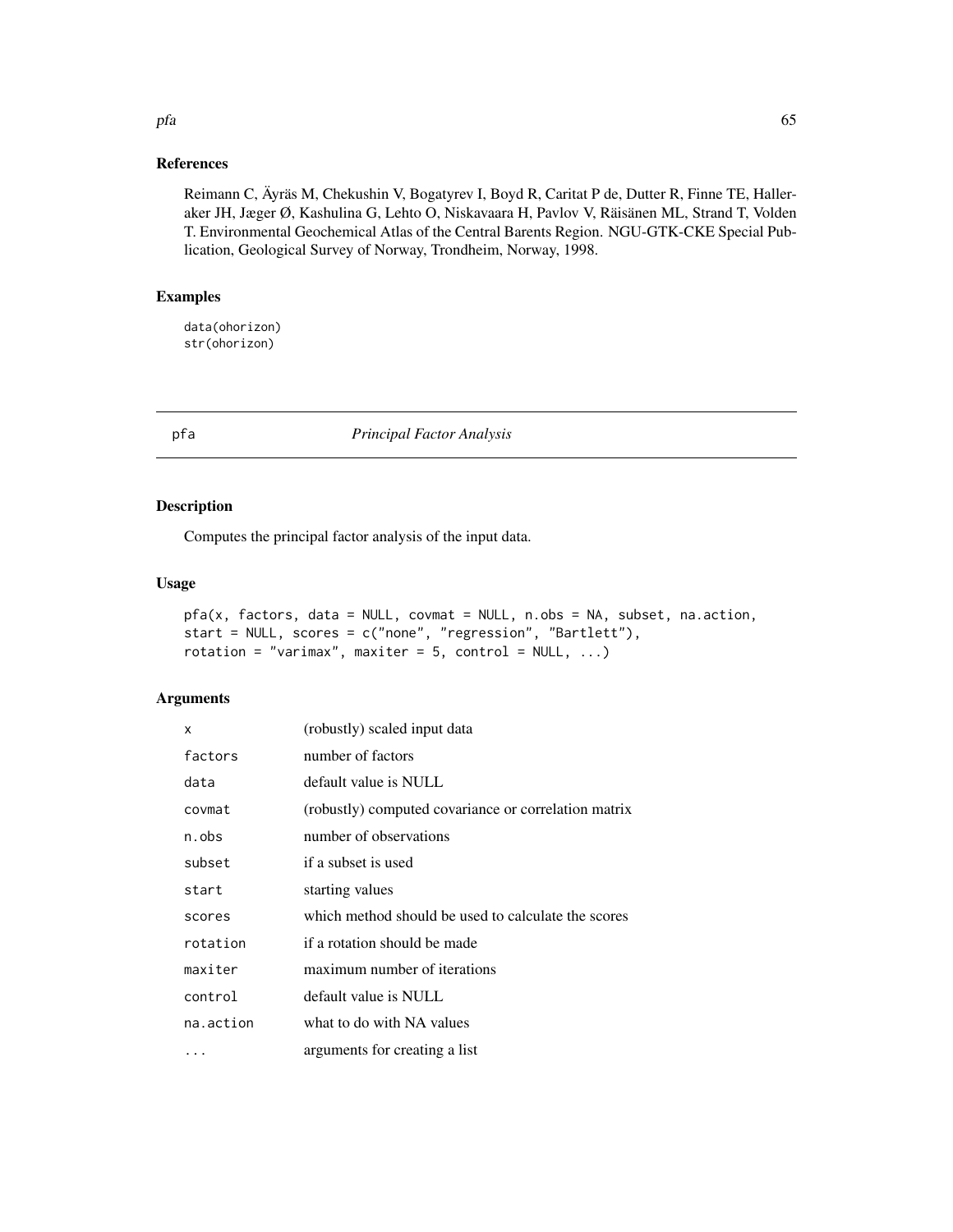# Value

| loadings        | A matrix of loadings, one column for each factor. The factors are ordered in<br>decreasing order of sums of squares of loadings. |
|-----------------|----------------------------------------------------------------------------------------------------------------------------------|
| uniquness       | uniquess                                                                                                                         |
| correlation     | correlation matrix                                                                                                               |
| criteria        | The results of the optimization: the value of the negative log-likelihood and in-<br>formation of the iterations used.           |
| factors         | the factors                                                                                                                      |
| dof             | degrees of freedom                                                                                                               |
| method          | "principal"                                                                                                                      |
| n.obs           | number of observations if available, or NA                                                                                       |
| call            | The matched call.                                                                                                                |
| STATISTIC, PVAL |                                                                                                                                  |
|                 | The significance-test statistic and p-value, if can be computed                                                                  |

### Author(s)

Peter Filzmoser <<P.Filzmoser@tuwien.ac.at>> [http://www.statistik.tuwien.ac.at/publ](http://www.statistik.tuwien.ac.at/public/filz/)ic/ [filz/](http://www.statistik.tuwien.ac.at/public/filz/)

#### References

C. Reimann, P. Filzmoser, R.G. Garrett, and R. Dutter: Statistical Data Analysis Explained. Applied Environmental Statistics with R. John Wiley and Sons, Chichester, 2008.

## Examples

```
data(moss)
var=c("Ni","Cu","Mg","Rb","Mn")
x=log10(moss[,var])
x.mcd=robustbase::covMcd(x,cor=TRUE)
x.rsc=scale(x,x.mcd$cent,sqrt(diag(x.mcd$cov)))
pfa(x.rsc,factors=2,covmat=x.mcd,scores="regression",rotation="varimax",
    maxit=0,start=rep(0,ncol(x.rsc)))
```
<span id="page-65-0"></span>plotbg *Kola background Plot*

## Description

Plots the Kola background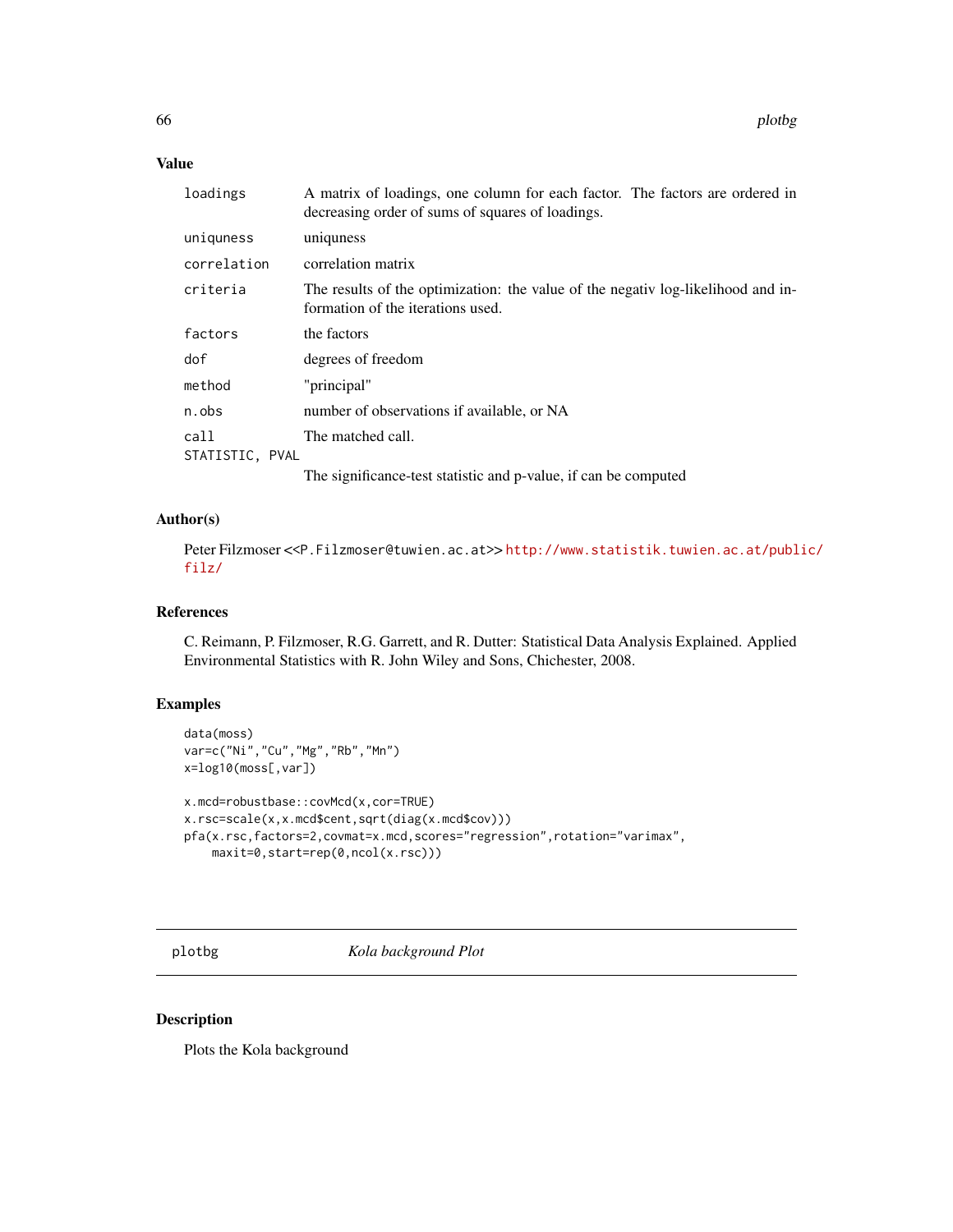# plotelement 67

#### Usage

```
plotbg(map = "kola.background", which map = c(1, 2, 3, 4),map.col = c(5, 1, 3, 4), map.lwd = c(2, 1, 2, 1), add.plot = FALSE, ...)
```
#### Arguments

| map       | List of coordinates. For the correct format see also help(kola.background)                                                                   |
|-----------|----------------------------------------------------------------------------------------------------------------------------------------------|
| which.map | which==1  plot project boundary \# which==2  plot coast line \# which==3<br>plot country borders $\forall$ # which==4  plot lakes and rivers |
| map.col   | Map colors to be used                                                                                                                        |
| map.lwd   | Defines linestyle of the background                                                                                                          |
| add.plot  | logical, if true background is added to an existing plot                                                                                     |
| $\ddotsc$ | additional plot parameters, see help(par)                                                                                                    |

# Details

Plots the background map of Kola

#### Author(s)

Peter Filzmoser <<P.Filzmoser@tuwien.ac.at>>[http://www.statistik.tuwien.ac.at/publ](http://www.statistik.tuwien.ac.at/public/filz/)ic/ [filz/](http://www.statistik.tuwien.ac.at/public/filz/)

## References

Reimann C, Äyräs M, Chekushin V, Bogatyrev I, Boyd R, Caritat P de, Dutter R, Finne TE, Halleraker JH, Jæger Ø, Kashulina G, Lehto O, Niskavaara H, Pavlov V, Räisänen ML, Strand T, Volden T. Environmental Geochemical Atlas of the Central Barents Region. NGU-GTK-CKE Special Publication, Geological Survey of Norway, Trondheim, Norway, 1998.

# Examples

data(kola.background) plotbg()

plotelement *Plot Elements of a Discriminant Analysis*

# Description

Plot the elements for the discriminant analysis. The plot is ordered in the different groups.

#### Usage

plotelement(da.object)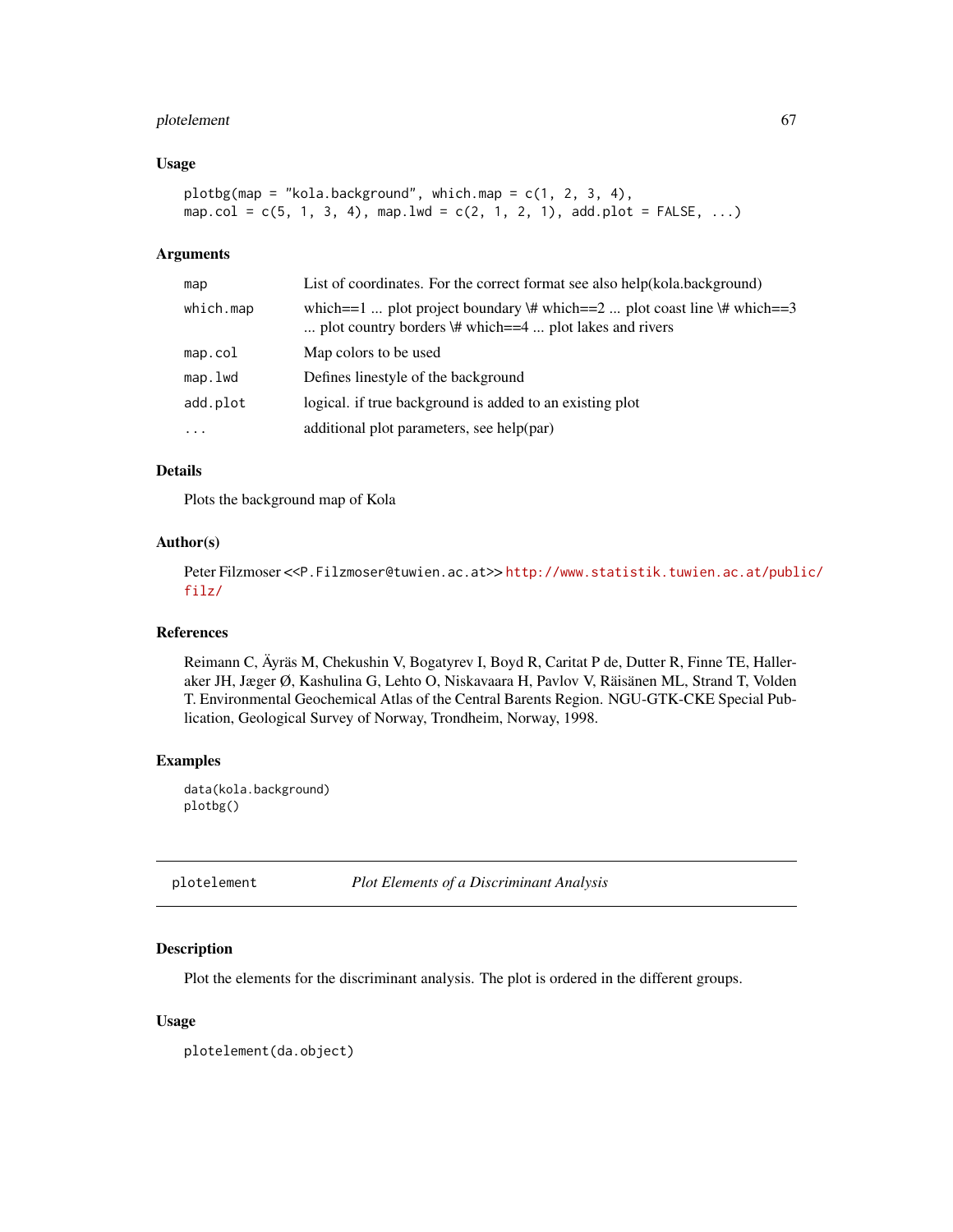#### **Arguments**

da.object a object of the lda class

### Author(s)

Peter Filzmoser <<P.Filzmoser@tuwien.ac.at>> [http://www.statistik.tuwien.ac.at/publ](http://www.statistik.tuwien.ac.at/public/filz/)ic/ [filz/](http://www.statistik.tuwien.ac.at/public/filz/)

# References

C. Reimann, P. Filzmoser, R.G. Garrett, and R. Dutter: Statistical Data Analysis Explained. Applied Environmental Statistics with R. John Wiley and Sons, Chichester, 2008.

## Examples

```
data(iris3)
Iris \le - data.frame(rbind(iris3[,,1], iris3[,,2], iris3[,,3]), Sp = rep(c("s","c","v"), rep(50,3)))
train <- sample(1:150, 75)
z \leq MASS:: lda(Sp \sim ., Iris, prior = c(1,1,1)/3, subset = train)
```
plotelement(z)

plotellipse *Plot Ellipse*

## Description

Plots an ellipse with percentage tolerance and a certain location and covariance.

### Usage

```
plotellipse(x.loc, x.cov, perc = 0.98, col = NULL, lty = NULL)
```
### Arguments

| x.loc    | the location vector                                                          |
|----------|------------------------------------------------------------------------------|
| X.COV    | the covariance                                                               |
| perc     | defines the percentage and should be a (vector of) number(s) between 0 and 1 |
| col, ltv | graphical parameters                                                         |

# Details

First the radius of the covariance is calculated and then the ellipses for the provided percentages are plotted at the certain location.

# Value

Plot with ellipse.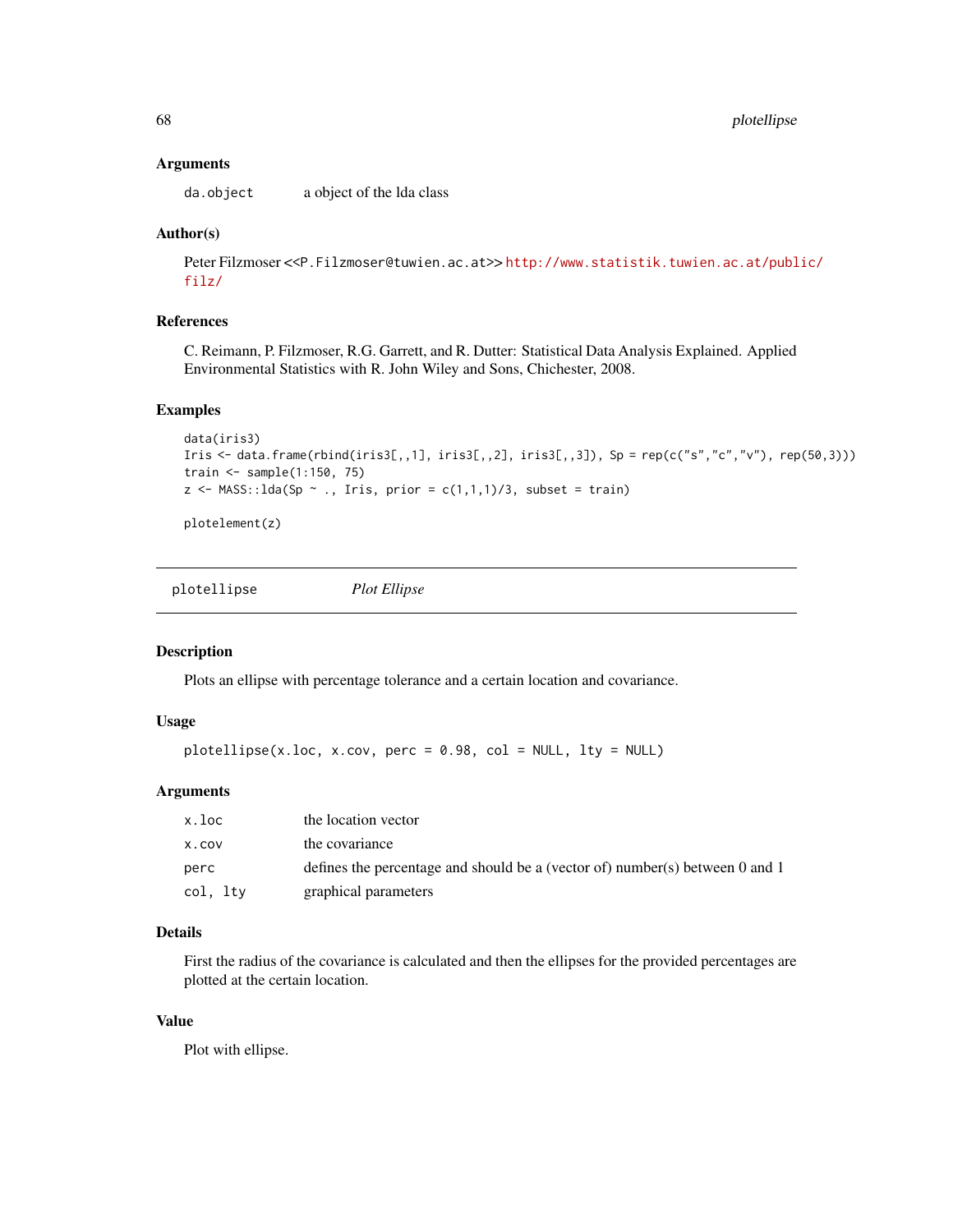## plotmvoutlier 69

## Author(s)

Peter Filzmoser <<P.Filzmoser@tuwien.ac.at>> [http://www.statistik.tuwien.ac.at/publ](http://www.statistik.tuwien.ac.at/public/filz/)ic/ [filz/](http://www.statistik.tuwien.ac.at/public/filz/)

#### References

C. Reimann, P. Filzmoser, R.G. Garrett, and R. Dutter: Statistical Data Analysis Explained. Applied Environmental Statistics with R. John Wiley and Sons, Chichester, 2008.

## Examples

```
data(moss)
Ba=log10(moss[,"Ba"])
Ca=log10(moss[,"Ca"])
plot.new()
plot.window(xlim=range(Ba),ylim=c(min(Ca)-1,max(Ca)))
x=cbind(Ba,Ca)
plotellipse(apply(x,2,mean),cov(x),perc=c(0.5,0.75,0.9,0.98))
```
plotmvoutlier *Multivariate outlier plot*

## Description

This function plots multivariate outliers. One possibility is to distinguish between outlier and no outlier. The alternative is to distinguish between the different percentils (e.g.  $\langle 25\%, 25\% \langle x \langle 50\%, \ldots \rangle \rangle$ ).

#### Usage

```
plotmvoutlier(coord, data, quan = 1/2, alpha = 0.025, symb = FALSE, bw = FALSE,
plotmap = TRUE, map = "kola.background", which.map = c(1, 2, 3, 4),
map.col = c(5, 1, 3, 4), map.lwd = c(2, 1, 2, 1), pch2 = c(3, 21),
cex2 = c(0.7, 0.2), col2 = c(1, 1), lcex.fac = 1, ...)
```
#### Arguments

| coord   | the coordinates for the points                                                                                                    |
|---------|-----------------------------------------------------------------------------------------------------------------------------------|
| data    | the value for the different coordinates                                                                                           |
| quan    | Number of subsets used for the robust estimation of the covariance matrix. Al-<br>lowed are values between 0.5 and 1., see covMcd |
| alpha   | Maximum thresholding proportion                                                                                                   |
| symb    | if FALSE, only two different symbols (outlier and no outlier) will be used                                                        |
| bw      | if TRUE, symbols are in gray-scale (only if symb=TRUE)                                                                            |
| plotmap | if TRUE, the map is plotted                                                                                                       |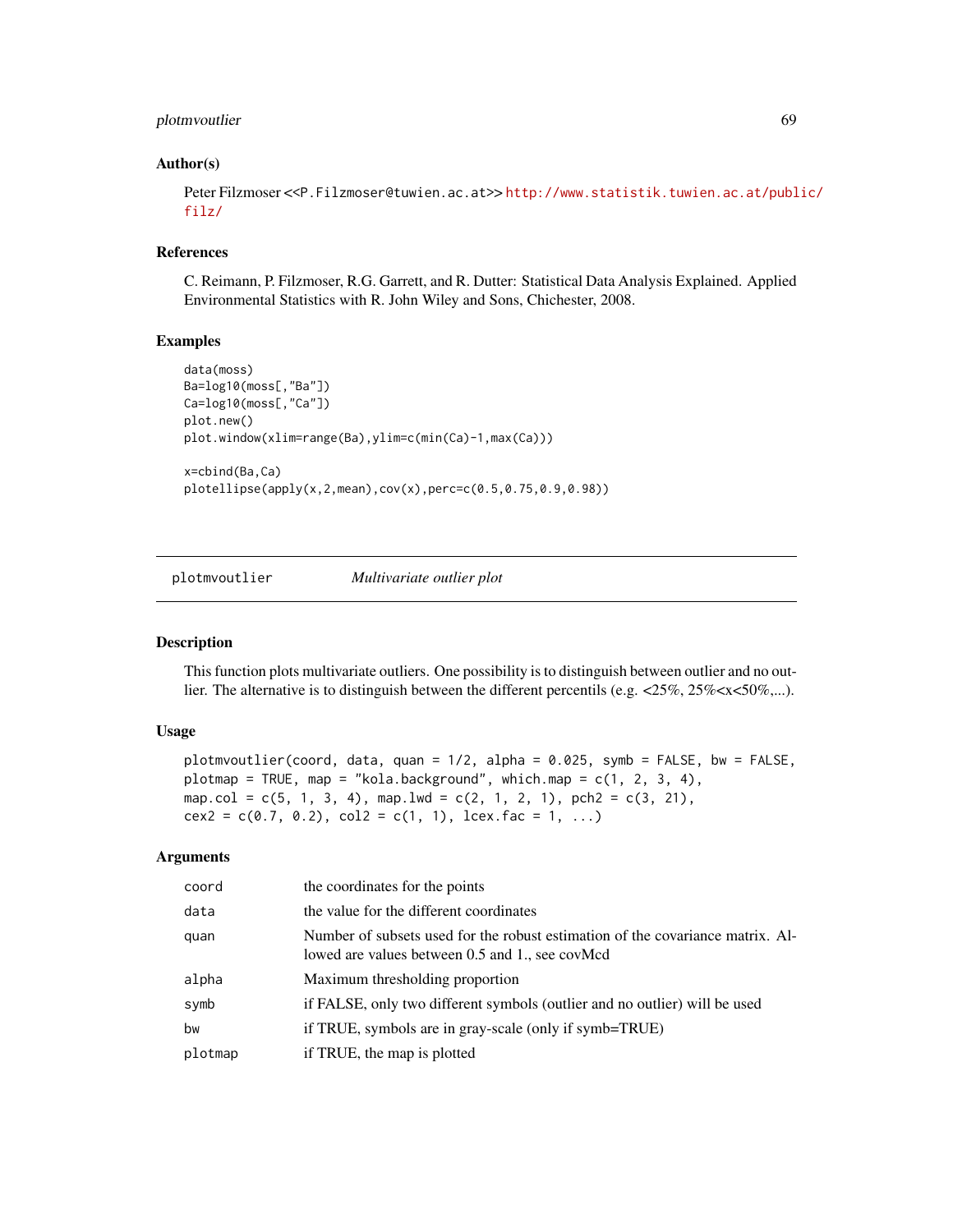| map                         | the name of the background map                               |  |
|-----------------------------|--------------------------------------------------------------|--|
| which.map, map.col, map.lwd |                                                              |  |
|                             | parameters for the background plot, see plotbg               |  |
| pch2, cex2, col2            |                                                              |  |
|                             | graphical parameters for the points                          |  |
| lcex.fac                    | factor for multiplication of symbol size (only if symb=TRUE) |  |
| .                           | further parameters for the plot                              |  |

## Details

The function computes a robust estimation of the covariance and then the Mahalanobis distances are calculated. With this distances the data set is divided into outliers and non outliers. If symb=FALSE only two different symbols are used otherwise different grey scales are used to distinguish the different types of outliers.

#### Value

| $\Omega$  | returns the outliers                        |
|-----------|---------------------------------------------|
| md        | the square root of the Mahalanobis distance |
| euclidean | the Euclidean distance of the scaled data   |

#### Author(s)

Peter Filzmoser <<P.Filzmoser@tuwien.ac.at>> [http://www.statistik.tuwien.ac.at/publ](http://www.statistik.tuwien.ac.at/public/filz/)ic/ [filz/](http://www.statistik.tuwien.ac.at/public/filz/)

### References

C. Reimann, P. Filzmoser, R.G. Garrett, and R. Dutter: Statistical Data Analysis Explained. Applied Environmental Statistics with R. John Wiley and Sons, Chichester, 2008.

#### See Also

[plotbg](#page-65-0), [covMcd](#page-0-0), [arw](#page-2-0)

#### Examples

```
data(moss)
X=moss[,"XCOO"]
Y=moss[,"YCOO"]
el=c("Ag","As","Bi","Cd","Co","Cu","Ni")
x=log10(moss[,el])
data(kola.background)
plotmvoutlier(cbind(X,Y),x,symb=FALSE,map.col=c("grey","grey","grey","grey"),
      map.lwd=c(1,1,1,1),
      xlab="",ylab="",frame.plot=FALSE,xaxt="n",yaxt="n")
```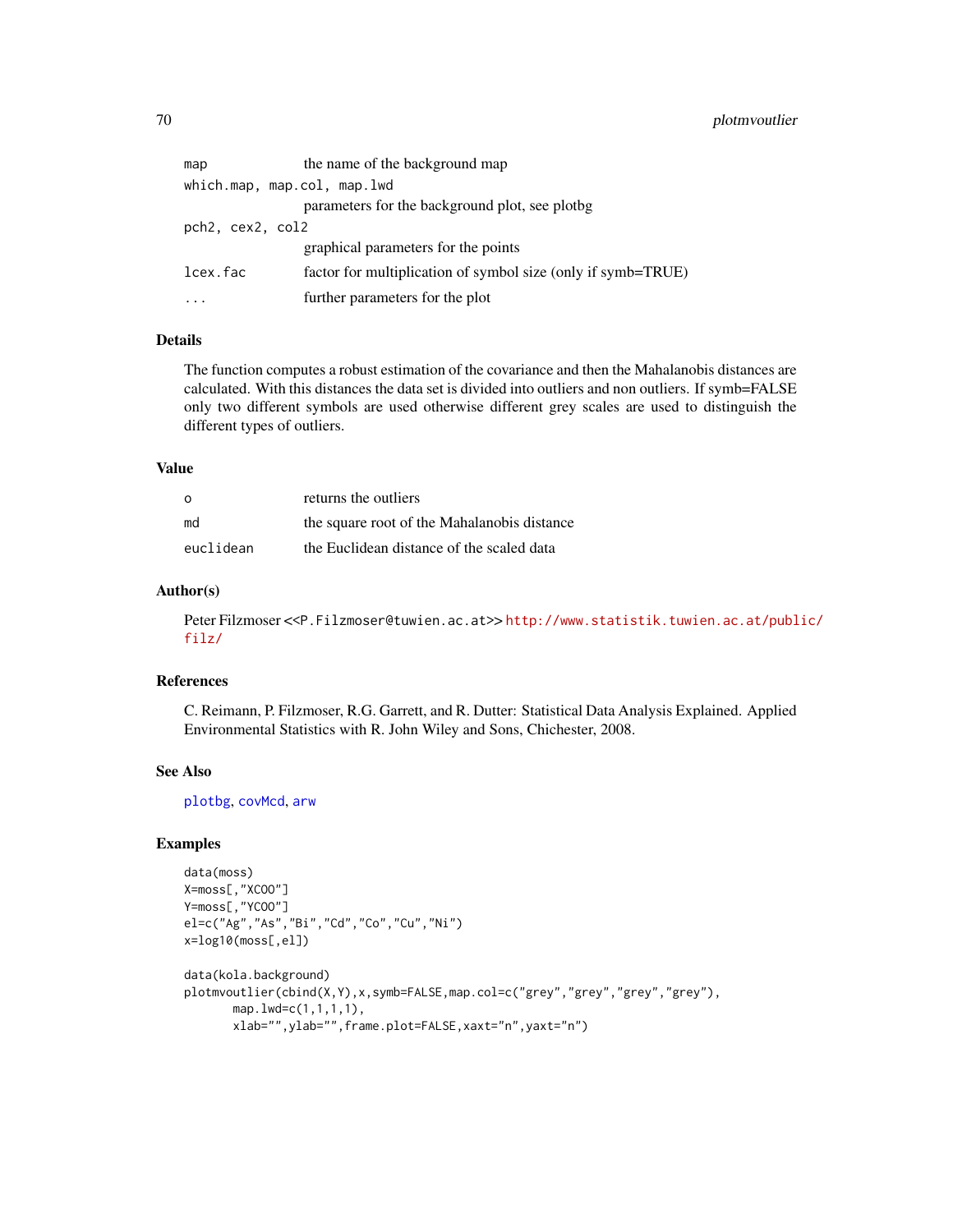### Description

A multivariate outlier plot for each dimension is produced.

# Usage

```
plotuniout(x, symb = FALSE, quan = 1/2, alpha = 0.025, bw = FALSE,
pch2 = c(3, 1), cex2 = c(0.7, 0.4), col2 = c(1, 1), leex.fac = 1, ...)
```
### Arguments

| X                | dataset                                                                                                                           |  |
|------------------|-----------------------------------------------------------------------------------------------------------------------------------|--|
| symb             | if FALSE, only two different symbols (outlier and no outlier) will be used                                                        |  |
| quan             | Number of subsets used for the robust estimation of the covariance matrix. Al-<br>lowed are values between 0.5 and 1., see covMcd |  |
| alpha            | Maximum thresholding proportion, see arw                                                                                          |  |
| bw               | if TRUE, symbols are in gray-scale (only if symb=TRUE)                                                                            |  |
| pch2, cex2, col2 |                                                                                                                                   |  |
|                  | graphical parameters for the points                                                                                               |  |
| lcex.fac         | factor for multiplication of symbol size (only if symb=TRUE)                                                                      |  |
| $\cdots$         | further graphical parameters for the plot                                                                                         |  |
|                  |                                                                                                                                   |  |

# Value

| - റ       | returns the outliers                        |
|-----------|---------------------------------------------|
| md        | the square root of the Mahalanobis distance |
| euclidean | the Euclidean distance of the scaled data   |

# Author(s)

```
Peter Filzmoser <<P.Filzmoser@tuwien.ac.at>> http://www.statistik.tuwien.ac.at/public/
filz/
```
## References

C. Reimann, P. Filzmoser, R.G. Garrett, and R. Dutter: Statistical Data Analysis Explained. Applied Environmental Statistics with R. John Wiley and Sons, Chichester, 2008.

### See Also

[arw](#page-2-0), [covMcd](#page-0-0)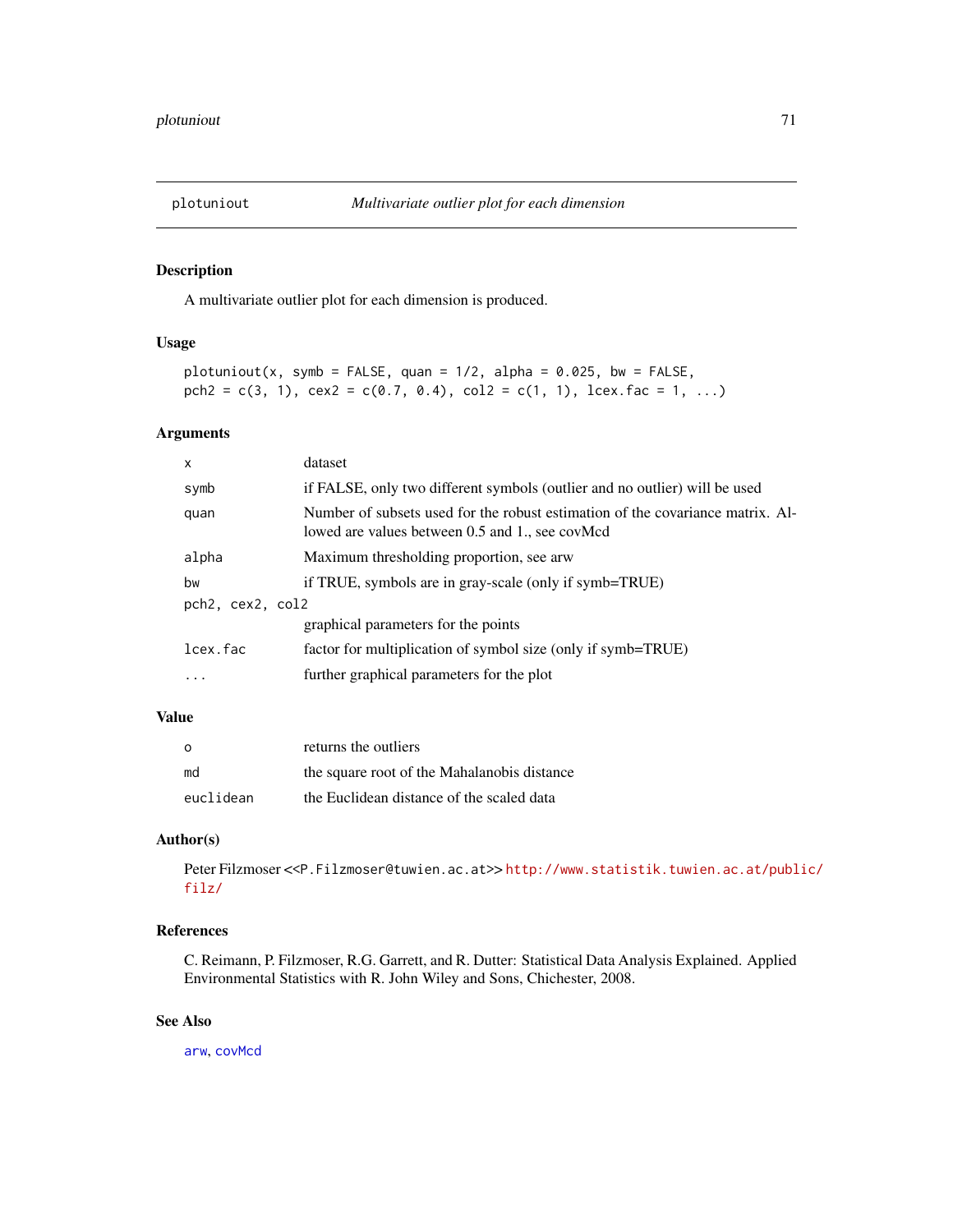# Examples

```
data(moss)
el=c("Ag","As","Bi","Cd","Co","Cu","Ni")
dat=log10(moss[,el])
```
ans<-plotuniout(dat,symb=FALSE,cex2=c(0.9,0.1),pch2=c(3,21))

plotvario *Plot Empirical Variogram*

# Description

Plot sample (empirical) variogram computed using the function variog.

## Usage

```
plotvario(x, max.dist, vario.col = "all",
scaled = FALSE, var.lines = FALSE, envelope.obj = NULL,
pts.range.cex, bin.cloud = FALSE, ...)
```
# Arguments

| X             | an object of the class "variogram", typically an output of the function variog                                                                                                                                                            |
|---------------|-------------------------------------------------------------------------------------------------------------------------------------------------------------------------------------------------------------------------------------------|
| max.dist      | maximum distance for the x-axis. The default is the maximum distance for<br>which the sample variogram was computed                                                                                                                       |
| vario.col     | only used if obj has information on more than one empirical variogram. The<br>default "all" indicates that variograms of all variables should be plotted. Alter-<br>nativelly a numerical vector can be used to select variables.         |
| scaled        | If TRUE the variogram values are divided by the sample variance. This allows<br>comparison of variograms of variables measured in different scales.                                                                                       |
| var.lines     | If TRUE a horizontal line is drawn at the value of the variance of the data (if<br>scaled=FALSE) or at 1 (if scaled=TRUE)                                                                                                                 |
| envelope.obj  | adds a variogram envelope                                                                                                                                                                                                                 |
| pts.range.cex | optional. A two elements vector with maximum and minimum values for the<br>character expansion factor cex. If provided the point sizes in binned variogram<br>are proportional to the number of pairs of points used to compute each bin. |
| bin.cloud     | logical. If TRUE and the sample variogram was computed with the option<br>keep.cloud=TRUE, boxplots of values at each bin are plotted instead of the em-<br>pirical variograms.                                                           |
|               | other arguments to be passed to the function plot or matplot.                                                                                                                                                                             |
|               |                                                                                                                                                                                                                                           |

# Details

Computes the same as the function plot.variogram from the library geoR.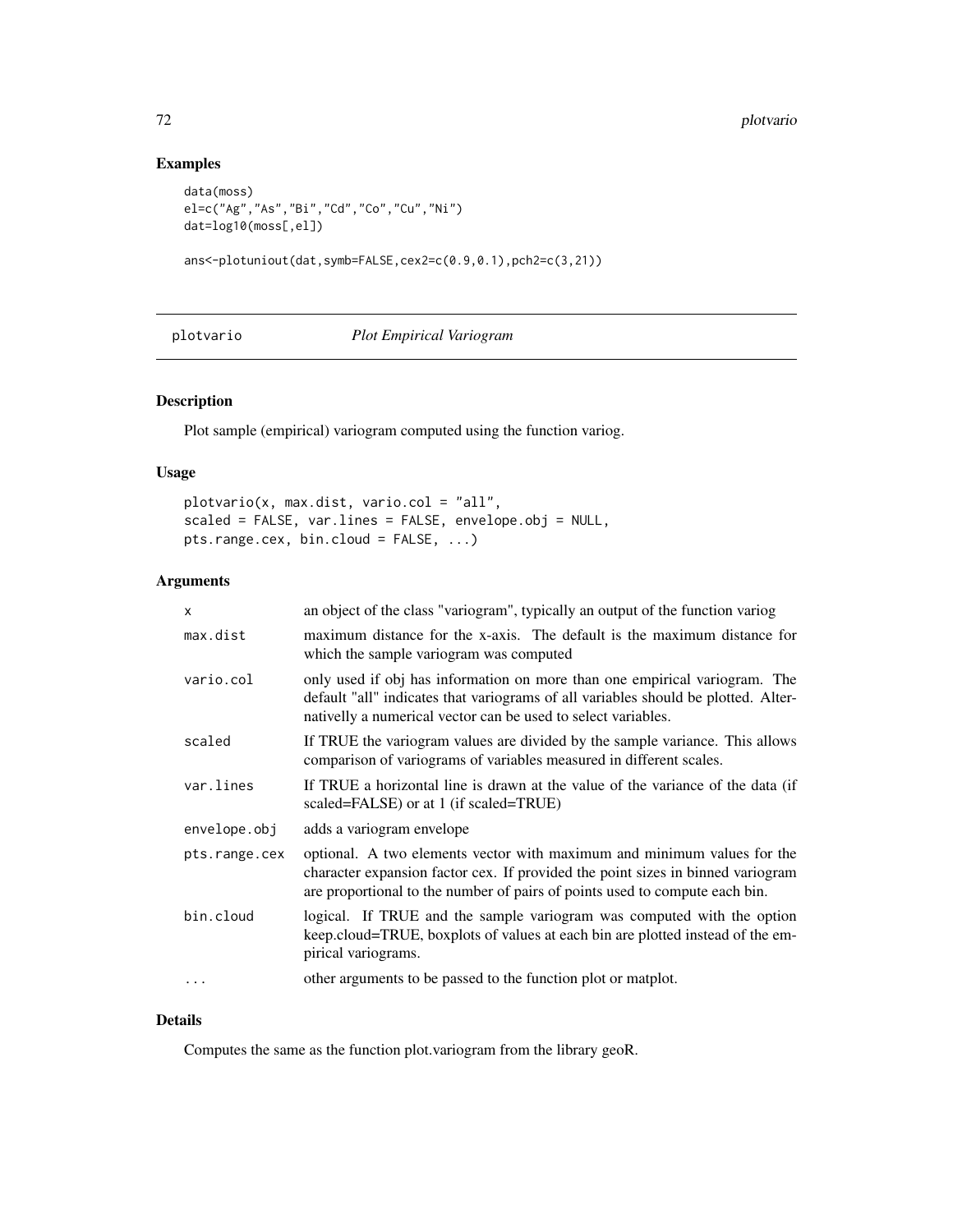polys and the contract of the contract of the contract of the contract of the contract of the contract of the contract of the contract of the contract of the contract of the contract of the contract of the contract of the

# Value

Variogram plot.

## Author(s)

Peter Filzmoser <<P.Filzmoser@tuwien.ac.at>>[http://www.statistik.tuwien.ac.at/publ](http://www.statistik.tuwien.ac.at/public/filz/)ic/ [filz/](http://www.statistik.tuwien.ac.at/public/filz/)

# References

C. Reimann, P. Filzmoser, R.G. Garrett, and R. Dutter: Statistical Data Analysis Explained. Applied Environmental Statistics with R. John Wiley and Sons, Chichester, 2008.

#### See Also

[plot.variogram](#page-0-0)

# Examples

```
data(chorizon)
X=chorizon[,"XCOO"]/1000
Y=chorizon[,"YCOO"]/1000
el=chorizon[,"As"]
vario.b <- variog(coords=cbind(X,Y), data=el, lambda=0, max.dist=300)
plotvario(vario.b,xlab="Distance [km]",ylab="Semivariogram",
cex.lab=1.2,max.dist=300,pch=1,cex=1)
```
polys *Connect the Values with a Polygon*

#### Description

Connect the values for the elements with a polygon. Every "point" has his own shape and this demonstrates the characteristic of the point.

## Usage

```
polys(x, scale = TRUE, labels = dimnames(x)[[1]], locations = NULL,nrow = NULL, ncol = NULL, key.loc = NULL, key.labels = dimnames(x)[[2]],
key.xpd = TRUE, x\lim = NULL, y\lim = NULL, flip\lim = NULL, factx = 1,
facty = 1, col.stars = NA, axes = FALSE, frame.plot = axes, main = NULL,
sub = NULL, xlab = "", ylab = "", cex = 0.8, lwd = 1.1, lty = par("lty"),
xpd = FALSE,mar = pmin(par("mar"), 1.1 + c(2 * axes + (xlab != ""), 2 * axes + ...)(ylab != ""), 1, 0)),
add = FALSE, plot = TRUE, ...)
```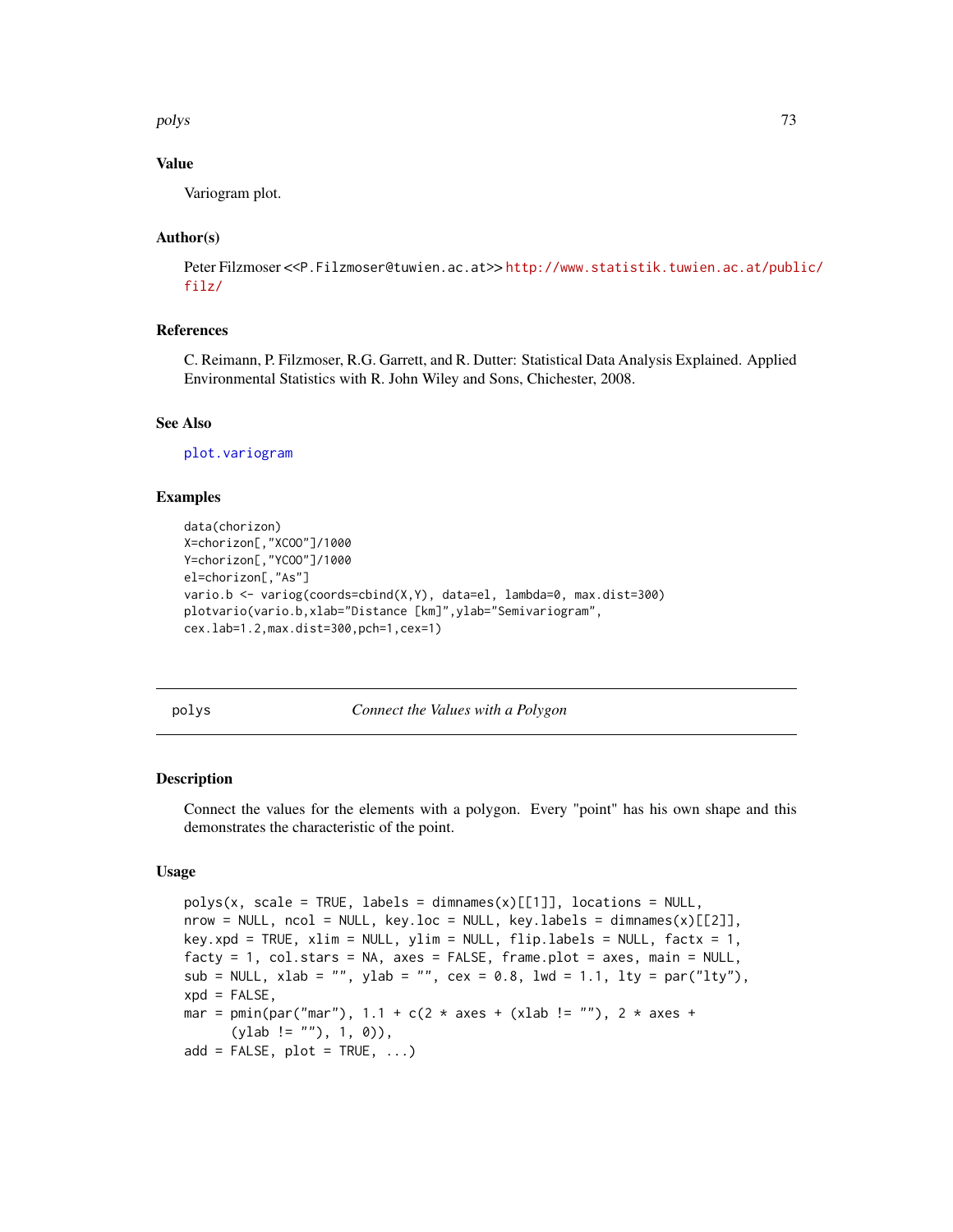# Arguments

| х           | a matrix or a data frame                                                                                                                                                                           |
|-------------|----------------------------------------------------------------------------------------------------------------------------------------------------------------------------------------------------|
| scale       | if TRUE, the data will be scaled                                                                                                                                                                   |
| labels      | the labels for the polygons inside the map                                                                                                                                                         |
| locations   | the locations for the polygons inside the map                                                                                                                                                      |
| nrow, ncol  | integers giving the number of rows and columns to use when locations=NULL.<br>By default, 'nrow==ncol', a square layout will be used.                                                              |
| key.loc     | the location for the legend                                                                                                                                                                        |
| key.labels  | the labels in the legend                                                                                                                                                                           |
| key.xpd     | A logical value or NA. If FALSE, all plotting is clipped to the plot region, if<br>TRUE, all plotting is clipped to the figure region, and if NA, all plotting is<br>clipped to the device region. |
| flip.labels | logical indicating if the label locations should flip up and down from diagram to<br>diagram.                                                                                                      |
| factx       | additive factor for the x-coordinate                                                                                                                                                               |
| facty       | magnification for the influence of the x-coordinate on the y-coordinate                                                                                                                            |
|             | main, sub, xlab, ylab, xlim, ylim, col.stars, cex, lwd, lty, xpd, mar<br>graphical parameters and labels for the plot                                                                              |
| axes        | if FALSE, no axes will be drawn                                                                                                                                                                    |
| frame.plot  | if TRUE, a box will be made around the plot                                                                                                                                                        |
| add         | if TRUE, it will be added to the plot                                                                                                                                                              |
| plot        | nothing is plotted                                                                                                                                                                                 |
| $\cdots$    | further graphical parameters                                                                                                                                                                       |

# Details

Each polygon represents one row of the input x. For the variables the values are computed and then those values are connected with a polygon. The location of the polygons can be defined by the user.

# Author(s)

Peter Filzmoser <<P.Filzmoser@tuwien.ac.at>> [http://www.statistik.tuwien.ac.at/publ](http://www.statistik.tuwien.ac.at/public/filz/)ic/ [filz/](http://www.statistik.tuwien.ac.at/public/filz/)

# References

C. Reimann, P. Filzmoser, R.G. Garrett, and R. Dutter: Statistical Data Analysis Explained. Applied Environmental Statistics with R. John Wiley and Sons, Chichester, 2008.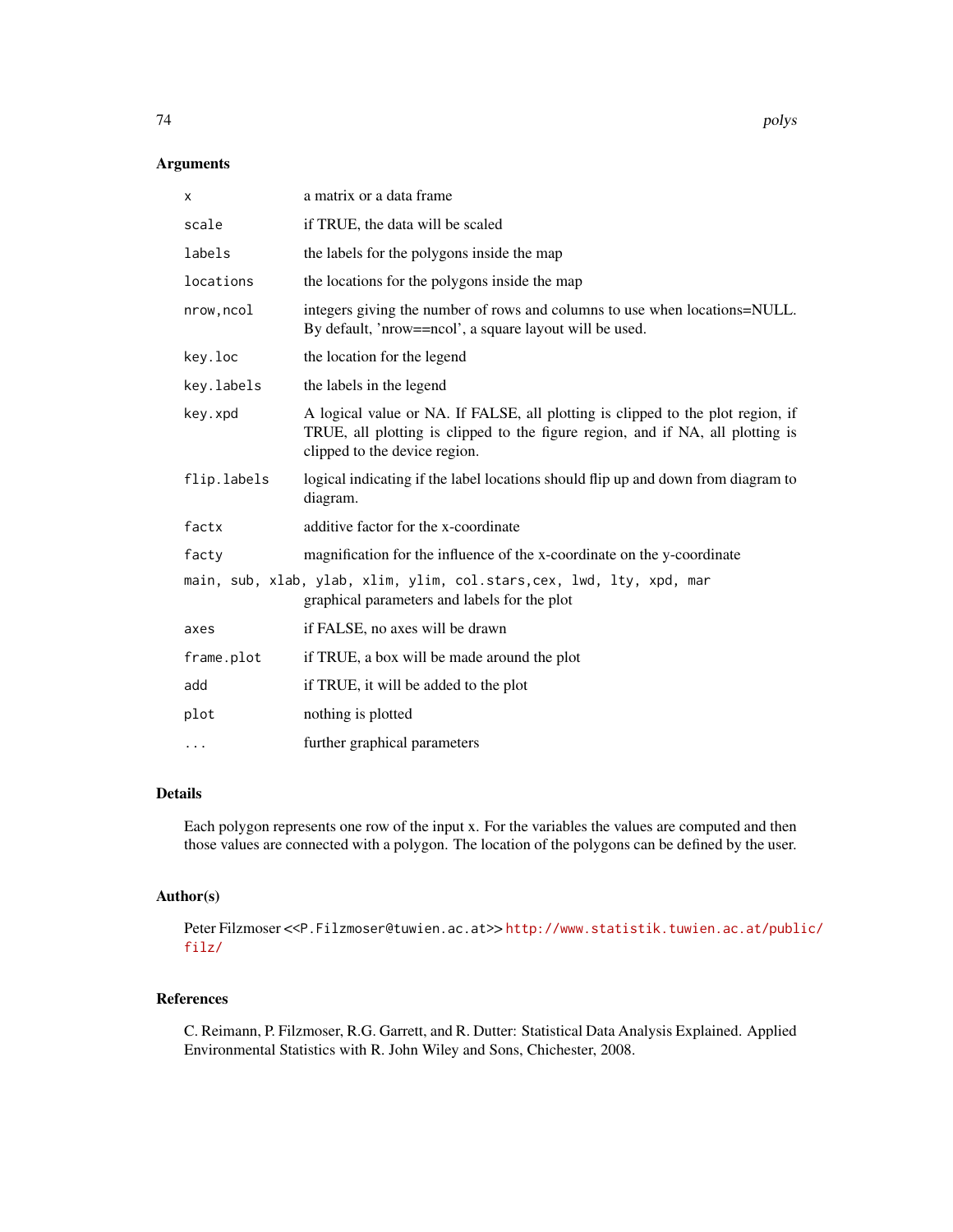# ppplot.das 75

#### Examples

```
data(ohorizon)
X=ohorizon[,"XCOO"]
Y=ohorizon[,"YCOO"]
el=log10(ohorizon[,c("Cu","Ni","Na","Sr")])
sel <- c(3,8,22, 29, 32, 35, 43, 69, 73 ,93,109,129,130,134,168,181,183,205,211,
      218,237,242,276,292,297,298,345,346,352,372,373,386,408,419,427,441,446,490,
      516,535,551,556,558,564,577,584,601,612,617)
x=el[sel,]
plot(X,Y,frame.plot=FALSE,xaxt="n",yaxt="n",xlab="",ylab="",type="n",
  xlim=c(360000,max(X)))
polys(x,ncol=8,key.loc=c(15,1),factx=0.30,facty=2.0,cex=0.75,lwd=1.1)
```
ppplot.das *PP plot*

## Description

This function computes a PP (Probability-Probability) plot for the given dataset.

#### Usage

ppplot.das(x, pdist = pnorm, xlab = NULL, ylab = "Probability", line = TRUE,  $1wd = 2$ , pch = 3, cex = 0.7, cex.  $1ab = 1, ...$ 

# Arguments

| x     | dataset                                         |
|-------|-------------------------------------------------|
| pdist | the distribution function                       |
|       | xlab, ylab, lwd, pch, cex, cex.lab              |
|       | graphical parameters                            |
| line  | if a regression line should be added            |
|       | further parameters for the probability function |

## Details

The empirical probability is calculated and compared with the comparison distribution.

## Author(s)

Peter Filzmoser <<P.Filzmoser@tuwien.ac.at>> [http://www.statistik.tuwien.ac.at/publ](http://www.statistik.tuwien.ac.at/public/filz/)ic/ [filz/](http://www.statistik.tuwien.ac.at/public/filz/)

#### References

C. Reimann, P. Filzmoser, R.G. Garrett, and R. Dutter: Statistical Data Analysis Explained. Applied Environmental Statistics with R. John Wiley and Sons, Chichester, 2008.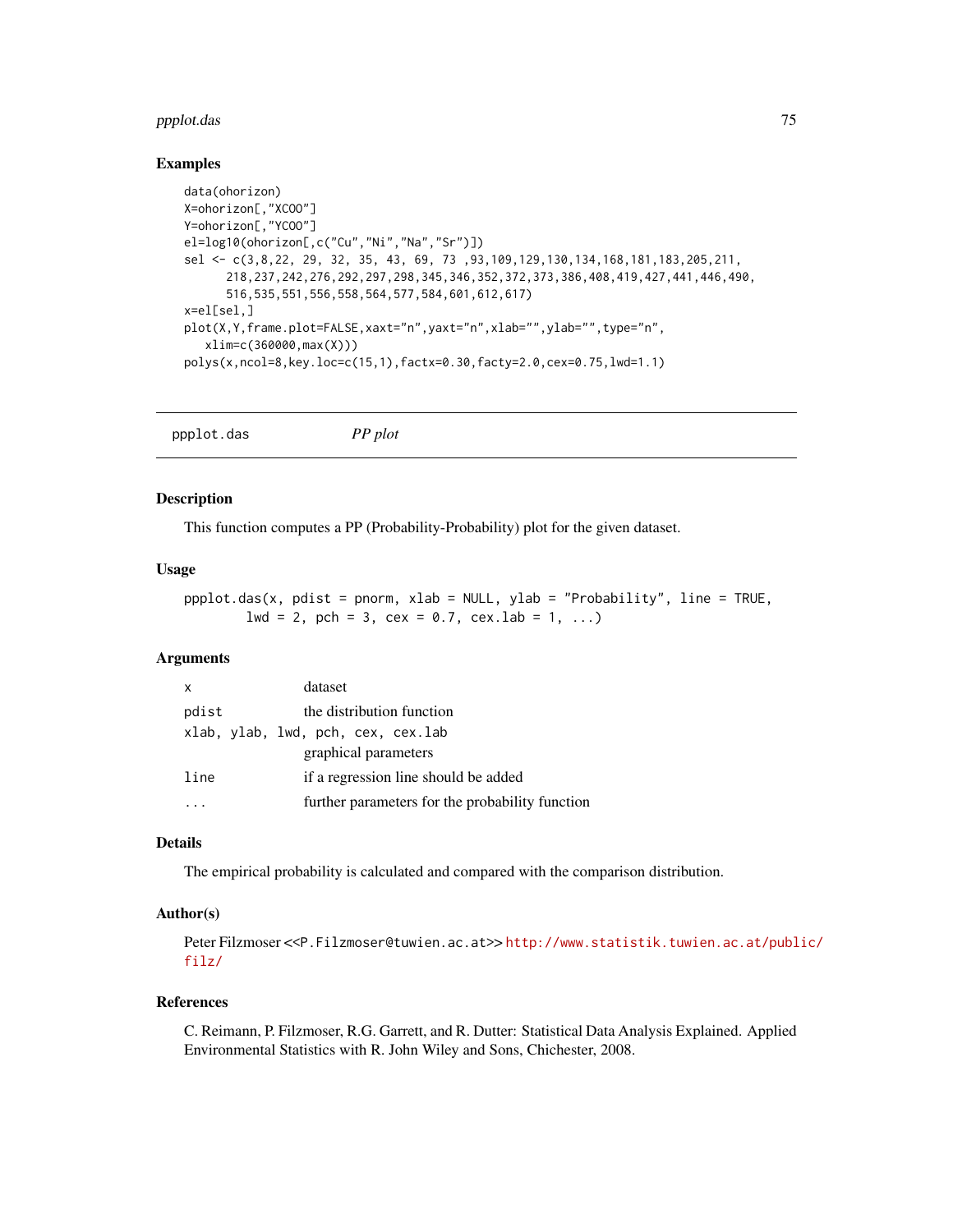## Examples

```
data(AuNEW)
ppplot.das(AuNEW,pdist=plnorm,xlab="Probability of Au",
    ylab="Probabilities of lognormal distribution", pch=3,cex=0.7)
```
qpplot.das *QP plot*

#### Description

This function produces a QP (Quantile-Probability) plot of the data.

## Usage

```
qpplot.das(x, qdist = qnorm, probs = NULL, \log x = FALSE, cex.lab = 1,
xlab = NULL, ylab = "Probability [\%]", line = TRUE, lwd = 2, pch = 3,
logfinetick = c(10), logfinelab = c(10), cex = 0.7, xlim = NULL,
ylim = NULL, gridy = TRUE, add.plot = FALSE, col = 1, ...)
```
# Arguments

| X             | data                                                             |
|---------------|------------------------------------------------------------------|
| qdist         | The probability function with which the data should be compared. |
| probs         | The selected probabilities, see details                          |
| logx          | if TRUE, then log scale on x-axis is used                        |
| cex.lab       | The size of the label                                            |
| xlab          | title for x-axis                                                 |
| ylab          | title for y-axis                                                 |
| line          | if TRUE the line will be drawn                                   |
| lwd           | the width of the line                                            |
| pch, cex, col | graphical parameter                                              |
| logfinetick   | how fine are the tick marks on log-scale on x-axis               |
| logfinelab    | how fine are the labels on log-scale on x-axis                   |
| xlim          | the range for the x-axis                                         |
| ylim          | the range for the y-axis                                         |
| gridy         | if grid along y-axis should be drawn                             |
| add.plot      | if TRUE the new plot is added to an old one                      |
| .             | futher arguments for the probability function                    |

# Details

First the probability of the sorted input x is computed and than the selected quantiles are calculated and after that plot is produced. If probs=NULL then the 1%, 5%, 10%, 20%,...., 90%, 95% and 99% quantile is taken.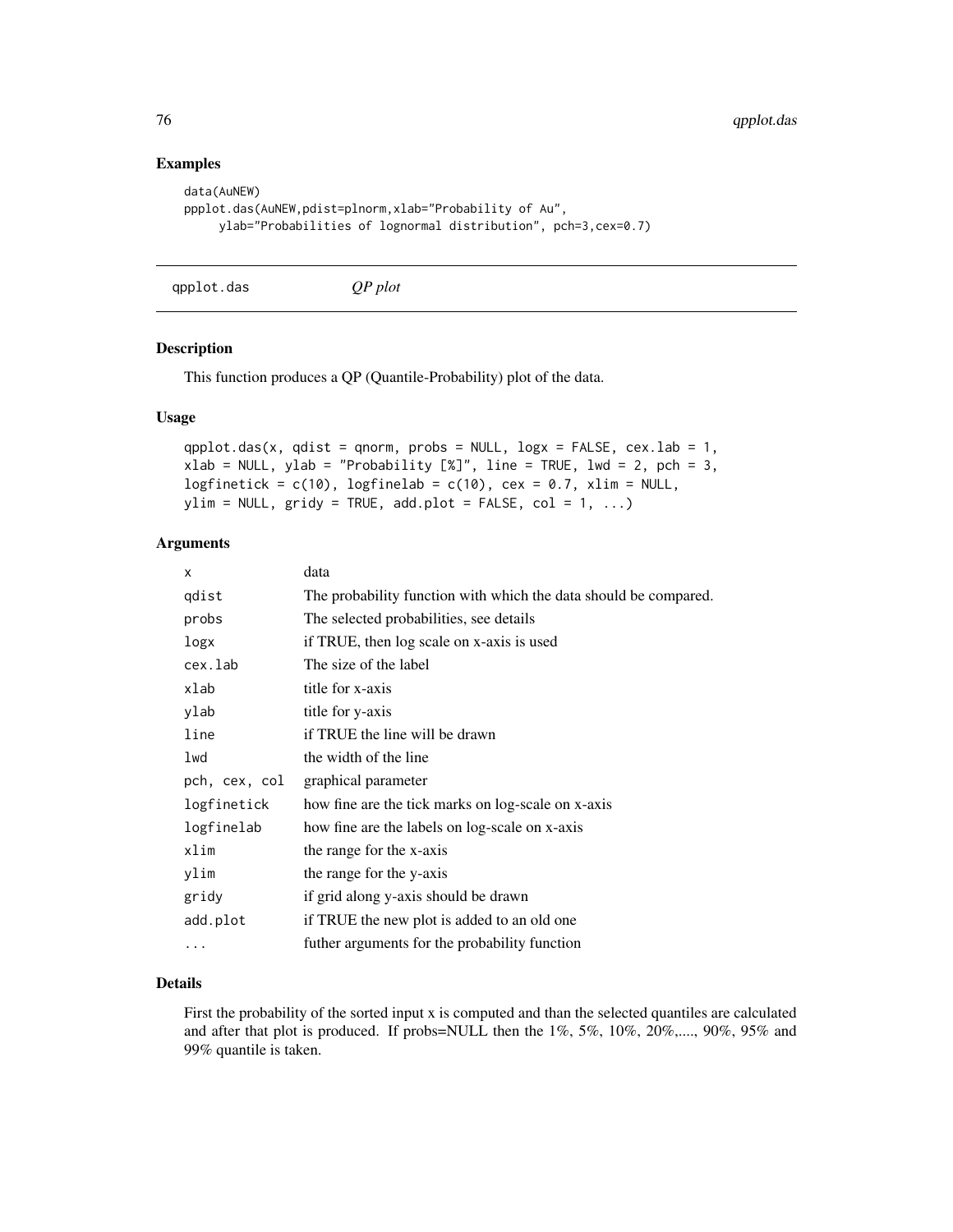# qqplot.das 77

## Author(s)

Peter Filzmoser <<P.Filzmoser@tuwien.ac.at>> [http://www.statistik.tuwien.ac.at/publ](http://www.statistik.tuwien.ac.at/public/filz/)ic/ [filz/](http://www.statistik.tuwien.ac.at/public/filz/)

#### References

C. Reimann, P. Filzmoser, R.G. Garrett, and R. Dutter: Statistical Data Analysis Explained. Applied Environmental Statistics with R. John Wiley and Sons, Chichester, 2008.

## See Also

[plot](#page-0-0), [par](#page-0-0), [plot.default](#page-0-0)

# Examples

```
data(AuNEW)
qpplot.das(AuNEW,qdist=qlnorm,xlab="Au",
ylab="Probabilities of lognormal distribution", pch=3,cex=0.7)
```
qqplot.das *QQ plot*

#### Description

A QQ (Quantile-Quantile) plot is produced.

#### Usage

```
qqplot.das(x, distribution = "norm", ylab = deparse(substitute(x)),
    xlab = paste(distribution, "quantiles"), main = "", las = par("las"),
    datax = FALSE, envelope = 0.95, labels = FALSE, col = palette()[2],
    lwd = 2, pch = 1, line = c("quartiles", "robust", "none"), cex = 1,xaxt = "s", add.plot=FALSE,xlim=NULL,ylim=NULL,...)
```
#### **Arguments**

| $\mathsf{x}$ | numeric vector                                                                      |
|--------------|-------------------------------------------------------------------------------------|
| distribution | name of the comparison distribution                                                 |
| ylab         | label for the y axis (empirical quantiles)                                          |
| xlab         | label for the x axis (comparison quantiles)                                         |
| main         | title for the plot                                                                  |
| las          | if 0, ticks labels are drawn parallel to the axis                                   |
| datax        | if TRUE, x and y axis are exchanged                                                 |
| envelope     | confidence level for point-wise confidence envelope, or FALSE for no envelope       |
| labels       | vector of point labels for interactive point identification, or FALSE for no labels |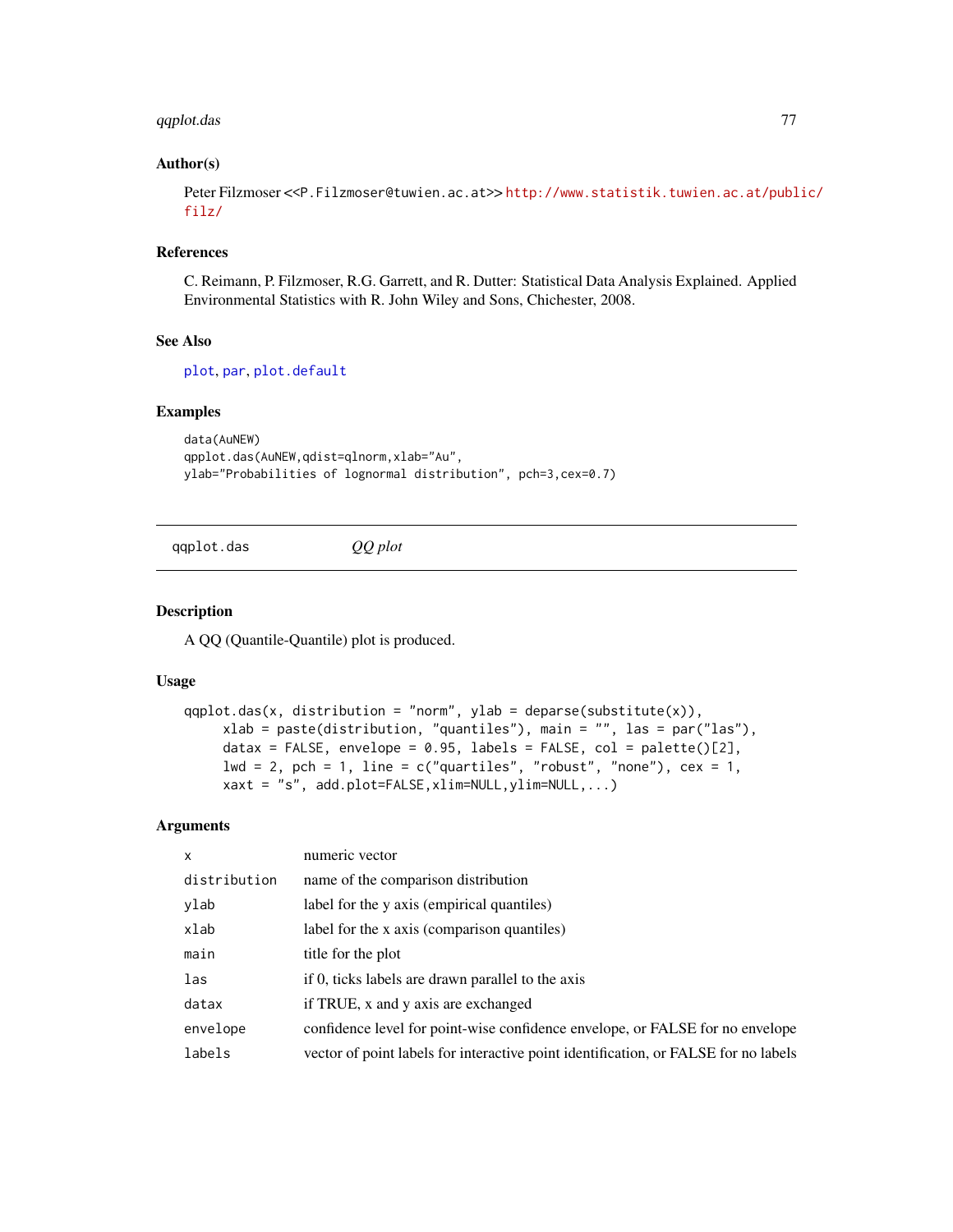| col, lwd, pch, cex, xaxt | graphical parameter, see par                                                                                                    |
|--------------------------|---------------------------------------------------------------------------------------------------------------------------------|
| line                     | "quartiles" to pass a line through the quartile-pairs, or "robust" for a robust-<br>regression line. "none" suppresses the line |
| add.plot                 | if TRUE the new plot is added to an old one                                                                                     |
| xlim                     | the range for the x-axis                                                                                                        |
| vlim                     | the range for the y-axis                                                                                                        |
| $\cdots$                 | further arguments for the probability function                                                                                  |

# Details

The probability of the input data is computed and with this result the quantiles of the comparison distribution are calculated. If line="quartiles" a line based on quartiles is plotted and if line="robust" a robust LM model is calculated.

## Author(s)

Peter Filzmoser <<P.Filzmoser@tuwien.ac.at>> [http://www.statistik.tuwien.ac.at/publ](http://www.statistik.tuwien.ac.at/public/filz/)ic/ [filz/](http://www.statistik.tuwien.ac.at/public/filz/)

## References

C. Reimann, P. Filzmoser, R.G. Garrett, and R. Dutter: Statistical Data Analysis Explained. Applied Environmental Statistics with R. John Wiley and Sons, Chichester, 2008.

## See Also

[par](#page-0-0)

# Examples

```
data(AuNEW)
qqplot.das(AuNEW,distribution="lnorm",col=1,envelope=FALSE,datax=TRUE,ylab="Au",
xlab="Quantiles of lognormal distribution", main="",line="none",pch=3,cex=0.7)
```
res.eyefit.As\_C *Result of the function eyefit for variogram estimation.*

#### Description

This result could also be directly computed using the function eyefit.

# Usage

data(res.eyefit.As\_C)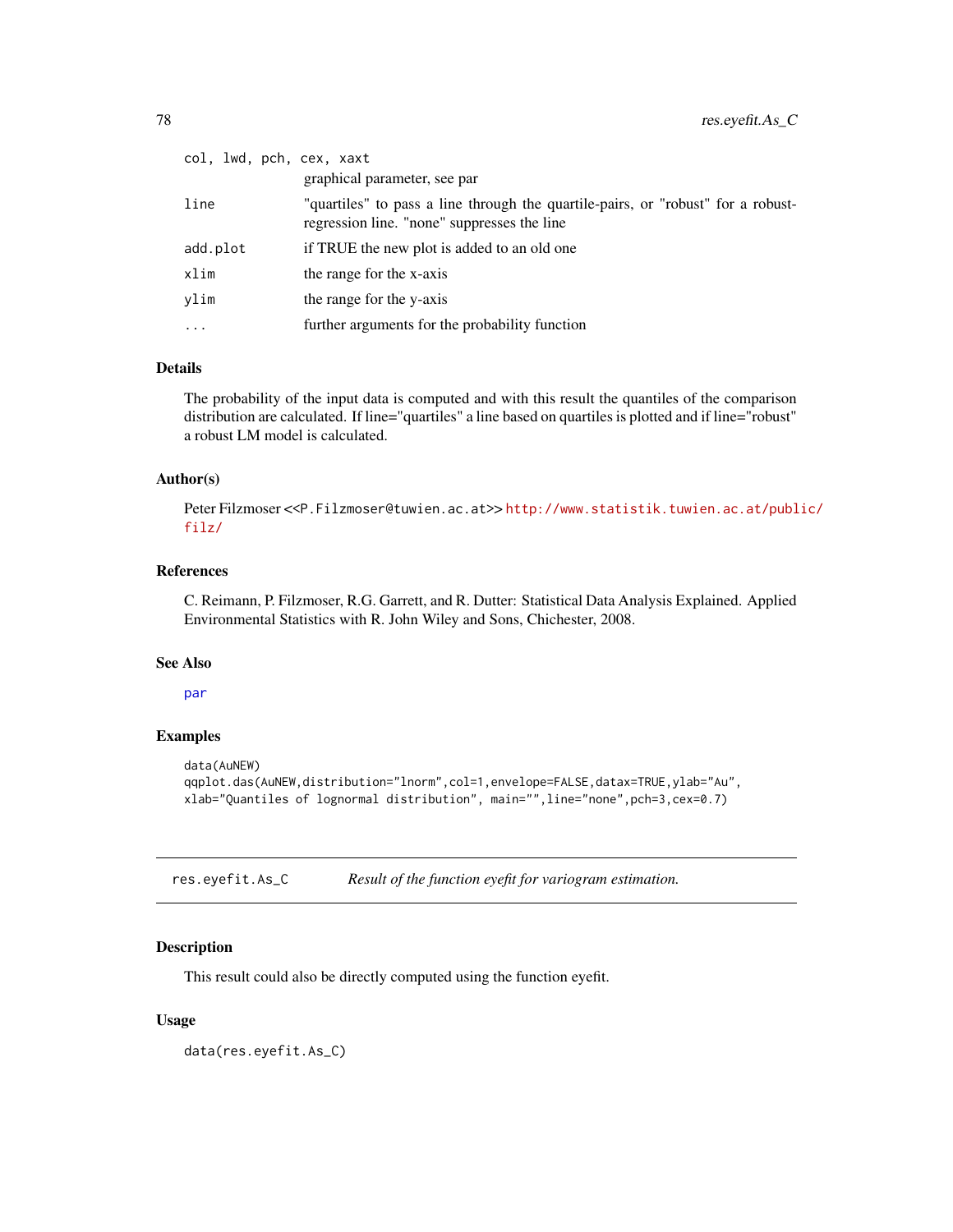# Format

The format is: List of 1 \$ :List of 7 ..\$ cov.model: chr "spherical" ..\$ cov.pars : num [1:2] 0.8 160.3 ..\$ nugget : num 0.49 ..\$ kappa : num 0.5 ..\$ lambda : num 0 ..\$ trend : chr "cte" ..\$ max.dist : num 288 ..- attr(\*, "class")= chr "variomodel" - attr(\*, "class")= chr "eyefit"

## Author(s)

Peter Filzmoser <<P.Filzmoser@tuwien.ac.at>>[http://www.statistik.tuwien.ac.at/publ](http://www.statistik.tuwien.ac.at/public/filz/)ic/ [filz/](http://www.statistik.tuwien.ac.at/public/filz/)

## References

C. Reimann, P. Filzmoser, R.G. Garrett, and R. Dutter: Statistical Data Analysis Explained. Applied Environmental Statistics with R. John Wiley and Sons, Chichester, 2008.

## Examples

```
data(res.eyefit.As_C)
str(res.eyefit.As_C)
```
res.eyefit.As\_C\_m *Result of the function eyefit for variogram estimation.*

#### Description

This result could also be directly computed using the function eyefit.

## Usage

```
data(res.eyefit.As_C_m)
```
## Format

The format is: List of 1 \$ :List of 7 ..\$ cov.model: chr "spherical" ..\$ cov.pars : num [1:2] 0.8 160255.8 ..\$ nugget : num 0.49 ..\$ kappa : num 0.5 ..\$ lambda : num 0 ..\$ trend : chr "cte" ..\$ max.dist : num 288460 ..- attr(\*, "class")= chr "variomodel" - attr(\*, "class")= chr "eyefit"

#### Author(s)

Peter Filzmoser <<P.Filzmoser@tuwien.ac.at>> [http://www.statistik.tuwien.ac.at/publ](http://www.statistik.tuwien.ac.at/public/filz/)ic/ [filz/](http://www.statistik.tuwien.ac.at/public/filz/)

#### References

C. Reimann, P. Filzmoser, R.G. Garrett, and R. Dutter: Statistical Data Analysis Explained. Applied Environmental Statistics with R. John Wiley and Sons, Chichester, 2008.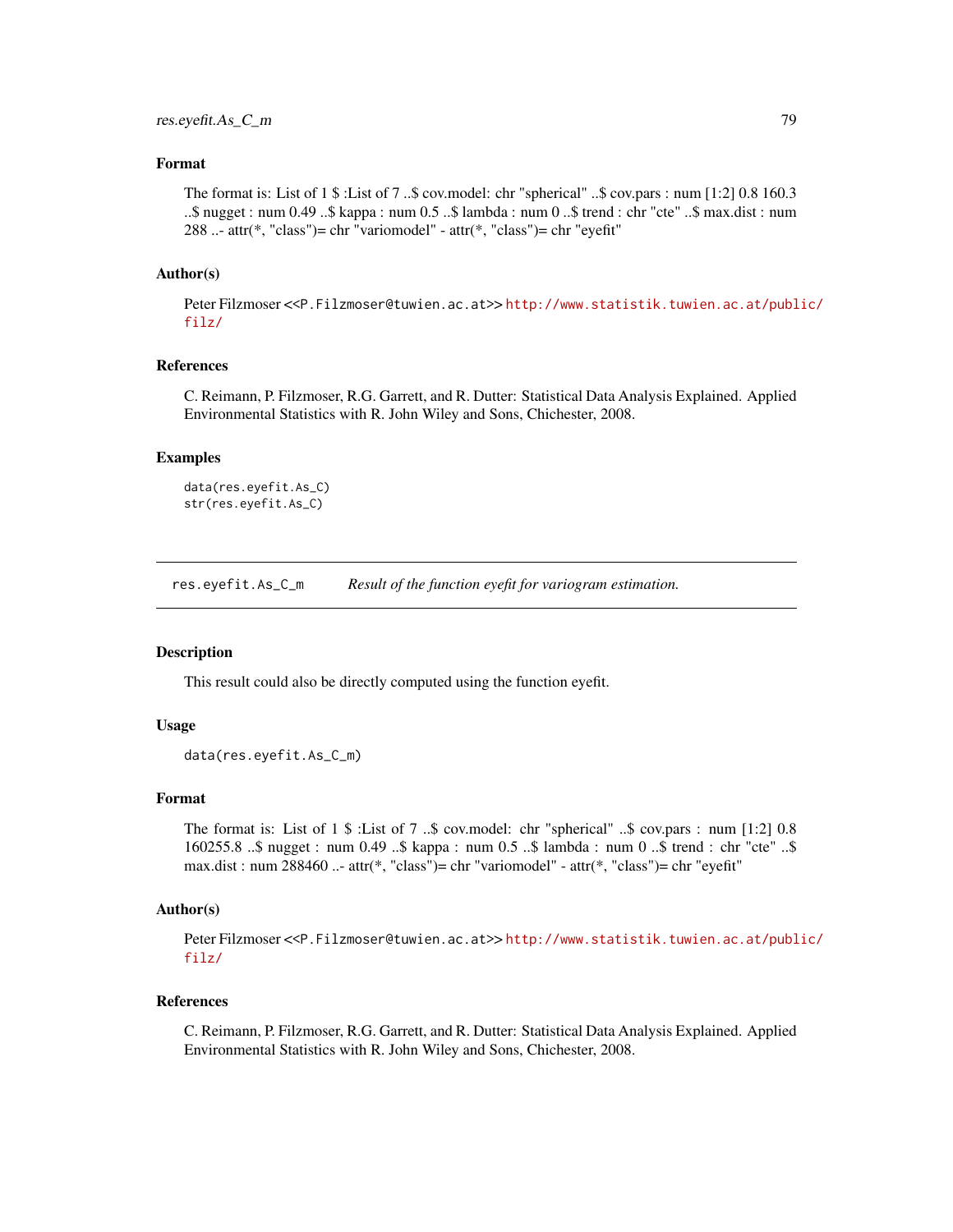#### Examples

```
data(res.eyefit.As_C_m)
str(res.eyefit.As_C_m)
```
res.eyefit.AuNEW *Result of the function eyefit for variogram estimation.*

# Description

This result could also be directly computed using the function eyefit.

## Usage

data(res.eyefit.AuNEW)

## Format

The format is: List of 1 \$ :List of 7 ..\$ cov.model: chr "exponential" ..\$ cov.pars : num [1:2] 0.31 53418.46 ..\$ nugget : num 0.44 ..\$ kappa : num 0.5 ..\$ lambda : num 0 ..\$ trend : chr "cte" ..\$ max.dist : num 192306 ..- attr(\*, "class")= chr "variomodel" - attr(\*, "class")= chr "eyefit"

## Author(s)

Peter Filzmoser <<P.Filzmoser@tuwien.ac.at>> [http://www.statistik.tuwien.ac.at/publ](http://www.statistik.tuwien.ac.at/public/filz/)ic/ [filz/](http://www.statistik.tuwien.ac.at/public/filz/)

# References

C. Reimann, P. Filzmoser, R.G. Garrett, and R. Dutter: Statistical Data Analysis Explained. Applied Environmental Statistics with R. John Wiley and Sons, Chichester, 2008.

#### Examples

```
data(res.eyefit.AuNEW)
str(res.eyefit.AuNEW)
```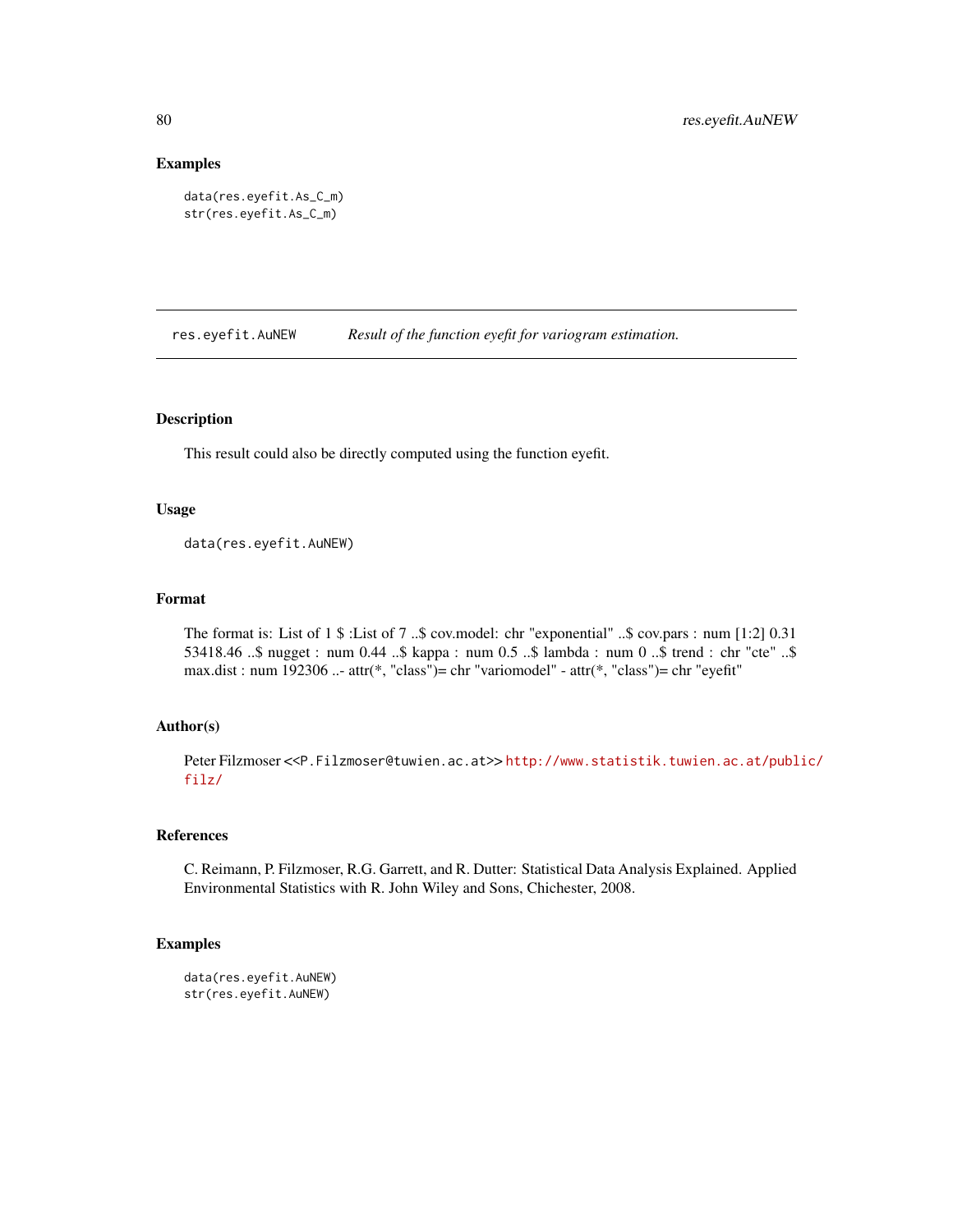res.eyefit.Ca\_C *Result of the function eyefit for variogram estimation.*

## Description

This result could also be directly computed using the function eyefit.

## Usage

```
data(res.eyefit.Ca_C)
```
#### Format

The format is: List of 1 \$ :List of 7 ..\$ cov.model: chr "spherical" ..\$ cov.pars : num [1:2] 3.80e-01 1.92e+05 ..\$ nugget : num 0.21 ..\$ kappa : num 0.5 ..\$ lambda : num 0 ..\$ trend : chr "cte" ..\$ max.dist : num 192306 ..- attr(\*, "class")= chr "variomodel" - attr(\*, "class")= chr "eyefit"

## Author(s)

Peter Filzmoser <<P.Filzmoser@tuwien.ac.at>> [http://www.statistik.tuwien.ac.at/publ](http://www.statistik.tuwien.ac.at/public/filz/)ic/ [filz/](http://www.statistik.tuwien.ac.at/public/filz/)

# References

C. Reimann, P. Filzmoser, R.G. Garrett, and R. Dutter: Statistical Data Analysis Explained. Applied Environmental Statistics with R. John Wiley and Sons, Chichester, 2008.

# Examples

data(res.eyefit.Ca\_C) str(res.eyefit.Ca\_C)

res.eyefit.Ca\_O *Result of the function eyefit for variogram estimation.*

#### Description

This result could also be directly computed using the function eyefit.

# Usage

data(res.eyefit.Ca\_O)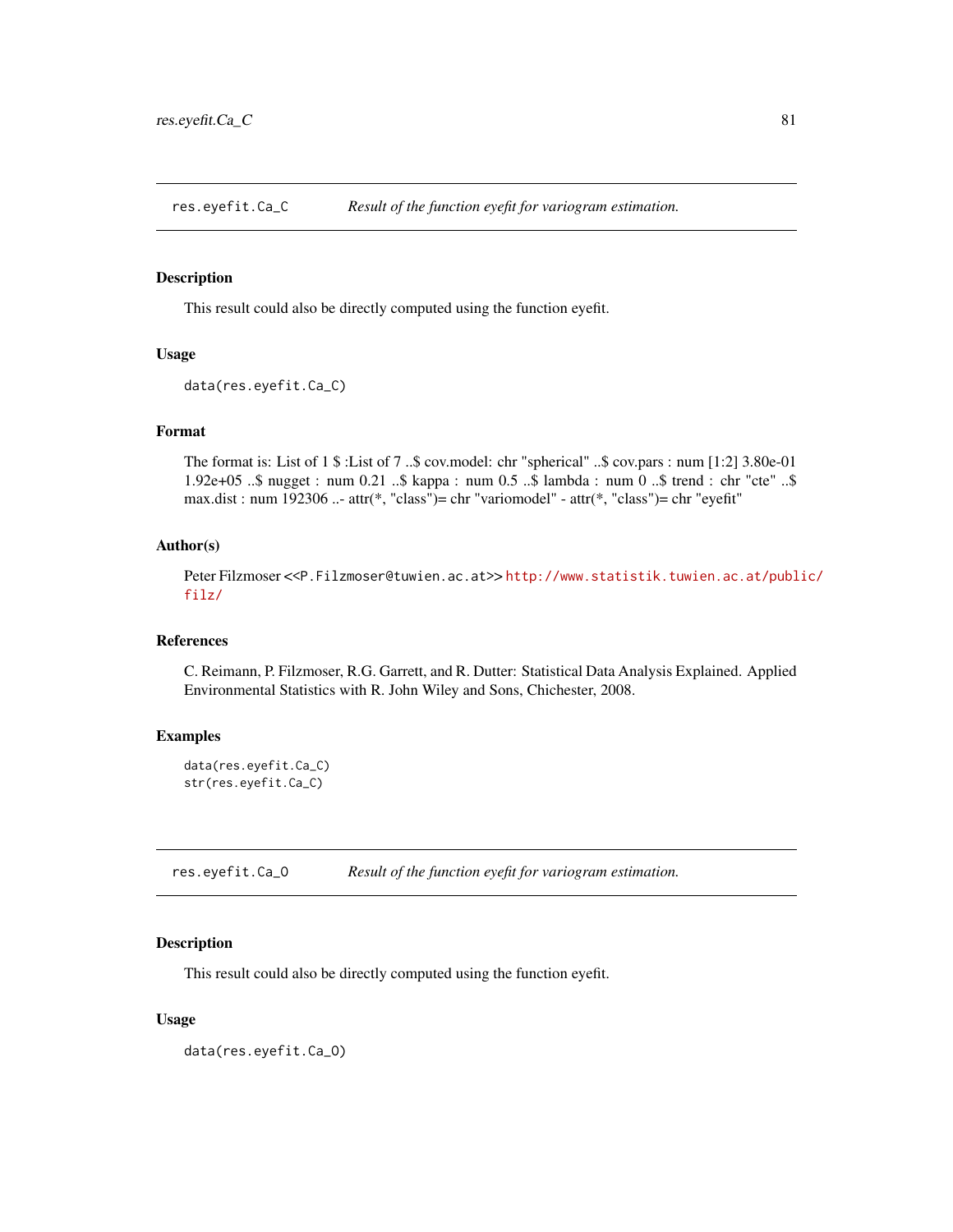## Format

The format is: List of 1 \$ :List of 7 ..\$ cov.model: chr "spherical" ..\$ cov.pars : num [1:2] 0.01 5341.85 ..\$ nugget : num 0.12 ..\$ kappa : num 0.5 ..\$ lambda : num 0 ..\$ trend : chr "cte" ..\$ max.dist : num 192306 ..- attr(\*, "class")= chr "variomodel" - attr(\*, "class")= chr "eyefit"

## Author(s)

Peter Filzmoser <<P.Filzmoser@tuwien.ac.at>>[http://www.statistik.tuwien.ac.at/publ](http://www.statistik.tuwien.ac.at/public/filz/)ic/ [filz/](http://www.statistik.tuwien.ac.at/public/filz/)

#### References

C. Reimann, P. Filzmoser, R.G. Garrett, and R. Dutter: Statistical Data Analysis Explained. Applied Environmental Statistics with R. John Wiley and Sons, Chichester, 2008.

## Examples

```
data(res.eyefit.Ca_O)
str(res.eyefit.Ca_O)
```
res.eyefit.Hg\_O *Result of the function eyefit for variogram estimation.*

## **Description**

This result could also be directly computed using the function eyefit.

## Usage

```
data(res.eyefit.Hg_O)
```
## Format

The format is: List of 1 \$ :List of 7 ..\$ cov.model: chr "exponential" ..\$ cov.pars : num [1:2] 1.50e-02 3.21e+04 ..\$ nugget : num 0.04 ..\$ kappa : num 0.5 ..\$ lambda : num 0 ..\$ trend : chr "cte" ..\$ max.dist : num 288460 ..- attr(\*, "class")= chr "variomodel" - attr(\*, "class")= chr "eyefit"

#### Author(s)

Peter Filzmoser <<P.Filzmoser@tuwien.ac.at>> [http://www.statistik.tuwien.ac.at/publ](http://www.statistik.tuwien.ac.at/public/filz/)ic/ [filz/](http://www.statistik.tuwien.ac.at/public/filz/)

#### References

C. Reimann, P. Filzmoser, R.G. Garrett, and R. Dutter: Statistical Data Analysis Explained. Applied Environmental Statistics with R. John Wiley and Sons, Chichester, 2008.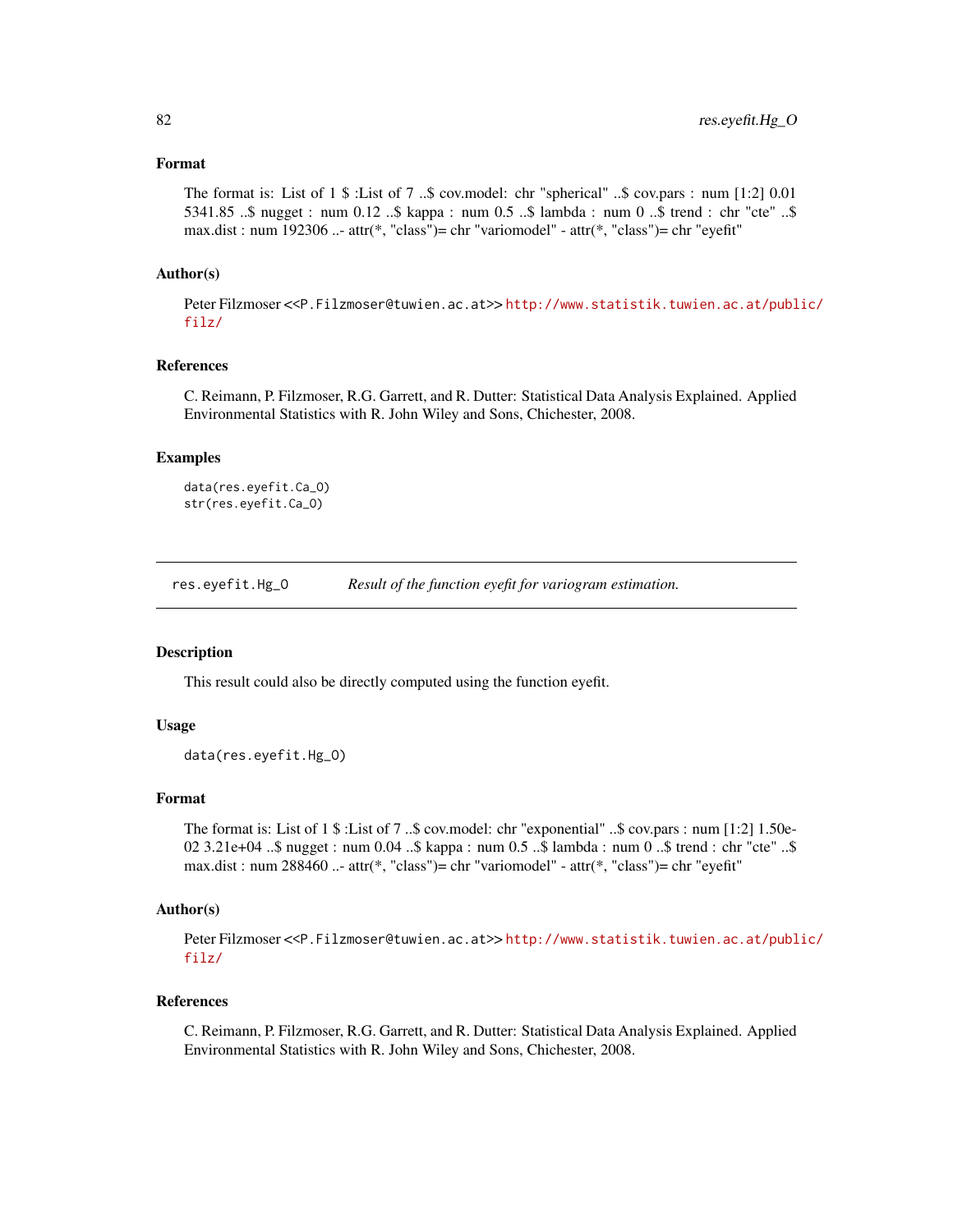res.eyefit.Pb\_O1 83

## Examples

```
data(res.eyefit.Hg_O)
str(res.eyefit.Hg_O)
```
res.eyefit.Pb\_O1 *Result of the function eyefit for variogram estimation.*

# Description

This result could also be directly computed using the function eyefit.

## Usage

data(res.eyefit.Pb\_O1)

## Format

The format is: List of 1 \$ :List of 7 ..\$ cov.model: chr "spherical" ..\$ cov.pars : num [1:2] 1.90e-01 5.13e+05 ..\$ nugget : num 0.11 ..\$ kappa : num 0.5 ..\$ lambda : num 0 ..\$ trend : chr "cte" ..\$ max.dist : num 288460 ..- attr(\*, "class")= chr "variomodel" - attr(\*, "class")= chr "eyefit"

## Author(s)

Peter Filzmoser <<P.Filzmoser@tuwien.ac.at>> [http://www.statistik.tuwien.ac.at/publ](http://www.statistik.tuwien.ac.at/public/filz/)ic/ [filz/](http://www.statistik.tuwien.ac.at/public/filz/)

# References

C. Reimann, P. Filzmoser, R.G. Garrett, and R. Dutter: Statistical Data Analysis Explained. Applied Environmental Statistics with R. John Wiley and Sons, Chichester, 2008.

#### Examples

```
data(res.eyefit.Pb_O1)
str(res.eyefit.Pb_O1)
```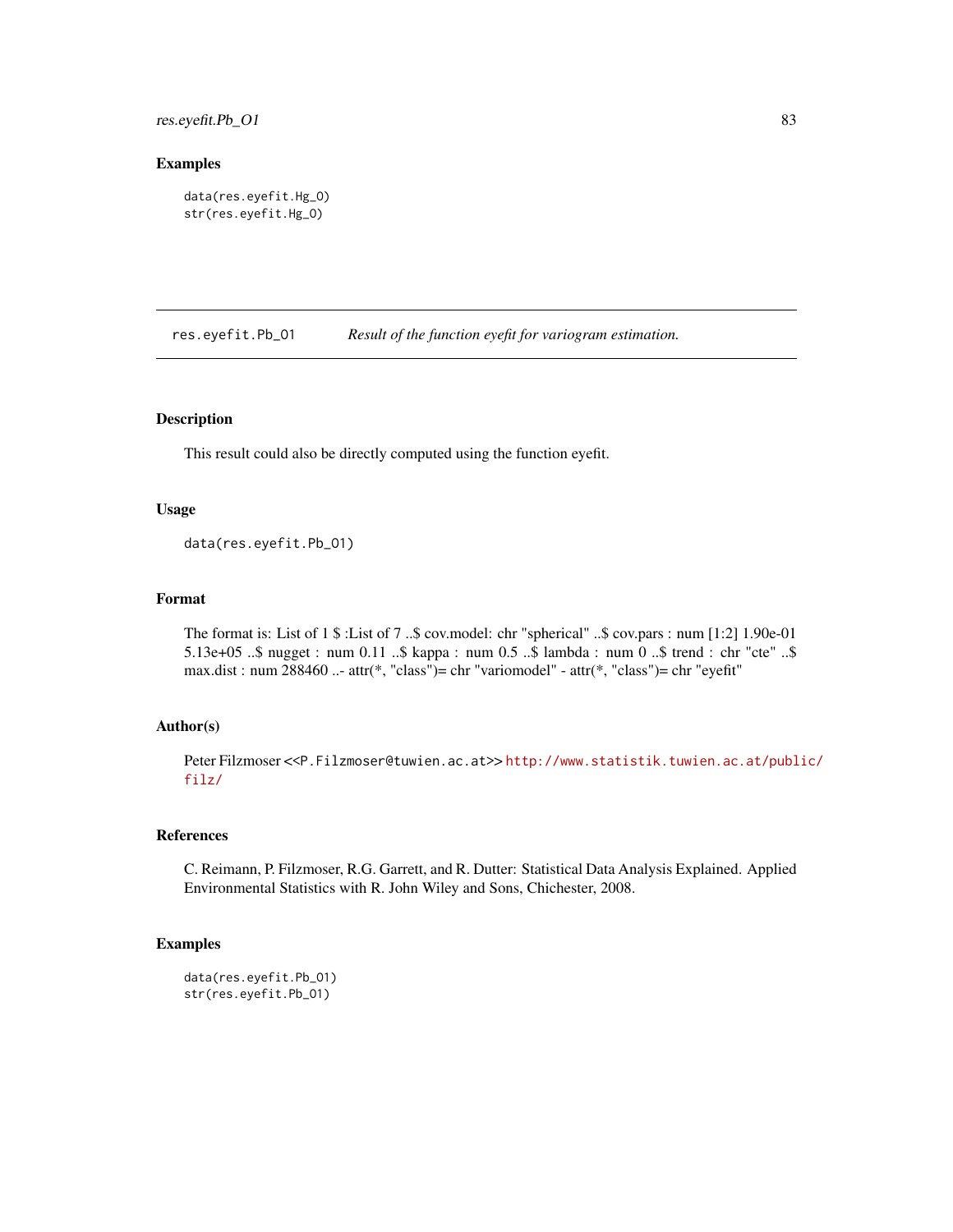## Description

This result could also be directly computed using the function eyefit.

# Usage

```
data(res.eyefit.Pb_O2)
```
# Format

The format is: List of 1 \$ :List of 7 ..\$ cov.model: chr "spherical" ..\$ cov.pars : num [1:2] 0.03 48076.64 ..\$ nugget : num 0.11 ..\$ kappa : num 0.5 ..\$ lambda : num 0 ..\$ trend : chr "cte" ..\$ max.dist : num 288460 ..- attr(\*, "class")= chr "variomodel" - attr(\*, "class")= chr "eyefit"

# Author(s)

Peter Filzmoser <<P.Filzmoser@tuwien.ac.at>> [http://www.statistik.tuwien.ac.at/publ](http://www.statistik.tuwien.ac.at/public/filz/)ic/ [filz/](http://www.statistik.tuwien.ac.at/public/filz/)

# References

C. Reimann, P. Filzmoser, R.G. Garrett, and R. Dutter: Statistical Data Analysis Explained. Applied Environmental Statistics with R. John Wiley and Sons, Chichester, 2008.

## Examples

```
data(res.eyefit.Pb_O2)
str(res.eyefit.Pb_O2)
```
rg.boxplot *Plot a Boxplot*

# Description

Plot a single horizontal boxplot, the default is a Tukey boxplot.

## Usage

```
rg.boxplot(xx, xlab = deparse(substitute(xx)), log = FALSE, ifbw = FALSE,
wend = 0.05, xlim = NULL, main = " ", colr = 5, ...)
```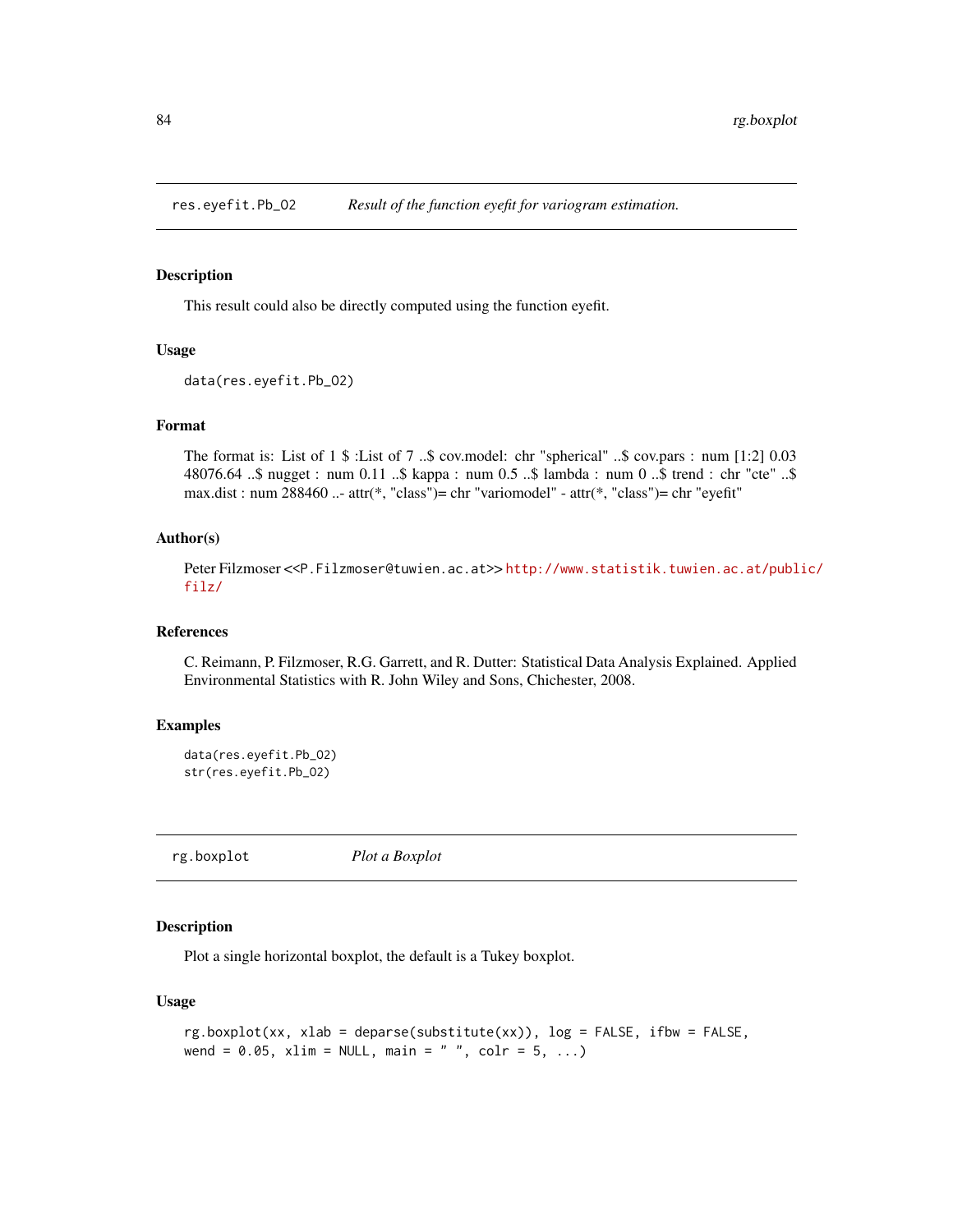#### rg.mva 85

#### Arguments

| XX.  | data                                                                           |
|------|--------------------------------------------------------------------------------|
| xlab | label for the x-axis                                                           |
| log  | if TRUE, a log-scaled plot and a logtransformation of the data                 |
| ifbw | if TRUE, a IDEAS style box-and-whisker plot is produced                        |
| wend | defines the end of the whisker, default is $5\%$ and $95\%$ quantile           |
| xlim | setting xlim results in outliers not being plotted as the x-axis is shortened. |
| main | main title of the plot                                                         |
| colr | the box is infilled with a yellow ochre; if no colour is required set $colr=0$ |
| .    | further graphical parameters for the plot                                      |

## Details

As the x-axis is shortend by setting xlim, however, the statistics used to define the boxplot, or boxand-whisker plot, are still based on the total data set. To plot a truncated data set create a subset first, or use the x[x<some.value] construct in the call.

## Author(s)

Peter Filzmoser <<P.Filzmoser@tuwien.ac.at>> [http://www.statistik.tuwien.ac.at/publ](http://www.statistik.tuwien.ac.at/public/filz/)ic/ [filz/](http://www.statistik.tuwien.ac.at/public/filz/)

# References

C. Reimann, P. Filzmoser, R.G. Garrett, and R. Dutter: Statistical Data Analysis Explained. Applied Environmental Statistics with R. John Wiley and Sons, Chichester, 2008.

# Examples

```
data(chorizon)
Ba=chorizon[,"Ba"]
rg.boxplot(Ba,ifbw=TRUE,colr=0,xlab="Ba [mg/kg]",cex.lab=1.2)
```
rg.mva *Non-robust Multivariate Data Analysis*

## Description

Procedure to undertake non-robust multivariate data analysis. The saved list may be passed to other rotation and display functions

#### Usage

 $rg.mva(x, main = deparse(substitute(x)))$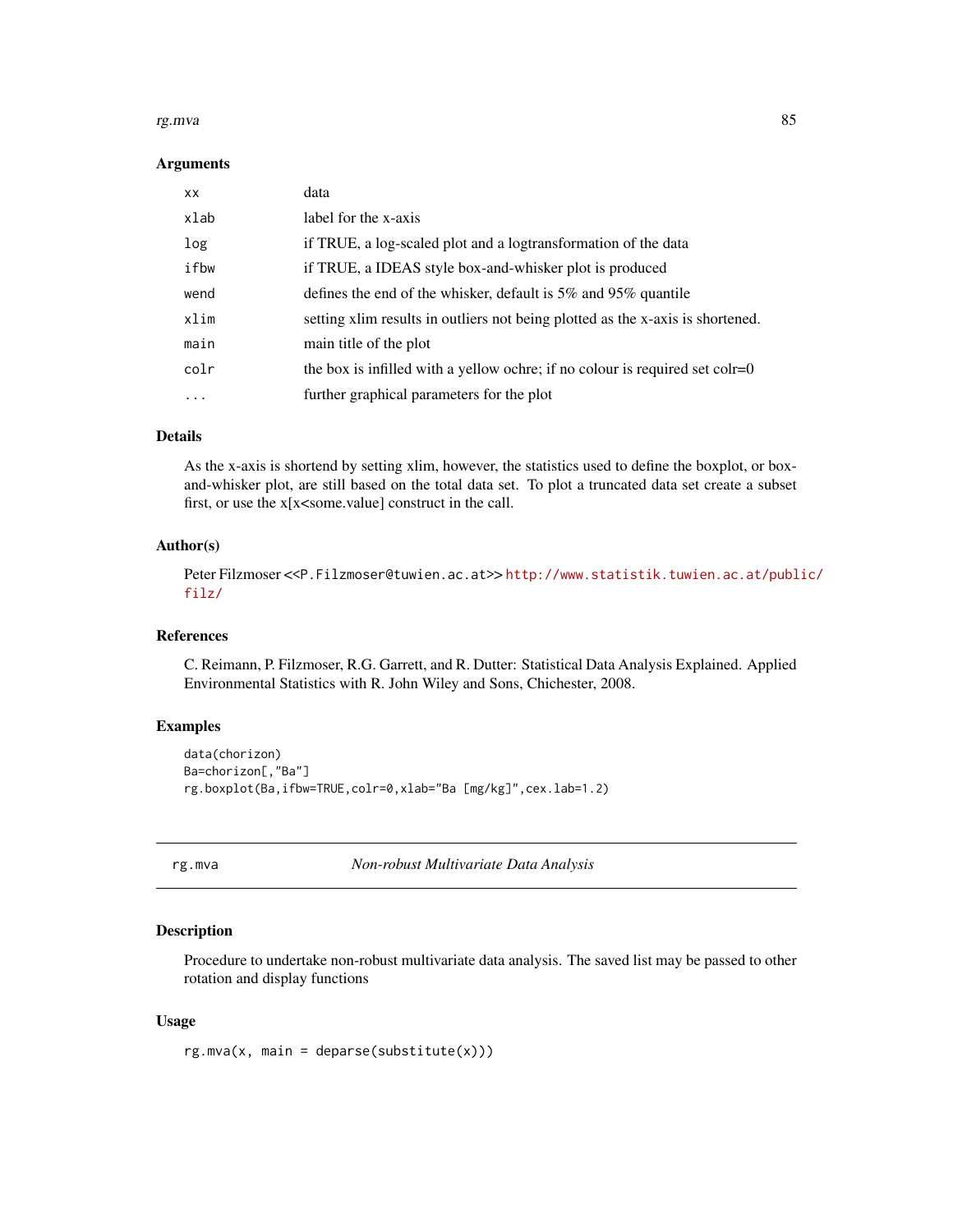#### Arguments

| x    | data              |
|------|-------------------|
| main | used for the list |

## Details

Procesure to undertake non-robust multivariate data analyses; the object generated is identical to that of rg.robmva so that the savedlist may be passed to other rotation and display functions. Thus weights are set to 1, and other variables are set to appropriate defaults. The estimation of Mahalanobis distances is only undertaken if x is nonsingular, i.e. the lowest eigenvalue is > 10e-4.

# Value

| n            | number of rows                                            |
|--------------|-----------------------------------------------------------|
| p            | number of columns                                         |
| wts          | the weights for the covariance matrix                     |
| mean         | the mean of the data                                      |
| COV          | the covariance                                            |
| sd           | the standard deviation                                    |
| r            | correlation matrix                                        |
| eigenvalues  | eigenvalues of the SVD                                    |
| econtrib     | proportion of eigenvalues in $%$                          |
| eigenvectors | eigenvectors of the SVD                                   |
| rload        | loadings matrix                                           |
| rcr          | standardised loadings matrix                              |
| vcontrib     | scores variance                                           |
| pycontrib    | proportion of scores variance in %                        |
| cpvcontrib   | cummulative proportion of scores variance                 |
| md           | Mahalanbois distance                                      |
| ppm          | probability for outliegness using F-distribution          |
| epm          | probability for outliegness using Chisquared-distribution |

# Author(s)

Peter Filzmoser <<P.Filzmoser@tuwien.ac.at>>[http://www.statistik.tuwien.ac.at/publ](http://www.statistik.tuwien.ac.at/public/filz/)ic/ [filz/](http://www.statistik.tuwien.ac.at/public/filz/)

# References

C. Reimann, P. Filzmoser, R.G. Garrett, and R. Dutter: Statistical Data Analysis Explained. Applied Environmental Statistics with R. John Wiley and Sons, Chichester, 2008.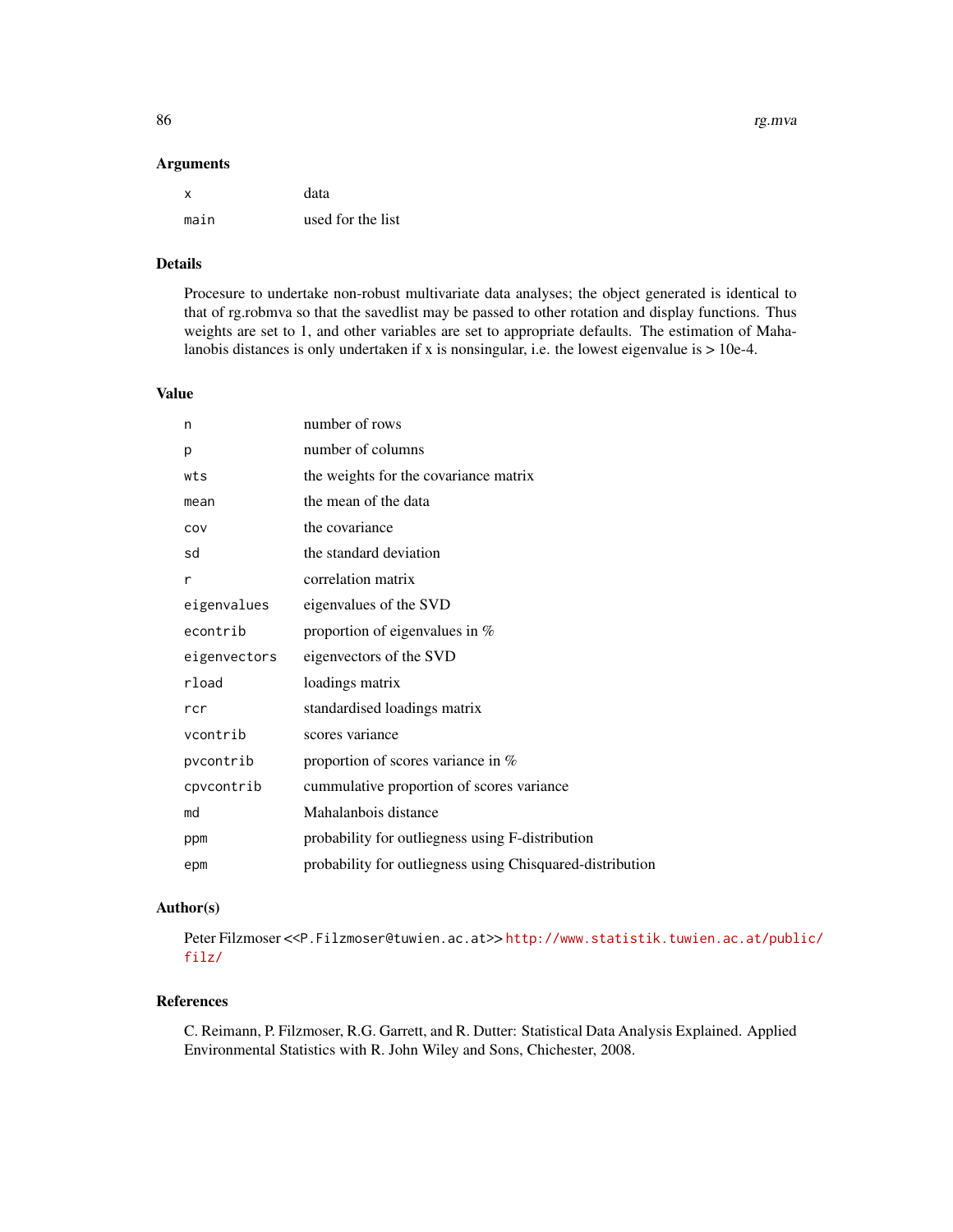#### rg.mvalloc 87

## Examples

```
#input data
data(ohorizon)
vegzn=ohorizon[,"VEG_ZONE"]
veg=rep(NA,nrow(ohorizon))
veg[vegzn=="BOREAL_FOREST"] <- 1
veg[vegzn=="FOREST_TUNDRA"] <- 2
veg[vegzn=="SHRUB_TUNDRA"] <- 3
veg[vegzn=="DWARF_SHRUB_TUNDRA"] <- 3
veg[vegzn=="TUNDRA"] <- 3
el=c("Ag","Al","As","B","Ba","Bi","Ca","Cd","Co","Cu","Fe","K","Mg","Mn",
  "Na","Ni","P","Pb","Rb","S","Sb","Sr","Th","Tl","V","Y","Zn")
x <- log10(ohorizon[!is.na(veg),el])
v <- veg[!is.na(veg)]
rg.mva(as.matrix(x[v==1,]))
```
## rg.mvalloc *Robust Multivariate Allocation Procedure*

## Description

Function to allocate an individual to one of several populations.

#### Usage

 $rg.mvalloc(pcrit = 0.05, x, ...)$ 

#### Arguments

| pcrit                   | When the probability of group membership is less than perit it is allocated to<br>group $0$ . |
|-------------------------|-----------------------------------------------------------------------------------------------|
| X                       | contains the individuals to be allocated                                                      |
| $\cdot$ $\cdot$ $\cdot$ | arguments for creating a list of groups                                                       |

#### Details

m objects are the reference populations generated by md.gait, rg.robmva or rg.mva to estimate Mahalanobis distancesand predicted probabilities of group membership for individuals in matrix x. Note that the log ldeterminant of the appropriate covariance matrix is added to the Mahalanobis distance on the assumption that the covariance matrices are inhomogeneous. If the data require transformation this must be undertaken before calling this function. This implies that a similar transformation must have been used for all the reference data subsets.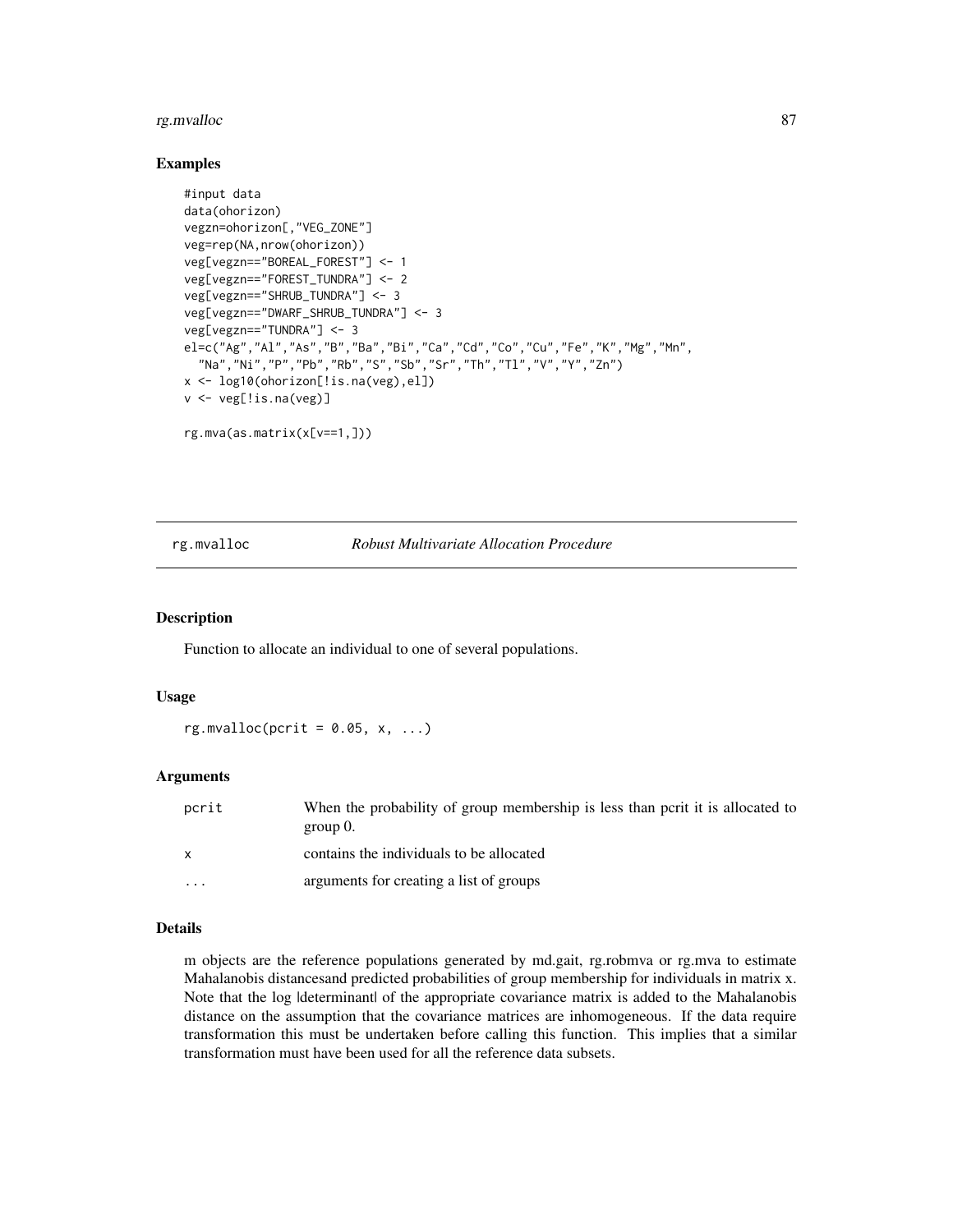## Value

| groups | the groups                                                       |
|--------|------------------------------------------------------------------|
| m      | number of groups                                                 |
| n      | number of individuals to be allocated                            |
| p      | number of columns                                                |
| pgm    | number of individuals to be allocated multiplied with the groups |
| pcrit  | critical probability                                             |
| xalloc | number of individuals as integer                                 |

#### Author(s)

Peter Filzmoser <<P.Filzmoser@tuwien.ac.at>> [http://www.statistik.tuwien.ac.at/publ](http://www.statistik.tuwien.ac.at/public/filz/)ic/ [filz/](http://www.statistik.tuwien.ac.at/public/filz/)

# References

C. Reimann, P. Filzmoser, R.G. Garrett, and R. Dutter: Statistical Data Analysis Explained. Applied Environmental Statistics with R. John Wiley and Sons, Chichester, 2008.

## Examples

```
#input data
data(ohorizon)
vegzn=ohorizon[,"VEG_ZONE"]
veg=rep(NA,nrow(ohorizon))
veg[vegzn=="BOREAL_FOREST"] <- 1
veg[vegzn=="FOREST_TUNDRA"] <- 2
veg[vegzn=="SHRUB_TUNDRA"] <- 3
veg[vegzn=="DWARF_SHRUB_TUNDRA"] <- 3
veg[vegzn=="TUNDRA"] <- 3
el=c("Ag","Al","As","B","Ba","Bi","Ca","Cd","Co","Cu","Fe","K","Mg","Mn",
  "Na","Ni","P","Pb","Rb","S","Sb","Sr","Th","Tl","V","Y","Zn")
x <- log10(ohorizon[!is.na(veg),el])
v <- veg[!is.na(veg)]
res.zone1=rg.mva(as.matrix(x[v==1,]))
res.zone2=rg.mva(as.matrix(x[v==2,]))
res.zone3=rg.mva(as.matrix(x[v==3,]))
res=rg.mvalloc(pcrit=0.01,x,res.zone1,res.zone2,res.zone3)
```
rg.remove.na *Remove NA*

## Description

Function to remove NAs from a vector and inform the user of how many.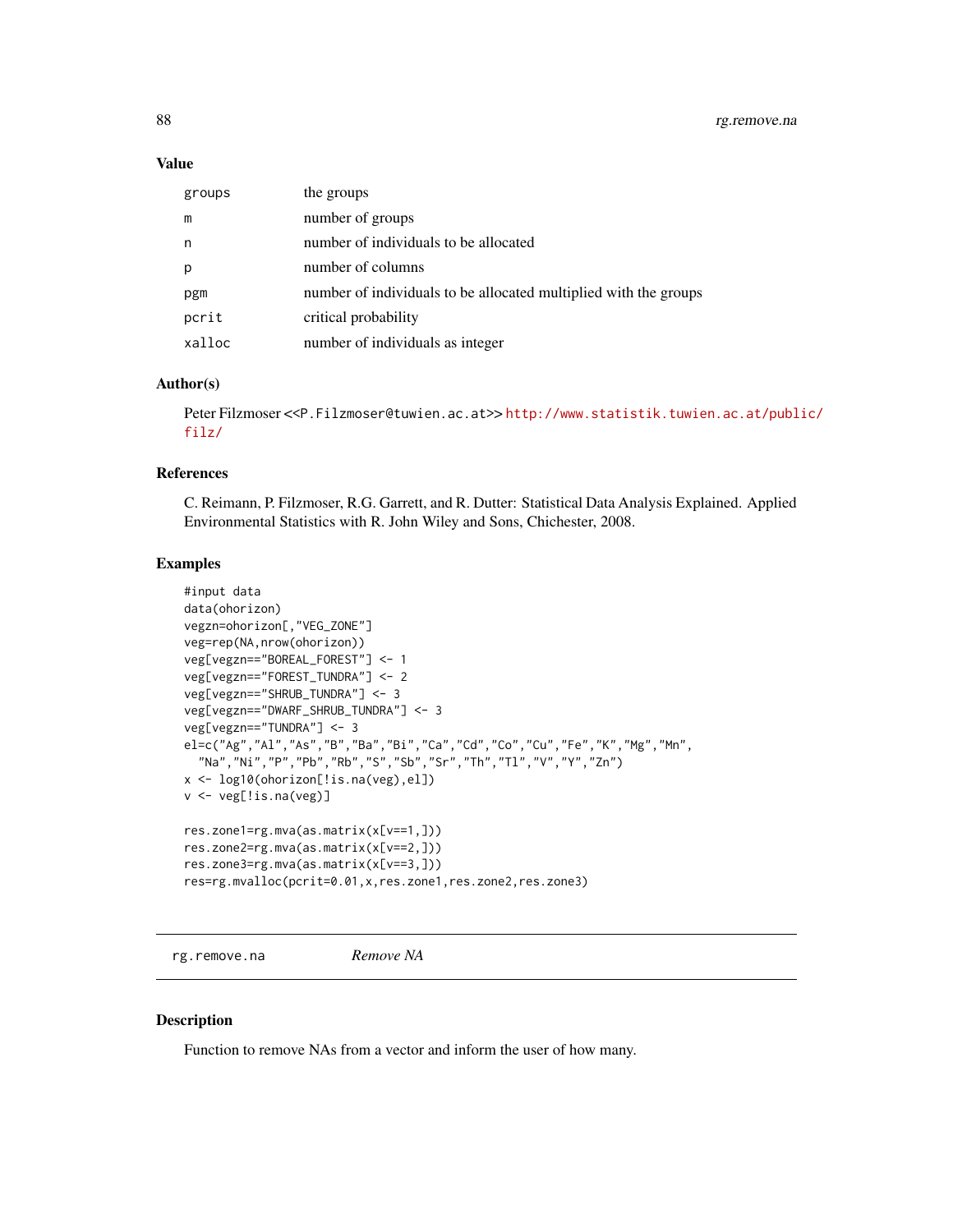#### rg.robmva 89

## Usage

rg.remove.na(xx)

#### Arguments

xx vector

## Details

The function counts the NAs in a vector and returns the number of NAs and the "new" vector.

#### Value

| X   | vector without the NAs |
|-----|------------------------|
| nna | number of NAs removed  |

# Author(s)

Peter Filzmoser <<P.Filzmoser@tuwien.ac.at>>[http://www.statistik.tuwien.ac.at/publ](http://www.statistik.tuwien.ac.at/public/filz/)ic/ [filz/](http://www.statistik.tuwien.ac.at/public/filz/)

# References

C. Reimann, P. Filzmoser, R.G. Garrett, and R. Dutter: Statistical Data Analysis Explained. Applied Environmental Statistics with R. John Wiley and Sons, Chichester, 2008.

# Examples

```
x<-rep(NA,10)
x[c(1,3,5,7,9)] < -10
rg.remove.na(x)
```
rg.robmva *Robust Multivariate Analysis*

# Description

Procedure for multivariate analysis using the minimum volume ellipsoid (MVE), minimum covariance determinant (MCD) or a supplied set of 0-1 weights.

# Usage

```
rg.robmva(x, proc = "mcd", wts = NULL, main = deparse(substitute(x)))
```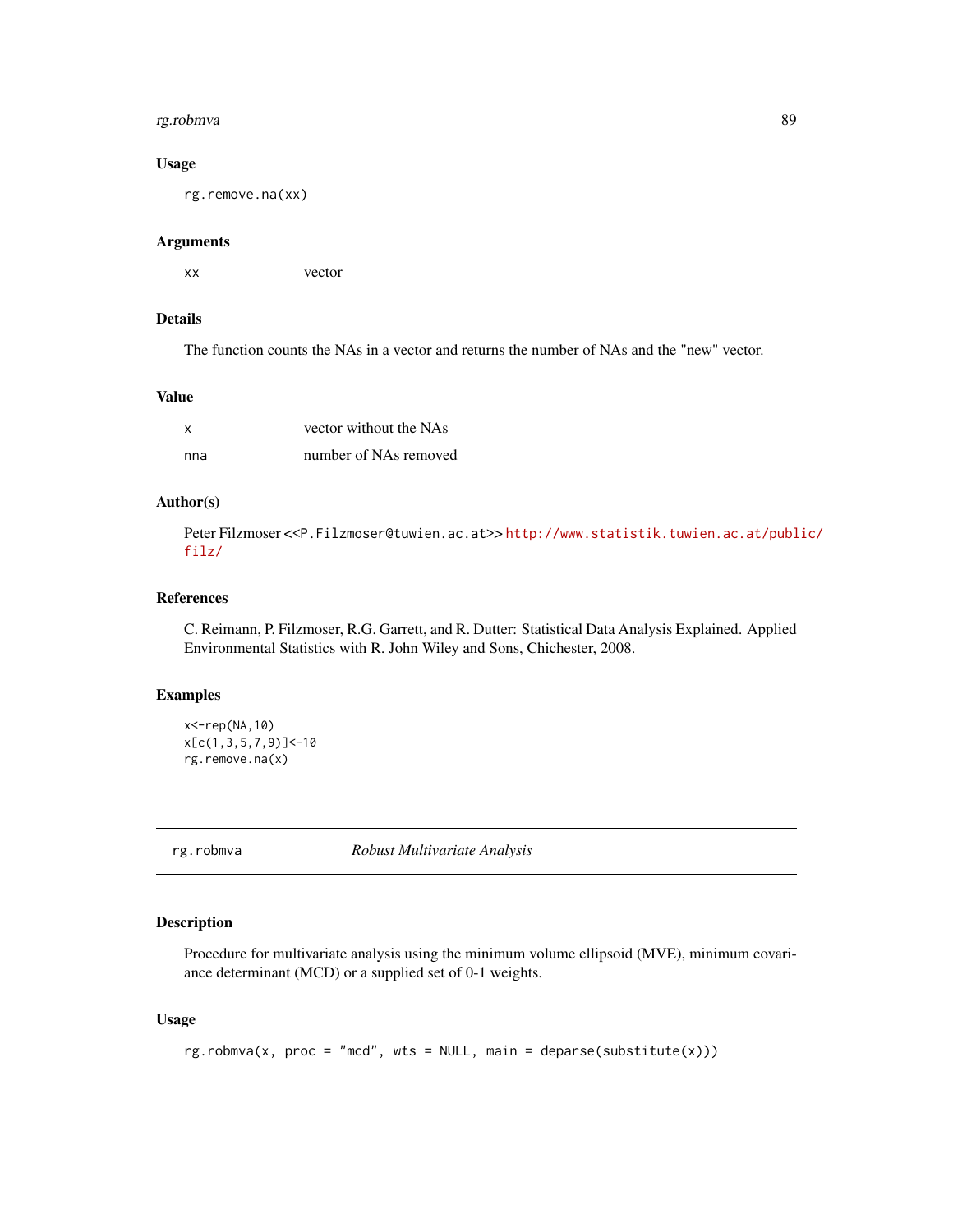90 rg.robmva

## Arguments

| X    | data                                                   |
|------|--------------------------------------------------------|
| proc | procedure for the estimation (MVE or MCD)              |
| wts  | if proc=NULL, the supplied weights for the calculation |
| main | input for the list                                     |

# Details

cov.mcd is limited to a maximum of 50 variables. Both of these procedures lead to a vector of 0-1 weights and mcd is the default. A set of weights can be generated by using Graphical Adaptive Interactive Trimming (GAIT) procedure available though rg.md.gait(). Using 0-1 weights the parameters of the background distribution are estimated by cov.wt(). A robust estimation of the Mahalanobis distances is made for the total data set but is only undertaken if x is non-singular (lowest eigenvalue is >10e-4).

#### Value

| n            | number of rows                                            |
|--------------|-----------------------------------------------------------|
| p            | number of columns                                         |
| wts          | the weights for the covariance matrix                     |
| mean         | the mean of the data                                      |
| COV          | the covariance                                            |
| sd           | the standard deviation                                    |
| r            | correlation matrix                                        |
| eigenvalues  | eigenvalues of the SVD                                    |
| econtrib     | proportion of eigenvalues in $%$                          |
| eigenvectors | eigenvectors of the SVD                                   |
| rload        | loadings matrix                                           |
| rcr          | standardised loadings matrix                              |
| vcontrib     | scores variance                                           |
| pvcontrib    | proportion of scores variance in $%$                      |
| cpvcontrib   | cummulative proportion of scores variance                 |
| md           | Mahalanbois distance                                      |
| ppm          | probability for outliegness using F-distribution          |
| epm          | probability for outliegness using Chisquared-distribution |

# Author(s)

Peter Filzmoser <<P.Filzmoser@tuwien.ac.at>> [http://www.statistik.tuwien.ac.at/publ](http://www.statistik.tuwien.ac.at/public/filz/)ic/ [filz/](http://www.statistik.tuwien.ac.at/public/filz/)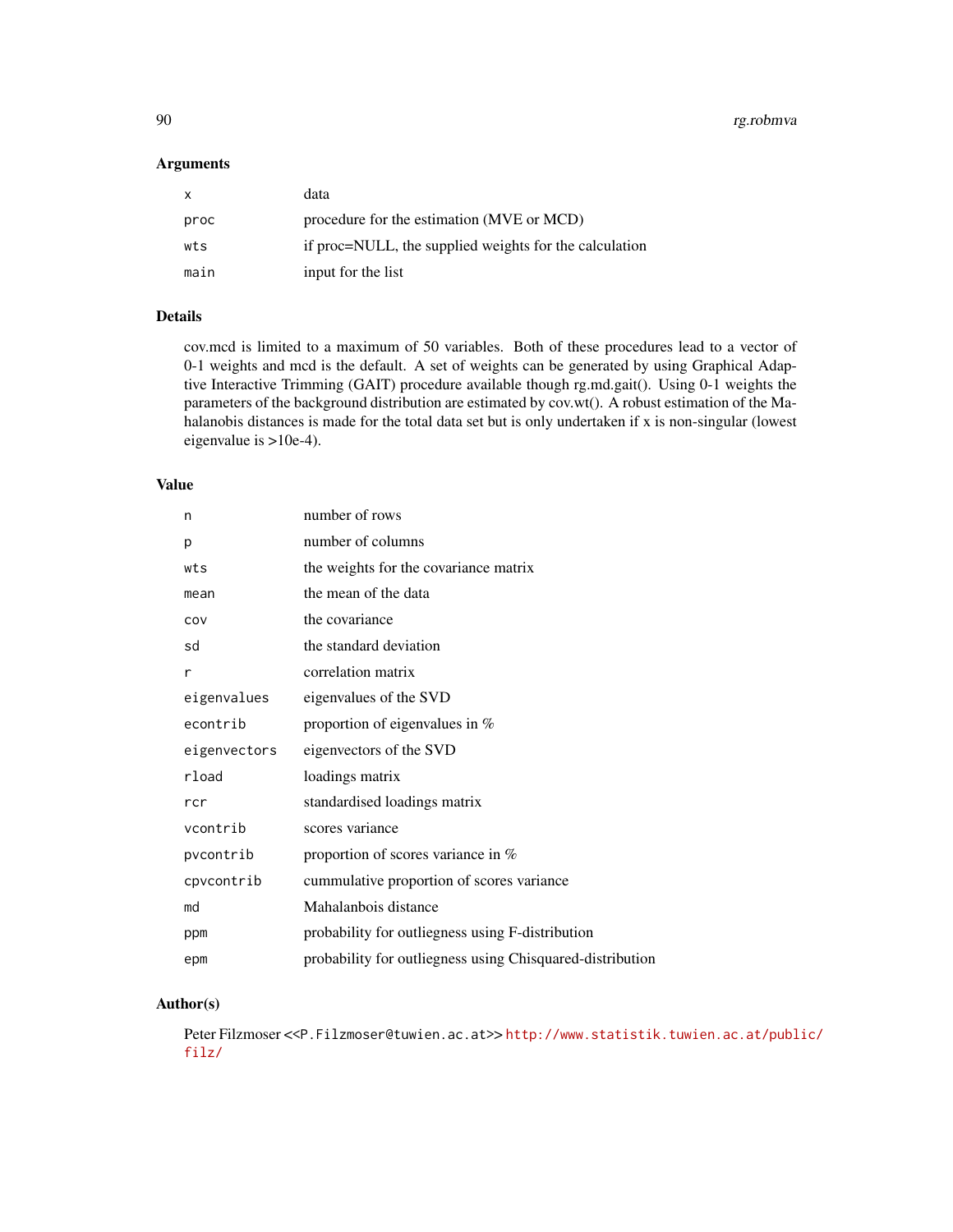# rg.wtdsums 91

#### References

C. Reimann, P. Filzmoser, R.G. Garrett, and R. Dutter: Statistical Data Analysis Explained. Applied Environmental Statistics with R. John Wiley and Sons, Chichester, 2008.

## Examples

```
#input data
data(ohorizon)
vegzn=ohorizon[,"VEG_ZONE"]
veg=rep(NA,nrow(ohorizon))
veg[vegzn=="BOREAL_FOREST"] <- 1
veg[vegzn=="FOREST_TUNDRA"] <- 2
veg[vegzn=="SHRUB_TUNDRA"] <- 3
veg[vegzn=="DWARF_SHRUB_TUNDRA"] <- 3
veg[vegzn=="TUNDRA"] <- 3
el=c("Ag","Al","As","B","Ba","Bi","Ca","Cd","Co","Cu","Fe","K","Mg","Mn",
  "Na","Ni","P","Pb","Rb","S","Sb","Sr","Th","Tl","V","Y","Zn")
x <- log10(ohorizon[!is.na(veg),el])
v <- veg[!is.na(veg)]
subvar=c("Ag","B","Bi","Mg","Mn","Na","Pb","Rb","S","Sb","Tl")
set.seed(100)
```

```
rg.robmva(as.matrix(x[v==1,subvar]))
```

| rg.wtdsums | Calculate Weighted Sums for a Matrix |
|------------|--------------------------------------|
|            |                                      |

#### Description

This function computes a weighted sum for a matrix based on computed quantiles and user defined relative importance.

#### Usage

rg.wtdsums(x, ri, xcentr = NULL, xdisp = NULL)

#### Arguments

| $\mathsf{x}$ | matrix                                                         |
|--------------|----------------------------------------------------------------|
| ri           | vector for the relative importance, $length(ri)=length(x[1,])$ |
| xcentr       | the provided center                                            |
| xdisp        | the provided variance                                          |

## Details

It is not necessary to provide the center and the variance. If those values are not supplied the center is the 50% quantile and the variance is calculated from the 25% and 75% quantile.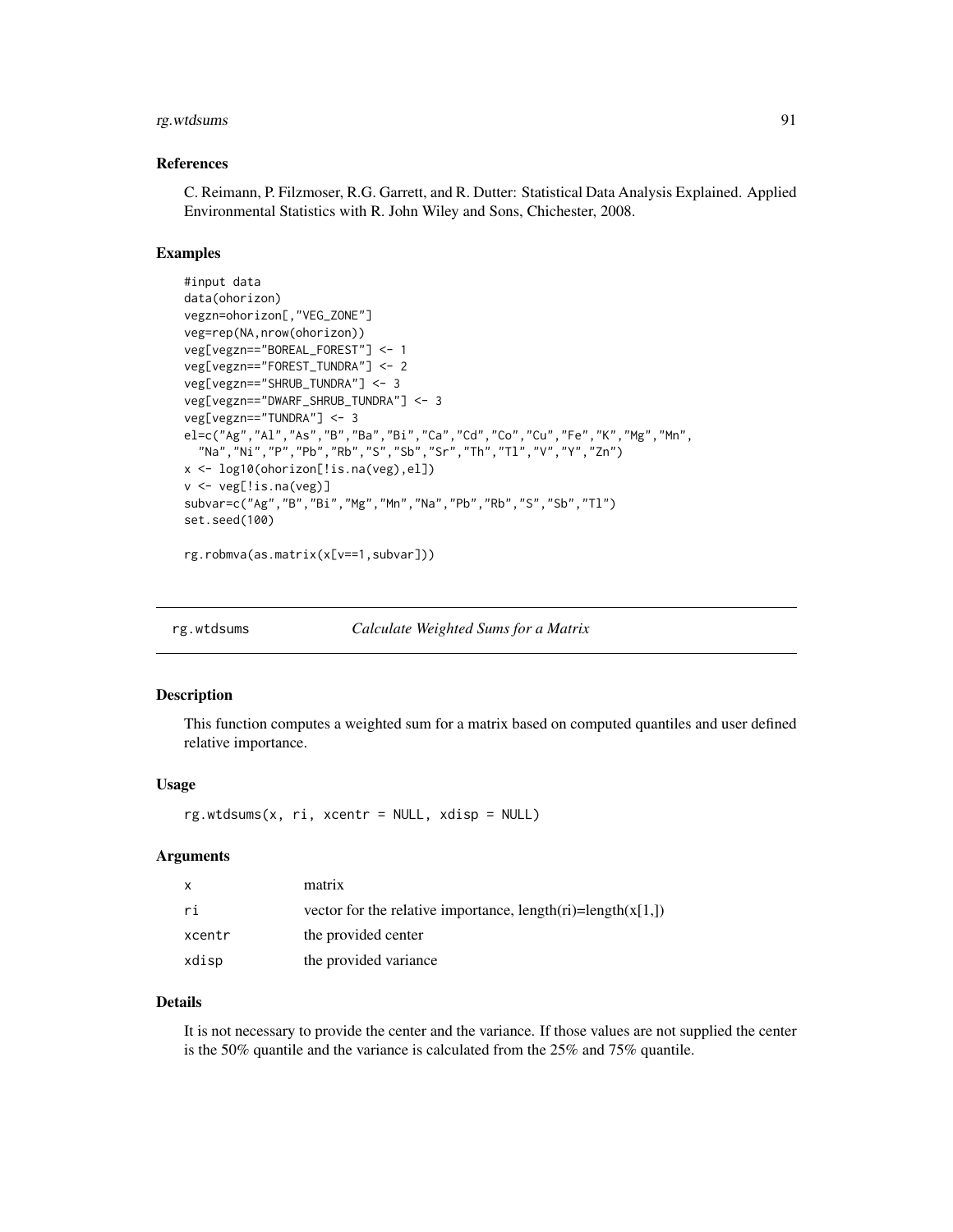## Value

| input | input parameter                         |
|-------|-----------------------------------------|
| centr | the center                              |
| disp  | the variance                            |
| ri    | relative importance                     |
| W     | weights                                 |
| a     | normalized weights                      |
| WS    | normalized weights times standardized x |

# Author(s)

Peter Filzmoser <<P.Filzmoser@tuwien.ac.at>> [http://www.statistik.tuwien.ac.at/publ](http://www.statistik.tuwien.ac.at/public/filz/)ic/ [filz/](http://www.statistik.tuwien.ac.at/public/filz/)

#### References

C. Reimann, P. Filzmoser, R.G. Garrett, and R. Dutter: Statistical Data Analysis Explained. Applied Environmental Statistics with R. John Wiley and Sons, Chichester, 2008.

## Examples

```
data(chorizon)
var=c("Si_XRF","Al_XRF","K_XRF","LOI","P","Mn")
ri=c(-2.0,1.5,2.0,2.0,3.0,2.0)
x=chorizon[,var]
rg.wtdsums(x,ri)
```
RobCor.plot *Compares the Robust Estimation with the Classical*

## Description

This function compares a robust covariance (correlation) estimation (MCD is used) with the classical approach. A plot with the two ellipses will be produced and the correlation coefficients are quoted.

## Usage

```
RobCor.plot(x, y, quan = 1/2, alpha = 0.025, colC = 1, colR = 1, ltyC = 2,
ltyR = 1, ...
```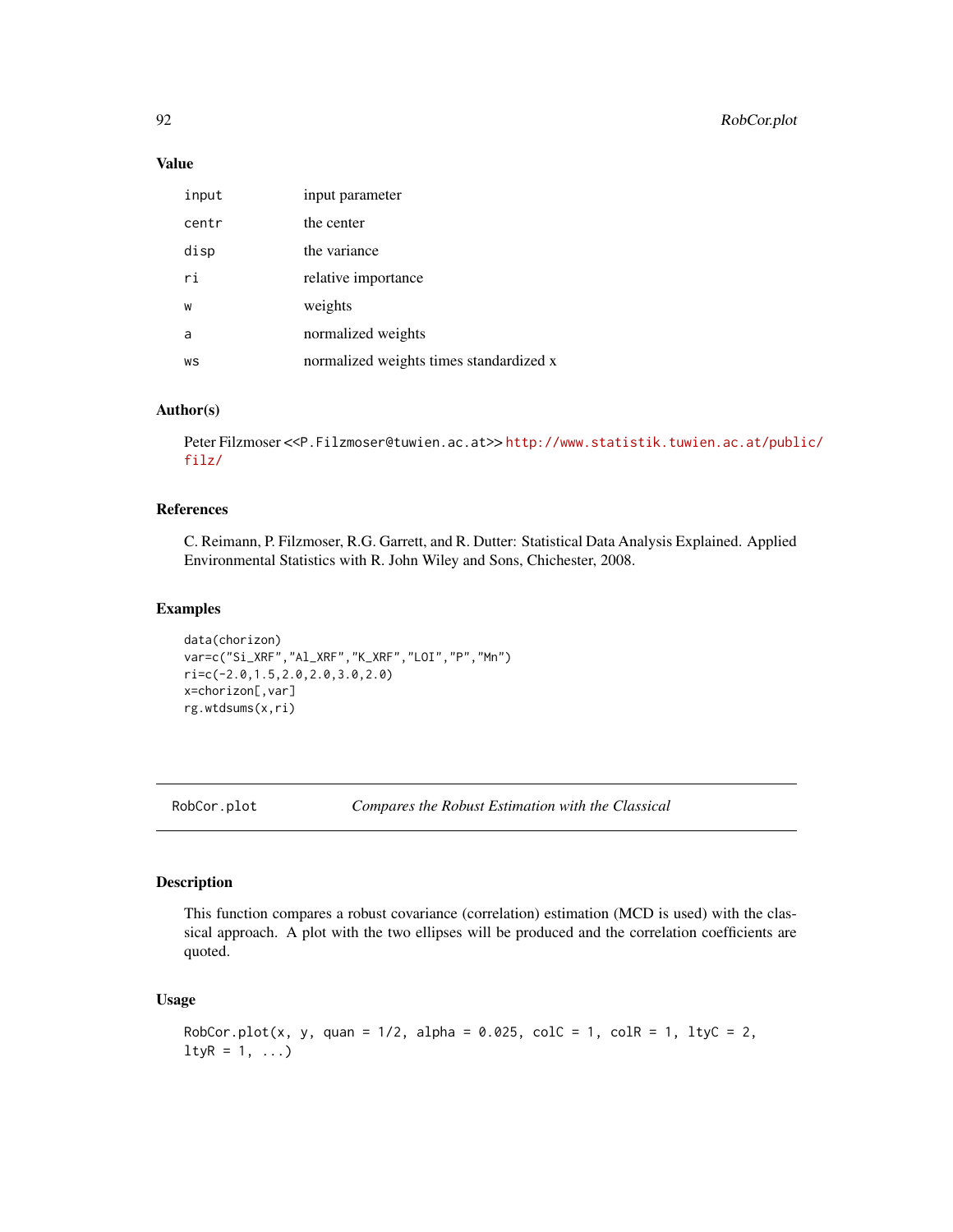# RobCor.plot 93

# Arguments

| x, y       | two data vectors where the correlation should be computed |
|------------|-----------------------------------------------------------|
| quan       | fraction of tolerated outliers (at most 0.5)              |
| alpha      | quantile of chisquare distribution for outlier cutoff     |
| colC, colR | colour for both ellipses                                  |
| ltyC, ltyR | line type for both ellipses                               |
|            | other graphical parameters                                |

# Details

The covariance matrix is estimated in a robust (MCD) and non robust way and then both ellipses are plotted. The radi is calculated from the singular value decomposition and a breakpoint (specified quantile) for outlier cutoff.

# Value

| cor.cla | correlation of the classical estimation |
|---------|-----------------------------------------|
| cor.rob | correlation of the robust estimation    |

# Author(s)

Peter Filzmoser <<P.Filzmoser@tuwien.ac.at>> [http://www.statistik.tuwien.ac.at/publ](http://www.statistik.tuwien.ac.at/public/filz/)ic/ [filz/](http://www.statistik.tuwien.ac.at/public/filz/)

## References

C. Reimann, P. Filzmoser, R.G. Garrett, and R. Dutter: Statistical Data Analysis Explained. Applied Environmental Statistics with R. John Wiley and Sons, Chichester, 2008.

## Examples

```
data(chorizon)
Be=chorizon[,"Be"]
Sr=chorizon[,"Sr"]
RobCor.plot(log10(Be),log10(Sr),xlab="Be in C-horizon [mg/kg]",
ylab="Sr in C-horizon [mg/kg]",cex.lab=1.2, pch=3, cex=0.7,
xaxt="n", yaxt="n",colC=1,colR=1,ltyC=2,ltyR=1)
```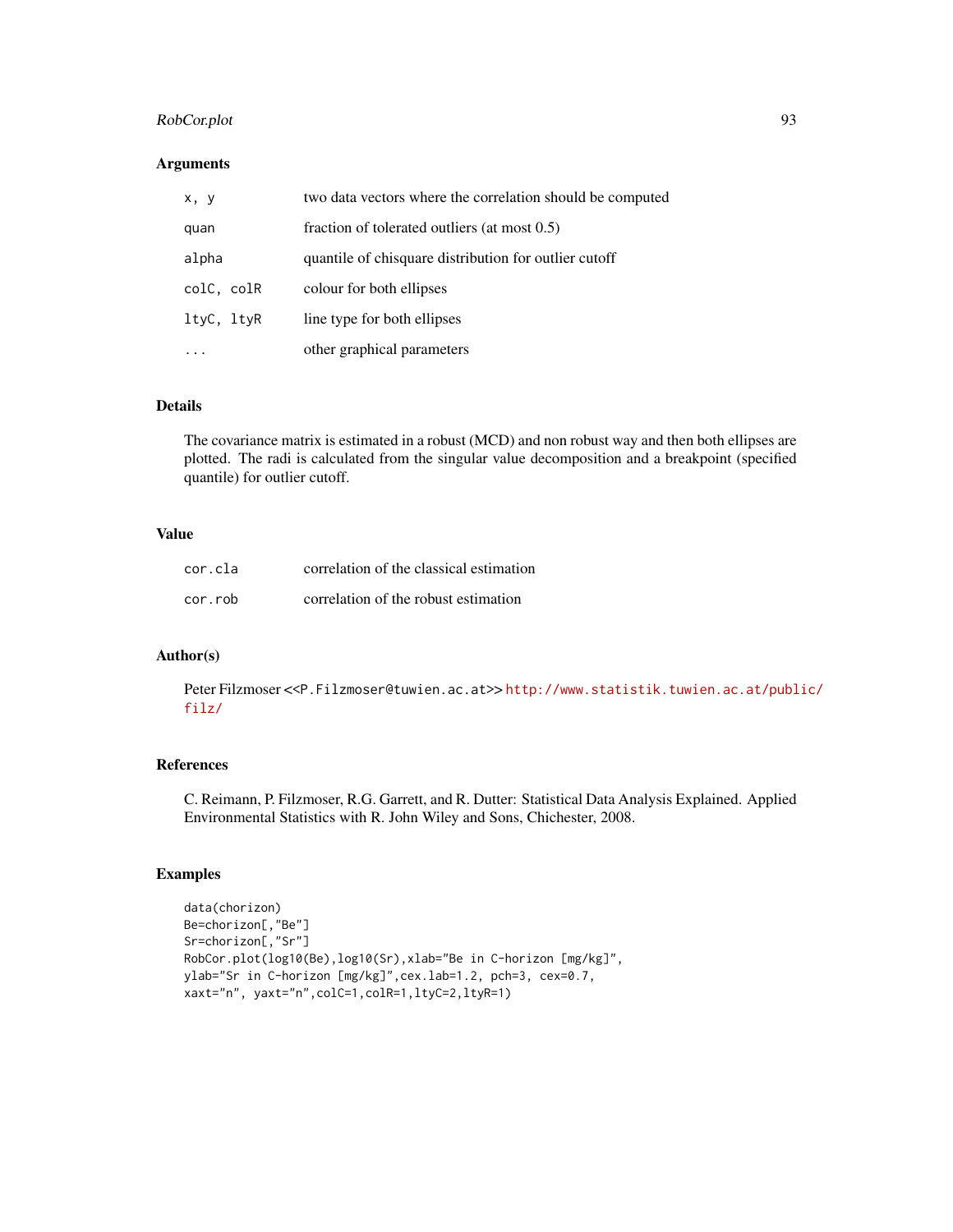<span id="page-93-0"></span>roundpretty *Roundpretty*

# Description

Round a value in a pretty way.

#### Usage

roundpretty(kvec, maxdig)

# Arguments

| kvec   | the variable to be rounded              |
|--------|-----------------------------------------|
| maxdig | maximum number of digits after the coma |

#### Value

result rounded value

# Author(s)

Peter Filzmoser <<P.Filzmoser@tuwien.ac.at>> [http://www.statistik.tuwien.ac.at/publ](http://www.statistik.tuwien.ac.at/public/filz/)ic/ [filz/](http://www.statistik.tuwien.ac.at/public/filz/)

# References

C. Reimann, P. Filzmoser, R.G. Garrett, and R. Dutter: Statistical Data Analysis Explained. Applied Environmental Statistics with R. John Wiley and Sons, Chichester, 2008.

## See Also

[roundpretty.sub](#page-94-0)

# Examples

```
roundpretty(0.873463029,5)
roundpretty(0.073463029,5)
roundpretty(0.003463029,5)
roundpretty(0.000463029,5)
```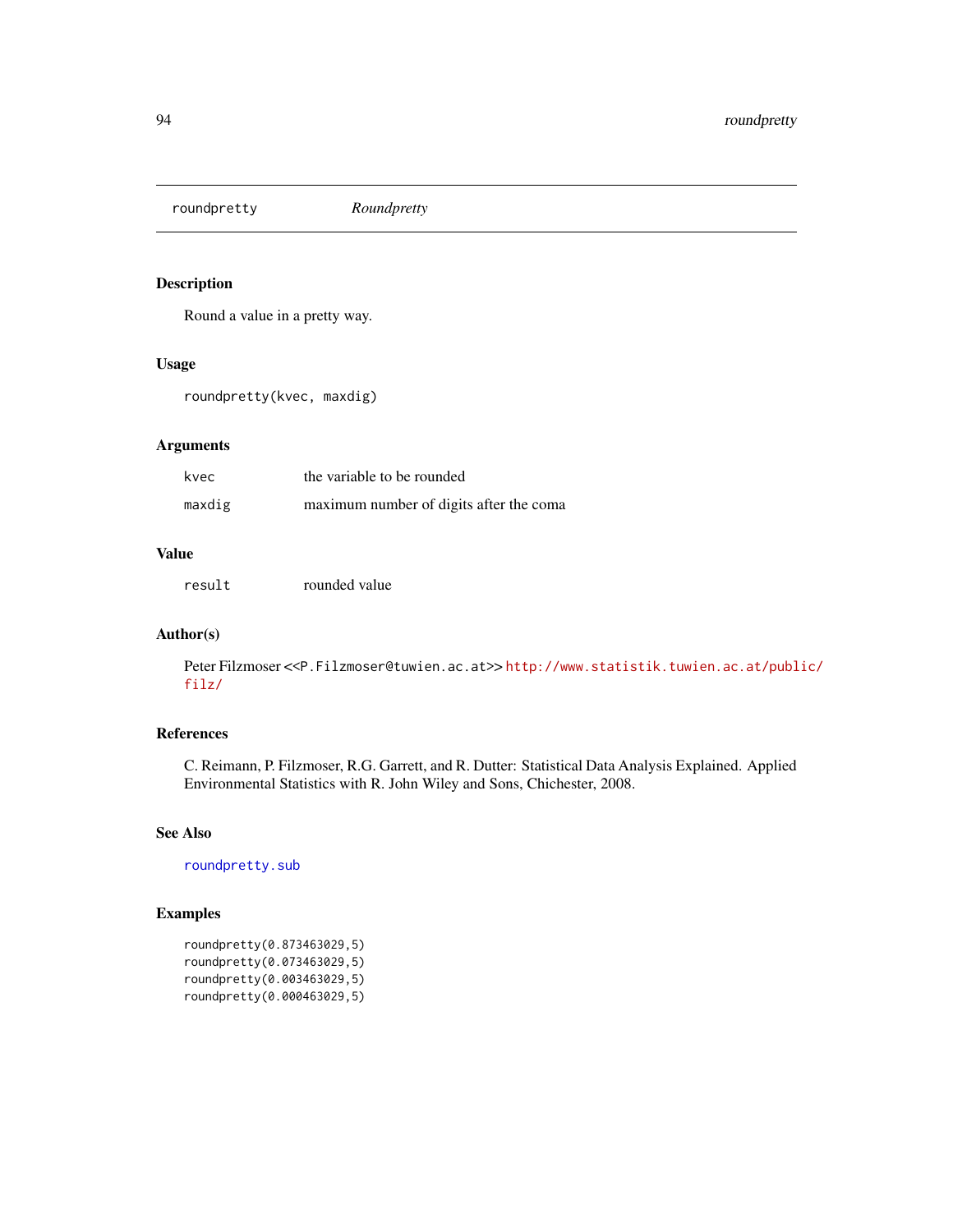# <span id="page-94-0"></span>Description

This function rounds the number in pretty way.

## Usage

```
roundpretty.sub(k, maxdig)
```
# Arguments

| k      | number to be rounded pretty             |
|--------|-----------------------------------------|
| maxdig | maximum number of digits after the coma |

# Details

When maxdig is larger than 8 and the number is smaller than 0.00001, the number is rounded to 8 numbers after the coma. When the number ist smaller than 0.0001 the maximum numbers after the coma is 7, and so on.

## Value

kr rounded value

# Author(s)

Peter Filzmoser <<P.Filzmoser@tuwien.ac.at>>[http://www.statistik.tuwien.ac.at/publ](http://www.statistik.tuwien.ac.at/public/filz/)ic/ [filz/](http://www.statistik.tuwien.ac.at/public/filz/)

## References

C. Reimann, P. Filzmoser, R.G. Garrett, and R. Dutter: Statistical Data Analysis Explained. Applied Environmental Statistics with R. John Wiley and Sons, Chichester, 2008.

## See Also

[roundpretty](#page-93-0)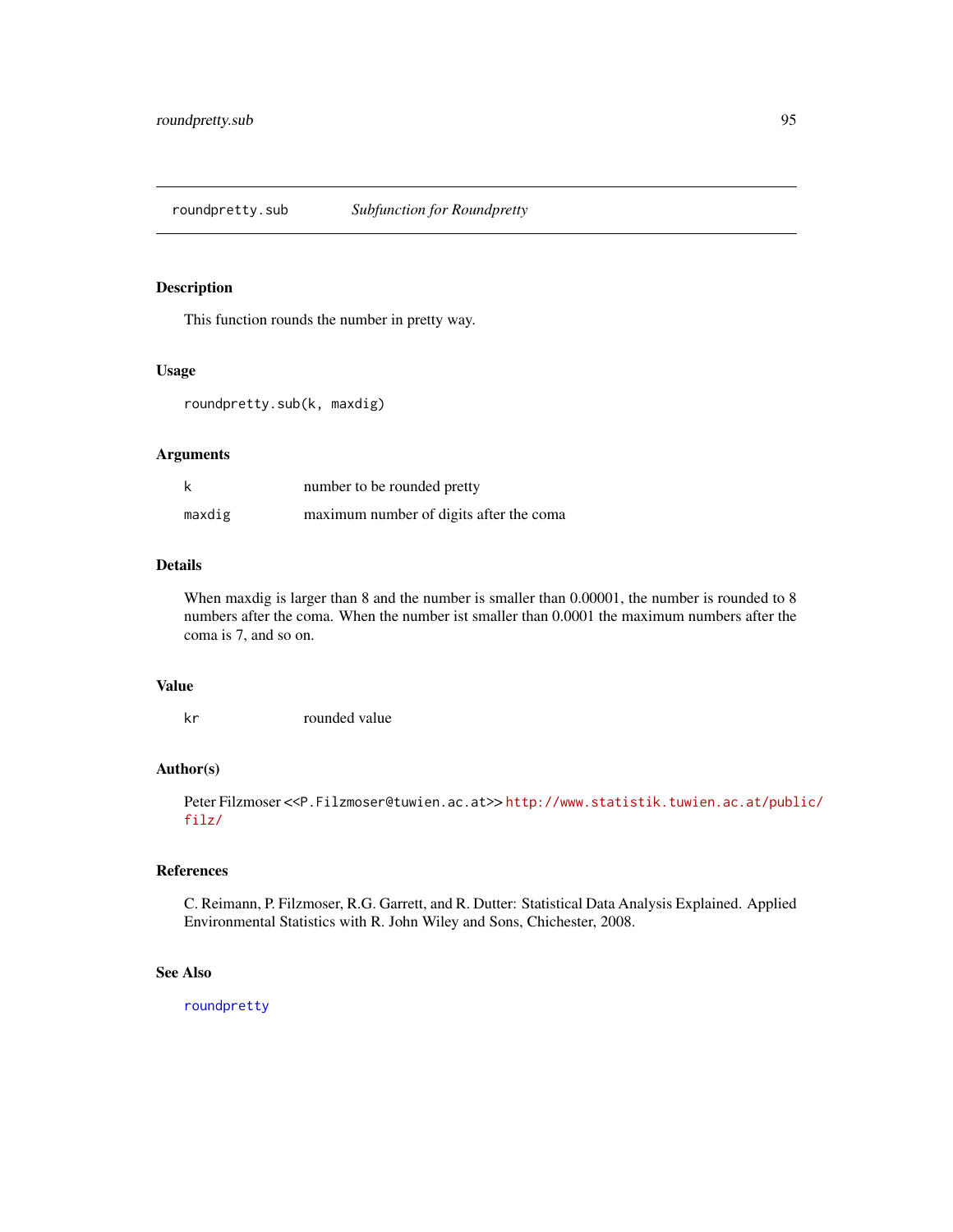scalebar *Scalebar*

# Description

This function plots the unit at a specified location.

#### Usage

```
scalebar(Xlowerleft, Ylowerleft, Xupperright, Yupperright, shifttext, shiftkm,
sizetext)
```
# Arguments

| Xlowerleft, Ylowerleft   | x and y coordinate of the lower left corner             |
|--------------------------|---------------------------------------------------------|
| Xupperright, Yupperright | x and y coordinate of the upper corner                  |
| shifttext                | on which margin line, starting at 0 counting outwards   |
| shiftkm                  | how far from the last point the label should be written |
| sizetext                 | expansion factor for the text                           |

# Author(s)

Peter Filzmoser <<P.Filzmoser@tuwien.ac.at>> [http://www.statistik.tuwien.ac.at/publ](http://www.statistik.tuwien.ac.at/public/filz/)ic/ [filz/](http://www.statistik.tuwien.ac.at/public/filz/)

## References

C. Reimann, P. Filzmoser, R.G. Garrett, and R. Dutter: Statistical Data Analysis Explained. Applied Environmental Statistics with R. John Wiley and Sons, Chichester, 2008.

# Examples

```
plot.new()
scalebar(0,0.25,1,0.5,shifttext=-0.05,shiftkm=4e4,sizetext=0.8)
```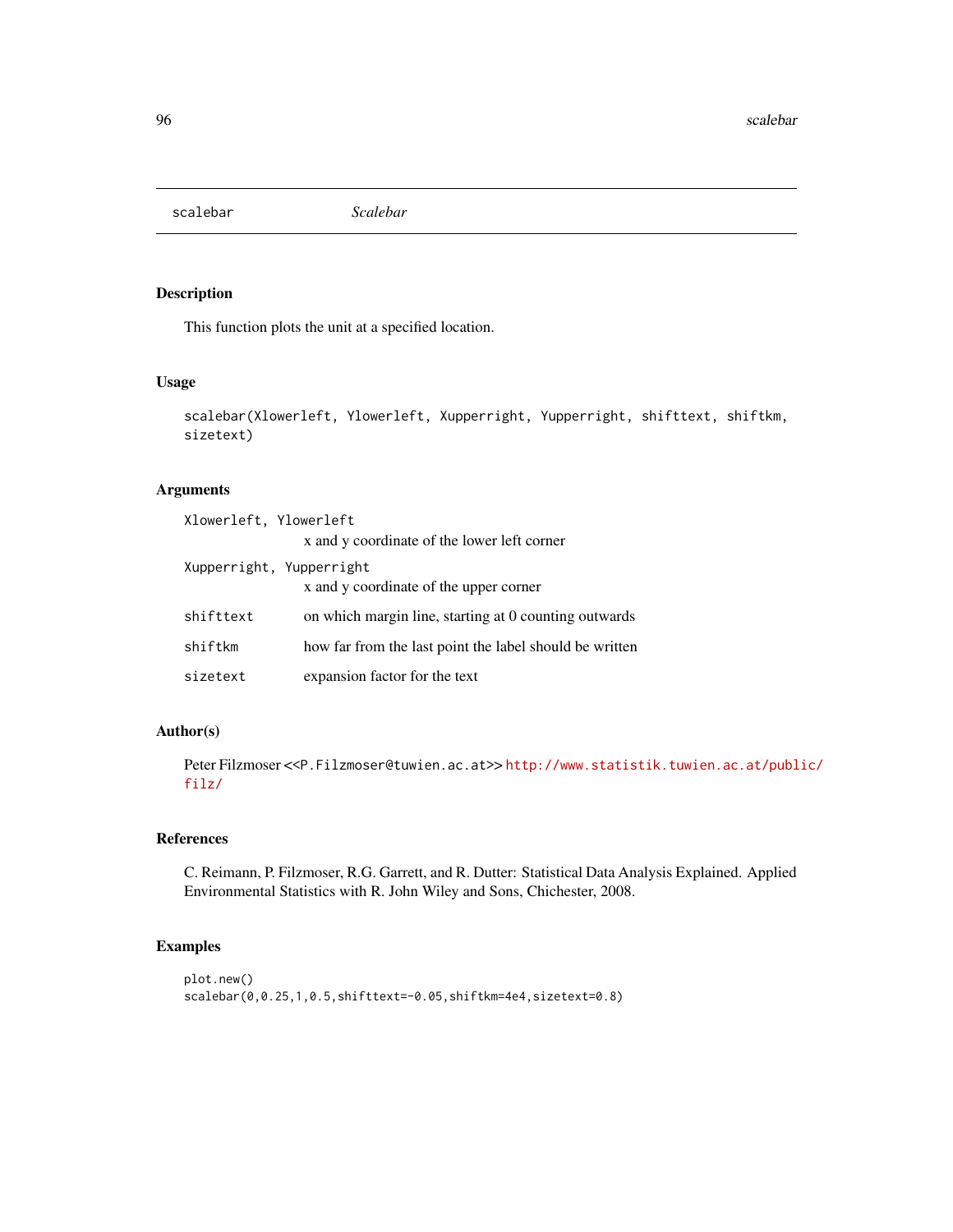#### Description

This function makes a 3D plot of the data and the regression function. The user has the choice between different methods to calculate the coefficients for the regression model.

#### Usage

```
scatter3dPETER(x, y, z, xlab = deparse(substitute(x)),ylab = deparse(substitute(y)), zlab = deparse(substitute(z)),
revolutions = 0, bg.col = c("white", "black"),
axis.col = if (bg.col == "white") "black" else "white",
surface.col = c("blue", "green", "orange", "magenta", "cyan", "red",
"yellow", "gray"), neg.res.col = "red",
pos.res.col = "green", point.col = "yellow", text.col = axis.col,
grid.col = if (bg.col == "white") "black" else "gray",
fogtype = c("exp2", "linear", "exp", "none"),
residuals = (length(fit) == 1), surface = TRUE, grid = TRUE,
grid.lines = 26, df.smooth = NULL, df.additive = NULL, sphere.size = 1,
threshold = 0.01, speed = 1, fov = 60, fit = "linear", groups = NULL,
parallel = TRUE, model.summary = FALSE)
```
## Arguments

| x, y, z                  | the coordinates for the points                                                                  |
|--------------------------|-------------------------------------------------------------------------------------------------|
| xlab, ylab, zlab         |                                                                                                 |
|                          | the labels for the axis                                                                         |
| revolutions              | if the plot should be viewed from different angles                                              |
|                          | bg.col, axis.col, surface.col, point.col, text.col, grid.col                                    |
|                          | define the colour for the background, axis,                                                     |
| pos.res.col, neg.res.col |                                                                                                 |
|                          | colour for positive and negativ residuals                                                       |
| fogtype                  | describes the fogtype, see rgl.bg                                                               |
| residuals                | if the residuals should be plotted                                                              |
| surface                  | if the regression function should be plotted or just the points                                 |
| grid                     | if TRUE, the grid is plotted                                                                    |
| grid.lines               | number of lines in the grid                                                                     |
| df.smooth                | if fit=smooth, the number of degrees of freedom                                                 |
| df.additive              | if fit=additive, the number of degrees of freedom                                               |
| sphere.size              | a value for calibrating the size of the sphere                                                  |
| threshold                | the minimum size of the sphere, if the size is smaller than the threshold a point<br>is plotted |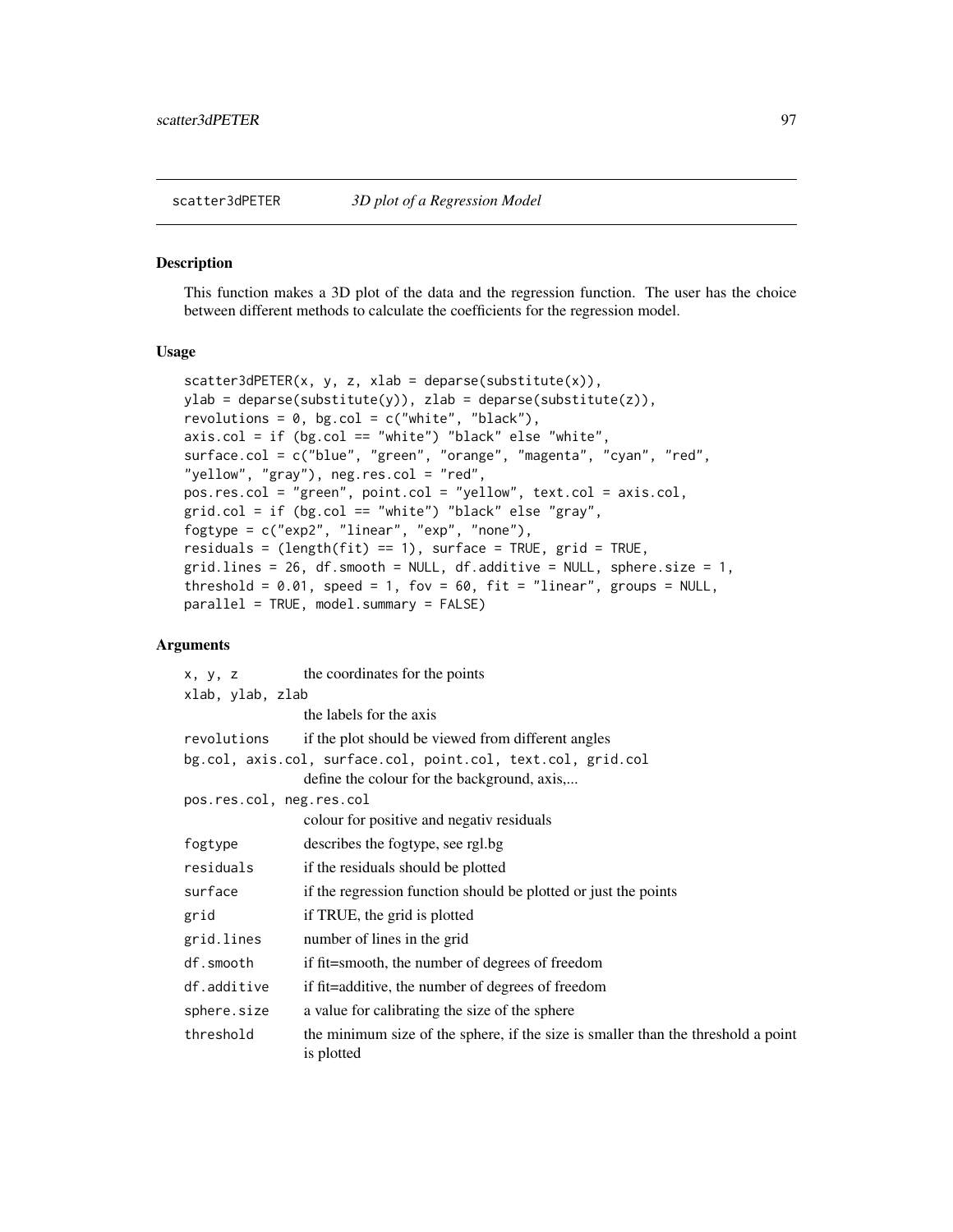| speed         | if revolutions > 0, how fast you make a 360 degree turn                                     |
|---------------|---------------------------------------------------------------------------------------------|
| fov           | field-of-view angle, see rgl. viewpoint                                                     |
| fit           | which method should be used for the model; "linear", "quadratic", "smooth" or<br>"additive" |
| groups        | define groups for the points                                                                |
| parallel      | if groups is not NULL, a parallel shift in the model is made                                |
| model.summarv | if the summary should be returned                                                           |

## Details

The user can choose between a linear, quadratic, smoothed or additve model to calculate the coefficients.

# Author(s)

Peter Filzmoser <<P.Filzmoser@tuwien.ac.at>>[http://www.statistik.tuwien.ac.at/publ](http://www.statistik.tuwien.ac.at/public/filz/)ic/ [filz/](http://www.statistik.tuwien.ac.at/public/filz/)

# References

C. Reimann, P. Filzmoser, R.G. Garrett, and R. Dutter: Statistical Data Analysis Explained. Applied Environmental Statistics with R. John Wiley and Sons, Chichester, 2008.

# Examples

```
#required library
#require(IPSUR)
data(chorizon)
lit=1
# This example needs additional libraries:
#scatter3dPETER(x=log10(chorizon[chorizon$LITO==lit,"Cr"]),
# z=log10(chorizon[chorizon$LITO==lit,"Cr_INAA"]),
# y=log10(chorizon[chorizon$LITO==lit,"Co"]),
# xlab="",ylab="",zlab="",
# neg.res.col=gray(0.6), pos.res.col=gray(0.1), point.col=1, fov=30,
# surface.col="black",grid.col="gray",sphere.size=0.8)
```
SmoothLegend *Plots Smoothing Maps and a Legend*

# Description

Plots smoothing maps and legend based on continuous or percentile scale.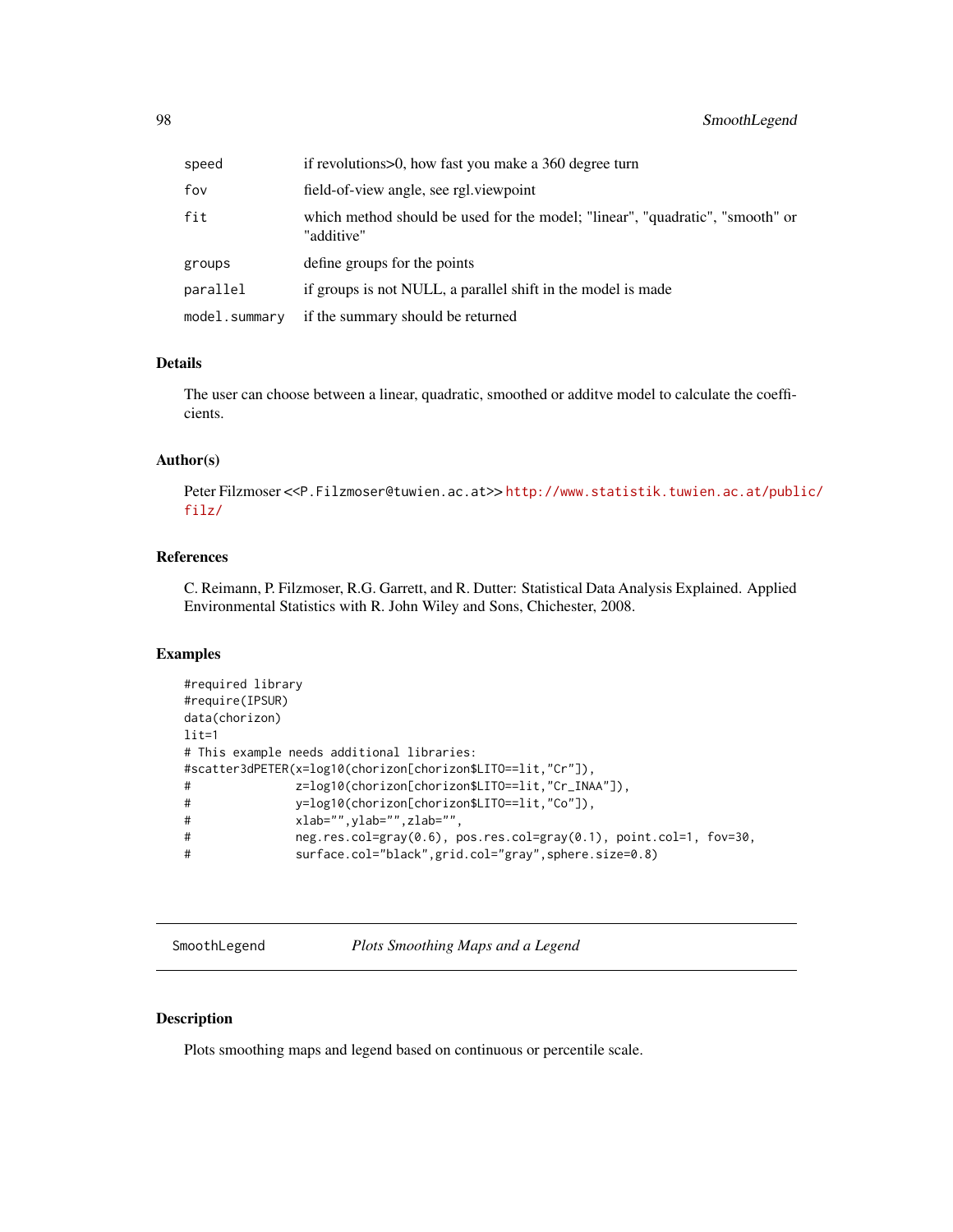# SmoothLegend 99

#### Usage

```
SmoothLegend(X, Y, z, resol = 200, type = "percentile", whichcol = "gray",
qutiles = c(0, 0.05, 0.25, 0.5, 0.75, 0.9, 0.95, 1), borders=NULL, leg.xpos.min = 780000,
leg.xpos.max = 8e+05, leg.ypos.min = 7760000, leg.ypos.max = 7870000,
leg.title = "mg/kg", leg.title.cex = 0.7, leg.numb.cex = 0.7, leg.round = 2,
leg.wid = 4, leg.numb.xshift = 70000, leg.perc.xshift = 40000,
leg.perc.yshift = 20000, tit.xshift = 35000)
```
# Arguments

| X               | X-coordinates                                                                                                                   |
|-----------------|---------------------------------------------------------------------------------------------------------------------------------|
| Y               | Y-coordinates                                                                                                                   |
| z               | values on the coordinates                                                                                                       |
| resol           | resolution of smoothing                                                                                                         |
| type            | "percentile" for percentile legend; "contin" for continuous grey-scale or colour<br>map                                         |
| whichcol        | type of color scheme to use: "grey", "rainbow", "rainbow.trunc", "rainbow.inv",<br>"terrain" or "topo"                          |
| qutiles         | considered quantiles if type="percentile" is used                                                                               |
| borders         | either NULL or character string with the name of the list with list elements x<br>and y for x- and y-coordinates of map borders |
| leg.xpos.min    | minimum value of x-position of the legend                                                                                       |
| leg.xpos.max    | maximum value of x-position of the legend                                                                                       |
| leg.ypos.min    | minimum value of y-position of the legend                                                                                       |
| leg.ypos.max    | maximum value of y-position of the legend                                                                                       |
| leg.title       | title for legend                                                                                                                |
| leg.title.cex   | cex for legend title                                                                                                            |
| leg.numb.cex    | cex for legend numbers                                                                                                          |
| leg.round       | round legend to specified digits "pretty"                                                                                       |
| leg.wid         | width (space in numbers) for legend                                                                                             |
| leg.numb.xshift |                                                                                                                                 |
|                 | x-shift of numbers in legend relative to leg.xpos.max                                                                           |
| leg.perc.xshift |                                                                                                                                 |
|                 | x-shift of "Percentile" in legend relative to leg.xpos.min                                                                      |
| leg.perc.yshift | y-shift of "Percentile" in legend relative to leg.ypos.max                                                                      |
|                 |                                                                                                                                 |
| tit.xshift      | x-shift of title in legend relative to leg.xpos.max                                                                             |

#### Details

First a interpolation is applied using different versions of algorithms from Akima and then all points a distinguished into inside an outside the polygonal region. Now the empirical quantiles for points inside the polygon are computed and then the values are plotted in different scales of the choosen colour. ATTENTION: here borders were defined for the smoothing region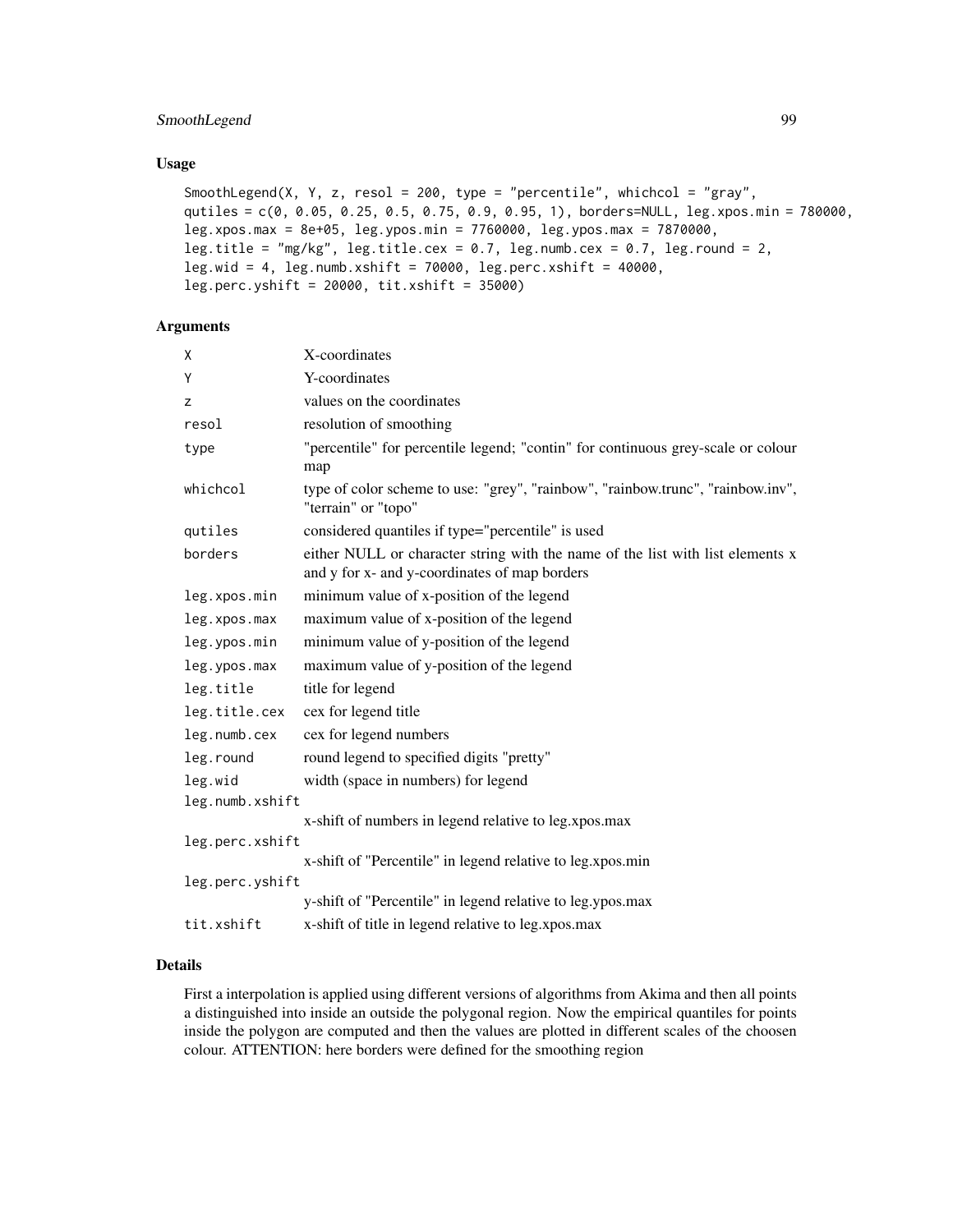#### Author(s)

Peter Filzmoser <<P.Filzmoser@tuwien.ac.at>> [http://www.statistik.tuwien.ac.at/publ](http://www.statistik.tuwien.ac.at/public/filz/)ic/ [filz/](http://www.statistik.tuwien.ac.at/public/filz/)

#### References

C. Reimann, P. Filzmoser, R.G. Garrett, and R. Dutter: Statistical Data Analysis Explained. Applied Environmental Statistics with R. John Wiley and Sons, Chichester, 2008.

#### Examples

```
data(chorizon)
X=chorizon[,"XCOO"]
Y=chorizon[,"YCOO"]
el=log10(chorizon[,"As"])
# generate plot
plot(X,Y,frame.plot=FALSE,xaxt="n",yaxt="n",xlab="",ylab="",type="n")
data(bordersKola) # list with list elements x and y for x- and y-corrdinates of map borders
SmoothLegend(X,Y,el,resol=200,type="contin",whichcol="gray",
    qutiles=c(0,0.05,0.25,0.50,0.75,0.90,0.95,1), borders="bordersKola",
    leg.xpos.min=7.8e5,leg.xpos.max=8.0e5,leg.ypos.min=77.6e5,leg.ypos.max=78.7e5,
   leg.title="mg/kg", leg.title.cex=0.7, leg.numb.cex=0.7, leg.round=2,leg.wid=4,
   leg.numb.xshift=0.7e5,leg.perc.xshift=0.4e5,leg.perc.yshift=0.2e5,tit.xshift=0.35e5)
# plot background
data(kola.background)
plotbg(map.col=c("gray","gray","gray","gray"),map.lwd=c(1,1,1,1),add.plot=TRUE)
```
suns *Plot Suns*

#### Description

This function makes a graphical diagram of multivariate data. Every element represents one line in the sun and the length of the line indicates the concentration of the element.

#### Usage

```
suns(x, full = TRUE, scale = TRUE, radius = TRUE, labels = dimnames(x)[[1]],
locations = NULL, nrow = NULL, ncol = NULL, len = 1, key.loc = NULL,key.labels = dimnames(x)[[2]], key.xpd = TRUE, xlim = NULL, ylim = NULL,
flip.labels = NULL, col.stars = NA, axes = FALSE, frame.plot = axes, main = NULL,
sub = NULL, xlab = "", ylab = "", cex = 0.8, lwd = 0.25, lty = par("lty"),
xpd = FALSE,mar = pmin(par("mar"), 1.1 + c(2 \times axes + (x \times b) = ""), 2 \times axes + (y \times b) = ""), 1, 0),
add = FALSE, plot = TRUE, ...)
```
100 suns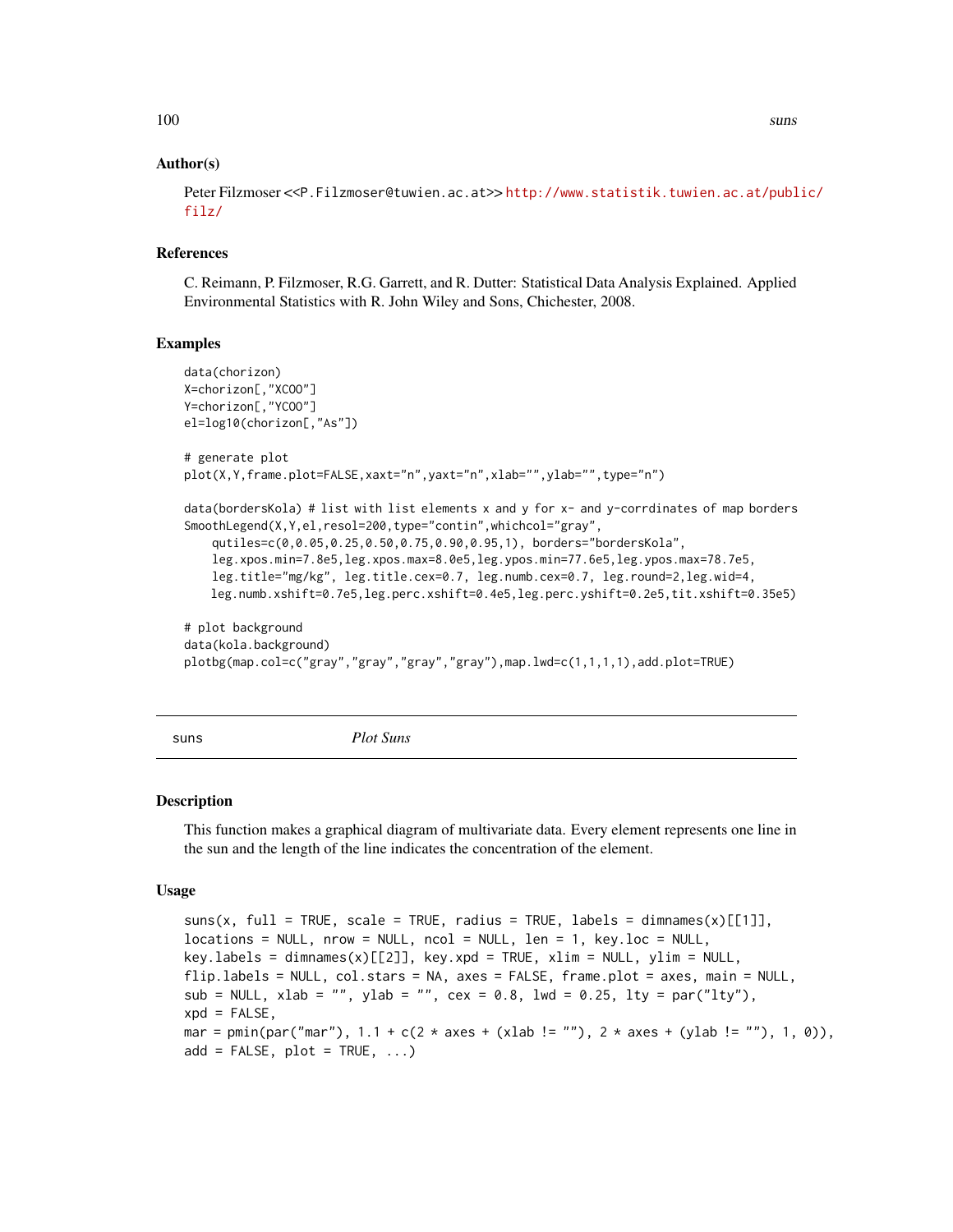#### suns and the state of the state of the state of the state of the state of the state of the state of the state of the state of the state of the state of the state of the state of the state of the state of the state of the s

# Arguments

| X           | a matrix or a data frame.                                                                                                                                                                          |  |
|-------------|----------------------------------------------------------------------------------------------------------------------------------------------------------------------------------------------------|--|
| full        | if TRUE, a whole circle will be made                                                                                                                                                               |  |
| scale       | if TRUE, the data will be scaled                                                                                                                                                                   |  |
| radius      | should be TRUE, otherwise the lines in the sun will not be plotted                                                                                                                                 |  |
| labels      | the labels for the suns inside the map                                                                                                                                                             |  |
| locations   | the locations for the suns inside the map                                                                                                                                                          |  |
| nrow, ncol  | integers giving the number of rows and columns to use when locations=NULL                                                                                                                          |  |
| len         | scaling factor for the length of the lines (according to the size of the map)                                                                                                                      |  |
| key.loc     | the location for the legend                                                                                                                                                                        |  |
| key.labels  | the labels in the legend                                                                                                                                                                           |  |
| key.xpd     | A logical value or NA. If FALSE, all plotting is clipped to the plot region, if<br>TRUE, all plotting is clipped to the figure region, and if NA, all plotting is<br>clipped to the device region. |  |
| flip.labels | logical indication if the label locations should flip up and down from diagram to<br>diagram.                                                                                                      |  |
| axes        | if FALSE, no axes will be drawn                                                                                                                                                                    |  |
| frame.plot  | if TRUE, a box will be made around the plot                                                                                                                                                        |  |
|             | main, sub, xlab, xlim, ylim, col.stars, ylab, cex, lwd, lty, xpd, mar<br>graphical parameters and labels for the plot                                                                              |  |
| add         | if TRUE, it will be added to the plot                                                                                                                                                              |  |
| plot        | nothing is plotted                                                                                                                                                                                 |  |
| .           | graphical parameters for plotting the box                                                                                                                                                          |  |

## Details

Each sun represents one row of the input x. Each line of the sun represents one choosen element. The distance from the center of the sun to the point shows the size of the value of the (scaled) column.

# Author(s)

Peter Filzmoser <<P.Filzmoser@tuwien.ac.at>>[http://www.statistik.tuwien.ac.at/publ](http://www.statistik.tuwien.ac.at/public/filz/)ic/ [filz/](http://www.statistik.tuwien.ac.at/public/filz/)

# References

C. Reimann, P. Filzmoser, R.G. Garrett, and R. Dutter: Statistical Data Analysis Explained. Applied Environmental Statistics with R. John Wiley and Sons, Chichester, 2008.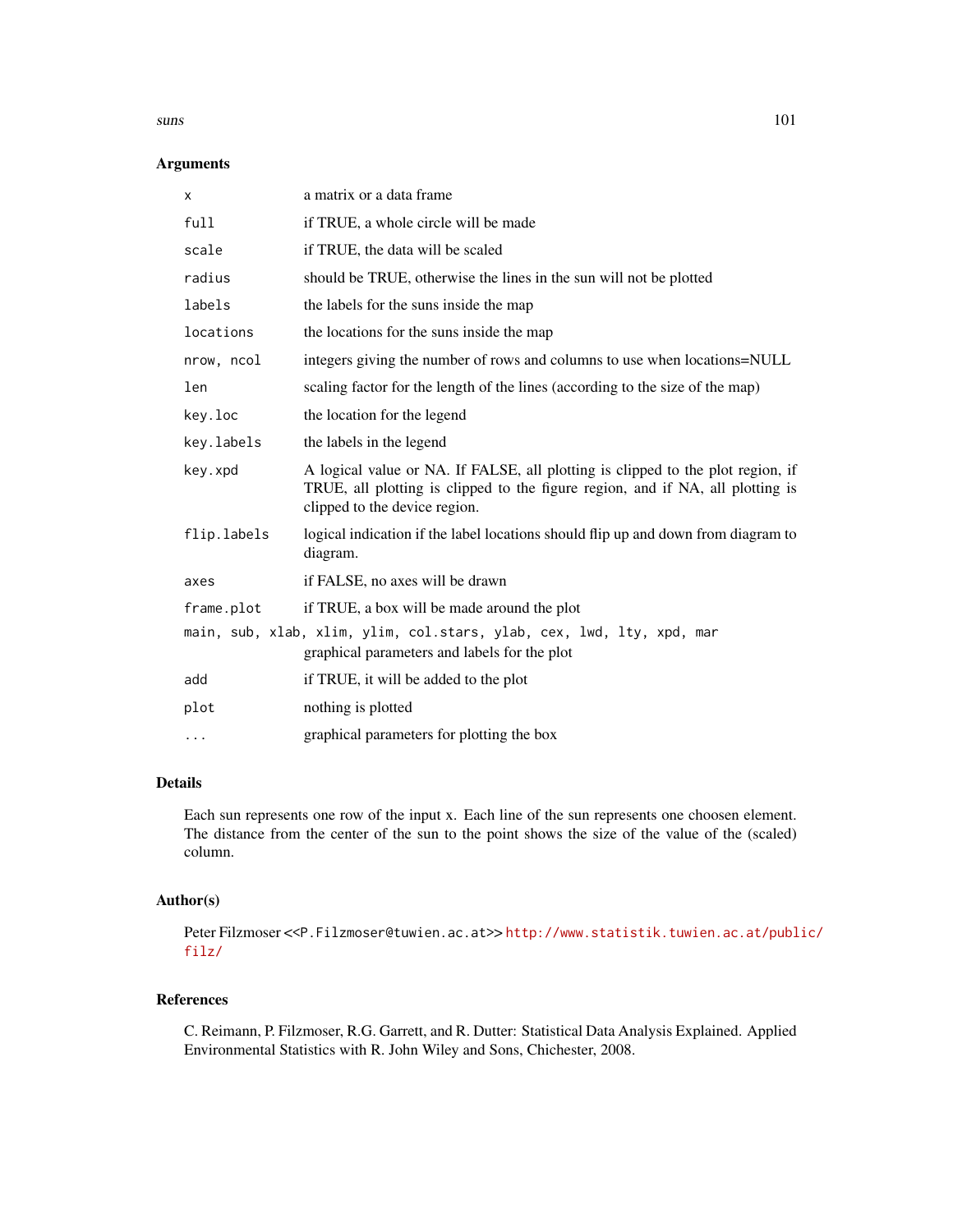# Examples

```
data(ohorizon)
X=ohorizon[,"XCOO"]
Y=ohorizon[,"YCOO"]
el=log10(ohorizon[,c("Co","Cu","Ni","Rb","Bi","Na","Sr")])
sel <- c(3,8,22, 29, 32, 35, 43, 69, 73 ,93,109,129,130,134,168,181,183,205,211,
      218,237,242,276,292,297,298,345,346,352,372,373,386,408,419,427,441,446,490,
      516,535,551,556,558,564,577,584,601,612,617)
x=el[sel,]
suns(x,ncol=8,key.loc=c(15,0.5),lwd=1.3)
```
SymbLegend *Plot Legend*

# Description

Plots symbols and Legend on a map. There are two different methods (percentile symbols or boxplot symbols) to display the legend.

#### Usage

```
SymbLegend(X, Y, z, type = "percentile", qutiles = c(0, 0.05, 0.25, 0.75, 0.95, 1),
q = NULL, symbtype = "EDA", symbmagn = 0.8, leg.position = "topright",
leg.title = '''', leg.title.cex = 0.8, leg.round = 2, leg.wid = 4, leg.just = ''right",
cex.scale = 0.8, xf = 9000, logscale = TRUE, accentuate = FALSE)
```
## Arguments

| X             | X-coordinates                                                                         |
|---------------|---------------------------------------------------------------------------------------|
| Y             | Y-coordinates                                                                         |
| z             | values on the coordinates                                                             |
| type          | "percentile" for percentile legend, "boxplot" for boxplot legend                      |
| qutiles       | considered quantiles if type="percentile" is used                                     |
| q             | if not NULL, provide manually data points where to break                              |
| symbtype      | type of symbols to be used; "EDA", "EDAacc", "EDAacc2", "EDAext", "GSC"<br>or "arbit" |
| symbmagn      | magnification factor for symbols                                                      |
| leg.position  | position of the legend, either character like "topright" or coordinates               |
| leg.title     | title for legend                                                                      |
| leg.title.cex | cex for legend                                                                        |
| leg.round     | round legend to specified digits "pretty"                                             |
| leg.wid       | width (space in numbers) for legend                                                   |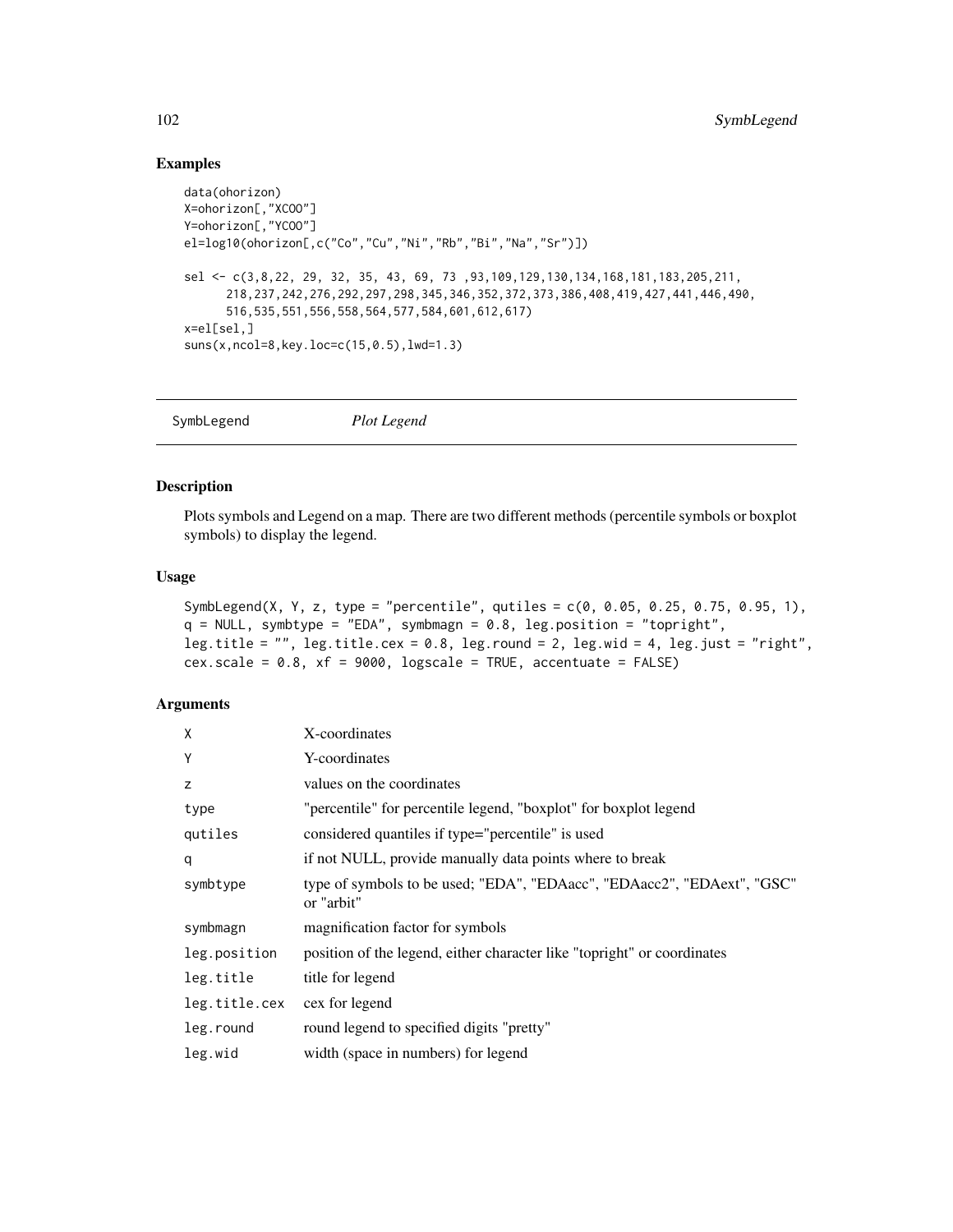#### ternary and the state of the state of the state of the state of the state of the state of the state of the state of the state of the state of the state of the state of the state of the state of the state of the state of th

| leg.just   | how to justify the legend                                                       |
|------------|---------------------------------------------------------------------------------|
| cex.scale  | cex for text "log-scale" and for boxplot legend - only for type="boxplot"       |
| хf         | x-distance from boxplot to number for legend                                    |
| logscale   | if TRUE a log scale is used (for boxplot scale) and the log-boxplot is computed |
| accentuate | if TRUE, accentuated symbols are used (here only EDA accentuated!)              |
|            |                                                                                 |

#### Details

It is possible to choose between different methods for calculating the range of the values for the different symbols.

If type="percentile" the pre-determined quantiles of the data are computed and are used to plot the symbols. If type="boxplot" a boxplot is computed and the values were taken to group the values fot the plot and the legend. In the case that a log scale is used the function boxplotlog is used instead of boxplot.

#### Author(s)

Peter Filzmoser <<P.Filzmoser@tuwien.ac.at>> [http://www.statistik.tuwien.ac.at/publ](http://www.statistik.tuwien.ac.at/public/filz/)ic/ [filz/](http://www.statistik.tuwien.ac.at/public/filz/)

# References

C. Reimann, P. Filzmoser, R.G. Garrett, and R. Dutter: Statistical Data Analysis Explained. Applied Environmental Statistics with R. John Wiley and Sons, Chichester, 2008.

#### Examples

```
data(chorizon)
data(kola.background)
el=chorizon[,"As"]
X=chorizon[,"XCOO"]
Y=chorizon[,"YCOO"]
plot(X,Y,frame.plot=FALSE,xaxt="n",yaxt="n",xlab="",ylab="",type="n")
plotbg(map.col=c("gray","gray","gray","gray"),add.plot=TRUE)
SymbLegend(X,Y,el,type="percentile",qutiles<-c(0,0.05,0.25,0.75,0.95,1),symbtype="EDA",
symbmagn=0.8,leg.position="topright",leg.title="As [mg/kg]",leg.title.cex=0.8,leg.round=2,
leg.wid=4,leg.just="right")
```
ternary *Ternary plot*

#### Description

This plot shows the relative proportions of three variables in one diagramm. It is important that the proportion sum up to 100% and if the values of the variables are very different it is important to scale them to the same data range.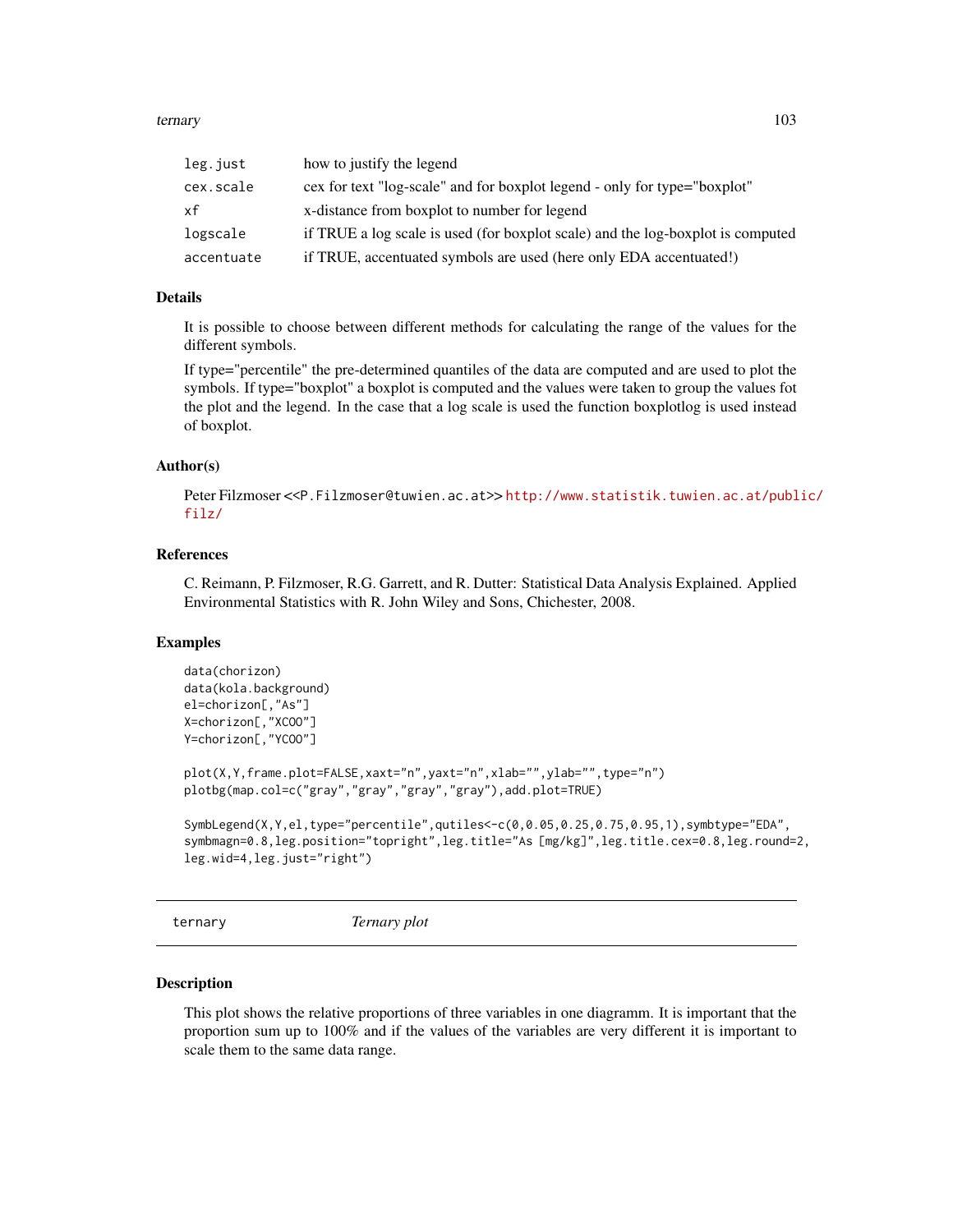#### 104 timetrend

## Usage

 $ternary(x, nam = NULL, grid = FALSE, ...)$ 

#### Arguments

| $\mathsf{x}$ | matrix with 3 columns                 |
|--------------|---------------------------------------|
| nam          | names of the variables                |
| grid         | if TRUE the grid should be plotted    |
|              | further graphical parameters, see par |

## Details

The relative proportion of each variable is computed and those points are plotted into the graphic.

#### Author(s)

Peter Filzmoser <<P.Filzmoser@tuwien.ac.at>>[http://www.statistik.tuwien.ac.at/publ](http://www.statistik.tuwien.ac.at/public/filz/)ic/ [filz/](http://www.statistik.tuwien.ac.at/public/filz/)

# References

C. Reimann, P. Filzmoser, R.G. Garrett, and R. Dutter: Statistical Data Analysis Explained. Applied Environmental Statistics with R. John Wiley and Sons, Chichester, 2008.

## Examples

```
data(moss)
x=moss[,c("Ni","Cu","Pb")]
ternary(x,grid=TRUE,pch=3,cex=0.7,col=1)
```
timetrend *Data for computing time trends*

# Description

These are time trends from the Kola Project data.

## Usage

data(timetrend)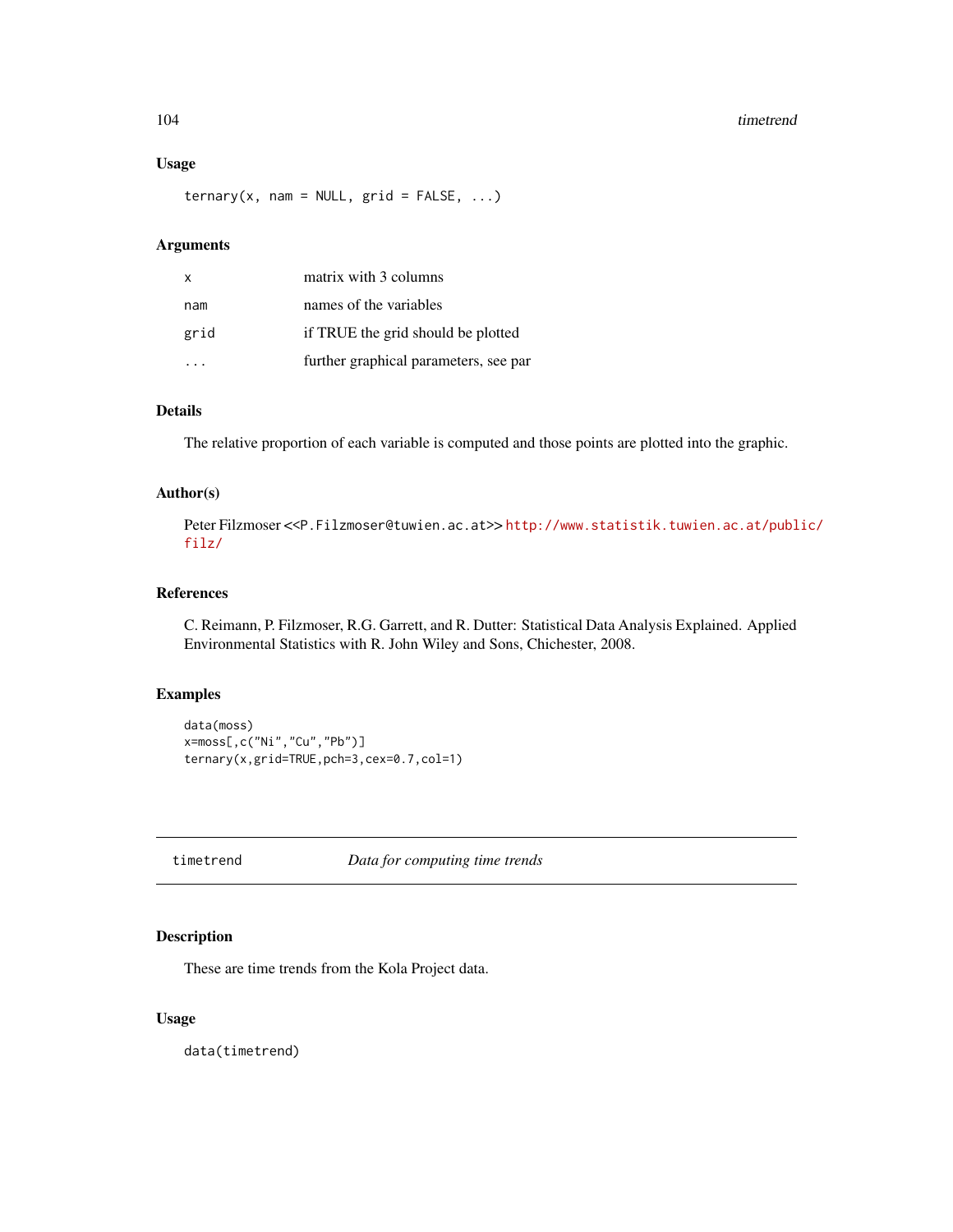#### timetrend 105

## Format

A data frame with 96 observations on the following 47 variables.

DD a numeric vector

MM a numeric vector

YY a numeric vector

Year a numeric vector

Catch a numeric vector

X.ID a numeric vector

Ag a numeric vector

Al a numeric vector

As a numeric vector

B a numeric vector

Ba a numeric vector

Be a numeric vector

Bi a numeric vector

Cd a numeric vector

Co a numeric vector

Cr a numeric vector

Cu a numeric vector

Fe a numeric vector

K a numeric vector

Li a numeric vector

Mn a numeric vector

Mo a numeric vector Ni a numeric vector

Pb a numeric vector

Rb a numeric vector

Sb a numeric vector

Se a numeric vector

Sr a numeric vector

Th a numeric vector

Tl a numeric vector

U a numeric vector

V a numeric vector

Zn a numeric vector

Ca a numeric vector

Mg a numeric vector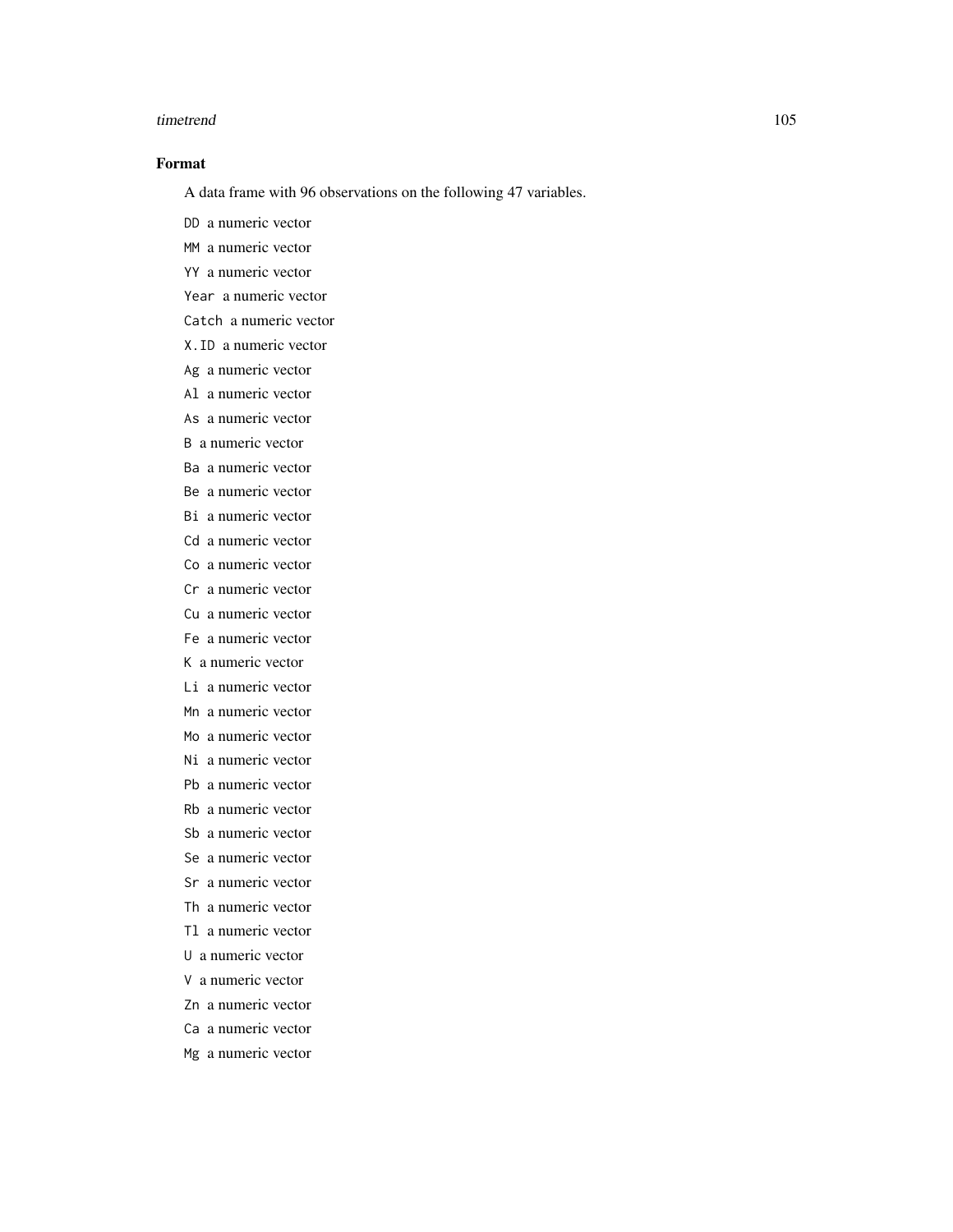106 topsoil

- Na a numeric vector
- P a numeric vector
- S a numeric vector
- Si a numeric vector
- PO4 a numeric vector
- Br a numeric vector
- Cl a numeric vector
- F a numeric vector
- NO3 a numeric vector
- SO4 a numeric vector
- pH a numeric vector
- EC a numeric vector

#### Author(s)

Peter Filzmoser <<P.Filzmoser@tuwien.ac.at>> [http://www.statistik.tuwien.ac.at/publ](http://www.statistik.tuwien.ac.at/public/filz/)ic/ [filz/](http://www.statistik.tuwien.ac.at/public/filz/)

#### Source

```
Kola Project (1993-1998)
```
## References

Reimann C, Äyräs M, Chekushin V, Bogatyrev I, Boyd R, Caritat P de, Dutter R, Finne TE, Halleraker JH, Jæger Ø, Kashulina G, Lehto O, Niskavaara H, Pavlov V, Räisänen ML, Strand T, Volden T. Environmental Geochemical Atlas of the Central Barents Region. NGU-GTK-CKE Special Publication, Geological Survey of Norway, Trondheim, Norway, 1998.

#### Examples

data(timetrend) str(timetrend)

topsoil *topsoil layer of the Kola Data*

# Description

The Kola Data were collected in the Kola Project (1993-1998, Geological Surveys of Finland (GTK) and Norway (NGU) and Central Kola Expedition (CKE), Russia). More than 600 samples in five different layers were analysed, this dataset contains the C-horizon.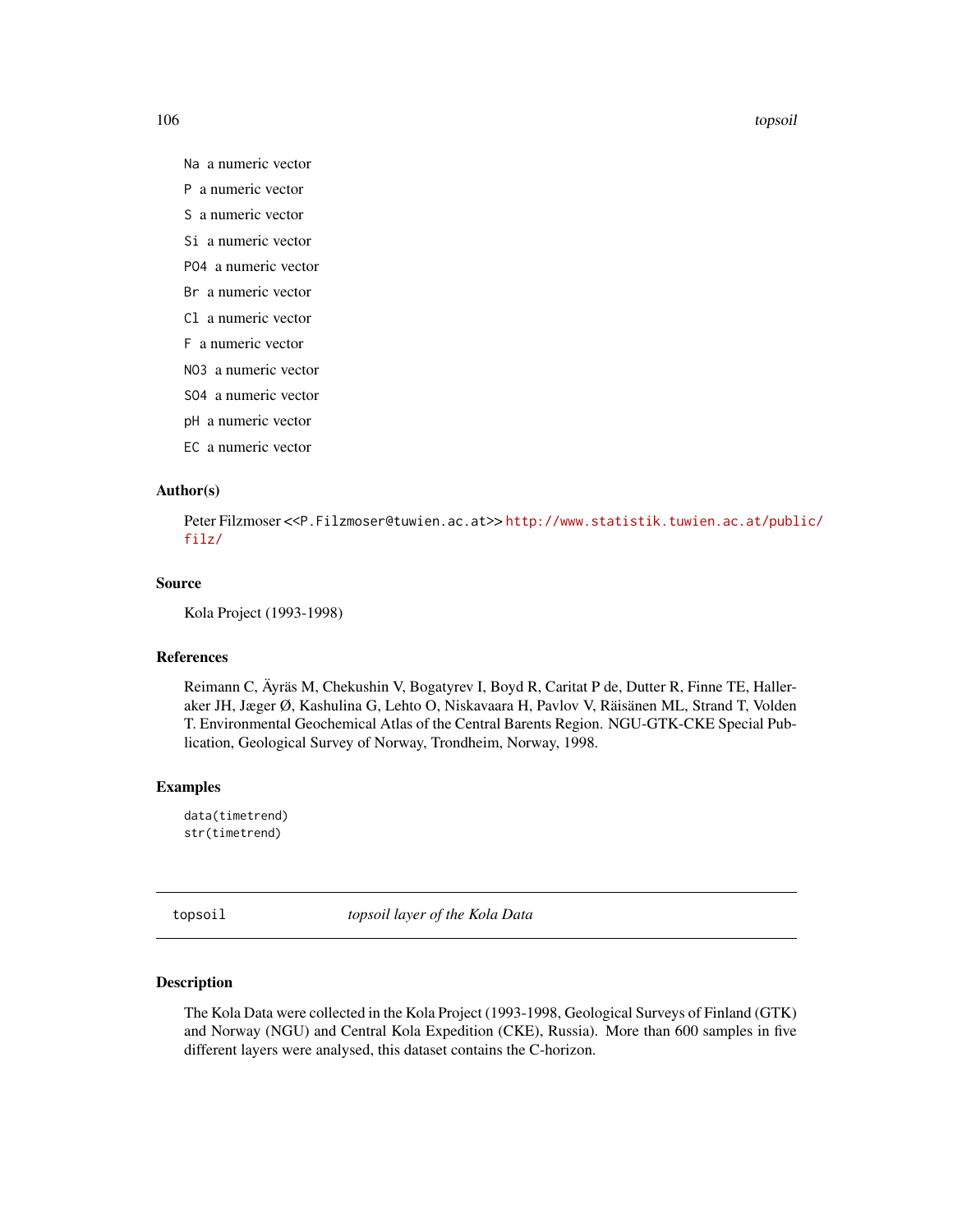#### topsoil 107

# Usage

data(topsoil)

# Format

A data frame with 607 observations on the following 45 variables.

ID a numeric vector

- XCOO a numeric vector
- YCOO a numeric vector
- ELEV a numeric vector
- COUN a factor with levels FIN NOR RUS

ASP a factor with levels E FLAT N NE NW NW S SE SW W

TOPC a numeric vector

LITO a numeric vector

- Ac\_228 a numeric vector
- As a numeric vector
- Au a numeric vector
- Ba a numeric vector
- Bi\_214 a numeric vector

Br a numeric vector

- Ca a numeric vector
- Ce a numeric vector
- Co a numeric vector
- Cr a numeric vector
- Cs a numeric vector
- Cs\_137 a numeric vector
- EC a numeric vector
- Eu a numeric vector
- Fe a numeric vector
- Hf a numeric vector
- Hg a numeric vector
- K\_40 a numeric vector
- La a numeric vector
- LOI a numeric vector
- Lu a numeric vector
- Mo a numeric vector
- Na a numeric vector
- Nd a numeric vector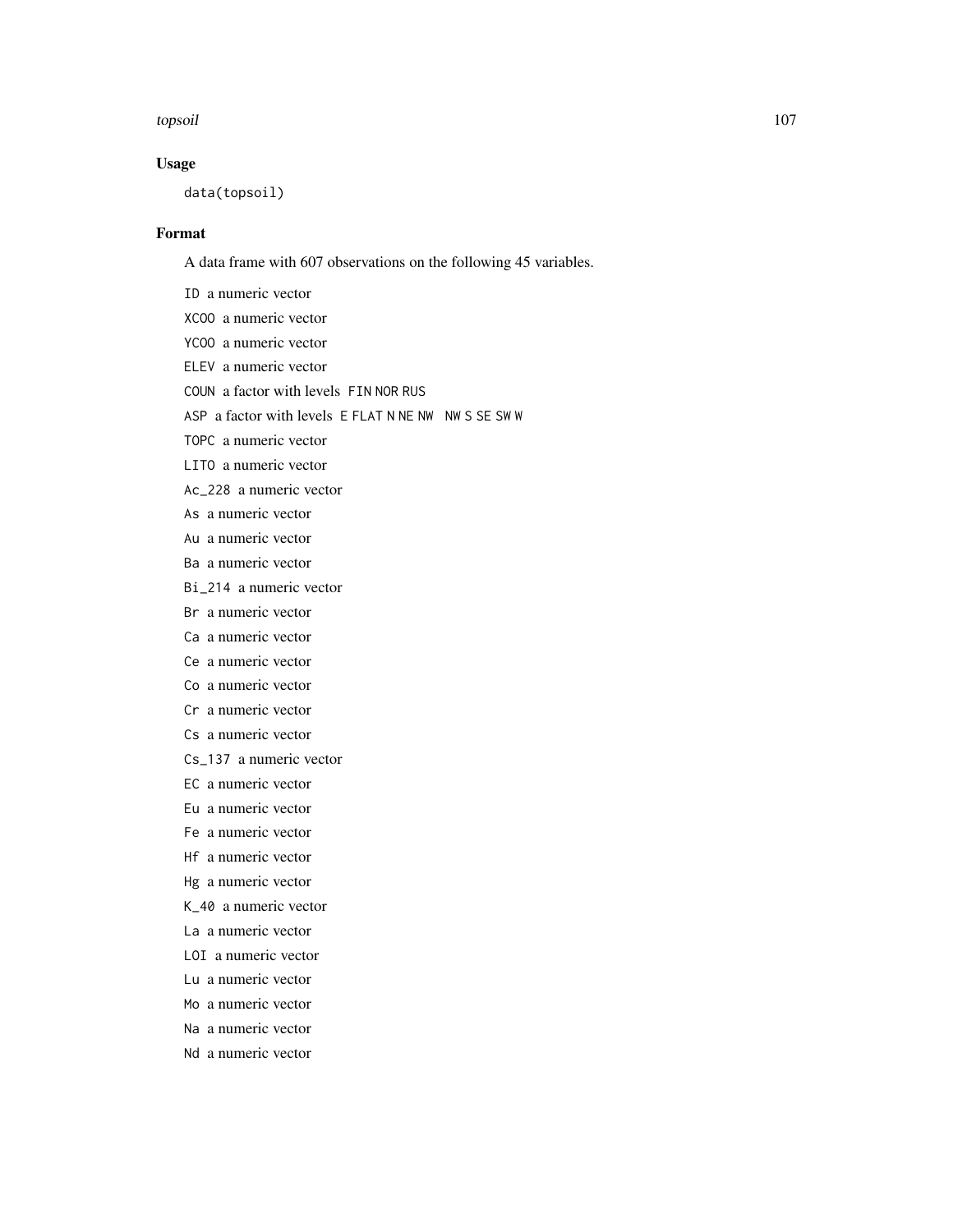108 topsoil

- Ni a numeric vector
- pH a numeric vector
- Rb a numeric vector
- Sb a numeric vector
- Sc a numeric vector
- Sm a numeric vector
- Sr a numeric vector
- Tb a numeric vector
- Th a numeric vector
- U a numeric vector
- W a numeric vector
- Yb a numeric vector
- Zn a numeric vector

## Author(s)

Peter Filzmoser <<P.Filzmoser@tuwien.ac.at>> [http://www.statistik.tuwien.ac.at/publ](http://www.statistik.tuwien.ac.at/public/filz/)ic/ [filz/](http://www.statistik.tuwien.ac.at/public/filz/)

## Source

Kola Project (1993-1998)

#### References

Reimann C, Äyräs M, Chekushin V, Bogatyrev I, Boyd R, Caritat P de, Dutter R, Finne TE, Halleraker JH, Jæger Ø, Kashulina G, Lehto O, Niskavaara H, Pavlov V, Räisänen ML, Strand T, Volden T. Environmental Geochemical Atlas of the Central Barents Region. NGU-GTK-CKE Special Publication, Geological Survey of Norway, Trondheim, Norway, 1998.

# Examples

data(topsoil) str(topsoil)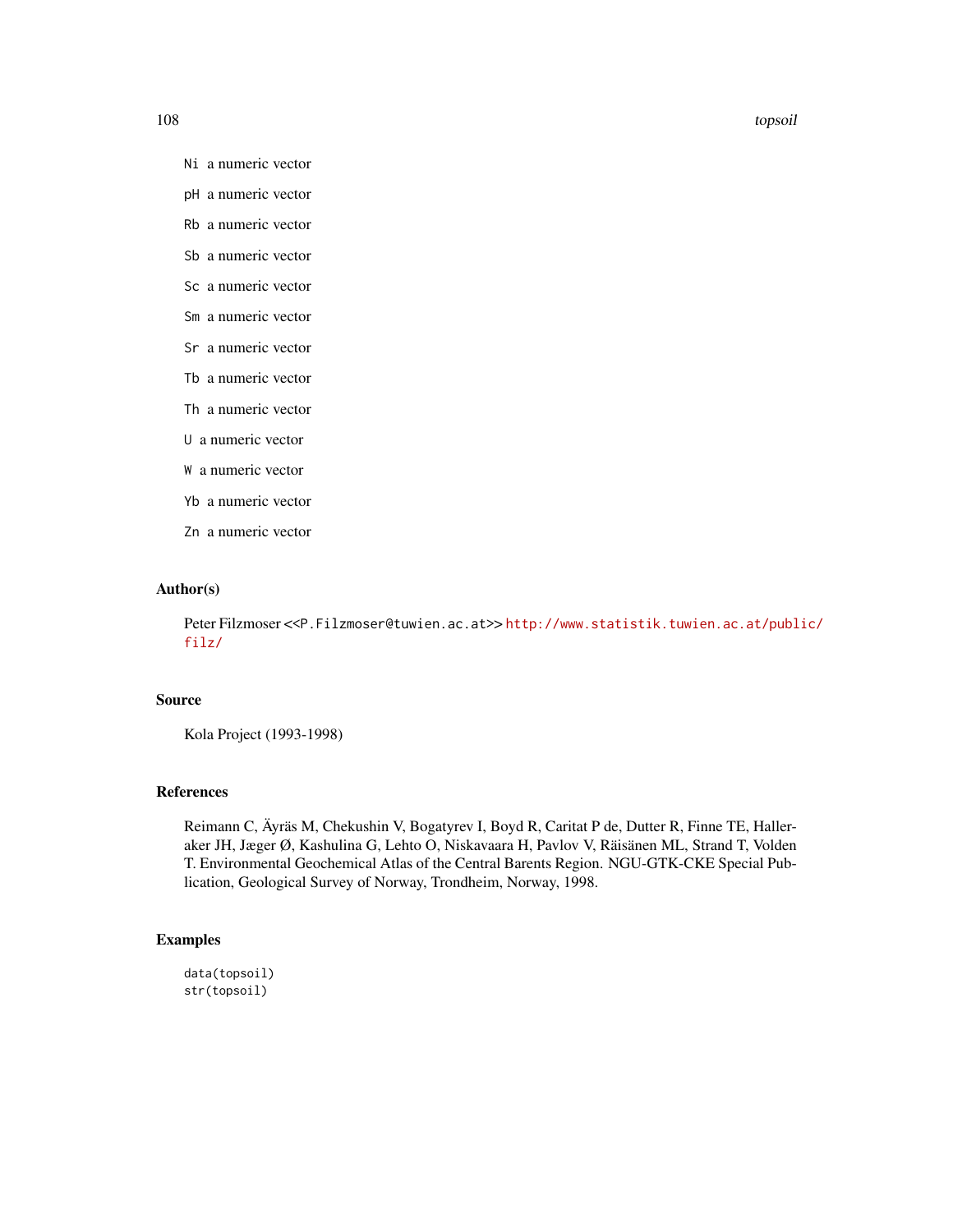#### <span id="page-108-0"></span>Description

This function makes a graphical diagram of multivariate data. Every element represents one branch of the tree and the length of the branch indicates the concentration of the element.

# Usage

```
tree(x, wmax = 0, wmin = 0, lh = 1, labels = dimnames(x)[[1]], locations = NULL,
nrow = NULL, ncol = NULL, key.loc = NULL, key.labels = dimnames(x)[[2]],
key.xpd = TRUE, xlim = NULL, ylim = NULL, flip.labels = NULL, len = 1,
leglen = 1, leglh = 1, axes = FALSE, frame.plot = axes, main = NULL, sub = NULL,
xlab = "", ylab = "", cex = 0.8, lwd = 0.25, lty = par("lty"), xpd = FALSE,
mar = pmin(par("mar"), 1.1 + c(2 * axes + (xlab != ""), 2 * axes + (ylab != ""),1, \emptyset), add = FALSE, plot = TRUE, ...)
```
#### Arguments

| X                  | multivariate data in form of matrix or data frame                                                                                                      |  |  |
|--------------------|--------------------------------------------------------------------------------------------------------------------------------------------------------|--|--|
| wmax, wmin         | maximum and minimum angle for the leaves of the tree                                                                                                   |  |  |
| lh                 | multiplier for height                                                                                                                                  |  |  |
| labels             | vector of character strings for labeling the plots                                                                                                     |  |  |
| locations          | locations for the boxes on the plot (e.g. X/Y coordinates)                                                                                             |  |  |
| nrow, ncol         | integers giving the numbers of rows and columns to use when location=NULL.<br>By default, 'nrow==ncol', a square layout will be used.                  |  |  |
| key.loc            | vector with x and y coordinates of the unit key.                                                                                                       |  |  |
| key.labels         | vector of character strings for labeling the segments of the unit key. If omitted,<br>the second component of 'dimnames $(x)$ ' is used, if available. |  |  |
| key.xpd            | clipping switch for the unit key (drawing and labeling), see 'par("xpd")'                                                                              |  |  |
| xlim               | vector with the range of x coordinates to plot                                                                                                         |  |  |
| vlim               | vector with the range of y coordinates to plot                                                                                                         |  |  |
| flip.labels        | logical indication if the label locations should flip up and down from diagram to<br>diagram. Defaults to a somewhat smart heuristic.                  |  |  |
| len, leglen, leglh |                                                                                                                                                        |  |  |
|                    | multiplicative values for the space of the labels on the legend                                                                                        |  |  |
| axes               | logical, if TRUE axes are added to the plot                                                                                                            |  |  |
| frame.plot         | if TRUE the plot region is framed                                                                                                                      |  |  |
| main               | a main title for the plot                                                                                                                              |  |  |
| sub                | a sub title for the plot                                                                                                                               |  |  |
| xlab               | a label for the x-axis                                                                                                                                 |  |  |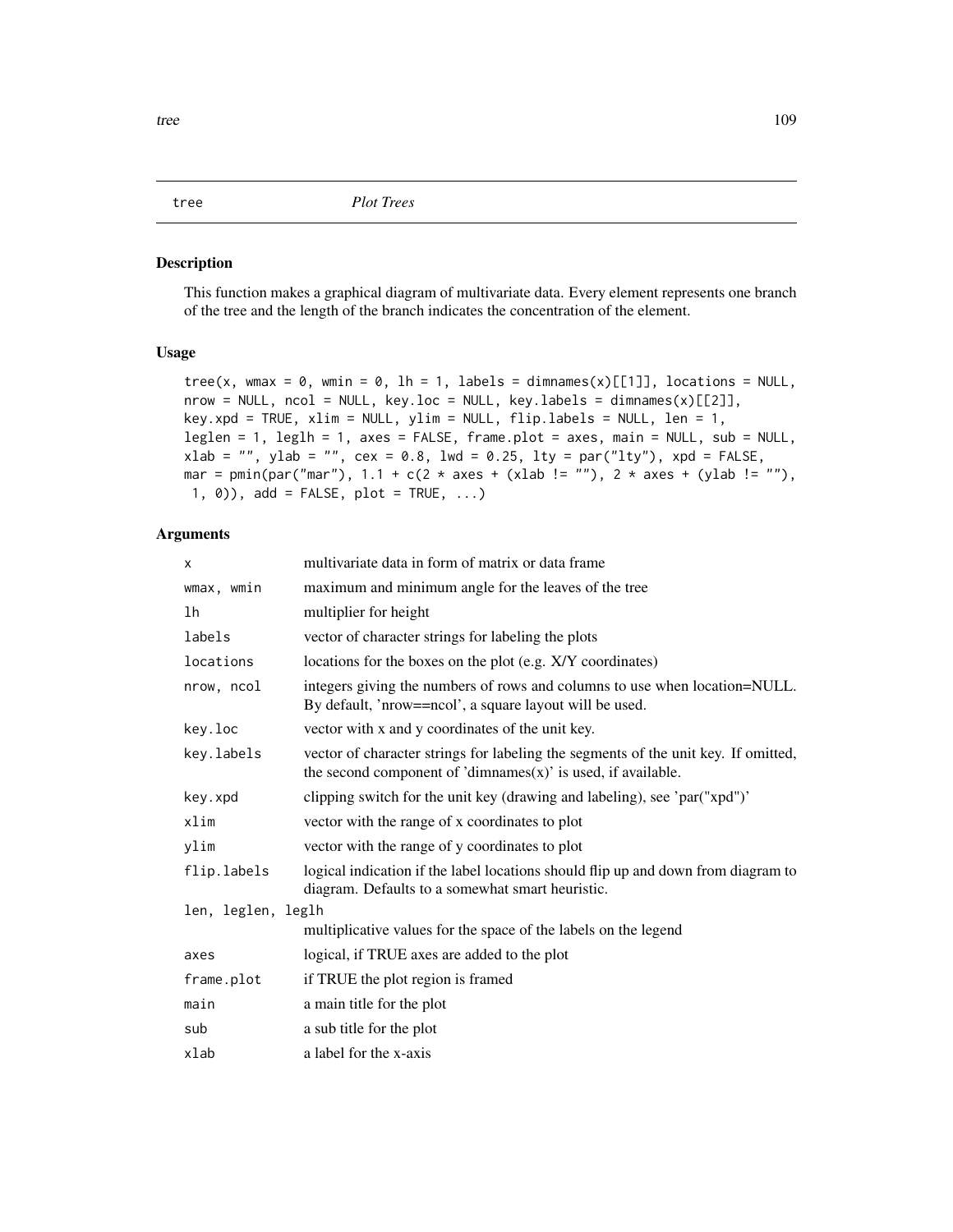| ylab      | a label for the y-axis                                                        |
|-----------|-------------------------------------------------------------------------------|
| cex       | character expansion factor for the labels                                     |
| lwd       | line width used for drawing                                                   |
| lty       | line type used for drawing                                                    |
| xpd       | logical or NA indicating if clipping should be done, see 'par(mar=*)'         |
| mar       | argument to 'par(mar=*)', typically choosing smaller margins than by default. |
| add       | if TRUE add boxes to current plot                                             |
| plot      | if FALSE nothing is plotted                                                   |
| $\ddotsc$ | further arguments, passed to the first call of 'plot()', see 'plot.default'   |

# Details

Each tree represents one row of the input x. Each branch of the tree represents one choosen element and the length of the branches shows the value of the variable. The different concentrations of each row in x is displayed by the shape of the tree.

# Author(s)

Peter Filzmoser <<P.Filzmoser@tuwien.ac.at>> [http://www.statistik.tuwien.ac.at/publ](http://www.statistik.tuwien.ac.at/public/filz/)ic/ [filz/](http://www.statistik.tuwien.ac.at/public/filz/)

#### References

C. Reimann, P. Filzmoser, R.G. Garrett, and R. Dutter: Statistical Data Analysis Explained. Applied Environmental Statistics with R. John Wiley and Sons, Chichester, 2008.

# Examples

```
data(ohorizon)
X=ohorizon[,"XCOO"]
Y=ohorizon[,"YCOO"]
el=log10(ohorizon[,c("Co","Cu","Ni","Rb","Bi","Na","Sr")])
sel <- c(3,8,22, 29, 32, 35, 43, 69, 73 ,93,109,129,130,134,168,181,183,205,211,
      218,237,242,276,292,297,298,345,346,352,372,373,386,408,419,427,441,446,490,
      516,535,551,556,558,564,577,584,601,612,617)
x=el[sel,]
```

```
tree(x,key.loc=c(15,0),len=0.022, lh=30,leglh=4,
    wmax=120,wmin=30, leglen=0.05, ncol=8, cex=0.75)
```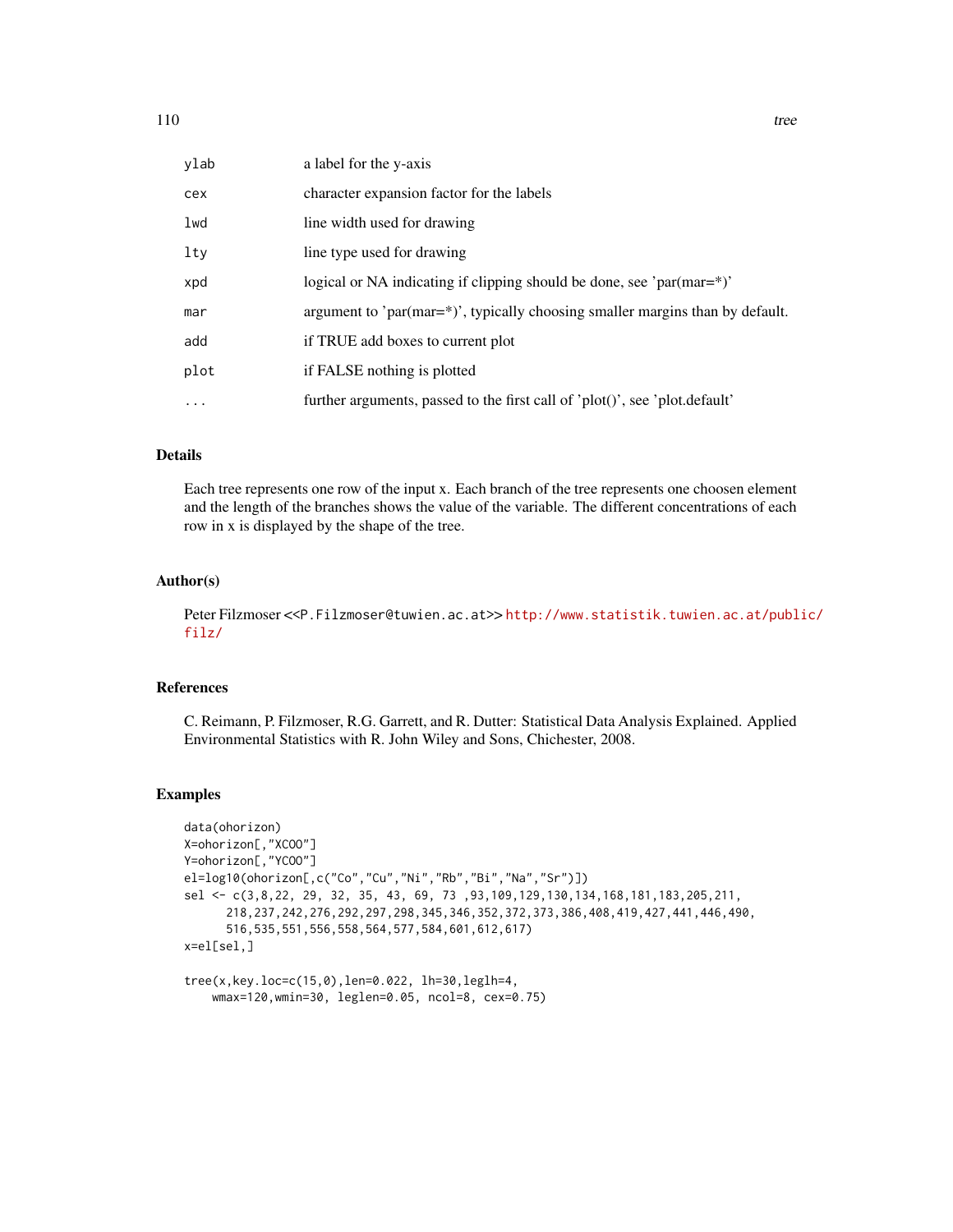<span id="page-110-0"></span>UComponent-class *Class "UComponent"*

#### Description

To allow Component slots be also NULL

# Objects from the Class

A virtual Class: No objects may be created from it.

#### Methods

No methods defined with class "UComponent" in the signature.

# Author(s)

Peter Filzmoser <<P.Filzmoser@tuwien.ac.at>> [http://www.statistik.tuwien.ac.at/publ](http://www.statistik.tuwien.ac.at/public/filz/)ic/ [filz/](http://www.statistik.tuwien.ac.at/public/filz/)

# References

C. Reimann, P. Filzmoser, R.G. Garrett, and R. Dutter: Statistical Data Analysis Explained. Applied Environmental Statistics with R. John Wiley and Sons, Chichester, 2008.

#### Examples

showClass("UComponent")

varcomp *Variance Components*

#### Description

This function estimates the variance components for ANOVA.

#### Usage

varcomp(a1, a2, f1, f2)

#### Arguments

| a1, a2 | analytical duplicates |
|--------|-----------------------|
| f1, f2 | field duplicates      |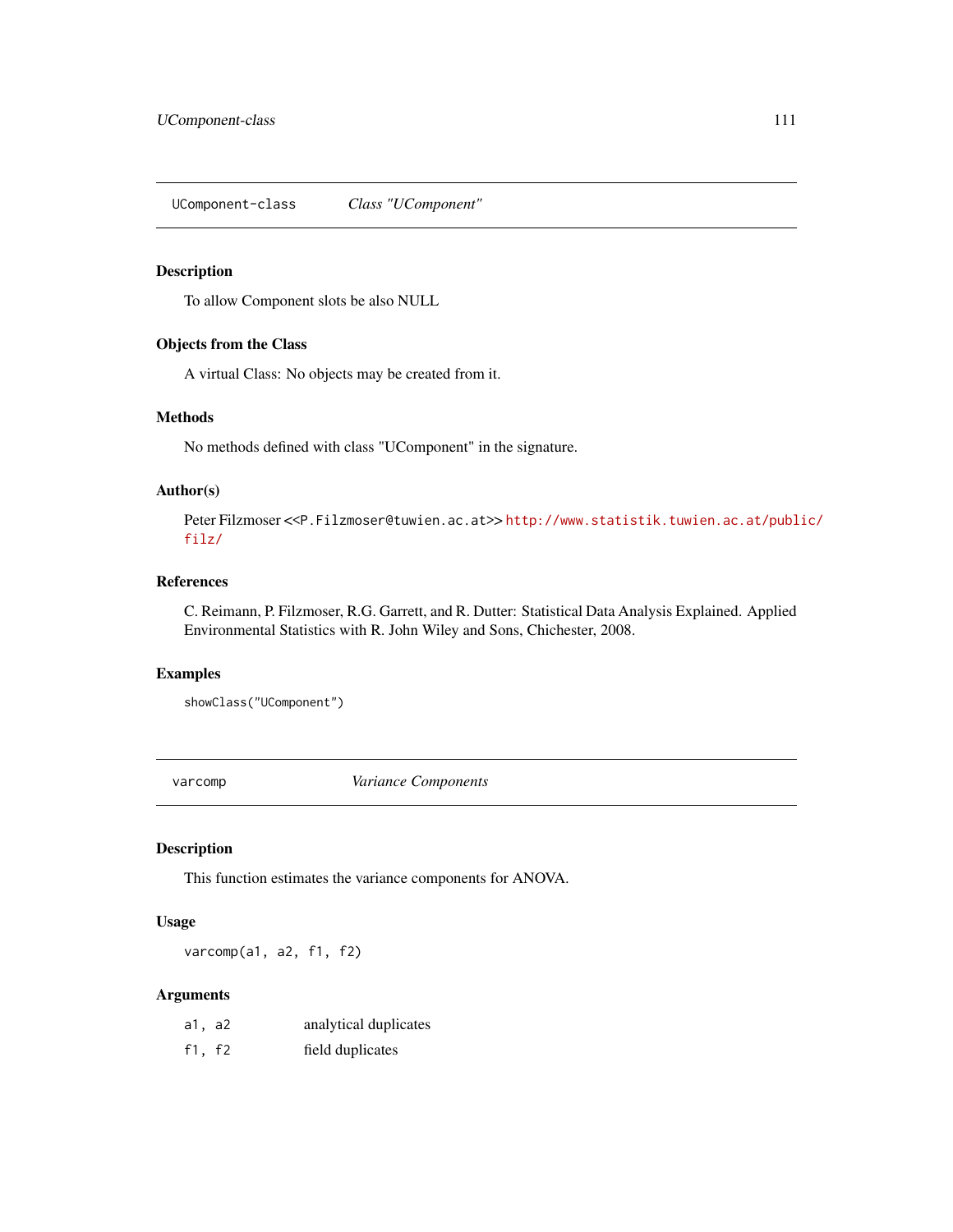# <span id="page-111-0"></span>Value

| pct.regional | percentage of regional variability                  |
|--------------|-----------------------------------------------------|
| pct.site     | percentage at site variability                      |
|              | pct.analytical percentage of analytical variability |
| pval         | p-value                                             |

# Author(s)

Peter Filzmoser <<P.Filzmoser@tuwien.ac.at>> [http://www.statistik.tuwien.ac.at/publ](http://www.statistik.tuwien.ac.at/public/filz/)ic/ [filz/](http://www.statistik.tuwien.ac.at/public/filz/)

#### References

C. Reimann, P. Filzmoser, R.G. Garrett, and R. Dutter: Statistical Data Analysis Explained. Applied Environmental Statistics with R. John Wiley and Sons, Chichester, 2008.

#### Examples

```
# field duplicates:
data(CHorFieldDUP)
xfield1=CHorFieldDUP[,5:98]
xfield2=CHorFieldDUP[,99:192]
# anaytical duplicates:
data(CHorANADUP)
xanal1=CHorANADUP[,3:96]
xanal2=CHorANADUP[,97:190]
varcomp(xanal1[,1],xanal2[,1],xfield1[,1],xfield2[,1])
```
varioCalc *Variogram Calculation*

# Description

This function calculates (and plots) a variogram.

# Usage

```
varioCalc(X, Y, el, max.dist = 300, title = "", km = TRUE, plot = TRUE)
```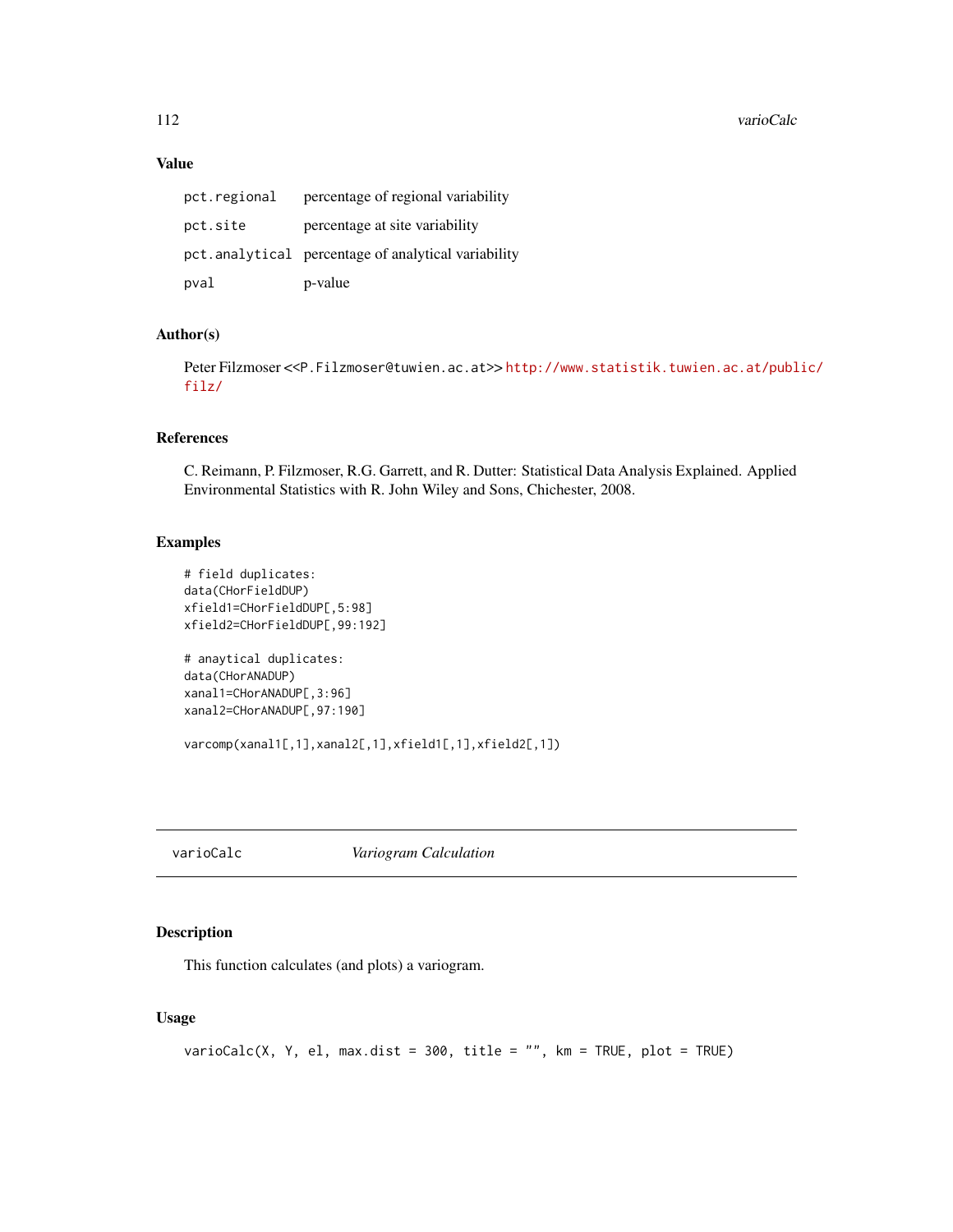#### <span id="page-112-0"></span>varioCalc 113

#### Arguments

| X        | X-coordinate                                                                                                                                                                              |
|----------|-------------------------------------------------------------------------------------------------------------------------------------------------------------------------------------------|
| Y        | Y-coordinate                                                                                                                                                                              |
| el       | vector or matrix with data values                                                                                                                                                         |
| max.dist | a numerical value defining the maximum distance for the variogram. All pairs<br>of locations separated for a distance larger than this value are ignored in the<br>variogram calculation. |
| title    | title for the plot                                                                                                                                                                        |
| km       | if TRUE the distances are given in km, otherwise the unit is m                                                                                                                            |
| plot     | if TRUE the variogram is plotted, otherwise only the parameters are returned                                                                                                              |

# Details

A omnivariogram, E-W and N-S variogram is calculated and then the results are plotted.

#### Value

| vario.b | a omnidirectional variogram |  |
|---------|-----------------------------|--|
|         |                             |  |

# Author(s)

Peter Filzmoser <<P.Filzmoser@tuwien.ac.at>> [http://www.statistik.tuwien.ac.at/publ](http://www.statistik.tuwien.ac.at/public/filz/)ic/ [filz/](http://www.statistik.tuwien.ac.at/public/filz/)

# References

C. Reimann, P. Filzmoser, R.G. Garrett, and R. Dutter: Statistical Data Analysis Explained. Applied Environmental Statistics with R. John Wiley and Sons, Chichester, 2008.

# See Also

[variog](#page-0-0)

# Examples

```
data(ohorizon)
X=ohorizon[,"XCOO"]
Y=ohorizon[,"YCOO"]
vario.b=varioCalc(X,Y,el=ohorizon[,"Hg"],max.dist=300000,title=paste("Hg","in O-horizon"),
km=FALSE)
```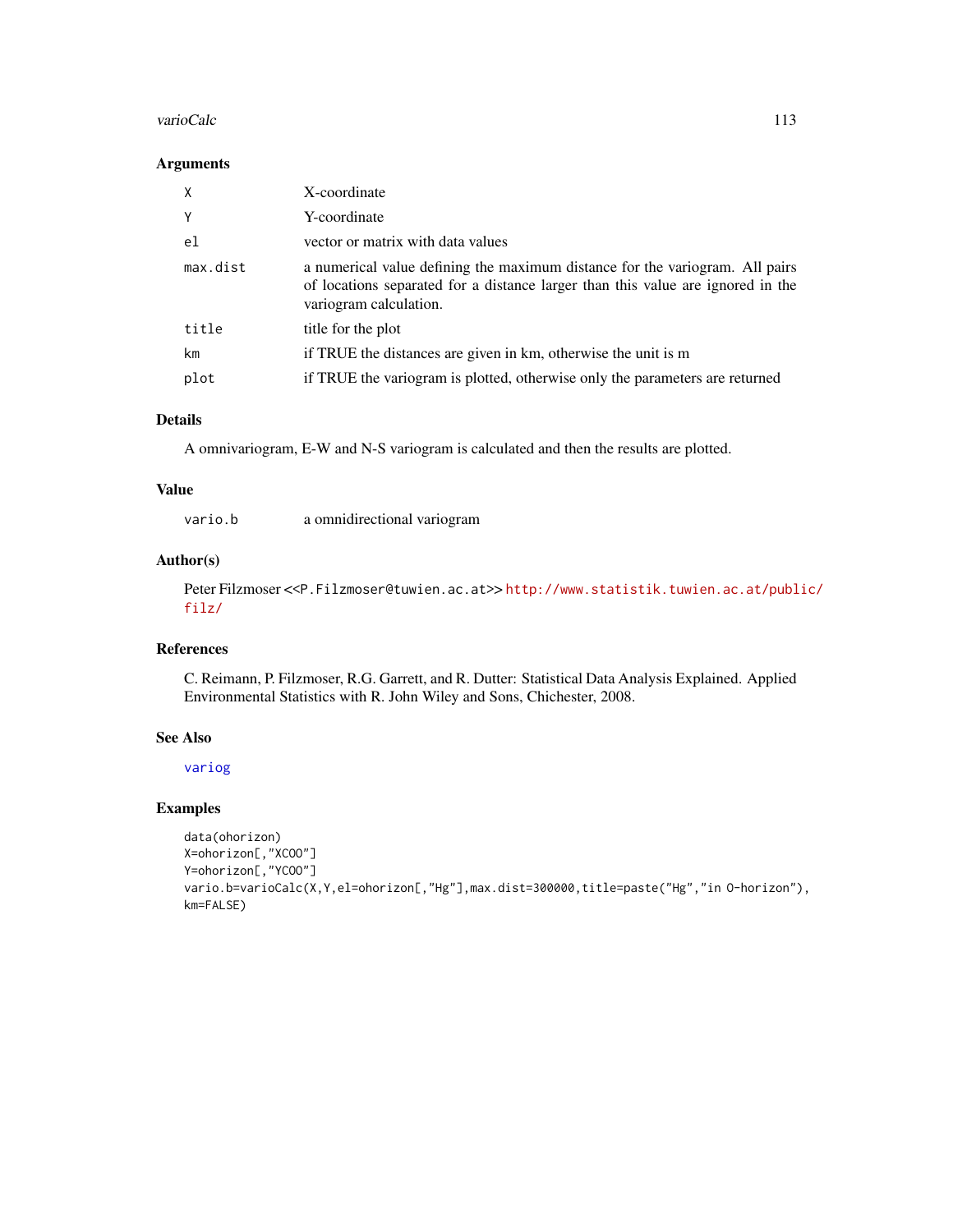# **Index**

∗Topic aplot boxplotlegend, [12](#page-11-0) do.ellipses, [47](#page-46-0) KrigeLegend, [53](#page-52-0) Northarrow, [61](#page-60-0) plotuniout, [71](#page-70-0) polys, [73](#page-72-0) scalebar, [96](#page-95-0) SymbLegend, [102](#page-101-0) ∗Topic classes branch-class, [16](#page-15-0) Component-class, [39](#page-38-0) UComponent-class, [111](#page-110-0) ∗Topic datasets AuNEW, [4](#page-3-0) AuOLD, [5](#page-4-0) bhorizon, [6](#page-5-0) bordersKola, [9](#page-8-0) CHorANADUP, [19](#page-18-0) CHorFieldDUP, [25](#page-24-0) chorizon, [32](#page-31-0) CHorSTANDARD, [36](#page-35-0) kola.background, [52](#page-51-0) monch, [56](#page-55-0) moss, [57](#page-56-0) nizap, [60](#page-59-0) ohorizon, [62](#page-61-0) plotbg, [66](#page-65-0) res.eyefit.As\_C, [78](#page-77-0) res.eyefit.As\_C\_m, [79](#page-78-0) res.eyefit.AuNEW, [80](#page-79-0) res.eyefit.Ca\_C, [81](#page-80-0) res.eyefit.Ca\_O, [81](#page-80-0) res.eyefit.Hg\_O, [82](#page-81-0) res.eyefit.Pb\_O1, [83](#page-82-0) res.eyefit.Pb\_O2, [84](#page-83-0) timetrend, [104](#page-103-0) topsoil, [106](#page-105-0) ∗Topic dplot

arw, [3](#page-2-0) concarea, [40](#page-39-0) concareaExampleKola, [42](#page-41-0) loadplot, [55](#page-54-0) plotelement, [67](#page-66-0) plotellipse, [68](#page-67-0) plotmvoutlier, [69](#page-68-0) plotvario, [72](#page-71-0) ppplot.das, [75](#page-74-0) qpplot.das, [76](#page-75-0) qqplot.das, [77](#page-76-0) rg.boxplot, [84](#page-83-0) scatter3dPETER, [97](#page-96-0) SmoothLegend, [98](#page-97-0) suns, [100](#page-99-0) varioCalc, [112](#page-111-0) ∗Topic methods rg.remove.na, [88](#page-87-0) roundpretty, [94](#page-93-0) roundpretty.sub, [95](#page-94-0) ∗Topic models scatter3dPETER, [97](#page-96-0) ∗Topic multivariate boxes, [9](#page-8-0) bubbleFIN, [17](#page-16-0) cor.sign, [43](#page-42-0) CorCompare, [45](#page-44-0) CorGroups, [46](#page-45-0) factanal.fit.principal, [51](#page-50-0) loadplot, [55](#page-54-0) pfa, [65](#page-64-0) plotmvoutlier, [69](#page-68-0) plotvario, [72](#page-71-0) polys, [73](#page-72-0) rg.mva, [85](#page-84-0) rg.mvalloc, [87](#page-86-0) rg.robmva, [89](#page-88-0) rg.wtdsums, [91](#page-90-0) suns, [100](#page-99-0)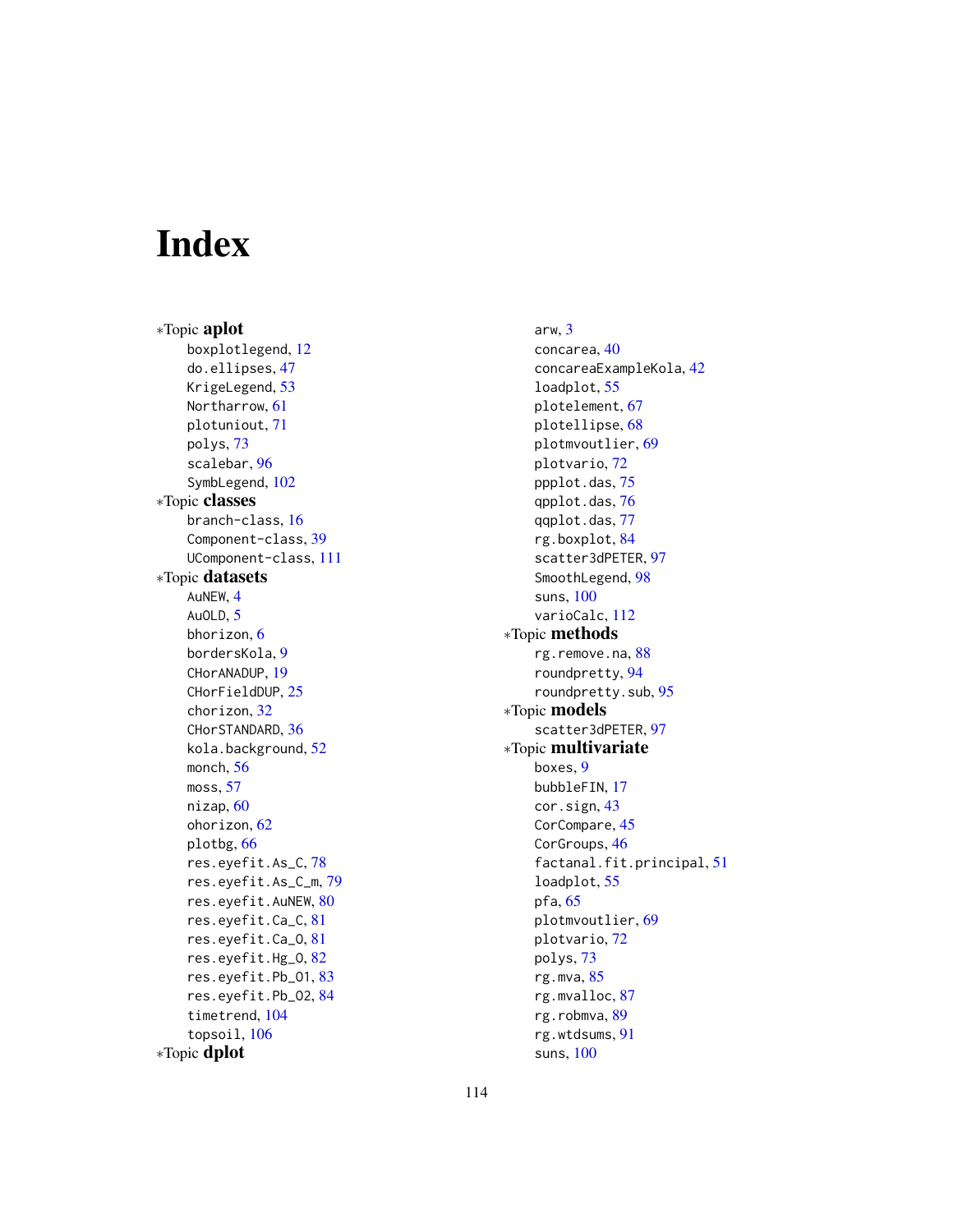#### INDEX 115

ternary , [103](#page-102-0) tree , [109](#page-108-0) ∗Topic robust rg.mvalloc , [87](#page-86-0) rg.robmva , [89](#page-88-0) RobCor.plot, [92](#page-91-0) ∗Topic smooth SmoothLegend, [98](#page-97-0) ∗Topic tree plotelement , [67](#page-66-0) tree , [109](#page-108-0) ∗Topic univar boxplotlog , [13](#page-12-0) boxplotperc, [15](#page-14-0) cor.sign , [43](#page-42-0) CorCompare, [45](#page-44-0) do.ellipses , [47](#page-46-0) edaplot , [48](#page-47-0) edaplotlog , [50](#page-49-0) plotellipse , [68](#page-67-0) plotuniout , [71](#page-70-0) rg.boxplot , [84](#page-83-0) RobCor.plot, [92](#page-91-0) varcomp , [111](#page-110-0) arw , [3](#page-2-0) , *[70](#page-69-0) , [71](#page-70-0)* AuNEW , [4](#page-3-0) AuOLD, [5](#page-4-0) bhorizon , [6](#page-5-0) bordersKola, [9](#page-8-0) box , *[11](#page-10-0)* boxes , [9](#page-8-0) boxplot , *[49](#page-48-0)* , *[51](#page-50-0)* boxplotlegend , [12](#page-11-0) boxplotlog , [13](#page-12-0) , *[16](#page-15-0)* , *[51](#page-50-0)* boxplotperc, [15](#page-14-0) branch-class, [16](#page-15-0) bubbleFIN , [17](#page-16-0) caplot , *[41](#page-40-0)* , *[43](#page-42-0)* CHorANADUP , [19](#page-18-0) CHorFieldDUP , [25](#page-24-0) chorizon , [32](#page-31-0) CHorSTANDARD, [36](#page-35-0) Component , *[17](#page-16-0)* Component-class , [39](#page-38-0) concarea , [40](#page-39-0) , *[43](#page-42-0)* concareaExampleKola , *[41](#page-40-0)* , [42](#page-41-0) cor.sign , [43](#page-42-0) cor.test , *[44](#page-43-0)* CorCompare, [45](#page-44-0) CorGroups, [46](#page-45-0) covMcd , *[70](#page-69-0) , [71](#page-70-0)* do.ellipses , [47](#page-46-0) edaplot , [48](#page-47-0) edaplotlog , *[49](#page-48-0)* , [50](#page-49-0) factanal.fit.principal , [51](#page-50-0) hist , *[49](#page-48-0)* , *[51](#page-50-0)* kola.background , [52](#page-51-0) KrigeLegend , [53](#page-52-0) loadplot , [55](#page-54-0) monch , [56](#page-55-0) moss , [57](#page-56-0) nizap, [60](#page-59-0) Northarrow , [61](#page-60-0) ohorizon , [62](#page-61-0) par , *[77,](#page-76-0) [78](#page-77-0)* pfa, <mark>[65](#page-64-0)</mark> plot , *[49](#page-48-0)* , *[51](#page-50-0)* , *[77](#page-76-0)* plot,branch,ANY-method *(*branch-class *)* , [16](#page-15-0) plot.default , *[11](#page-10-0)* , *[77](#page-76-0)* plot.variogram , *[73](#page-72-0)* plotbg , [66](#page-65-0) , *[70](#page-69-0)* plotelement , [67](#page-66-0) plotellipse , [68](#page-67-0) plotmvoutlier , [69](#page-68-0) plotuniout , [71](#page-70-0) plotvario , [72](#page-71-0) points , *[49](#page-48-0)* , *[51](#page-50-0)* polys , [73](#page-72-0) ppplot.das , [75](#page-74-0) qpplot.das , *[43](#page-42-0)* , [76](#page-75-0) qqplot.das , [77](#page-76-0) res.eyefit.As\_C , [78](#page-77-0) res.eyefit.As\_C\_m , [79](#page-78-0) res.eyefit.AuNEW , [80](#page-79-0)